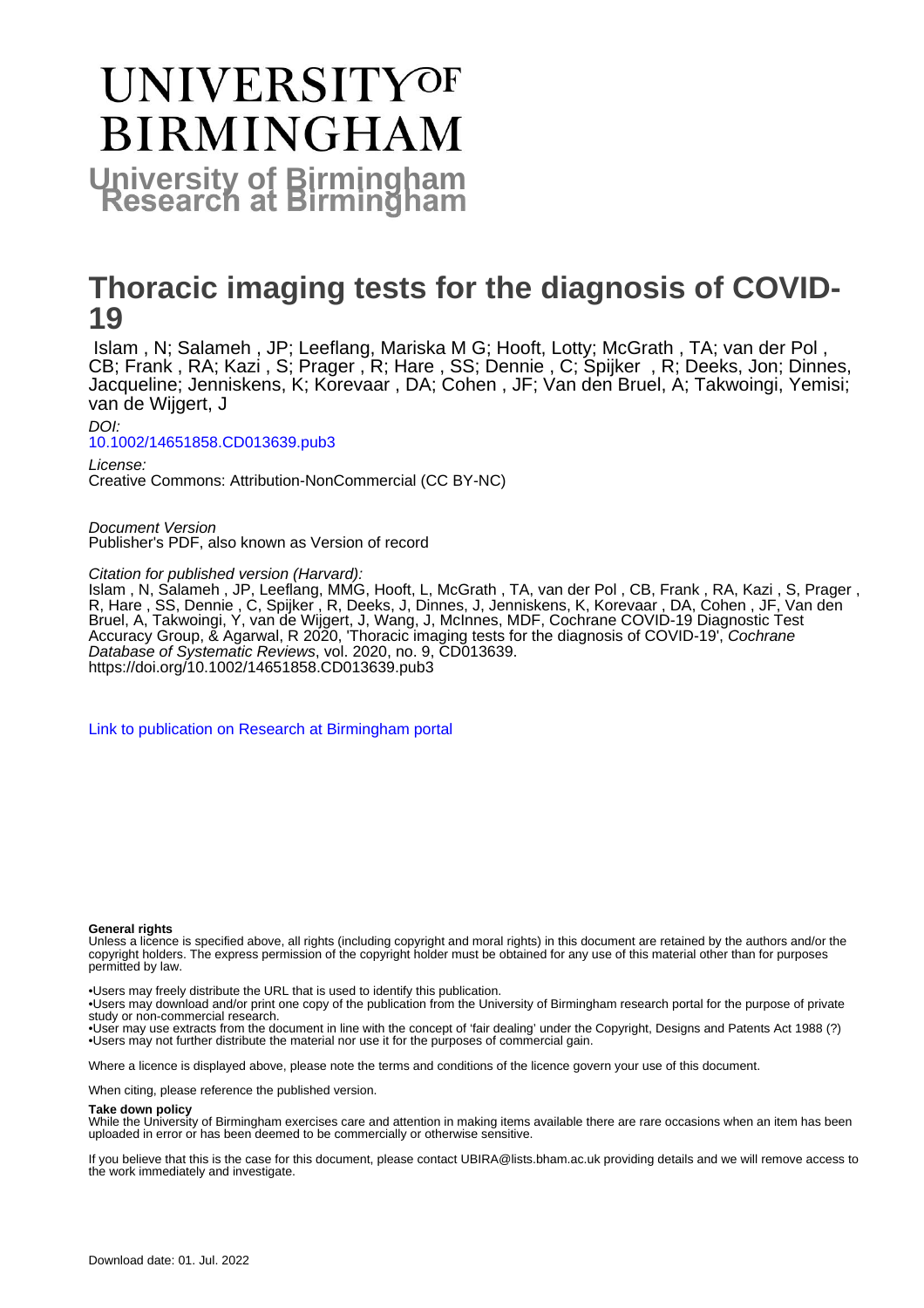

**Cochrane** Database of Systematic Reviews

# **Thoracic imaging tests for the diagnosis of COVID-19 (Review)**

Islam N, Salameh JP, Leeflang MMG, Hooft L, McGrath TA, van der Pol CB, Frank RA, Kazi S, Prager R, Hare SS, Dennie C, Spijker R, Deeks JJ, Dinnes J, Jenniskens K, Korevaar DA, Cohen JF, Van den Bruel A, Takwoingi Y, van de Wijgert J, Wang J, McInnes MDF, Cochrane COVID-19 Diagnostic Test Accuracy Group

Islam N, Salameh J-P, Leeflang MMG, Hooft L, McGrath TA, van der Pol CB, Frank RA, Kazi S, Prager R, Hare SS, Dennie C, Spijker R, Deeks JJ, Dinnes J, Jenniskens K, Korevaar DA, Cohen JF, Van den Bruel A, Takwoingi Y, van de Wijgert J, Wang J, McInnes MDF.

Thoracic imaging tests for the diagnosis of COVID-19.

*Cochrane Database of Systematic Reviews* 2020, Issue 11. Art. No.: CD013639. DOI: [10.1002/14651858.CD013639.pub3.](https://doi.org/10.1002%2F14651858.CD013639.pub3)

# **[www.cochranelibrary.com](https://www.cochranelibrary.com)**

**Thoracic imaging tests for the diagnosis of COVID-19 (Review)** Copyright © 2020 The Authors. Cochrane Database of Systematic Reviews published by John Wiley & Sons, Ltd. on behalf of The Cochrane Collaboration.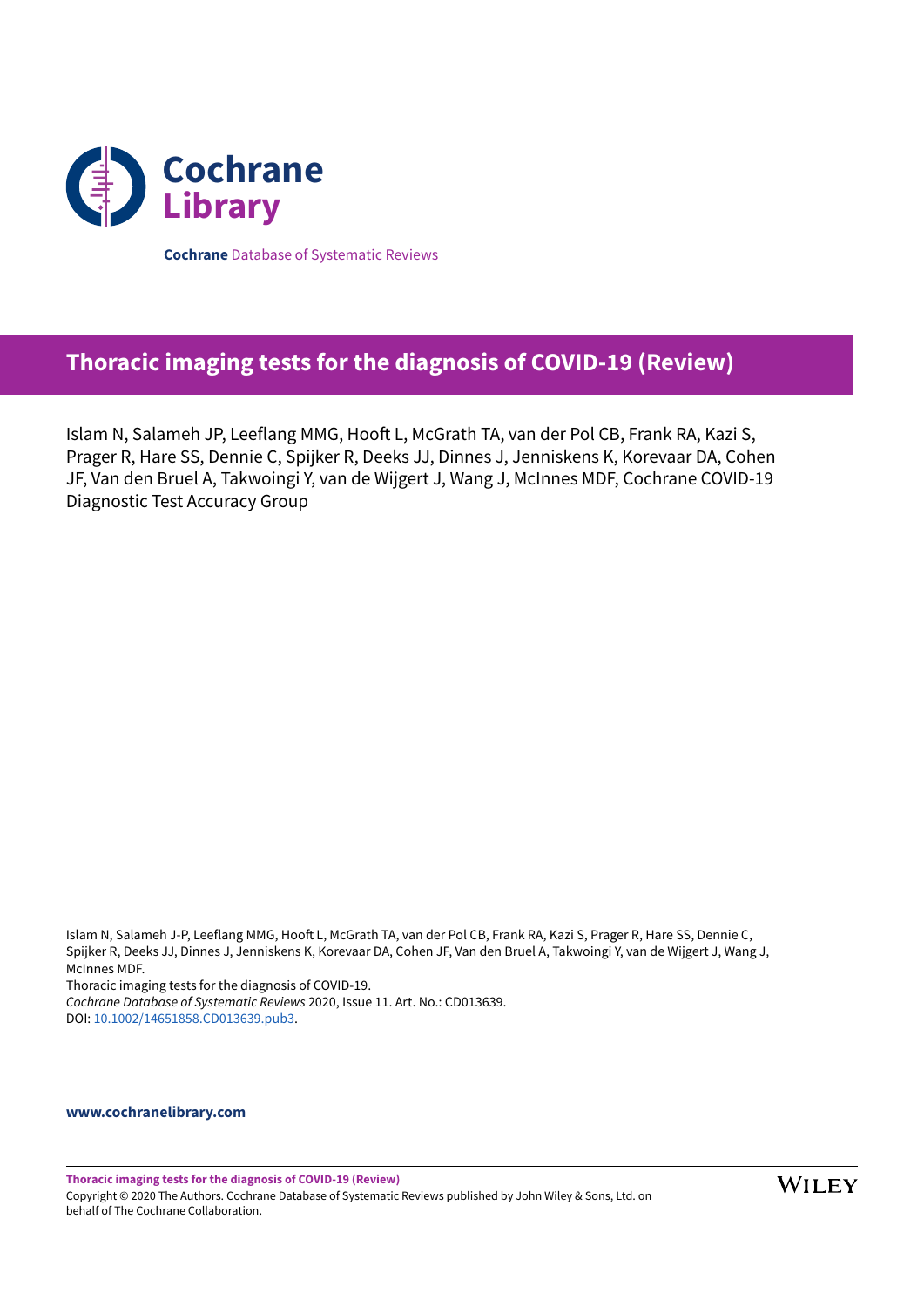

# **TABLE OF CONTENTS**

| $\mathbf{1}$   |
|----------------|
| $\mathbf{1}$   |
| $\overline{2}$ |
| 5              |
| $\overline{7}$ |
| 8              |
| 8              |
| 11             |
| 12             |
| 14             |
| 15             |
| 17             |
| 18             |
| 18             |
| 19             |
| 21             |
| 21             |
| 22             |
| 26             |
| 80             |
| 81             |
| 81             |
| 81             |
| 82             |
| 88             |
| 94             |
| 94             |
| 94             |
| 94             |
| 95             |
| 95             |
| 96             |
|                |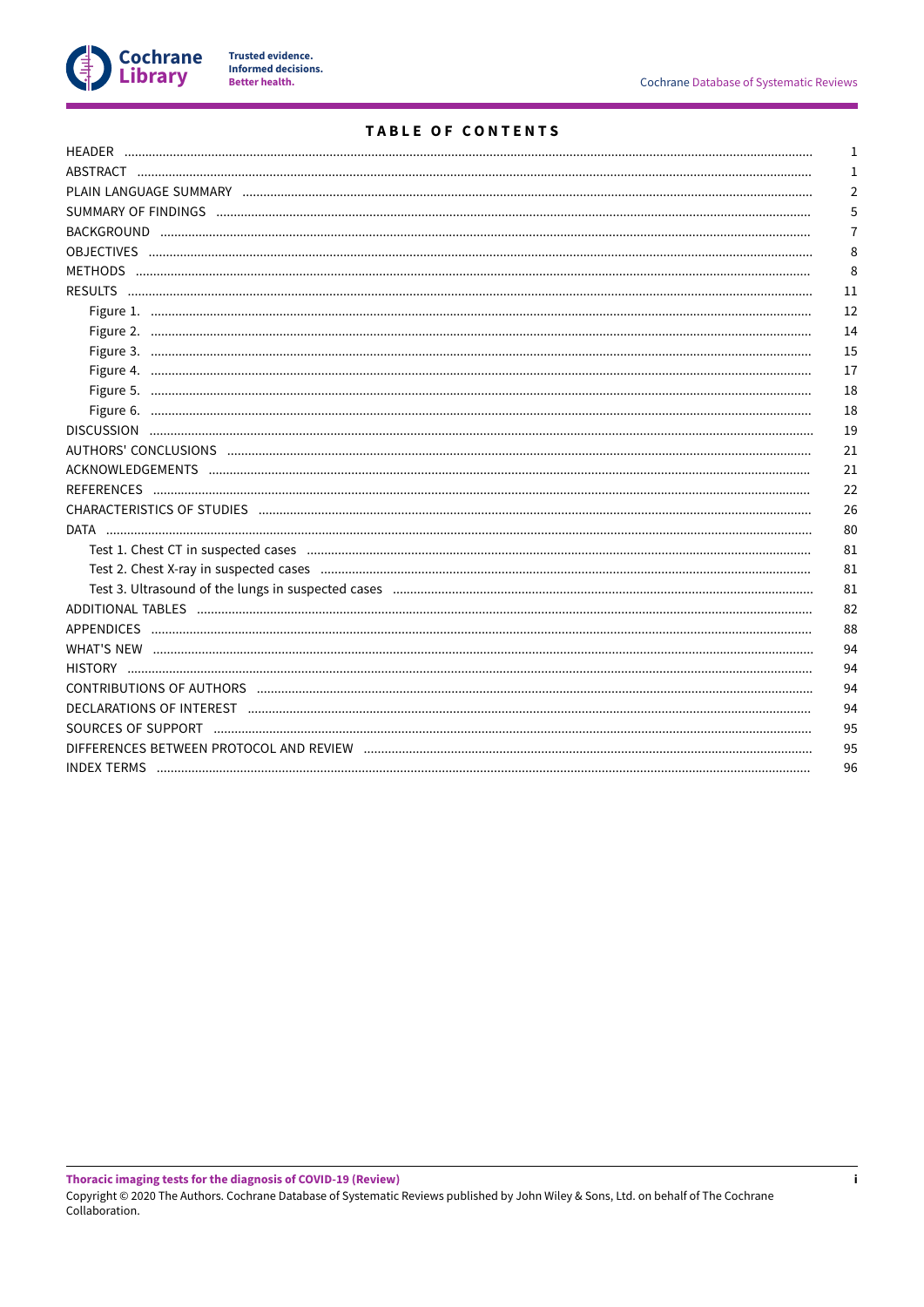

#### <span id="page-3-0"></span>**[Diagnostic Test Accuracy Review]**

# **Thoracic imaging tests for the diagnosis of COVID-19**

Nayaar Islam $^{1,2}$ , Jean-Paul Salameh $^1$ , Mariska MG Leeflang $^3$ , Lotty Hooft $^4$ , Trevor A McGrath $^1$ , Christian B van der Pol $^5$ , Robert A Frank $^1$ , Sakib Kazi<sup>1</sup>, Ross Prager<sup>6</sup>, Samanjit S Hare<sup>7</sup>, Carole Dennie<sup>1,8</sup>, René Spijker<sup>4,9</sup>, Jonathan J Deeks<sup>10,11</sup>, Jacqueline Dinnes<sup>10,11</sup>, Kevin Jenniskens<sup>4</sup>, Daniël A Korevaar<sup>12</sup>, Jérémie F Cohen<sup>13</sup>, Ann Van den Bruel<sup>14</sup>, Yemisi Takwoingi<sup>10,11</sup>, Janneke van de Wijgert<sup>15,16</sup>, Junfeng Wang<sup>17</sup>, Matthew DF McInnes<sup>1,2</sup>, Cochrane COVID-19 Diagnostic Test Accuracy Group<sup>10</sup>

<sup>1</sup>Department of Radiology, University of Ottawa, Ottawa, Canada. <sup>2</sup>Clinical Epidemiology Program, Ottawa Hospital Research Institute, Ottawa, Canada. <sup>3</sup>Epidemiology and Data Science, Amsterdam University Medical Centers, University of Amsterdam, Amsterdam, Netherlands. 4Cochrane Netherlands, Julius Center for Health Sciences and Primary Care, University Medical Center Utrecht, Utrecht University, Utrecht, Netherlands. <sup>5</sup>Department of Radiology, McMaster University, Hamilton, Canada. <sup>6</sup>Department of Medicine, University of Ottawa, Ottawa, Canada. <sup>7</sup>Department of Radiology, Royal Free London NHS Trust, London, UK. <sup>8</sup>Department of Medical Imaging, The Ottawa Hospital, Ottawa, Canada. <sup>9</sup>Medical Library, Amsterdam UMC, University of Amsterdam, Amsterdam Public Health, Amsterdam, Netherlands. <sup>10</sup>NIHR Birmingham Biomedical Research Centre, University Hospitals Birmingham NHS Foundation Trust and University of Birmingham, Birmingham, UK. <sup>11</sup>Test Evaluation Research Group, Institute of Applied Health Research, University of Birmingham, Birmingham, UK. 12Department of Respiratory Medicine, Amsterdam UMC, University of Amsterdam, Amsterdam, Netherlands. 13Obstetrical, Perinatal and Pediatric Epidemiology Research Team (EPOPé), Centre de Recherche Épidémiologie et Statistique Sorbonne Paris Cité (CRESS), Inserm UMR1153, Université de Paris, Paris, France. <sup>14</sup>Academic of Primary Care, KU Leuven, Leuven, Belgium. 15Cochrane Netherlands, Julius Center for Health Sciences and Primary Care, University Medical Center Utrecht, Utrecht University, Utrecht, Netherlands. <sup>16</sup>Institute of Infection, Veterinary, and Ecological Sciences, University of Liverpool, Liverpool, UK. 17Julius Center for Health Sciences and Primary Care, University Medical Center Utrecht, Utrecht, Netherlands

#### **Contact address:** Matthew DF McInnes, [mmcinnes@toh.ca.](mailto:mmcinnes@toh.ca)

**Editorial group:** Cochrane Infectious Diseases Group. **Publication status and date:** New search for studies and content updated (conclusions changed), published in Issue 11, 2020.

Citation: Islam N, Salameh J-P, Leeflang MMG, Hooft L, McGrath TA, van der Pol CB, Frank RA, Kazi S, Prager R, Hare SS, Dennie C, Spijker R, Deeks JJ, Dinnes J, Jenniskens K, Korevaar DA, Cohen JF, Van den Bruel A, Takwoingi Y, van de Wijgert J, Wang J, McInnes MDF. Thoracic imaging tests for the diagnosis of COVID-19. *Cochrane Database of Systematic Reviews* 2020, Issue 11. Art. No.: CD013639. DOI: [10.1002/14651858.CD013639.pub3.](https://doi.org/10.1002%2F14651858.CD013639.pub3)

Copyright © 2020 The Authors. Cochrane Database of Systematic Reviews published by John Wiley & Sons, Ltd. on behalf of The Cochrane Collaboration. This is an open access article under the terms of the Creative Commons [Attribution-Non-Commercial](https://creativecommons.org/licenses/by-nc/4.0/) Licence, which permits use, distribution and reproduction in any medium, provided the original work is properly cited and is not used for commercial purposes.

# **A B S T R A C T**

# <span id="page-3-1"></span>**Background**

The respiratory illness caused by SARS-CoV-2 infection continues to present diagnostic challenges. Early research showed thoracic (chest) imaging to be sensitive but not specific in the diagnosis of coronavirus disease 2019 (COVID-19). However, this is a rapidly developing field and these findings need to be re-evaluated in the light of new research. This is the first update ofthis 'living systematic review'. This update focuses on people suspected of having COVID-19 and excludes studies with only confirmed COVID-19 participants.

#### **Objectives**

To evaluate the diagnostic accuracy of thoracic imaging (computed tomography (CT), X-ray and ultrasound) in people with suspected COVID-19.

**Thoracic imaging tests for the diagnosis of COVID-19 (Review)**

Copyright © 2020 The Authors. Cochrane Database of Systematic Reviews published by John Wiley & Sons, Ltd. on behalf of The Cochrane Collaboration.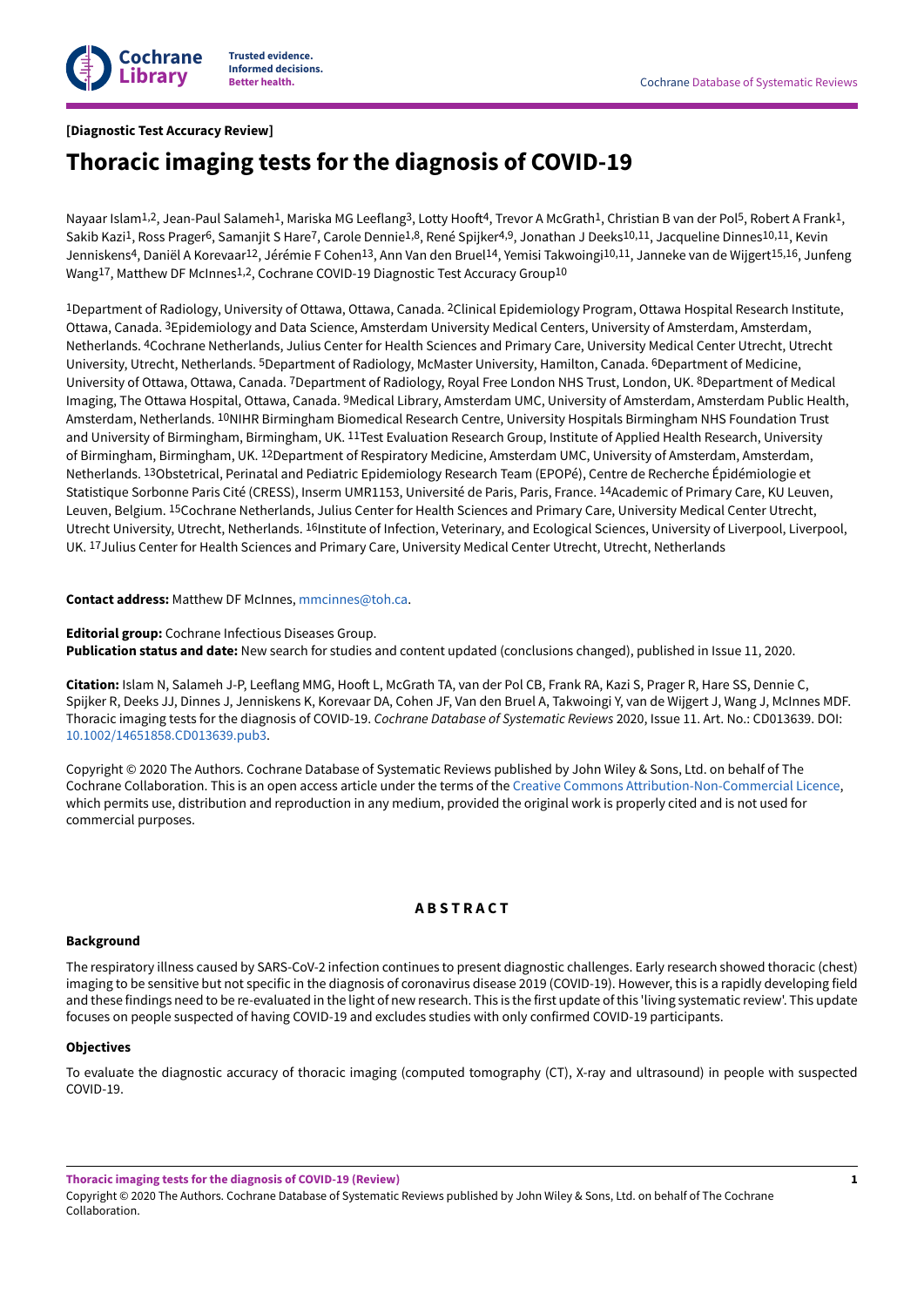

#### **Search methods**

We searched the COVID-19 Living Evidence Database from the University of Bern, the Cochrane COVID-19 Study Register, The Stephen B. Thacker CDC Library, and repositories of COVID-19 publications through to 22 June 2020. We did not apply any language restrictions.

#### **Selection criteria**

We included studies of all designs that recruited participants of any age group suspected to have COVID-19, and which reported estimates of test accuracy, or provided data from which estimates could be computed. When studies used a variety of reference standards, we retained the classification of participants as COVID-19 positive or negative as used in the study.

#### **Data collection and analysis**

We screened studies, extracted data, and assessed the risk of bias and applicability concerns using the QUADAS-2 domain-list independently, in duplicate. We categorised included studies into three groups based on classification of index test results: studies that reported specific criteria for index test positivity (group 1); studies that did not report specific criteria, but had the test reader(s) explicitly classify the imaging test result as either COVID-19 positive or negative (group 2); and studies that reported an overview of index test findings, without explicitly classifying the imaging test as either COVID-19 positive or negative (group 3). We presented the results of estimated sensitivity and specificity using paired forest plots, and summarised in tables. We used a bivariate meta-analysis model where appropriate. We presented uncertainty of the accuracy estimates using 95% confidence intervals (CIs).

#### **Main results**

We included 34 studies: 30 were cross-sectional studies with 8491 participants suspected of COVID-19, of which 4575 (54%) had a final diagnosis of COVID-19; four were case-control studies with 848 cases and controls in total, of which 464 (55%) had a final diagnosis of COVID-19. Chest CT was evaluated in 31 studies (8014 participants, 4224 (53%) cases), chest X-ray in three studies (1243 participants, 784 (63%) cases), and ultrasound of the lungs in one study (100 participants, 31 (31%) cases).

Twenty-sixper cent(9/34)of all studieswere availableonly aspreprints.Nineteenstudieswere conductedinAsia, 10 inEurope,fourinNorth America and one in Australia. Sixteen studies included only adults, 15 studies included both adults and children and one included only children. Two studies did not report the ages of participants. Twenty-four studies included inpatients, four studies included outpatients, while the remaining six studies were conducted in unclear settings. The majority of included studies had a high or unclear risk of bias with respect to participant selection, index test, reference standard, and participant flow.

For chest CT in suspected COVID-19 participants (31 studies, 8014 participants, 4224 (53%) cases) the sensitivity ranged from 57.4% to 100%, and specificity ranged from 0% to 96.0%. The pooled sensitivity of chest CT in suspected COVID-19 participants was 89.9% (95% CI 85.7 to 92.9) and the pooled specificity was 61.1% (95% CI 42.3 to 77.1).

Sensitivity analyses showed that when the studies from China were excluded, the studies from other countries demonstrated higher specificity compared to the overall included studies. When studies that did not classify index tests as positive or negative for COVID-19 (group 3) were excluded, the remaining studies (groups 1 and 2) demonstrated higher specificity compared to the overall included studies. Sensitivity analyses limited to cross-sectional studies, or studies where at least two reverse transcriptase polymerase chain reaction (RT-PCR) tests were conducted if the first was negative, did not substantively alter the accuracy estimates. We did not identify publication status as a source of heterogeneity.

For chest X-ray in suspected COVID-19 participants (3 studies, 1243 participants, 784 (63%) cases) the sensitivity ranged from 56.9% to 89.0% and specificity from 11.1% to 88.9%. The sensitivity and specificity of ultrasound of the lungs in suspected COVID-19 participants (1 study, 100 participants, 31 (31%) cases) were 96.8% and 62.3%, respectively. We could not perform a meta-analysis for chest X-ray or ultrasound due to the limited number of included studies.

#### **Authors' conclusions**

Our findings indicate that chest CT is sensitive and moderately specific for the diagnosis of COVID-19 in suspected patients, meaning that CT may have limited capability in differentiating SARS-CoV-2 infection from other causes of respiratory illness. However, we are limited in our confidence in these results due to the poor study quality and the heterogeneity of included studies. Because of limited data, accuracy estimates of chest X-ray and ultrasound of the lungs for the diagnosis of suspected COVID-19 cases should be carefully interpreted.

Future diagnostic accuracy studies should pre-define positive imaging findings, include direct comparisons of the various modalities of interest on the same participant population, and implement improved reporting practices. Planned updates of this review will aim to: increase precision around the accuracy estimates for chest CT (ideally with low risk of bias studies); obtain further data to inform accuracy of chest X-rays and ultrasound; and obtain data to further fulfil secondary objectives (e.g. 'threshold' effects, comparing accuracy estimates across different imaging modalities) to inform the utility of imaging along different diagnostic pathways.

# <span id="page-4-0"></span>**P L A I N L A N G U A G E S U M M A R Y**

# **How accurate is chest imaging for diagnosing COVID-19?**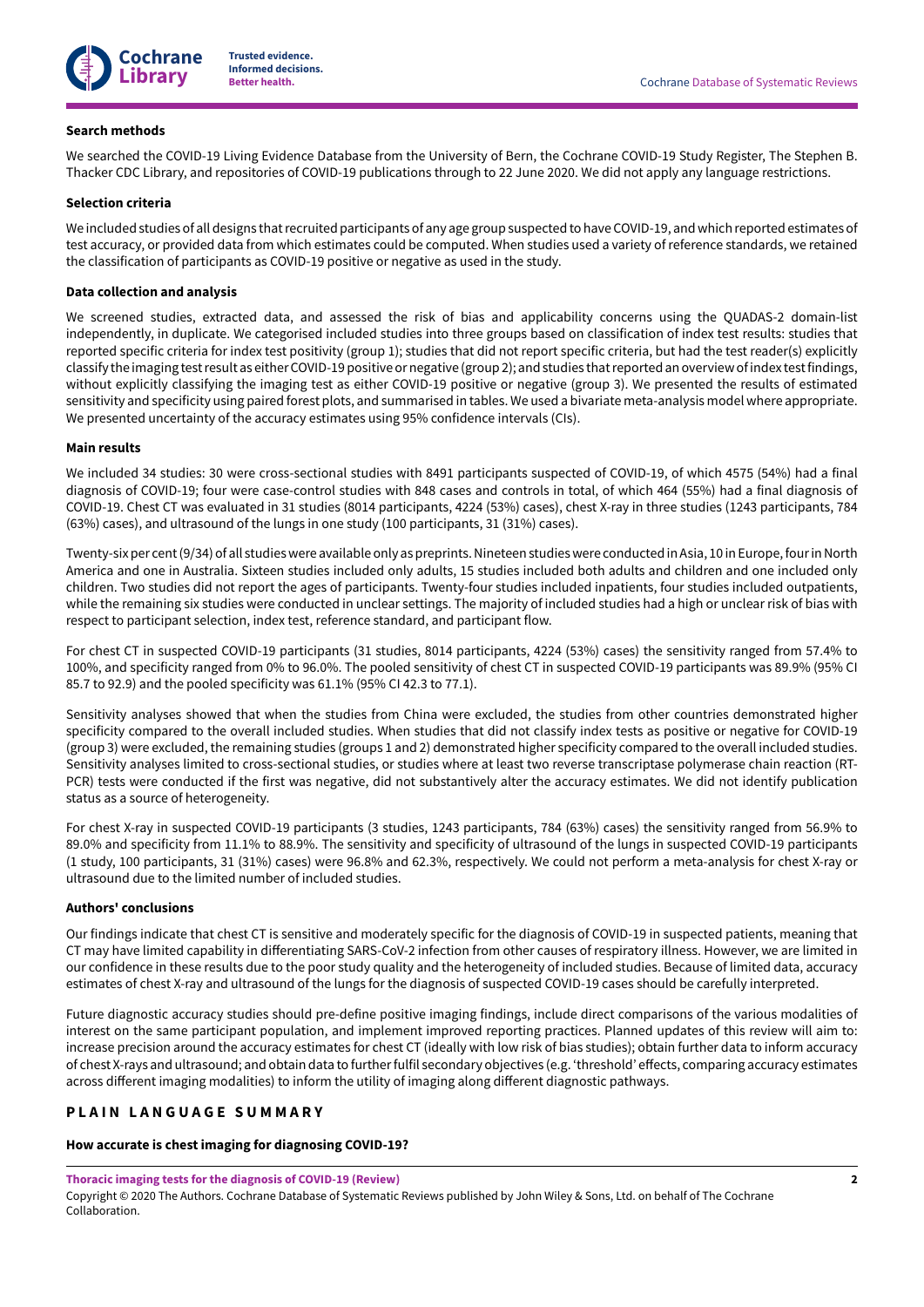

#### **Why is this question important?**

People with suspected COVID-19 need to know quickly whether they are infected, so they can receive appropriate treatment, self-isolate, and inform close contacts.

Currently, formal diagnosis of COVID-19 requires a laboratory test (RT-PCR) of nose and throat samples. RT-PCR requires specialist equipment and takes at least 24 hours to produce a result. It is not completely accurate, and may require a second RT-PCR or a different test to confirm diagnosis.

COVID-19 is a respiratory disease. Clinicians may use chest imaging to diagnose people who have COVID-19 symptoms, while awaiting RT-PCR results or when RT-PCR results are negative, and the person has COVID-19 symptoms.

#### **What did we want to find out?**

We wanted to know whether chest imaging is accurate enough to diagnose COVID-19 in people with suspected infection. This is the first update of this review; in it we included studies in people with suspected COVID-19 only; we excluded studies in people with confirmed COVID-19.

The evidence is up to date to 22 June 2020.

#### **What are chest imaging tests?**

X-rays or scans produce an image of the organs and structures in the chest.

- X-rays (radiography) use radiation to produce a 2-D image. Usually done in hospitals, using fixed equipment by a radiographer, they can also be done on portable machines.

- Computed tomography (CT) scans use a computer to merge 2-D X-ray images and convert them to a 3-D image. They require highly specialised equipment and are done in hospital by a specialist radiographer.

- Ultrasound scans use high-frequency sound waves to produce an image. They can be done in hospital or other healthcare settings, such as a doctor's office.

#### **What did we do?**

We searched for studies that assessed the accuracy of chest imaging to diagnose COVID-19 in people with suspected COVID-19. Studies could be of any design and take place anywhere.

#### **What did we find?**

We found 34 studies with 9339 people. All the studies confirmed SARS-CoV-2 infection using RT-PCR alone or RT-PCR with another test.

Most studies (31 studies; 8014 participants) evaluated chest CT; three evaluated chest X-rays (1243 participants) and one evaluated lung ultrasound (100 participants). Nineteen studies took place in Asia, 10 in Europe, four in North America and one in Australia. Participants were hospital inpatients (24 studies), and outpatients (4 studies); the setting was unclear in six studies.

Where four or more studies evaluated a particular type of chest imaging, we pooled their results and analysed them together.

#### *Chest CT*

Pooled results showed that chest CT correctly diagnosed COVID-19 in 89.9% of people who had COVID-19. However, itincorrectly identified COVID-19 in 38% of people who did not have COVID-19.

#### *Chest X-ray*

Correct diagnosis of COVID-19 with chest X-rays ranged from 57% to 89%. However, incorrect diagnosis of COVID-19 in people who did not have COVID-19 ranged from 11% to 89%.

#### *Lung ultrasound*

Lung ultrasound correctly diagnosed COVID-19 in 96% of people with COVID-19. However, it incorrectly diagnosed COVID-19 in 38% of people who did not have COVID-19.

# **How reliable are the results?**

**Thoracic imaging tests for the diagnosis of COVID-19 (Review)**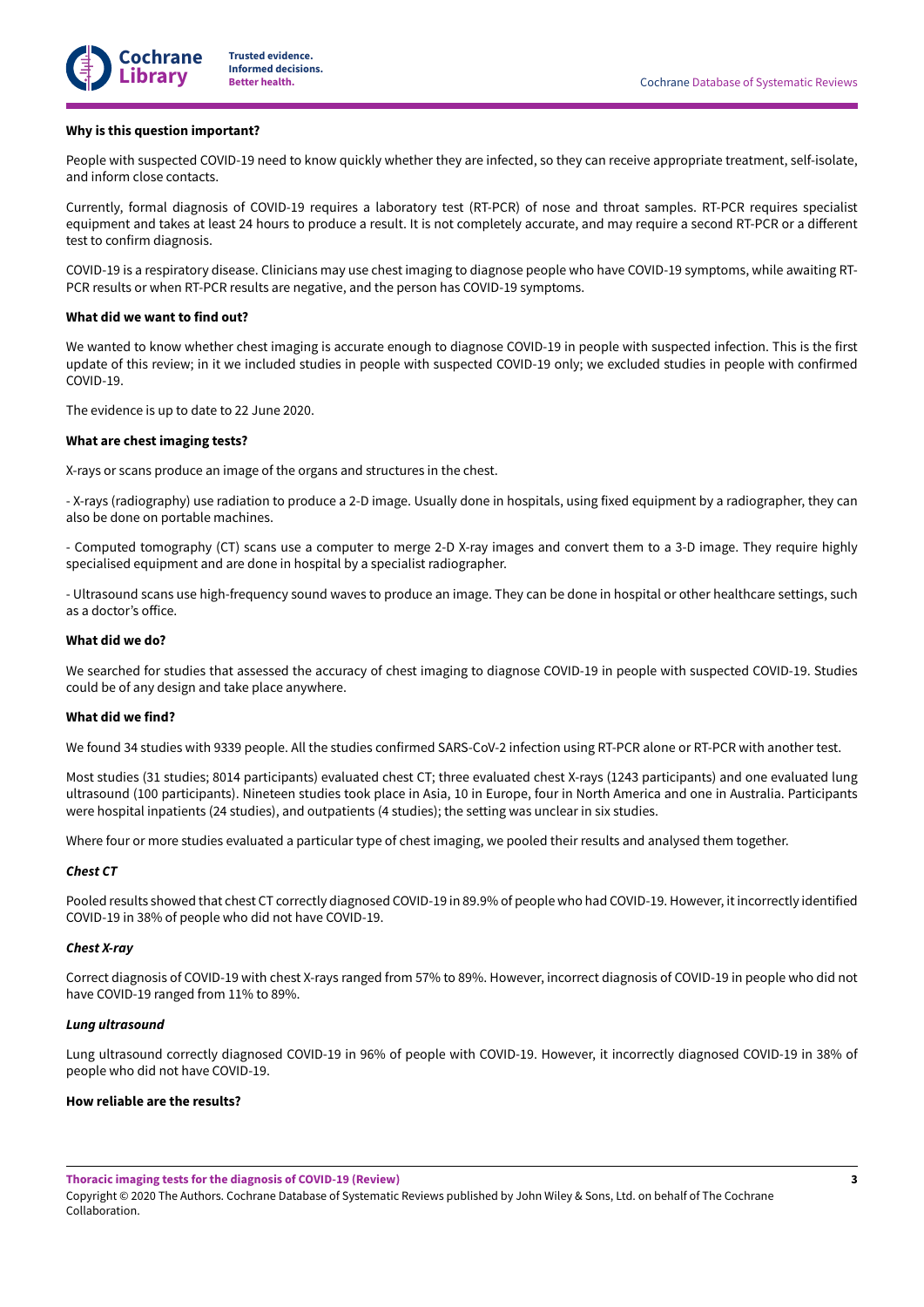

The studies differed from each other and used different methods to report their results. About a quarter of the studies were published as preprints, which do not undergo the same rigorous checks as published studies. We cannot draw confident conclusions based on results from studies in this review.

# **What does this mean?**

The evidence suggests that chest CT is better at ruling out COVID-19 infection than distinguishing it from other respiratory problems. So, its usefulness may be limited to excluding COVID-19 infection rather than distinguishing it from other causes of lung infection.

Chest CT accuracy has improved since ourfirstreview, perhaps because radiologists now use better definitions of a positive diagnosis. The stage of the pandemic may also have an effect – with later studies building on knowledge and experience gained earlier.

We plan to update this review as more evidence becomes available. Future studies should predefine what a positive test is, and compare different types of imaging tests on similar groups of people.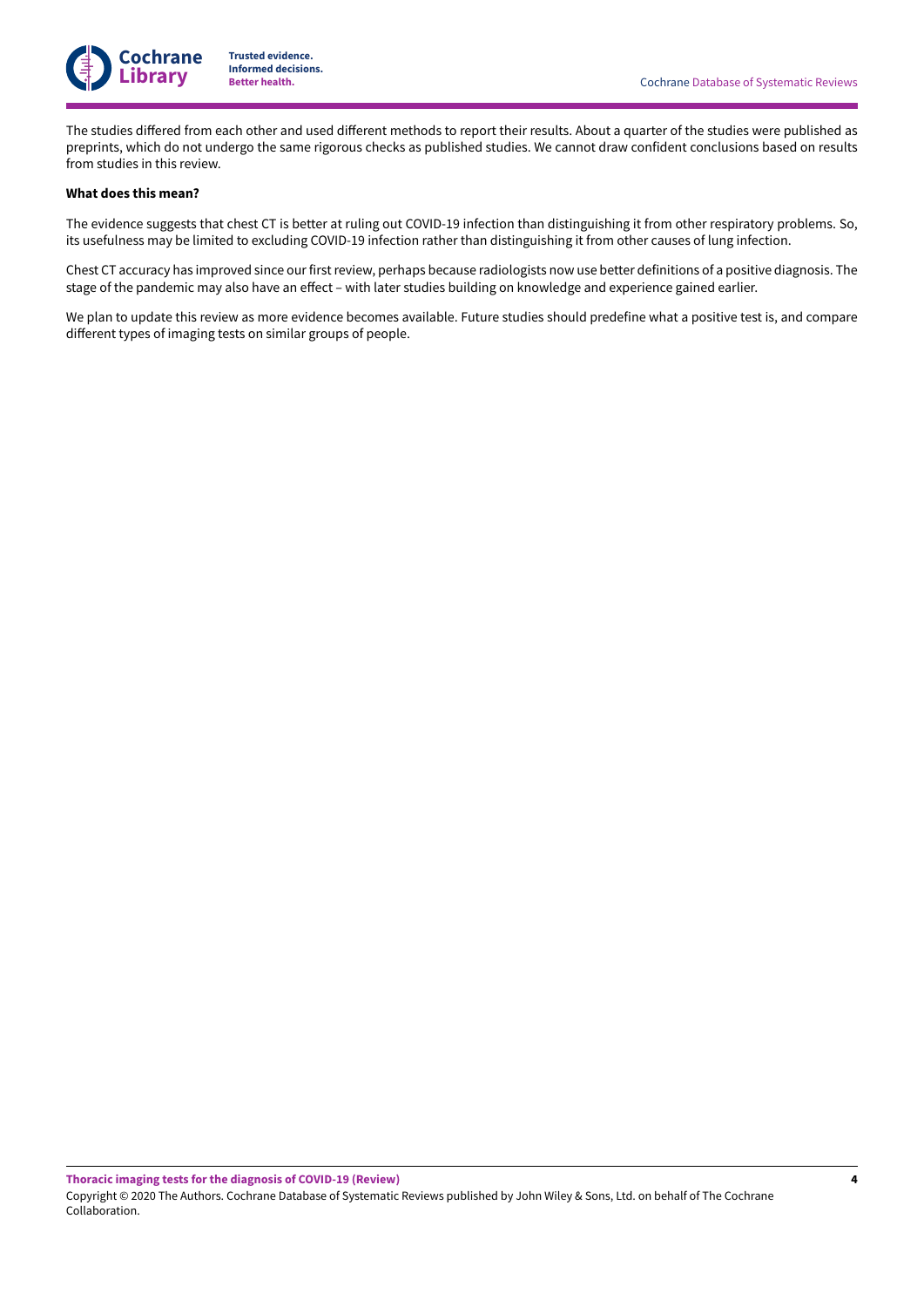# <span id="page-7-0"></span>**S U M M A R Y O F F I N D I N G S**

# <span id="page-7-1"></span>**Summary of findings 1. 'Summary of findings' table**

| Question                            | What is the diagnostic accuracy of chest imaging (computed tomography (CT), chest X-ray<br>and ultrasound) in the evaluation of people suspected to have COVID-19?                                                                                                                                                                                                                                                                                                                                                                                                                                                                                                                                                                                                                                                                                                                                                                                                                                                                                      |
|-------------------------------------|---------------------------------------------------------------------------------------------------------------------------------------------------------------------------------------------------------------------------------------------------------------------------------------------------------------------------------------------------------------------------------------------------------------------------------------------------------------------------------------------------------------------------------------------------------------------------------------------------------------------------------------------------------------------------------------------------------------------------------------------------------------------------------------------------------------------------------------------------------------------------------------------------------------------------------------------------------------------------------------------------------------------------------------------------------|
| Population                          | Children or adults suspected to have COVID-19                                                                                                                                                                                                                                                                                                                                                                                                                                                                                                                                                                                                                                                                                                                                                                                                                                                                                                                                                                                                           |
| Index test                          | Chest imaging tests used for the diagnosis of COVID-19, including:                                                                                                                                                                                                                                                                                                                                                                                                                                                                                                                                                                                                                                                                                                                                                                                                                                                                                                                                                                                      |
|                                     | Chest CT<br>Chest X-rays<br>Ultrasound of the lungs                                                                                                                                                                                                                                                                                                                                                                                                                                                                                                                                                                                                                                                                                                                                                                                                                                                                                                                                                                                                     |
| Target condition                    | Detection of current SARS-CoV-2 infection                                                                                                                                                                                                                                                                                                                                                                                                                                                                                                                                                                                                                                                                                                                                                                                                                                                                                                                                                                                                               |
| Reference standard                  | A positive diagnosis for COVID-19 by one or a combination of the following.                                                                                                                                                                                                                                                                                                                                                                                                                                                                                                                                                                                                                                                                                                                                                                                                                                                                                                                                                                             |
|                                     | A positive RT-PCR test for SARS-CoV-2 infection, from any manufacturer in any country,<br>from any source, including nasopharyngeal swabs or aspirates, oropharyngeal swabs,<br>bronchoalveolar lavage fluid (BALF), sputum, saliva, serum, urine, rectal or faecal samples.<br>Positive on WHO criteria for COVID-19 which includes some testing RT-PCR negative.<br>Positive on China CDC criteria for COVID-19 which includes some testing RT-PCR negative.<br>$\bullet$<br>Positive serology in addition to consistent symptomatology.<br>Positive on study-specific list of criteria for COVID-19 which includes some testing RT-PCR<br>negative.<br>Other criteria (symptoms, imaging findings, other tests, infected contacts).<br>A negative diagnosis for COVID-19 by one or a combination of the following:<br>COVID suspects with negative RT-PCR test results, whether tested once or more than once.<br>$\bullet$<br>Pre-pandemic controls (healthy or with another disease).<br>Current healthy or with another disease (no RT-PCR test). |
| Limitations in the evidence         |                                                                                                                                                                                                                                                                                                                                                                                                                                                                                                                                                                                                                                                                                                                                                                                                                                                                                                                                                                                                                                                         |
| Risk of bias                        | Participant selection: high in 10 (29%) studies and unclear in 17 (50%) studies                                                                                                                                                                                                                                                                                                                                                                                                                                                                                                                                                                                                                                                                                                                                                                                                                                                                                                                                                                         |
|                                     | Application of index tests - chest CT: high in 7/31 (23%) studies and unclear in 17/31 (55%)<br>studies                                                                                                                                                                                                                                                                                                                                                                                                                                                                                                                                                                                                                                                                                                                                                                                                                                                                                                                                                 |
|                                     | Application of index tests - chest X-ray: unclear in 3/3 (100%) studies                                                                                                                                                                                                                                                                                                                                                                                                                                                                                                                                                                                                                                                                                                                                                                                                                                                                                                                                                                                 |
|                                     | Application of index tests - ultrasound of the lungs: unclear in 1/1 study                                                                                                                                                                                                                                                                                                                                                                                                                                                                                                                                                                                                                                                                                                                                                                                                                                                                                                                                                                              |
|                                     | Flow and timing: high in 7 (21%) studies and unclear in 18 (53%) studies                                                                                                                                                                                                                                                                                                                                                                                                                                                                                                                                                                                                                                                                                                                                                                                                                                                                                                                                                                                |
| Concerns about applicability of the | Participants: high in 3 (9%) studies and unclear in 2 (6%) studies                                                                                                                                                                                                                                                                                                                                                                                                                                                                                                                                                                                                                                                                                                                                                                                                                                                                                                                                                                                      |
| evidence                            | Index test - chest CT: high in 3/31 (10%) studies and unclear in 1/31 (3%) study                                                                                                                                                                                                                                                                                                                                                                                                                                                                                                                                                                                                                                                                                                                                                                                                                                                                                                                                                                        |
|                                     | Index test - chest X-ray: low in 3/3 (100%) studies                                                                                                                                                                                                                                                                                                                                                                                                                                                                                                                                                                                                                                                                                                                                                                                                                                                                                                                                                                                                     |
|                                     | Index test - ultrasound of the lungs: unclear in 1/1 (100%) study                                                                                                                                                                                                                                                                                                                                                                                                                                                                                                                                                                                                                                                                                                                                                                                                                                                                                                                                                                                       |
|                                     | Reference standard: unclear in 2 (6%) studies                                                                                                                                                                                                                                                                                                                                                                                                                                                                                                                                                                                                                                                                                                                                                                                                                                                                                                                                                                                                           |
| Findings                            |                                                                                                                                                                                                                                                                                                                                                                                                                                                                                                                                                                                                                                                                                                                                                                                                                                                                                                                                                                                                                                                         |

**Thoracic imaging tests for the diagnosis of COVID-19 (Review)**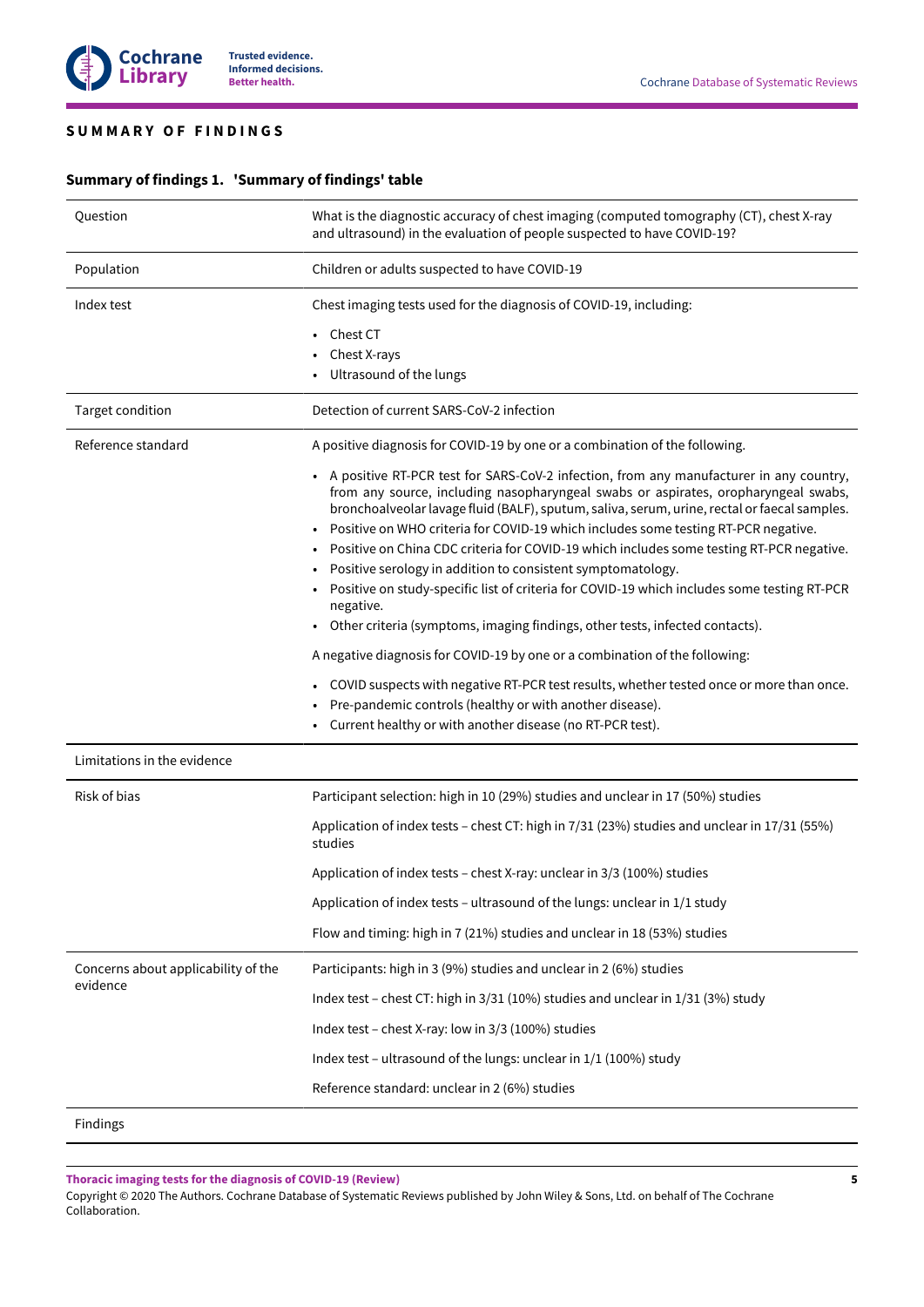- We included 34 studies (9339 participants total), which consisted of 30 cross-sectional studies with 8491 participants suspected of COVID-19 (4575 (54%) cases), and 4 case-control studies with 848 cases and controls in total (464 (55%) cases).
- Of our 34 included studies, four studies with 1349 participants (595 (44%) cases) were categorised as group 1 (studies that report specific criteria for index test positivity), 22 studies with 7075 participants (3942 (56%) cases) were categorised as group 2 (studies that do not report specific criteria for index test positivity, but have the test reader(s) explicitly classify the imaging test as either COVID-19 positive or negative), and eight studies with 915 participants (486 (53%) cases) were categorised as group 3 (studies that report an overview of index test findings in participants with and without the target condition, without explicitly classifying the imaging test as either COVID-19 positive or negative).
- Most studies ( $n = 31$ ) evaluated the accuracy of chest CT scans.
- Chest CT was sensitive and moderately specific in the diagnosis of COVID-19 in suspected cases.
- Sensitivity analyses showed that studies conducted in countries other than China, as well as studies categorised into groups 1 and 2 demonstrated higher specificity compared to the overall included studies, while cross-sectional studies, as well as studies that implemented RT-PCR testing at least twice for participants with initial negative results had a minimal effect on our findings.
- Publication status was not identified as sources of heterogeneity.
- The low number of studies, the lack of transparent reporting, and the concerns of bias and applicability prevented comparisons between different imaging modalities.
- Given various prevalence settings, predicted outcomes for the number of individuals receiving a false positive result or a false negative (missed) result per 1000 people undergoing chest CT are outlined as follows.

|                           |                                     | Predicted outcomes per 1000 people undergoing chest CT             |                                   |                                         |
|---------------------------|-------------------------------------|--------------------------------------------------------------------|-----------------------------------|-----------------------------------------|
| Prevalence of<br>COVID-19 | Positive CT re-<br>sult, n (95% CI) | False positive CT result, n<br>(95% CI)                            | Negative CT result, n (95%<br>CI) | False negative CT result, n<br>(95% CI) |
| 50%                       | 644 (579 to 717)                    | 195 (116 to 289)                                                   | 356 (283 to 421)                  | 51 (36 to 72)                           |
| 20%                       | 491 (369 to 633)                    | 311 (183 to 462)                                                   | 509 (367 to 631)                  | 20 (14 to 29)                           |
| 5%                        | 416 (264 to 591)                    | 370 (218 to 548)                                                   | 585 (409 to 736)                  | 5(4 to 7)                               |
|                           |                                     | Quantity of evidence for participants suspected of having COVID-19 |                                   |                                         |
| Imaging modality          |                                     | Sensitivity (95% CI)                                               | Specificity (95% CI)              | Number of participants (cas-<br>es)     |
| Chest CT                  |                                     | 89.9% (85.7 to 92.9)                                               | 61.1% (42.3 to 77.1)              | 8014 (4224)                             |
| Chest X-ray $*$           |                                     |                                                                    |                                   | 1243 (784)                              |
| Ultrasound of the lungs†  |                                     |                                                                    |                                   | 100(31)                                 |

\*The three studies that evaluated chest X-ray demonstrated ranges of sensitivity and specificity of 56.9% to 89.0% and 11.1% to 88.9%, respectively. Pooling was not feasible due to lack of available data.

†The one study that evaluated ultrasound of the lungs demonstrated a sensitivity of 96.8% and a specificity of 62.3%.

Copyright © 2020 The Authors. Cochrane Database of Systematic Reviews published by John Wiley & Sons, Ltd. on behalf of The Cochrane Collaboration.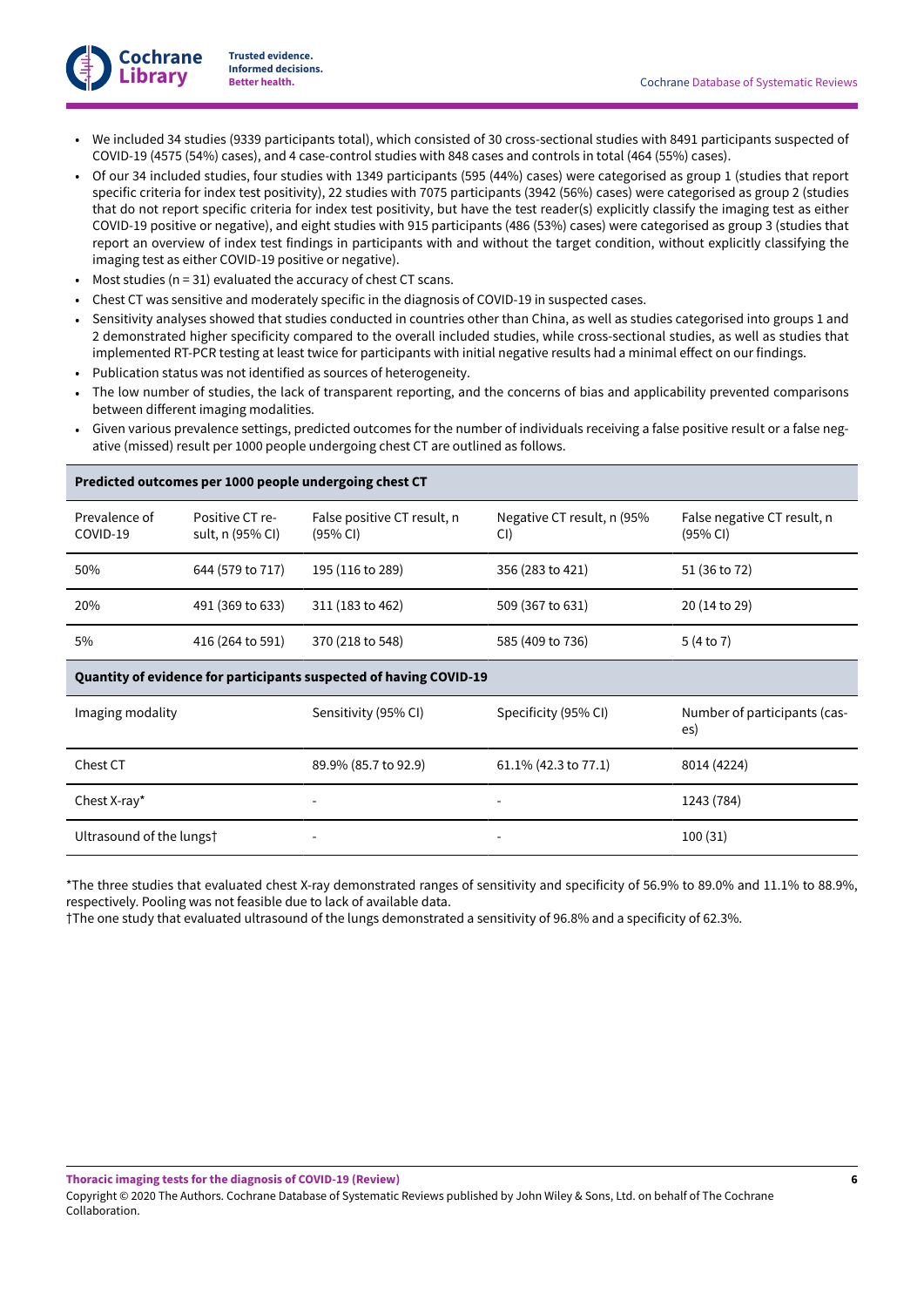

# <span id="page-9-0"></span>**B A C K G R O U N D**

The severe acute respiratory syndrome coronavirus 2 (SARS-CoV-2) infection and resulting coronavirus disease 2019 (COVID-19) pandemic continue to present diagnostic evaluation challenges. While the World Health Organization (WHO) reports laboratory confirmation of COVID-19 infection, such as a positive reverse transcriptase polymerase chain reaction (RT-PCR) result as the standard for diagnosing COVID-19, the value of imaging tests in the diagnostic pathway remain undefined ([WHO 2020\)](#page-28-1). Research on the role of imaging in COVID-19 patients is evolving and more refined assessment methods for imaging tests, such the COVID-19 Reporting and Data System (CO-RADS), are being investigated [\(Prokop](#page-25-0) 2020).

Decisions about patient and isolation pathways for COVID-19 vary according to health services and settings, available resources, and outbreaks in different settings. They will change over time, as accurate tests, effective treatments, and vaccines are identified. The decision points between these pathways vary, but all include points at which knowledge of the accuracy of diagnostic information is needed to inform medical decisions.

Therefore, it is essential to understand the accuracy of tests and diagnostic features to develop effective diagnostic and management pathways for different settings. This supports strategies aiming to identify those who are infected, and consequently the management of patients either through isolation precautions, contact tracing, quarantine, hospital admission or admission to a specialised facility, admission to the intensive care unit, or initiation of specific therapies, and implementation of mitigation strategies to limit the spread of the disease. This review from the suite of Cochrane 'living systematic reviews' summarises evidence on the accuracy of different imaging tests and diagnostic features in participants regardless of their symptoms, grouped according to the research questions and settings that we are aware of. Estimates of accuracy from this review will help inform diagnostic, screening, isolation, and patient management decisions. We have included an explanation of terminology and acronyms in [Appendix 1.](#page-90-1)

# **Target condition being diagnosed**

The target condition being evaluated is COVID-19 disease, the disease caused by infection with SARS-CoV-2. People infected with SARS-CoV-2 can be asymptomatic; these people are not considered to have COVID-19 and thus not within the scope of this review. People with COVID-19 can have a wide variety of symptoms, including fever, cough and aches, as well as lethargy without difficulty breathing at rest, or lethargy with shortness of breath and increased respiratory rate, potentially requiring supplemental oxygen, and in severe cases, requiring mechanical ventilation due to severe hypoxaemic respiratory failure or acute respiratory distress syndrome. Furthermore, in people diagnosed with a pulmonary condition (e.g. pulmonary embolism), symptoms could either be the explanation for the respiratory symptoms, or could be indicative of a condition that is present in addition to COVID-19. In this review, we focused on persons suspected to have COVID-19 who had one or more respiratory symptoms or signs, who had thoracic imaging as part of their evaluation or care.

# **Index test(s)**

# **Chest computed tomography (CT)**

Chest CT refers to the acquisition of images of the chest using computed tomography. Typical imaging protocols would not use intravenous (IV) contrast; however, in this review we considered all variations of imaging protocols with the exception of studies specifically targeted at evaluating the coronary arteries or the heart, which did not include the entire lungs in the field of view. This includes, but is not limited to, non-contrast chest CT, low-dose chest CT (with or without contrast), high-resolution chest CT, and chest CT with IV contrast (routine or pulmonary angiogram).

#### **Chest radiographs/chest X-rays**

Chest radiography refers to the evaluation of the lungs using Xrays. This often involves two orthogonal views, posterior-anterior (PA) and lateral, but may be done by a portable machine and only acquire an anterior-posterior (AP) view. In this review, we considered any and all variations of chest radiography protocols that evaluated the lungs. We did not include protocols that did not include the entire thorax and were done for reasons other than for assessment of pulmonary status (e.g. assessment of feeding tube position, which typically only includes the lower thorax, or dedicated evaluation of the ribs).

#### **Ultrasound of the lungs**

Ultrasound of the lungs refers to any ultrasound of the thorax done with the intention of evaluating the status of the lungs. This includes, but is not limited to, point-of-care ultrasound (POCUS), done at the bedside by a physician, as well as what is often termed 'consultative' ultrasound, which is done by a technologist and subsequently interpreted by a physician (typically a radiologist). We considered all possible technical parameters (e.g. type of probe, transducer frequency, use of contrast). This did not include ultrasound done with the intended purpose of evaluating only the heart or vessels of the chest.

# **Clinical pathway**

At present, the optimal diagnostic pathway and the role of thoracic imaging for identifying people with COVID-19 is unclear. Compared to RT-PCR testing, a potential major advantage of thoracic imaging is that results are available faster and that it provides a better insight into the status of the lungs. However, chest CT and ultrasound of the lungs are typically only available in secondary and tertiary healthcare settings, and availability varies across these settings.

#### **Role of index test(s)**

- 1. Thoracic imaging may play an integral role in 'ruling out' COVID-19 pneumonia when RT-PCR is unavailable, pending or negative, or when clinical suspicion is 'low' based on other signs, symptoms and routine laboratory tests. Role of test: triage for RT-PCR, to make decisions about performing or not performing RT-PCR or other diagnostic tests.
- 2. Rapid testing thoracic imaging is used to rule in or rule out COVID-19 when results from other tests (e.g. RT-PCR) are not available in a timely manner.
- 3. Concurrent/combination testing with other diagnostic tests (as part of a pair or group of tests) to improve the accuracy of diagnosis. For example, thoracic imaging could be used to

**Thoracic imaging tests for the diagnosis of COVID-19 (Review)**

Copyright © 2020 The Authors. Cochrane Database of Systematic Reviews published by John Wiley & Sons, Ltd. on behalf of The Cochrane Collaboration.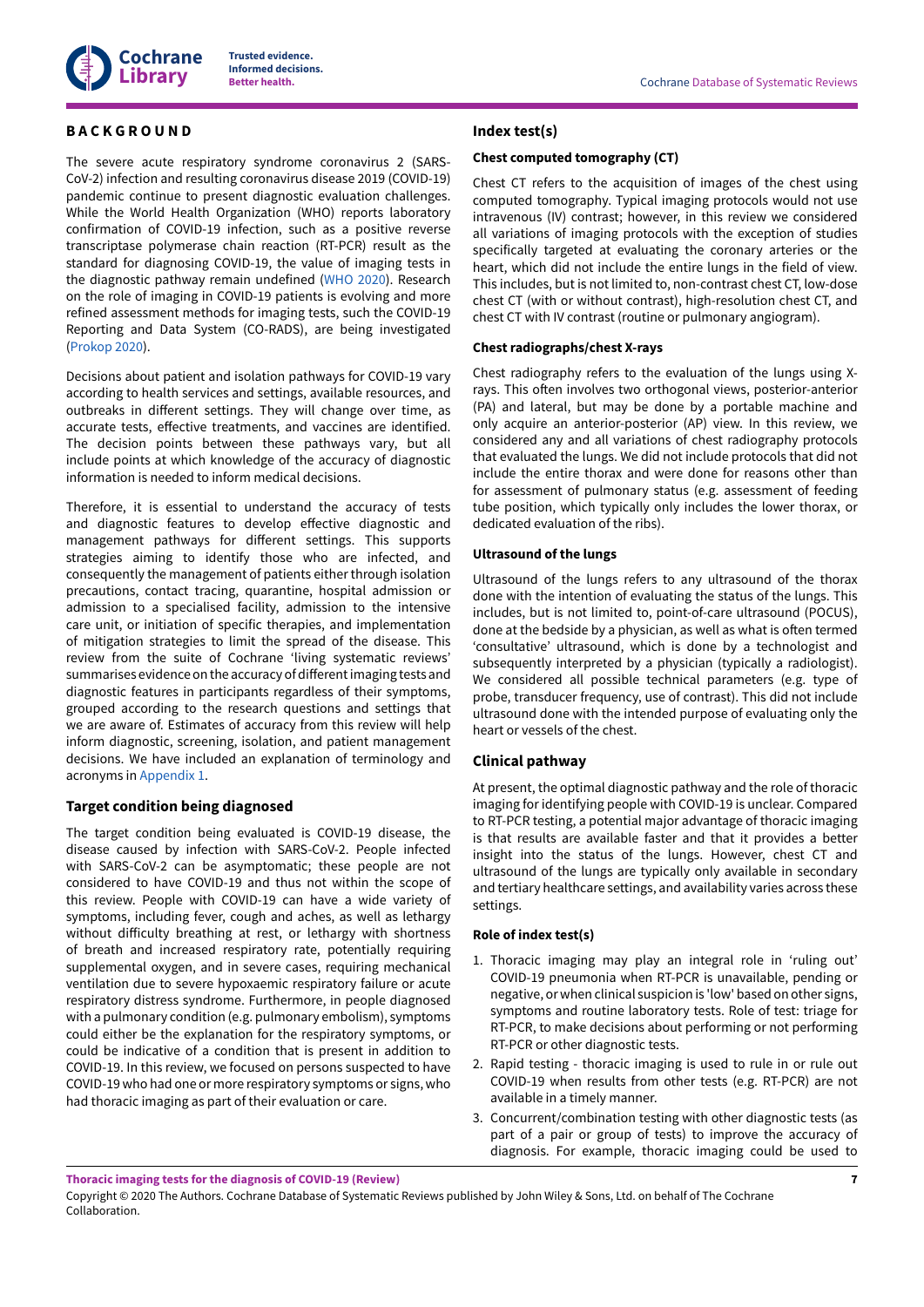

identify false negatives of other tests (e.g. RT-PCR), and to improve the overall accuracy of the testing strategy.

Several diagnostic pathways have been proposed that provide guidance for physicians to identify people with COVID-19. The order and components of these pathways differ with varying dependence on pre-test probability, physical examination, laboratory tests and findings based on RT-PCR results and availability. However, some professional organisations recommend imaging for patients with moderate or severe features of COVID-19 ([Rubin 2020](#page-27-0)). In some hospitals, the results of low-dose chest CT are one of the many parameters (among molecular test results, routine laboratory results and clinical signs and symptoms) used to categorise patients as low risk, moderate to high risk, and proven COVID-19 cases.

Given the rapid progression of COVID-19 and the constantly evolving evidence base, the diagnostic accuracy to inform the utility of thoracic imaging in these pathways is difficult to estimate. This 'living' systematic review aims to identify data regarding the diagnostic accuracy of thoracic imaging in people with suspected COVID-19. This represents our first update of this 'living' systematic review ([Salameh 2020a](#page-28-2)).

#### **Alternative test(s)**

Other Cochrane diagnostic test accuracy (DTA) Reviews in the suite of reviews are addressing the following tests.

- 1. Signs and symptoms, which will be mainly used in primary care, including when presenting at the emergency department [\(Struyf](#page-28-3) [2020\)](#page-28-3)
- 2. Routine laboratory testing, such as for C-reactive protein (CRP) and procalcitonin (PCT) ([Stegeman](#page-28-4) 2020)
- 3. Antibody tests [\(Deeks 2020](#page-27-1))
- 4. Laboratory-independent point-of-care and near-patient molecular and antigen tests [\(Dinnes 2020](#page-27-2))
- 5. Molecular laboratory tests

#### *Summary of previous version of review*

In our initial review, studies with confirmed cases only reported high pooled sensitivity for chest CT and X-ray 93.1% (95% CI 90.2 to 95.0) and 82.1% (95% CI 62.5 to 92.7), respectively ([Salameh](#page-28-2) [2020a\)](#page-28-2). Two studies that evaluated ultrasound of the lungs in confirmed cases only both reported zero false negatives. Subgroup analyses of these studies stratified by publication status (preprints versus published studies) showed comparable diagnostic accuracy between estimates of the subgroups – the pooled sensitivity estimates for thoracic CT were 93.0% (95% CI 86.2 to 96.6) for preprints versus 93.0% (95% CI 89.9 to 95.3) for the published studies. Other subgroup analyses were not conducted because of an insufficient number of included studies.

Studies assessing chest CT in suspected participants demonstrated a sensitivity of 86.2% (95% CI 71.9 to 93.8) but a low specificity of 18.1% (95% CI 3.71 to 55.8) in the diagnosis of COVID-19. This indicates a lack of discrimination, as the chances of getting a positive chest CT result are 86% in patients with a SARS-CoV-2 infection and 82% in patients without. Furthermore, a sensitivity of < 90% may not be appropriate for the evaluation of patients with suspected COVID-19 given the risk associated with false negative diagnosis as individuals with these results may relax their measures

to limit transmission of SARS-CoV-2 within their environment. We did not assess accuracy estimates for ultrasound of the lungs or chest X-ray in suspected participants as these data were not available.

Compared to the previous version of this review, this update focuses on people suspected of having COVID-19 and excludes studies evaluating only confirmed cases of COVID-19.

#### *Changes in the evidence base since the previous version*

Evolving research on imaging tests in COVID-19 patients includes the use of formal scoring systems to evaluate imaging tests, such as CO-RADS, which offers the potential for improved specificity [\(Prokop](#page-25-0) 2020). Previous studies either did not specify what criteria they used for index test positivity, or used 'any abnormality' to define index test positive. The value of formal scoring systems will be explored in this update, as well as in future updates of this review.

# <span id="page-10-0"></span>**O B J E C T I V E S**

The objective is to evaluate the diagnostic accuracy of thoracic imaging (computed tomography (CT), chest X-ray and ultrasound) in the evaluation of people suspected to have COVID-19.

#### <span id="page-10-1"></span>**M E T H O D S**

#### **Criteria for considering studies for this review**

#### **Types of studies**

The eligibility criteria were kept broad to be able to include all patient groups and all variations of a test.

We included studies of all designs that produced estimates of test accuracy or provided data from which estimates could be computed, for the primary objective. In this review, we categorised our included two types of study designs.

- 1. Cross-sectional studies including participants suspected to have the target condition
- 2. Case-control studies including two independently recruited groups of cases with the target condition and controls who are currently healthy or have another disease

This update of the review only included studies focusing on patients with suspected COVID-19 (i.e. both sensitivity and specificity were estimated). This represents a modification from the study protocol and the initial version of this review; this change was made with approval by the Cochrane COVID-19 Diagnostic Test Accuracy Group, as well as all of the study authors.

We carefully considered the limitations of different study designs in the quality assessment, the analysis, and the interpretation of findings.

#### *Inclusion criteria*

We included studies if the following criteria were met.

1. They included patients suspected of COVID-19 as outlined in the 'Target [conditions'](#page-11-0) section. There were no age or gender restrictions.

**Thoracic imaging tests for the diagnosis of COVID-19 (Review)**

Copyright © 2020 The Authors. Cochrane Database of Systematic Reviews published by John Wiley & Sons, Ltd. on behalf of The Cochrane Collaboration.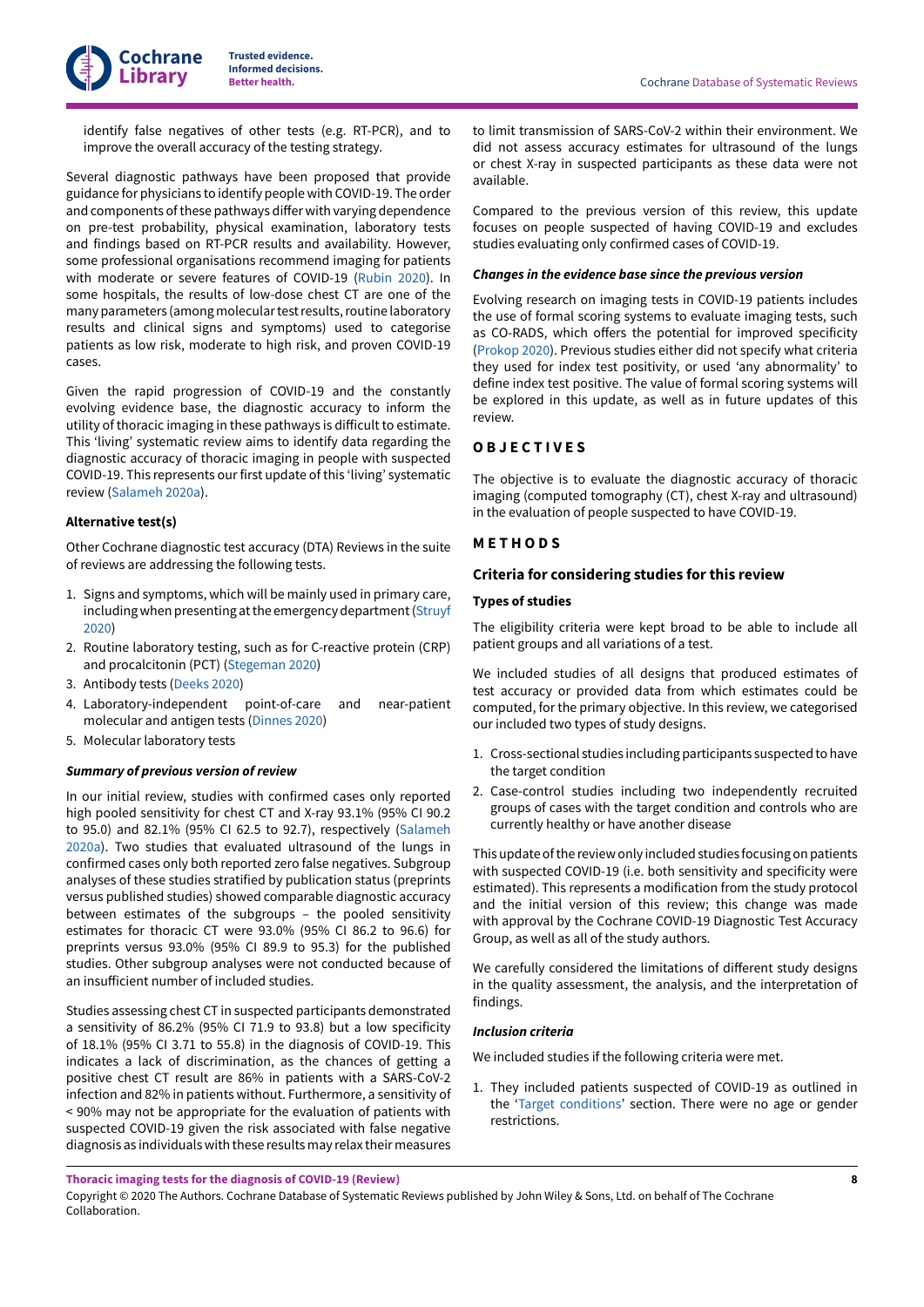

- 2. The index test was chest CT, X-ray, or ultrasound, meeting the criteria described in the '[Index](#page-11-1) tests' section.
- 3. The index test was interpreted by humans, and not an algorithm (machine learning/artificial intelligence (AI)).
- 4. A reference standard for a positive and negative classification of target condition status was applied as outlined in the '[Reference](#page-11-2) [standards](#page-11-2)' section.
- 5. Data were available to extract 2x2 data (true positive (TP), true negative (TN), false positive (FP), false negative (FN)). If data were not available, we contacted study authors for additional data if the study met the primary objective only (2x2 data).
- 6. They included 10 or more patients who underwent the index test and reference standard.

#### **Participants**

Our focus was on studies that recruited participants suspected to have COVID-19. We included all age groups.

#### <span id="page-11-1"></span>**Index tests**

Chest CT, or chest X-ray, or ultrasound of the lungs. The roles of the test can be a replacement of polymerase chain reaction (RT-PCR), add-on test, triage test, rapid testing, or used concurrently with other diagnostic tests.

#### **Definitions of imaging test positivity**

Since COVID-19 is such a new disease, and the imaging findings were unknown until recently, there is considerable heterogeneity and change in the definitions used for positivity. Some groups have used constellations of specific findings (such as multiple peripheral ground-glass opacities on CT), some have used an approach in which they consider the combined effect of specific findings (a 'gestalt' approach), and some have used formal classification systems, such as COVID-19 Reporting and Data System (CO-RADS) (a 5-point scale ranging from 1 (i.e. very low suspicion for pulmonary involvement of COVID-19) to 5 (i.e. very high suspicion for pulmonary involvement of COVID-19)) [\(Prokop](#page-25-0) 2020). As such, we did not limit ourselves to a predefined threshold for, or definition of positivity. Instead, we extracted the definition for positivity used in each study, and the constellation of imaging features used to inform this definition. This offers an opportunity to determine if the definition of positivity contributes to variability in accuracy.

#### <span id="page-11-0"></span>**Target conditions**

As explained above, our target condition is COVID-19. However, we included all studies reporting data on COVID-19 or COVID-19 pneumonia that might provide data relevant to our objective.

#### <span id="page-11-2"></span>**Reference standards**

A positive diagnosis for COVID-19 by one or a combination of the following:

- 1. a positive RT-PCR test for SARS-CoV-2 infection, from any manufacturer in any country, and from any sample type, including nasopharyngeal swabs or aspirates, oropharyngeal swabs, bronchoalveolar lavage fluid (BALF), sputum, saliva, serum, urine, rectal or faecal samples;
- 2. positive on WHO criteria for COVID-19;
- 3. positive on China CDC criteria for COVID-19;
- 4. positive serology for SARS-CoV-2 antibodies in addition to consistent symptomatology;
- 5. positive on study-specific list of criteria for COVID-19 which includes:
	- a. other criteria (symptoms, imaging findings, other tests, infected contacts).

A negative diagnosis for COVID-19 by one or a combination of the following:

- 1. COVID-19 suspects with negative RT-PCR test results, whether tested once or more than once;
- 2. pre-pandemic controls (healthy or diseased);
- 3. current healthy or with another disease (no RT-PCR test).

When studies used a variety of reference standards, we included all of them. In the assessment of methodological quality, we judged how likely each reference standard definition is to correctly classify individuals. All reference standards are likely to be imperfect in some way; details of reference standard evaluation are provided in the 'Risk of bias' tool [\(Appendix 2\)](#page-91-0). We used a consensus process to agree on the classification of the reference standard as to what we regarded as good, moderate and poor. 'Good' reference standards need to have very little chance of misclassification; 'moderate', a small but acceptable risk; and 'poor', a larger and probably unacceptable risk.

#### **Search methods for identification of studies**

#### **Electronic searches**

We used three different sources for our electronic searches through 22 June 2020, which were devised with the help of an experienced Cochrane Information Specialist with DTA expertise (RSp). These searches aimed to identify all articles related to COVID-19 and SARS-CoV-2 and were not restricted to those evaluating imaging tests. Thus, the searches used no terms that specifically focused on an index test, diagnostic accuracy or study methodology.

Due to the increased volume of published and preprint articles, we used artificial intelligence text analysis from 25 May 2020 and onwards to conduct an initial classification of documents, based on their title and abstract information, for relevant and irrelevant documents. [Appendix 3.](#page-94-0)

# *1. Living search from the University of Bern*

We used the COVID-19 living search results of the [Institute](https://www.ispm.unibe.ch) of Social and [Preventive](https://www.ispm.unibe.ch) Medicine (ISPM) at the [University](https://www.unibe.ch) of Bern. This search includes PubMed, Embase and preprints indexed in bioRxiv and medRxiv databases. The strategies as described on the ISPM website [\(ispmbern.github.io/covid-19\)](https://ispmbern.github.io/covid-19/), are shown in [Appendix 4.](#page-95-0)

#### *2. Cochrane COVID-19 Study Register searches*

We also included searches undertaken by Cochrane to develop the [Cochrane](https://covid-19.cochrane.org/) COVID-19 Study Register. These include searches of trials registers at [ClinicalTrials.gov](https://www.clinicaltrials.gov/) and the World Health Organization International Clinical Trials Registry Platform (WHO [ICTRP](https://www.who.int/ictrp/en/)), as well as PubMed (see [Appendix 4](#page-95-0) for details). Search strategies were designed for maximum sensitivity, to retrieve all human studies on COVID-19. We did not apply any language limits.

**Thoracic imaging tests for the diagnosis of COVID-19 (Review)**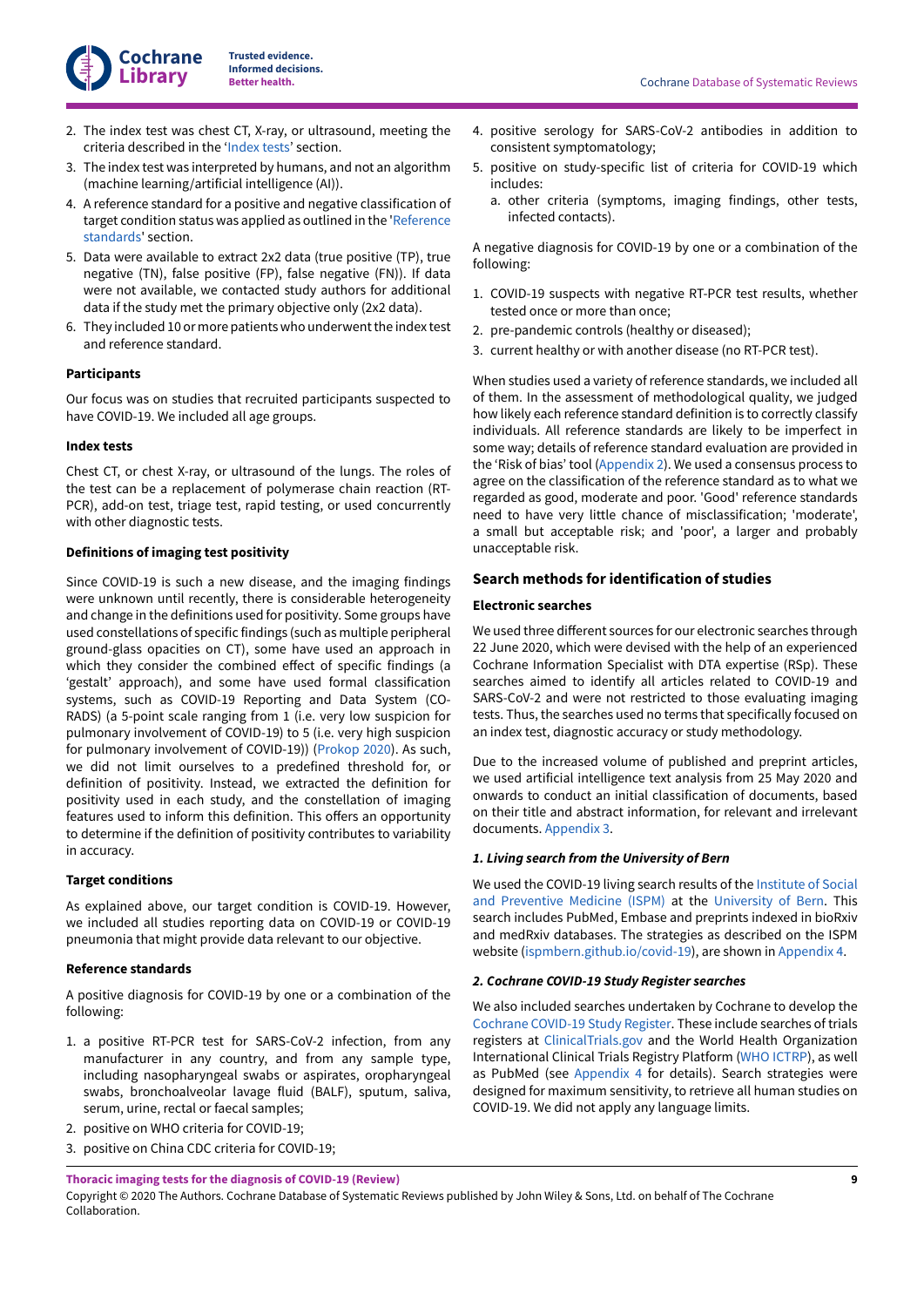#### *3. The Stephen B. Thacker CDC Library, COVID-19 Research Articles Downloadable Database*

We included Embase records within the CDC library on [COVID-19](https://www.cdc.gov/library/researchguides/2019novelcoronavirus/researcharticles.html) [research](https://www.cdc.gov/library/researchguides/2019novelcoronavirus/researcharticles.html) articles database (see [Appendix 4](#page-95-0) for details) and deduplicated these against the Cochrane COVID-19 Study Register.

# **Searching other resources**

We checked repositories of COVID-19 publications against these search results including the following.

- 1. EPPI centre [eppi.ioe.ac.uk/COVID19\\_MAP/covid\\_map\\_v4.html](http://eppi.ioe.ac.uk/COVID19_MAP/covid_map_v4.html).
- 2. The Norwegian Institute of Public Health 'NIPH systematic and living map on COVID-19 evidence' [www.nornesk.no/](http://www.nornesk.no/forskningskart/NIPH_diagnosisMap.html) [forskningskart/NIPH\\_diagnosisMap.html.](http://www.nornesk.no/forskningskart/NIPH_diagnosisMap.html)
- 3. From these websites we searched company and product websites for studies about test accuracy.
- 4. We contacted companies to ask for further information about studies.
- 5. We also contacted research groups that we were made aware of who are completing test evaluations (e.g. UK Public Health England-funded studies, Foundation for Innovative New Diagnostics (FIND) studies).

#### **Data collection and analysis**

#### **Selection of studies**

The review authors screened studies independently, in duplicate. A third, experienced review author resolved disagreements about initial title and abstract screening. We resolved disagreements about eligibility assessments through discussion between three review authors.

#### **Data extraction and management**

The review authors performed data extraction independently, in duplicate. Three review authors discussed any disagreements to resolve them.

For each study, we extracted 2x2 contingency tables of the number of true positives, false positives, false negatives and true negatives. If a study reported accuracy data for more than one index test reader, we took the average of the data from all readers to compute the average 2x2 contingency table [\(McGrath](#page-27-3) 2017). If a study reported accuracy data for multiple thresholds of index test positivity, we extracted the 2x2 contingency table corresponding to the threshold producing the highest Youden's Index (YI) (YI = sensitivity + specificity – 1). If a study reported accuracy data for various CT findings or combinations of CT findings, we extracted the 2x2 contingency table corresponding to the CT finding, or the combination of findings producing the highest YI. If a study reported accuracy data for both an AI algorithm and one or more radiologists, we extracted only the 2x2 contingency table corresponding to the radiologist accuracy data. If a study used multiple reference standards, but 2x2 contingency tables including RT-PCR as the only reference standard could be determined, we extracted and analysed these data. If a study graphically displayed accuracy data and did not report the raw data values, we first contacted the authors, but if no response was received, we extracted the 2x2 contingency table by estimating accuracy data from the graphs.

For studies that used the 5-point CO-RADS classification scale and did not specify a threshold for disease positivity, we extracted 2x2 contingency tables for CO-RADS thresholds 4 and 5 as defining test positivity. When these studies were included in meta-analyses, the 2x2 contingency table corresponding to the highest Youden's index was used. When reporting ranges of accuracy estimates for CO-RADS studies, common thresholds (i.e. thresholds 4 and 5) were combined.

In addition, we extracted the following items.

- 1. Study setting (including country), age of study participants, study dates, disease prevalence at the time of acquisition (as reported in the study), number of participants, participant symptoms, number of imaging studies (and if more than one study was done per participant), participant outcomes and other relevant participant demographic parameters.
- 2. Study design.
- 3. Imaging timing relative to disease course.
- 4. CT, chest X-ray and ultrasound findings.
- 5. Criteria for 'positive' diagnosis of COVID-19 on imaging.
- 6. Index test technical parameters.
- 7. Reference standard results and details. If RT-PCR was performed, timing of test, number of tests and method of acquisition (or similar details regarding other reference standards used).
- 8. Details regarding interpretation of the index test (level of training, number of readers, the inter-observer variability).
- 9. The number of true positives, false positives, false negatives and true negatives or summary statistics from which they can be computed.

# *Categorisation of included studies*

We categorised included studies into three groups, based on study design with respect to classification of index test results.

- 1. Group 1: studies that report specific criteria for index test positivity (e.g. CO-RADS threshold).
- 2. Group 2: studies that do not report specific criteria for index test positivity, but have the test reader(s) explicitly classify the imaging test as either COVID-19 positive or negative.
- 3. Group 3: studies that report an overview of index test findings (e.g. ground glass, consolidation, pleural effusion) in participants with and without the target condition based on reference standard results, without explicitly classifying the imaging test as either COVID-19 positive or negative.

This categorisation also allowed us to differentiate studies with a clear intent to diagnose COVID-19 on imaging tests (i.e. groups 1 and 2) from studies reporting findings of imaging tests without making a diagnosis (i.e. group 3). In this review, we conducted sensitivity analysis excluding group 3 studies.

# **Assessment of methodological quality**

The review authors assessed the risk of bias and applicability concerns independently, in duplicate, using the QUADAS-2 domain-list. Three review authors resolved any disagreements through discussion. See [Appendix 2](#page-91-0) for an explanation of the operationalisation of the four QUADAS-2 domains – participant selection, index test(s), reference standard(s), flow and timing.

**Thoracic imaging tests for the diagnosis of COVID-19 (Review)**

Copyright © 2020 The Authors. Cochrane Database of Systematic Reviews published by John Wiley & Sons, Ltd. on behalf of The Cochrane Collaboration.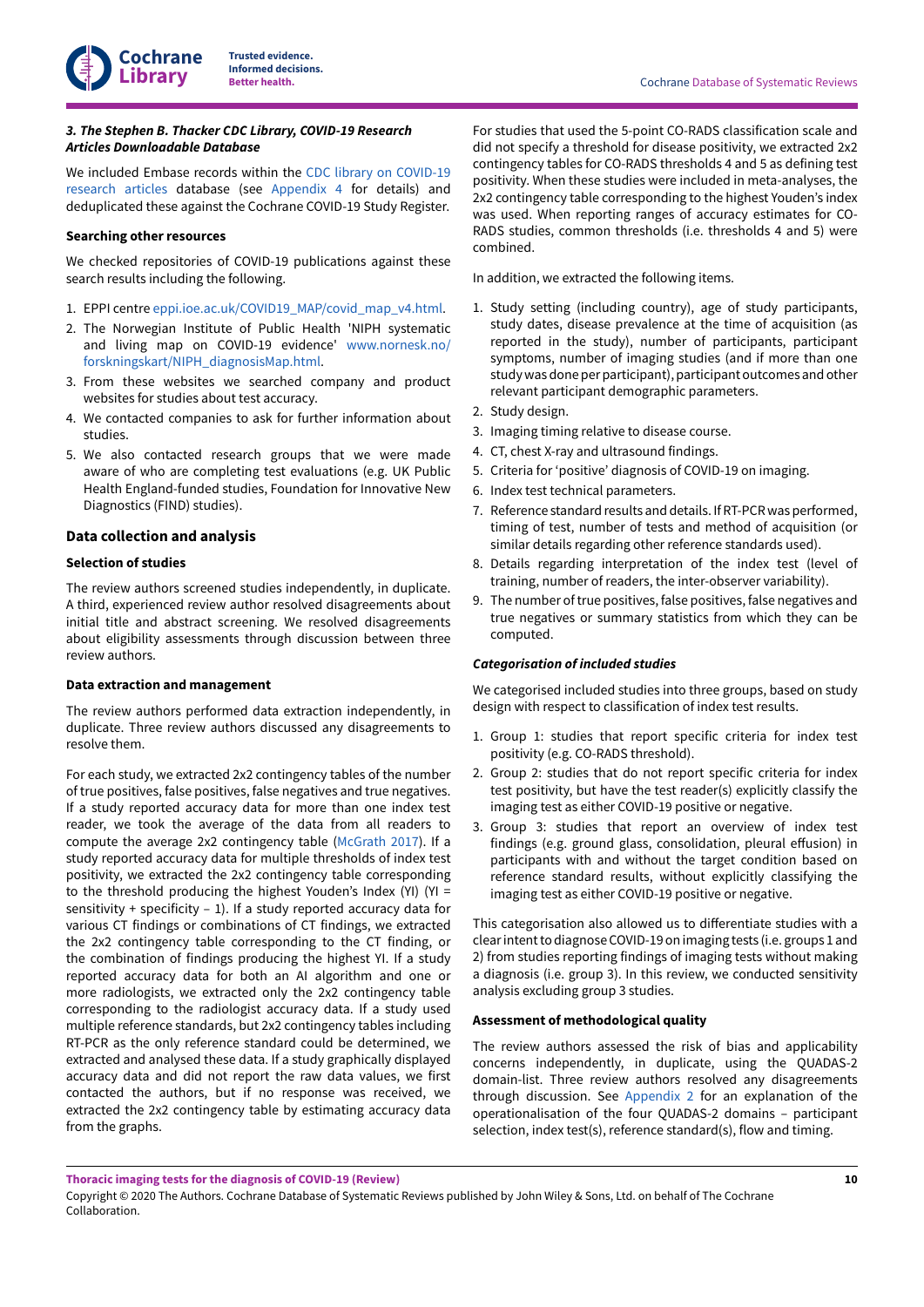

#### **Statistical analysis and data synthesis**

We presented estimates of sensitivity and specificity using paired forest plots, and summarised results in tables, as appropriate. We analysed the data on a participant level, not a lesion or lung segment level, since this is what determines care.

We used a bivariate model for meta-analyses, taking into account the within- and between-study variance, and the correlation between sensitivity and specificity across studies [\(Chu 2006](#page-27-4); [Reitsma](#page-27-5) 2005). We also performed sensitivity analyses by limiting inclusion in the meta-analysis to: studies conducted in countries other than China, cross-sectional studies, and studies that completed RT-PCR testing at least twice for participants with initial negative results.We undertook meta-analyses using metandi and meta-regression using meqrlogit in STATA ([Harbord](#page-27-6) 2009; [StataCorp](#page-28-5) 2019).

We did not undertake comparisons of test accuracy across different imaging modalities due to limited data, as four or more studies for a given modality were required to perform the meta-analysis and only the group of chest CT studies met this threshold. However, in future updates, as more data become available, we will perform test comparisons using hierarchical meta-regression. We will consider using all available data regardless of whether or not studies have compared imaging modalities head-to-head in the same study population (i.e. indirect comparison), as well as restricting test comparisons to only comparative studies (i.e. direct comparisons).

Ranges of sensitivities and specificities were estimated for studies that used a common threshold for test positivity (i.e. CO-RADS thresholds 4 and 5).

#### **Investigations of heterogeneity**

We investigated heterogeneity by visual inspection of paired forest plots and SROC plots. We evaluated the impact of publication status (preprint versus published) on accuracy estimates using meta-

regression for the variable separately by adding the covariate term to a bivariate model. Subgroup analyses were limited to variables of interest which consisted of subgroups with five or more studies, as this threshold was required to ensure stability of the bivariate model.

#### **Assessment of reporting bias**

For this review, we did not undertake tests for publication bias and made no formal assessment of reporting bias.

#### **Summary of findings**

We provided a summary of the key findings of this review in a '[Summary](#page-7-1) of findings 1' table indicating the strength of evidence for each finding and emphasising the main gaps in our current level of available evidence.

#### **Updating**

The prior version of this review contained studies up to 5 May 2020. This updated review contains the results of an updated search performed on 22 June 2020. With the substantial number of studies published since 22 June 2020, we plan to update this review shortly and have already performed searches and completed abstract screening for the next update up until 30 September 2020.

# <span id="page-13-0"></span>**R E S U L T S**

#### **Results of the search**

We screened a total of 668 unique references (published or preprint studies) for inclusion; this is inclusive of the 561 references we screened in our initial review. Of the 273 records selected for full-text assessment, we included 34 studies in this review (13 of these 34 included studies were previously included in our initial review). Referto Figure 1 forthe PRISMA flow diagram of search and inclusion results ([Salameh 2020b;](#page-27-7) [Moher 2009\)](#page-27-8). Exclusions were mainly due to ineligible study outcomes ( $n = 8$ ), ineligible study design ( $n = 6$ ), or ineligible patient populations ( $n = 6$ ); see [Figure](#page-14-0) 1.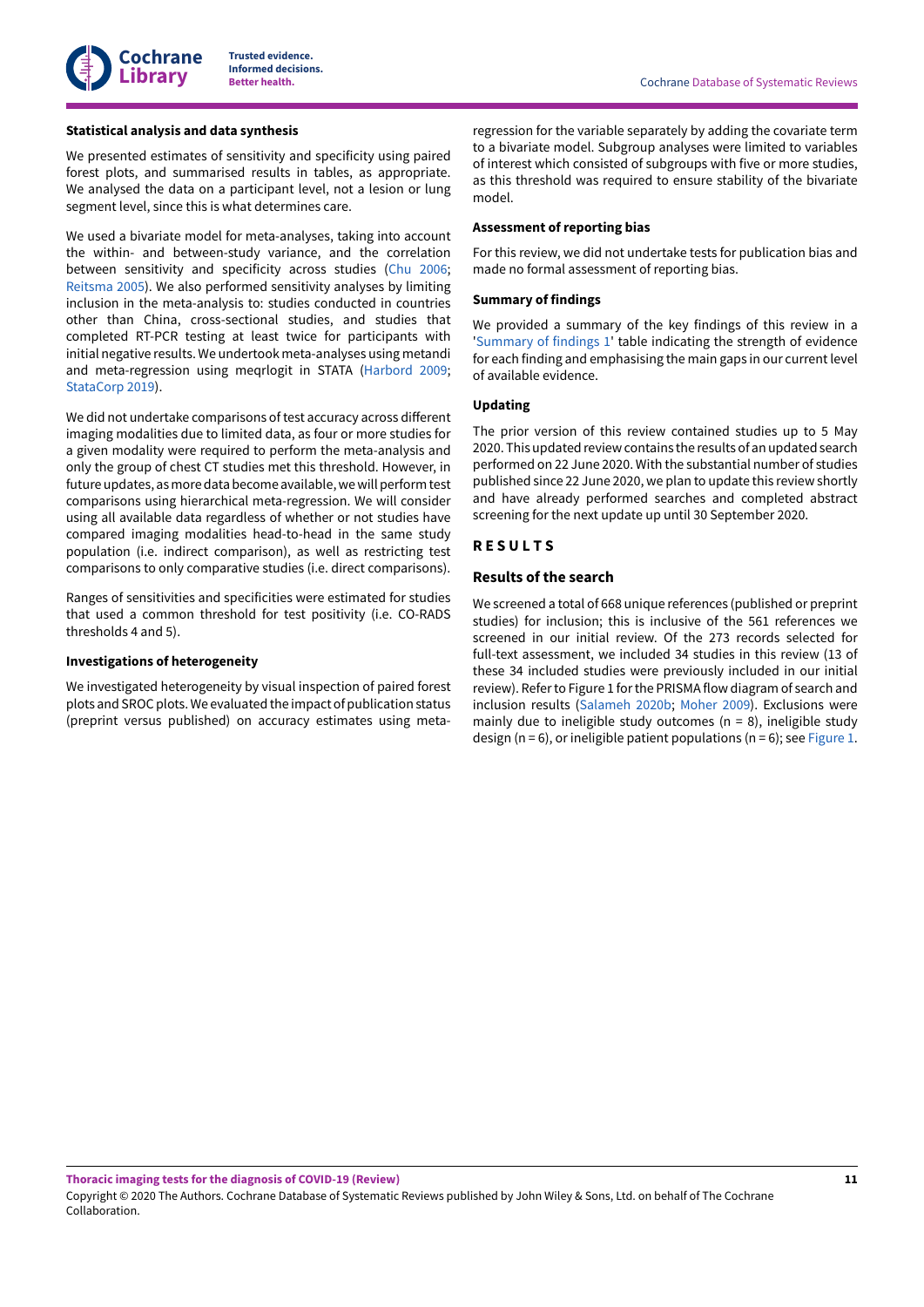

# <span id="page-14-0"></span>**Figure 1. Study flow diagram.**



**Thoracic imaging tests for the diagnosis of COVID-19 (Review)**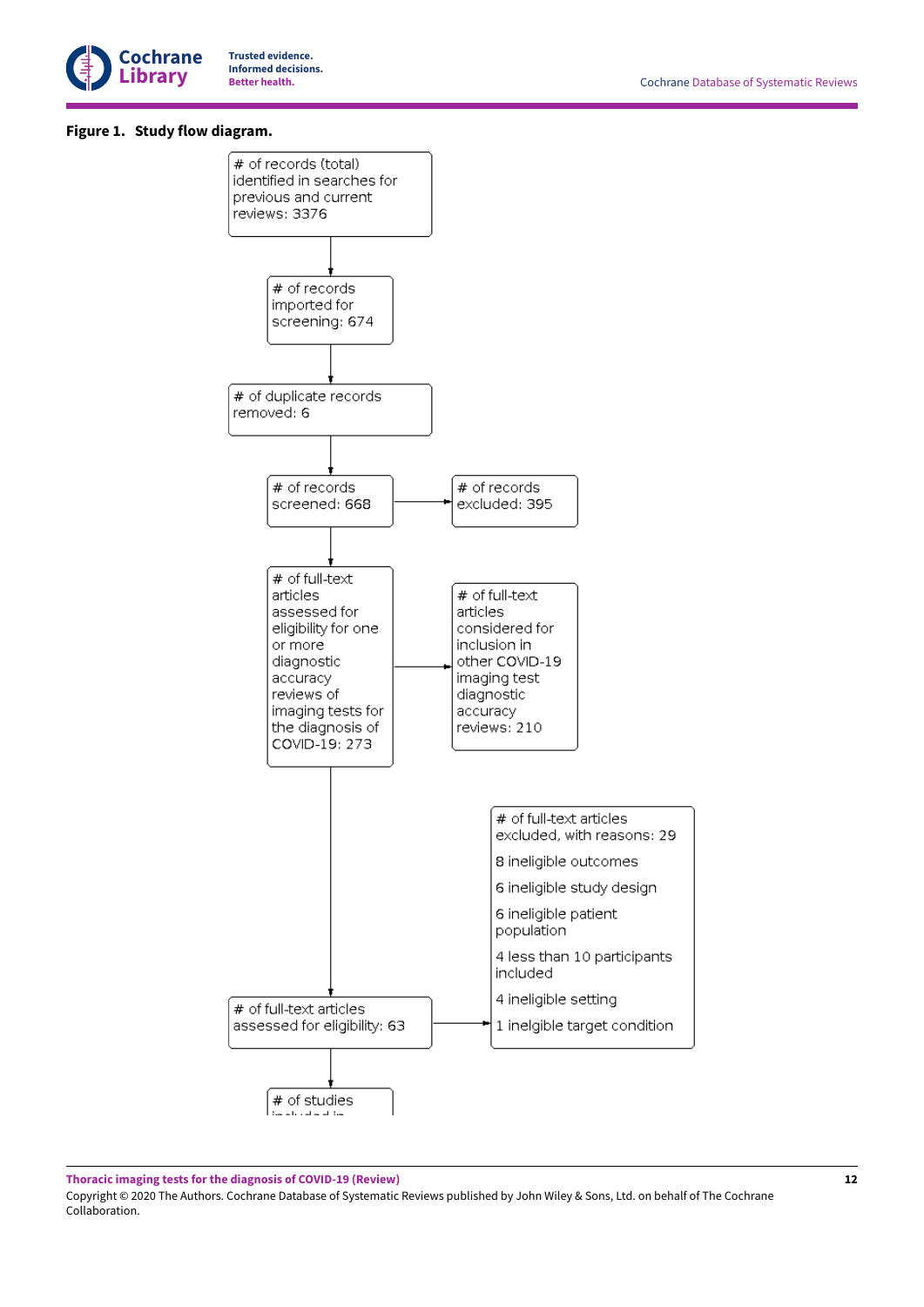

### **Figure 1. (Continued)**



#### **Description of included studies**

We categorised the 34 included studies into two study designs. In the first category, we included 30 cross-sectional studies (26 CT, two X-ray, one both CT and X-ray, and one ultrasound) with 8491 participants suspected of having COVID-19, of which 4575 (54%) had a final diagnosis of COVID-19. In the second category, we included four case-control studies (all CT) with 848 cases and controls in total, of which 464 (55%) had a final diagnosis of COVID-19, with cases being patients with confirmed COVID-19 by methods other than thoracic imaging and controls being patients confirmed to not have COVID-19 by methods other than thoracic imaging.

We also categorised the 34 included studies into the following groups based on study design, with respect to classification index test results. Group 1 (studies that report specific criteria for index test positivity, such as a CO-RADS threshold) included four studies (all CT) with 1349 participants, of which 595 (44%) had a final diagnosis of COVID-19. Group 2 (studies that do not report specific criteria for index test positivity, but have the test reader(s) explicitly classify the imaging test as either COVID-19 positive or negative) included 22 studies (19 CT, two X-ray, and one ultrasound) with 7075 participants, of which 3942 (56%) had a final diagnosis of COVID-19. Group 3 (studies that report an overview of index test findings (e.g. ground-glass, consolidation, pleural effusion) in participants with and without the target condition based on reference standard results, without explicitly classifying the imaging test as either COVID-19 positive or negative) included eight studies (seven CT and one both CT and X-ray) with 915 participants, of which 486 (53%) had a final diagnosis of COVID-19.

The median sample size was 160.5 (interquartile range (IQR) 83.5 to 315.8). Nineteen studies were conducted in Asia (China (n = 18) and Japan  $(n = 1)$ , 10 in Europe (Italy  $(n = 3)$ , Belgium  $(n = 2)$ , the Netherlands (n = 2), France (n = 2) and Turkey (n =1)), and the remaining studies were conducted in North America (USA; n  $= 4$ ) and in Australia (n = 1). The level of training of readers was not clearly reported in 10/34 studies (29%), while 23/34 studies (68%) reported that radiologists performed the reading, and 1/33 studies (3%) was completed by radiology residents. Technical parameters regarding the protocol of chest CT used were not clearly

reported in 20/31 (65%) studies. Non-contrast CT was used in 4/31 (13%) studies, high-resolution chest CT was used in 4/31 (13%) studies, low-dose CT with or without contrast was used in 2/31 (6%) studies and CT with intravenous (IV) contrast was used in 1/31 (3%) study. Manuscripts of 9/34 (26%) of the studies were published as preprints at the time of the search. We updated the publication status of all the preprint studies previously included in our initial review ( $n = 6$ ) as of 1 October 2020, and while one of these studies was published since then, there were no changes to the data between the preprint and published versions. Characteristics ofthe included studies are summarised in [Table](#page-84-1) 1, and outlined in detail in the [Characteristics](#page-28-6) of included studies.

#### **Participant characteristics**

Sixteen studies included only adult participants (16 years old and over), one study included only children, 15 studies included both children and adults (although in most cases, only a minority of included patients were children), and the remaining two studies did not clearly report the age range of participants. RT-PCR was used as the reference standard for the diagnosis of COVID-19 in all studies, with 29 studies using only RT-PCR as the reference standard and five studies using a combination of RT-PCR and other criteria (clinical symptoms and infected household contact  $(n = 2)$ ) clinical symptoms and imaging tests ( $n = 1$ ), clinical symptoms ( $n$  $= 1$ ), and laboratory tests (n = 1)) as the reference standard. With respect to RT-PCR testing, three studies tested each participant once, six studies tested some participants more than once, eight studies tested twice or more, and 17 studies did not report on the frequency of testing per participant. Twenty-four studies included inpatients, four studies included outpatients, while the remaining six studies were conducted in unclear settings. Eleven studies (32%) described the co-morbidities of the study population, which commonly included hypertension, cardiovascular disease, and diabetes; however, the overall presence of co-morbidities in the participant groups of these studies was unclear.

#### **Index tests**

Thirty-three studies evaluated a single imaging modality and one study evaluated two imaging modalities. In total, the 34 studies reported a total of 35 imaging modality evaluations.

**Thoracic imaging tests for the diagnosis of COVID-19 (Review)**

Copyright © 2020 The Authors. Cochrane Database of Systematic Reviews published by John Wiley & Sons, Ltd. on behalf of The Cochrane Collaboration.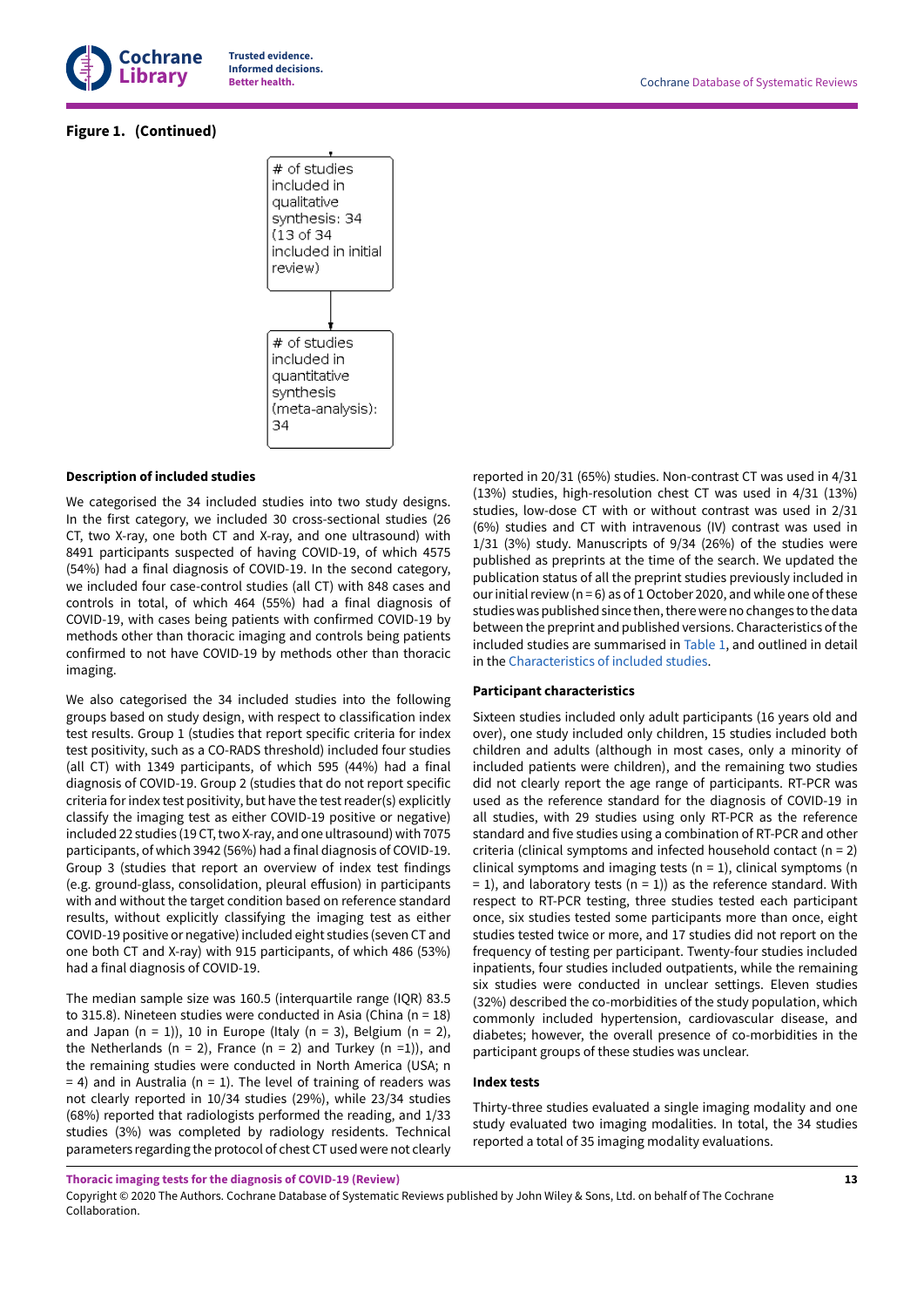Chest CT was evaluated in 31 studies, chest X-ray was evaluated in three studies, and one study examined the diagnostic performance of ultrasound of the lungs.

# **Methodological quality of included studies**

[Figure](#page-16-0) 2 provides a summary of the overall methodological quality assessment using the QUADAS-2 tool for all 34 included studies. Refer to [Figure](#page-17-0) 3 for study-level quality assessment.

# <span id="page-16-0"></span>**Figure 2. Risk of bias and applicability concerns graph: review authors' judgements about each domain presented as percentages across included studies**

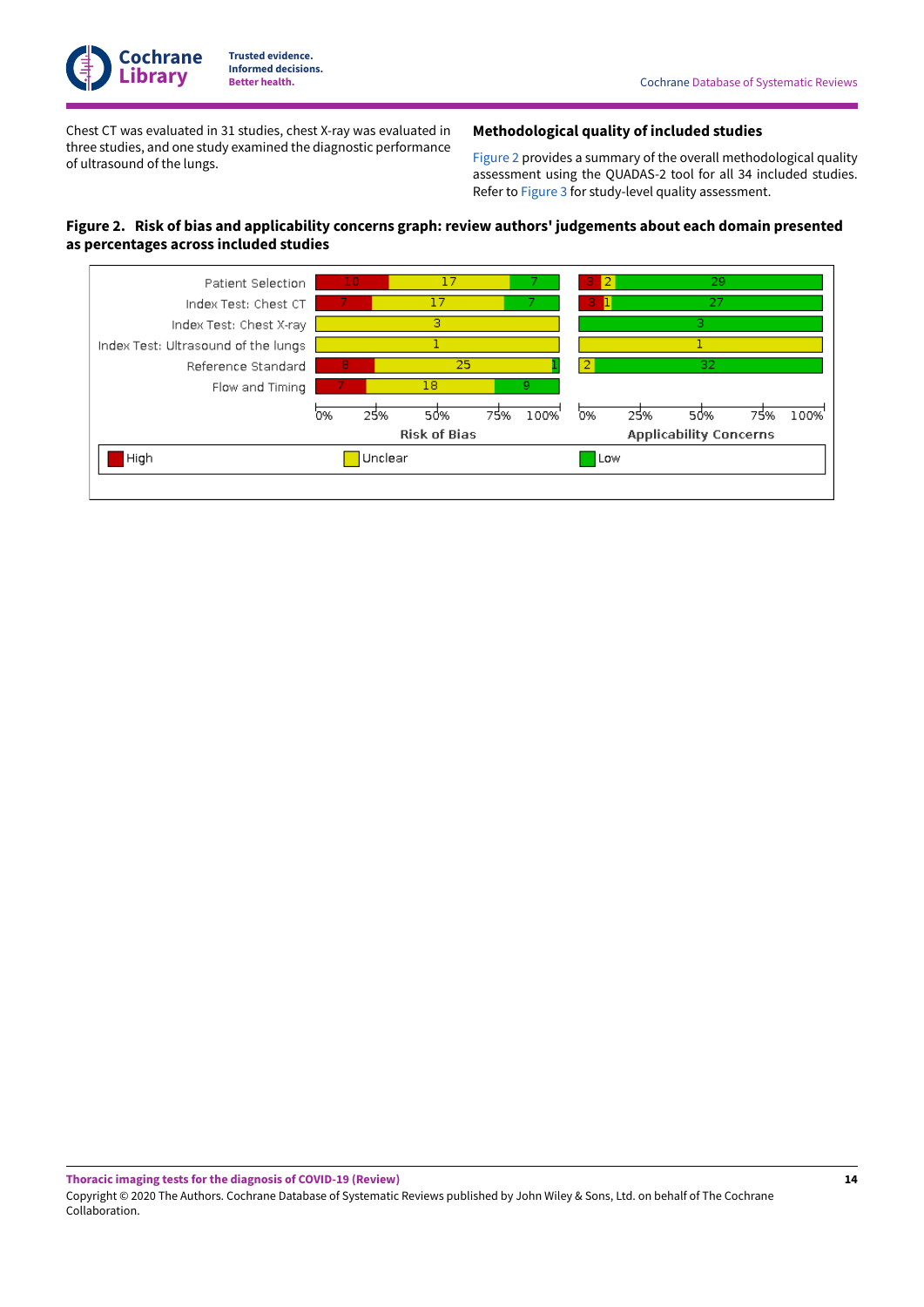

|                 |                   |                    | <u>Risk of Bias</u> | <b>Applicability Concerns</b>           |
|-----------------|-------------------|--------------------|---------------------|-----------------------------------------|
|                 | Patient Selection | Reference Standard | Flow and Timing     | Reference Standard<br>Patient Selection |
| Ai J 2020a      | 7                 | 7                  | Ŧ                   | 8<br>Ŧ                                  |
| Ai T 2020       | 7                 | 7                  | Ŧ                   | 8<br>$\overline{+}$                     |
| Bai 2020a       |                   | 7                  |                     | 8<br>÷                                  |
| Bai 2020b       |                   | 7                  | 7                   | Đ<br>$\ddot{}$                          |
| Bar 2020        | 7                 | 7                  | 7                   | 8<br>Ŧ                                  |
| Caruso 2020     | 7                 | 7                  | Ŧ                   | θ<br>$\ddot{}$                          |
| Debray 2020     | $+$               |                    |                     | ٩<br>$\pm$                              |
| Deng 2020       | 7                 | 7                  | 7                   | θ<br>Ŧ                                  |
| De Smet 2020    | 7                 | 7                  | 7                   | 8<br>$\ddot{}$                          |
| Dofferhoff 2020 | 7                 |                    | 7                   | Ŧ<br>$\pm$                              |
| Dong 2020       | 7                 | 7                  | 7                   | 7<br>7                                  |
| Gezer 2020      | $\ddot{}$         |                    |                     | 3<br>$\ddot{}$                          |
| He 2020         | 7                 |                    | Ŧ                   | 8<br>$\pm$                              |
| Hernigou 2020   |                   | 7                  | Ŧ                   | Ŧ                                       |
| Himoto 2020     |                   | 7                  |                     | Э<br>$\ddot{}$                          |
| Ippolito 2020   | 7                 | 7                  | 7                   | B<br>$\ddot{}$                          |
| Liang 2020      |                   | 7                  |                     | Ŧ<br>$\ddot{}$                          |
| Luo L 2020      | 7                 | 7                  | 7                   | ÷<br>$\boldsymbol{+}$                   |
| Luo N 2020      |                   | 7                  | 7                   | $\ddot{}$<br>$\ddot{}$                  |
| Mao 2020        |                   | 7                  | 7                   | $\ddot{}$<br>÷                          |
| Mei 2020        | $\ddot{}$         | 7                  | 7                   | $\ddot{}$<br>$\ddot{}$                  |
| Miao 2020a      | $\ddot{}$         | $\pm$              | $\ddot{}$           | $+$<br>$\ddot{}$                        |
| Miao 2020b      | 7                 | 7                  | 7                   | Ŧ<br>$\ddot{}$                          |
| Pakray 2020     |                   | 7                  | 7                   | $\ddot{}$<br>$\ddot{}$                  |
| Patel 2020      | Ŧ                 |                    | $\ddot{}$           | $\ddot{}$<br>$\ddot{}$                  |
| Peng 2020       | 7                 |                    |                     |                                         |

<span id="page-17-0"></span>Figure 3. Risk of bias and applicability concerns summary: review authors' judgements about each domain for each **included study**

**Thoracic imaging tests for the diagnosis of COVID-19 (Review)**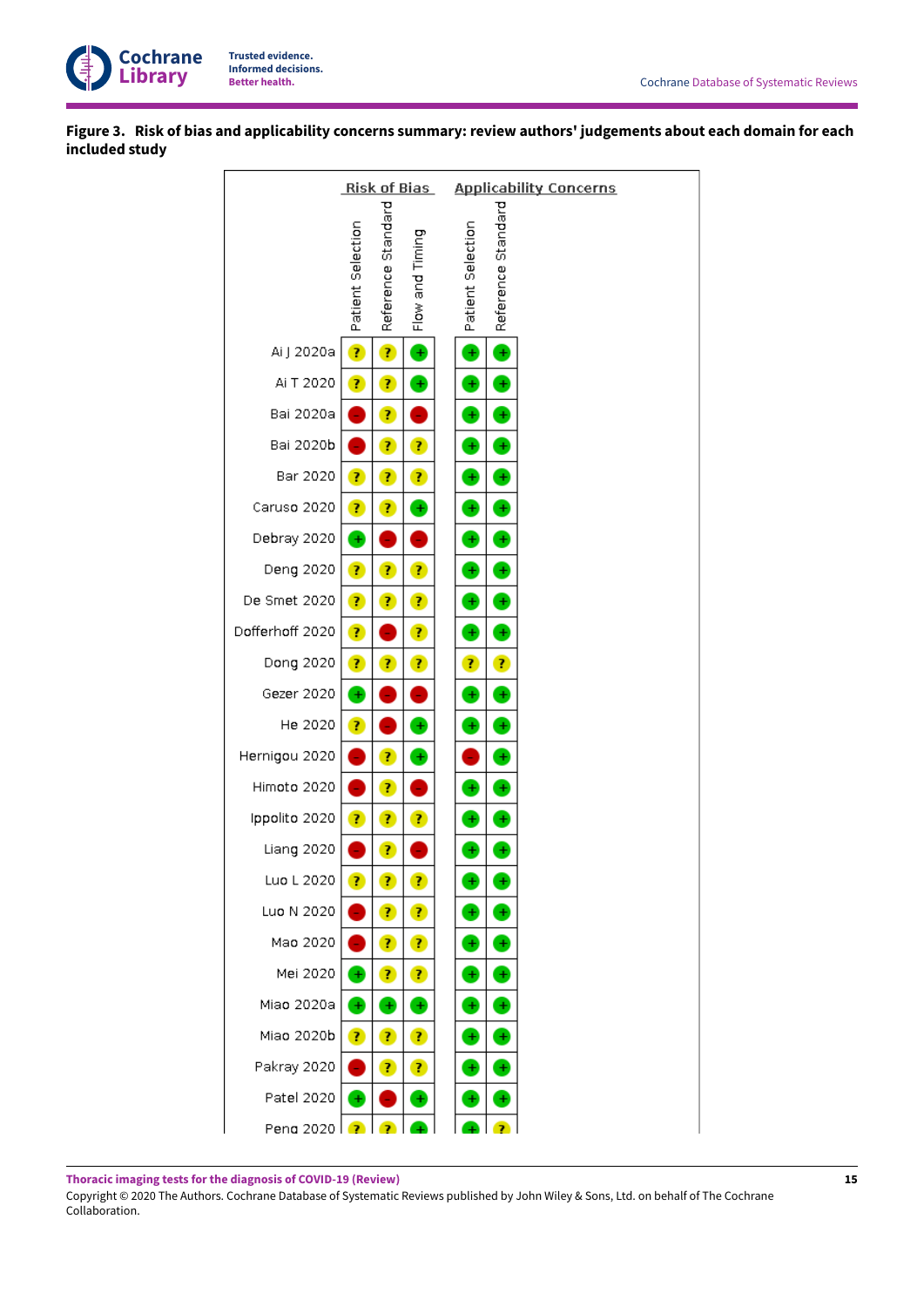# **Figure 3. (Continued)**



Overall, risk of bias based on concerns about the selection of participants was found to be high and unclear in 10 (29%) and 17 (50%) studies, respectively. Risk of bias because of concerns regarding application of chest CT was high and unclear in 7/31 (23%) and 17/31 (55%) studies, respectively; risk of bias because of concerns regarding application of chest X-ray was unclear in 3/3 studies, and unclear in 1/1 study because of concerns about the application of ultrasound of the lungs. Risk of bias based on concerns about the reference standard was high and unclear in 8 (24%) and 25 (74%) studies, respectively; risk of bias based on concerns related to participant flow and timing was high and unclear in 7 (21%) and 18 (53%) studies, respectively. Concerns about the applicability of the evidence to participants were high and unclear in 3 (9%) and 2 (6%) studies, respectively. Concerns about the applicability of the evidence to the index test were high and unclear in 3/31 (10%) and 1/31 (3%) studies of chest CT, respectively, low in 3/3 studies of chest X-ray, and unclear in 1/1 (100%) study of ultrasound of the lungs. Furthermore, concerns about the applicability of the evidence to the reference standard were unclear in two (6%) studies. Additional details about risk of bias and applicability assessment are presented in Figure 3.

In the patient selection domain,the main concern was either due to inappropriate exclusions ( $n = 6$ ) or the use of a case-control design involving healthy or other disease controls ( $n = 4$ ). In the index test domain, the seven CT studies with a high risk of bias did not clearly define the positivity of the imaging tests evaluated. In the reference standard domain, the eight studies with a high risk of bias used an

RT-PCR protocol that was not likely to correctly classify the target condition. Finally, in the patient flow domain, the six studies with a high risk of bias did not provide the same reference standard to all participants ( $n = 4$ ), did not provide all participants with a reference standard ( $n = 1$ ), or did not have an appropriate time interval between the reference standard and index test ( $n = 1$ ).

# **Findings**

All studies provided the 2x2 data points (TP/TN/FP/FN) required to derive and pool estimates of sensitivity and specificity. For one study that did not report values from which 2x2 data points could be determined, we extracted 2x2 data points by estimating accuracy data that were reported graphically. When the number of studies evaluating a given modality was less than 4, meta-analysis could not be performed; when the number of studies in a subgroup was less than 5, subgroup analyses could not be performed. In these cases, we summarised the data qualitatively.

#### **Pooled estimates**

[Figure](#page-19-0) 4 presents the forest plot of studies that reported 2x2 data for chest CT in suspected cases. The sensitivity of CT in 31 studies (involving 4224 (53%) cases amongst 8014 participants) ranged from 57.4% to 100%, and the specificity ranged from 0% to 96.0%. The pooled sensitivity for chest CT was 89.9% (95% CI 85.7 to 92.9) and the pooled specificity was 61.1% (95% CI 42.3 to 77.1). The scatter of the study points in ROC space on the SROC plot [\(Figure](#page-20-0) 5) shows substantial variability in sensitivity and specificity.

**Thoracic imaging tests for the diagnosis of COVID-19 (Review)**

Copyright © 2020 The Authors. Cochrane Database of Systematic Reviews published by John Wiley & Sons, Ltd. on behalf of The Cochrane Collaboration.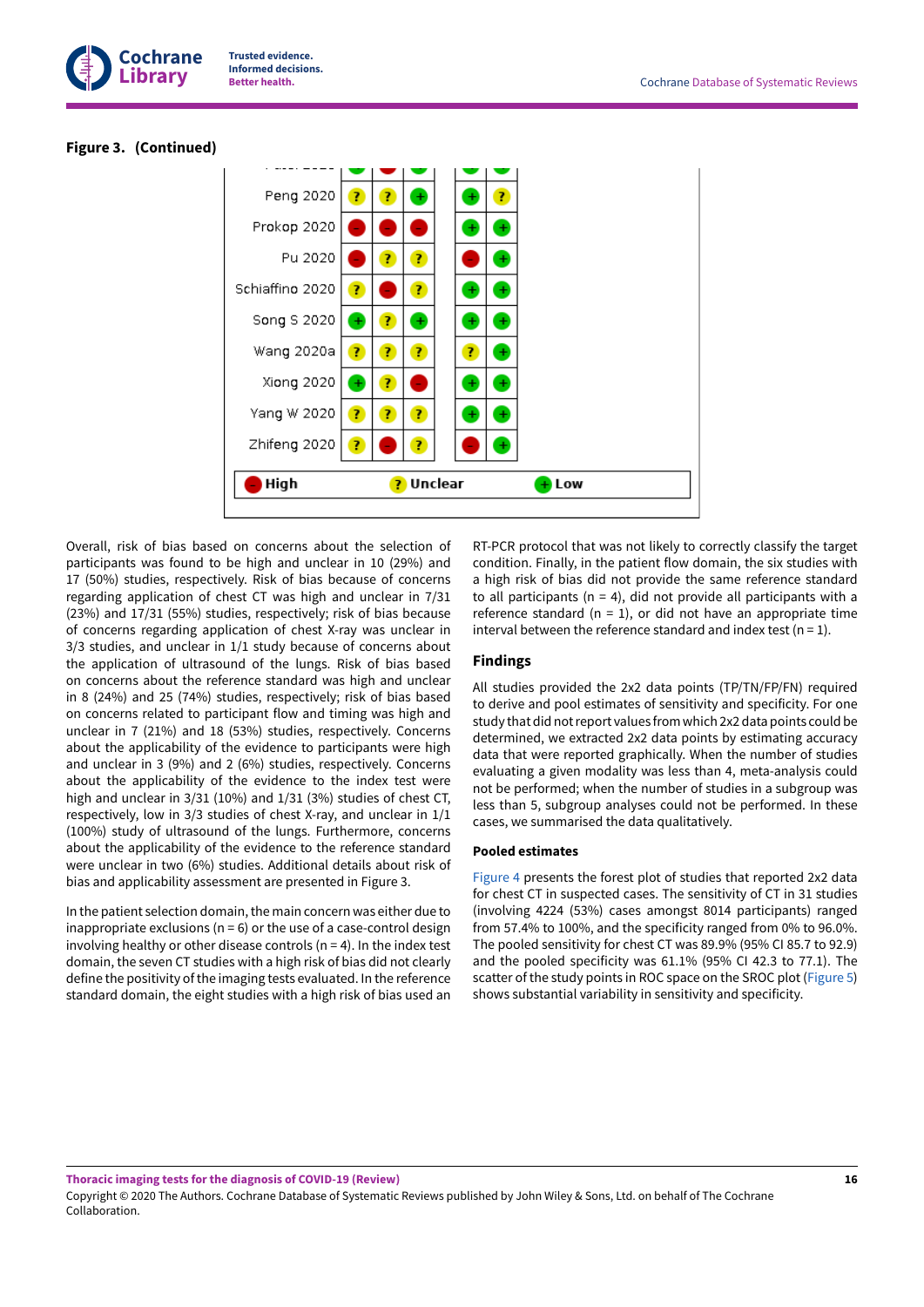# <span id="page-19-0"></span>**Figure 4. Forest plot of chest CTin suspected cases.Sorted by publication status, followed by sensitivity and specificity. Of the 3 studies using the CO-RADSclassification system, data displayed for [DoJerhoJ](#page-24-1) 2020 and [Prokop](#page-25-0)** [2020](#page-25-0) correspond to a CO-RADS threshold of 4, and data displayed for De Smet 2020 a threshold of 5, as these **thresholds produced the highest Youden's index.**

| Study           | TP  | FP             | FN      |         |           |                       |                       | TN Publication Status Sensitivity (95% CI) Specificity (95% CI) Sensitivity (95% CI)Specificity (95% CI) |
|-----------------|-----|----------------|---------|---------|-----------|-----------------------|-----------------------|----------------------------------------------------------------------------------------------------------|
| Miao 2020a      | 31  | 14             | 23      | 62      | Pre-print | $0.57$ [0.43, 0.71]   | $0.82$ [0.71, 0.90]   |                                                                                                          |
| Peng 2020       | 25  | 13             | 10      | 20      | Pre-print | 0.71 (0.54, 0.85)     | 0.61 (0.42, 0.77)     |                                                                                                          |
| Debray 2020     | 120 | 4              | 40      | 77      | Pre-print | 0.75 [0.68, 0.81]     | $0.95$ [0.88, 0.99]   |                                                                                                          |
| Patel 2020      | 125 | 41             | 36      | 115     | Pre-print | $0.78$ [0.70, 0.84]   | $0.74$ [0.66, 0.80]   |                                                                                                          |
| De Smet 2020    | 279 | 33             | 79      | 468     | Pre-print | $0.78$ [0.73, 0.82]   | $0.93$ [0.91, 0.95]   |                                                                                                          |
| Mao 2020        | 144 | з              | 9       | 49      | Pre-print | 0.94 [0.89, 0.97]     | 0.94 [0.84, 0.99]     |                                                                                                          |
| Liang 2020      | 20  | 67             | 1       | $\circ$ | Pre-print | $0.95$ [0.76, 1.00]   | $0.00$ [0.00, 0.05]   |                                                                                                          |
| Ai T 2020       | 580 | 308            | 21      | 105     | Pre-print | 0.97 [0.95, 0.98]     | $0.25$ [0.21, 0.30]   |                                                                                                          |
| Dong 2020       | 91  | 72             | 3       | 1       | Pre-print | $0.97$ [0.91, 0.99]   | 0.01 [0.00, 0.07]     |                                                                                                          |
| Mei 2020        | 274 | 39             | 145     | 447     | Published | $0.65$ [0.61, 0.70]   | $0.92$ [0.89, 0.94]   |                                                                                                          |
| He 2020         | 26  | $\overline{2}$ | 8       | 46      | Published | 0.76 [0.59, 0.89]     | 0.96 [0.86, 0.99]     |                                                                                                          |
| Bai 2020b       | 33  | 9              | 9       | 68      | Published | $0.79$ [0.63, 0.90]   | 0.88 [0.79, 0.95]     |                                                                                                          |
| Bai 2020a       | 174 | 64             | 45      | 141     | Published | $0.79$ [0.73, 0.85]   | $0.69$ [0.62, 0.75]   |                                                                                                          |
| Prokop 2020     | 43  | 5              | 10      | 47      | Published | $0.81$ $[0.68, 0.91]$ | 0.90 [0.79, 0.97]     |                                                                                                          |
| Hernigou 2020   | 13  | $\overline{2}$ | з       | 29      | Published | 0.81 [0.54, 0.96]     | 0.94 [0.79, 0.99]     |                                                                                                          |
| Pu 2020         | 41  | 20             | 9       | 30      | Published | $0.82$ [0.69, 0.91]   | 0.60 (0.45, 0.74)     |                                                                                                          |
| Himoto 2020     | 5   | 5              | 1       | 10      | Published | $0.83$ [0.36, 1.00]   | $0.67$ [0.38, 0.88]   |                                                                                                          |
| Miao 2020b      | 53  | 76             | 9       | 25      | Published | $0.85$ [0.74, 0.93]   | $0.25$ [0.17, 0.34]   |                                                                                                          |
| Luo L 2020      | 26  | 14             | 4       | 29      | Published | $0.87$ [0.69, 0.96]   | $0.67$ [0.51, 0.81]   |                                                                                                          |
| Zhifeng 2020    | 44  | 19             | 6       | $\circ$ | Published | 0.88 [0.76, 0.95]     | $0.00$ $[0.00, 0.18]$ |                                                                                                          |
| Dofferhoff 2020 | 136 | 36             | 18      | 122     | Published | $0.88$ [0.82, 0.93]   | $0.77$ [0.70, 0.84]   |                                                                                                          |
| Luo N 2020      | 70  | 7              | 8       | 55      | Published | 0.90 [0.81, 0.95]     | 0.89 [0.78, 0.95]     |                                                                                                          |
| Yang W 2020     | 12  | 40             |         | 2       | Published | $0.92$ [0.64, 1.00]   | $0.05$ [0.01, 0.16]   |                                                                                                          |
| Gezer 2020      | 92  | 5              | 6       | 119     | Published | $0.94$ [0.87, 0.98]   | $0.96$ [0.91, 0.99]   |                                                                                                          |
| Xiong 2020      | 19  | 8              | 1       | 19      | Published | 0.95 [0.75, 1.00]     | 0.70 [0.50, 0.86]     |                                                                                                          |
| Wang 2020a      | 580 | 308            | 21      | 105     | Published | 0.97 [0.95, 0.98]     | $0.25$ [0.21, 0.30]   |                                                                                                          |
| Caruso 2020     | 60  | 42             | 2       | 54      | Published | $0.97$ [0.89, 1.00]   | $0.56$ [0.46, 0.66]   |                                                                                                          |
| Song S 2020     | 108 | 55             | з       | 45      | Published | 0.97 [0.92, 0.99]     | $0.45$ [0.35, 0.55]   |                                                                                                          |
| Deng 2020       | 423 | 71             | 10      | 83      | Published | $0.98$ [0.96, 0.99]   | $0.54$ [0.46, 0.62]   |                                                                                                          |
| Pakray 2020     | 16  | $\overline{2}$ | $\circ$ | $\circ$ | Published | 1.00 [0.79, 1.00]     | $0.00$ [0.00, 0.84]   |                                                                                                          |
| Ai J 2020a      | 20  | 20             | 0       | 13      | Published | 1.00 [0.83, 1.00]     | $0.39$ [0.23, 0.58]   | 0, 0, 2, 0, 4, 0, 6, 0, 8, 1<br>0.020406081                                                              |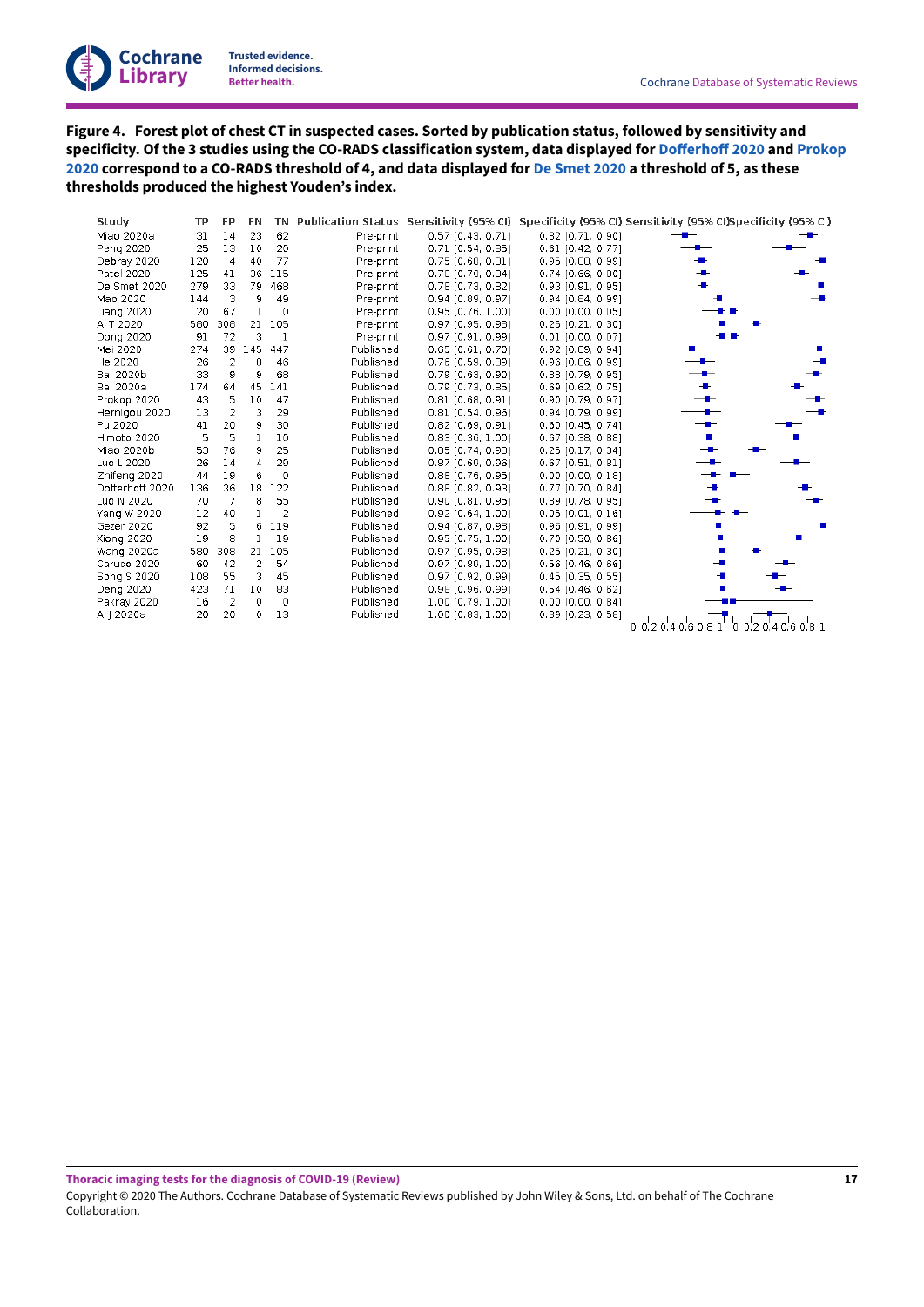

<span id="page-20-0"></span>



The sensitivity of X-ray in three studies (including 784 (63%) cases amongst 1243 participants)ranged from 56.9% to 89.0% and the specificity ranged from 11.1% to 88.9% [\(Figure](#page-20-1) 6). The sensitivity of ultrasound in one study (including 31 (31%) cases amongst

# 100 participants) was 96.8% and the specificity was 62.3%. Metaanalyses were not performed for X-ray and ultrasound because of the low number of included studies (< 4).

# <span id="page-20-1"></span>**Figure 6. Forest plot of chest X-ray in suspected cases.**

| Study           |           |  |               |                   |                   | TP FP FN TN Sensitivity (95% CI) Specificity (95% CI) Sensitivity (95% CI)Specificity (95% CI) |
|-----------------|-----------|--|---------------|-------------------|-------------------|------------------------------------------------------------------------------------------------|
| Ippolito 2020   |           |  | 116 35 88 279 | 0.57 [0.50, 0.64] | 0.89 (0.85, 0.92) |                                                                                                |
| Pakray 2020     | 148 16 24 |  |               | 0.86 [0.80, 0.91] | 0.11 (0.01, 0.35) | - <b>-</b> --                                                                                  |
| Schiaffino 2020 |           |  | 363 50 45 77  | 0.89 [0.86, 0.92] | 0.61 [0.52, 0.69] | $50.20.40.60.81$ $50.20.40.60.81$                                                              |

**Thoracic imaging tests for the diagnosis of COVID-19 (Review)**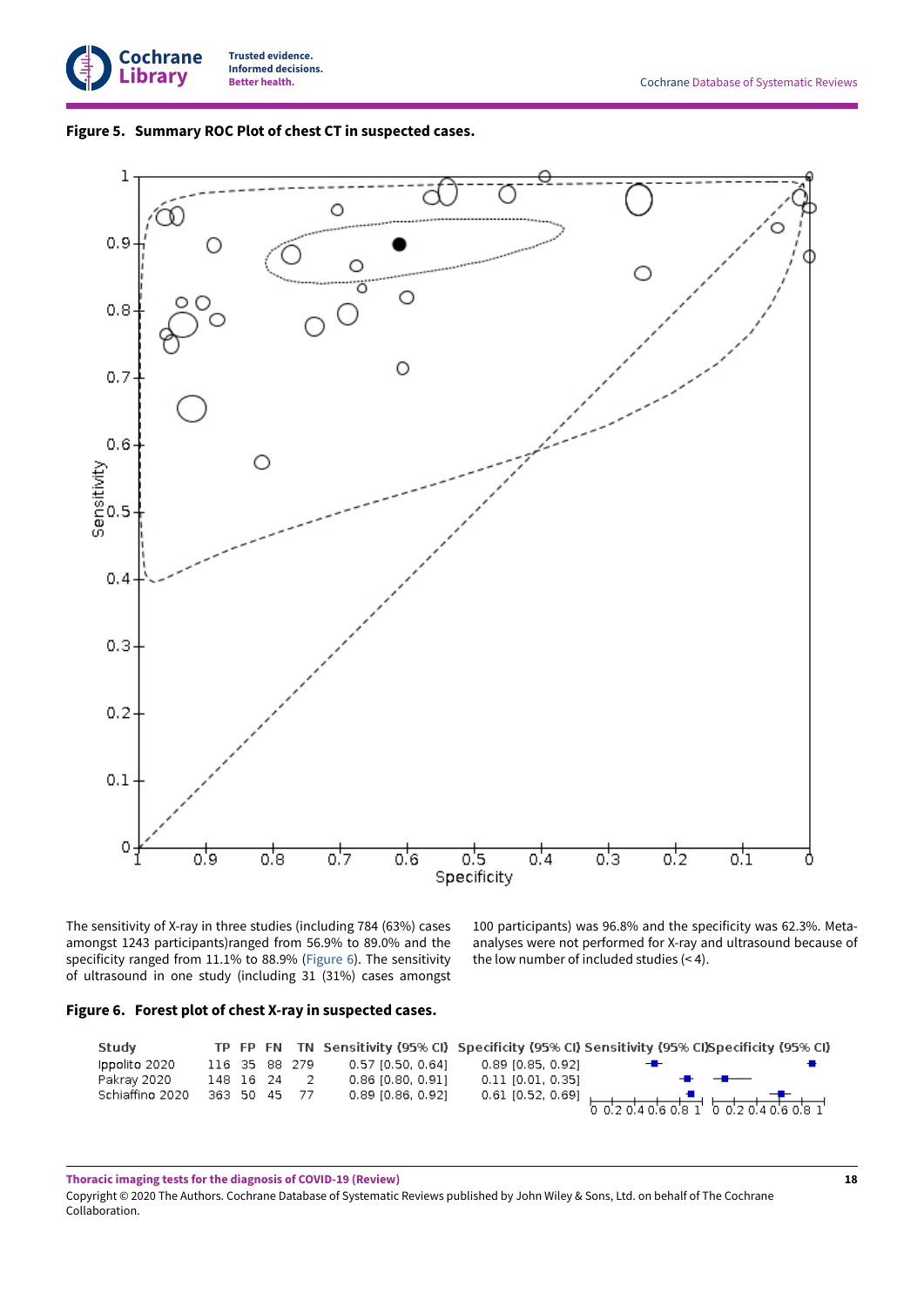

# **Sensitivity analyses**

Sensitivity analyses for CT studies showed that when studies conducted in China were excluded, studies from other countries, demonstrated higher specificity compared to the overall included studies; when studies from group 3 were excluded, studies categorised into groups 1 and 2 demonstrated higher specificity compared to the overall included studies. When the studies from China ( $n = 17$ ) were excluded, the studies from other countries ( $n$ )  $= 14$ ) had a pooled sensitivity of 86.4% (95% CI 79.6 to 91.3) and a pooled specificity of 81.5% (95% CI 67.3 to 90.4). When the studies from group 3 (which report an overview of index test findings in participants with and without the target condition, without explicitly classifying the imaging test as either COVID-19 positive or  $negative; n = 8$ ) were excluded, studies categorised into either group 1 (which report specific criteria for index test positivity) or group 2 (which do not report specific criteria for index test positivity, but have the test reader(s) explicitly classify the imaging test as either COVID-19 positive or negative) (n = 23 total) together had a pooled sensitivity of 88.5% (95% CI 83.8 to 92.0) and a pooled specificity of 78.4% (95% CI 68.2 to 86.0). Of the eight studies that were categorised into group 3 and excluded for this sensitivity analysis, five studies performing a total of six imaging modality evaluations reported specificity estimates below 5.0%.

Sensitivity analyses for CT studies limiting inclusion to crosssectional design, as well as implementing RT-PCR testing at least twice for participants with initial negative results, gave accuracy estimates similar to those of the overall included studies. When case-control studies ( $n = 4$ ) were excluded, studies with a crosssectional design ( $n = 24$ ) had a pooled sensitivity of 89.6% (95%) CI 84.2 to 93.3) and a pooled specificity of 61.2% (95% CI 40.0 to 78.9). Studies that implemented RT-PCR testing at least twice for participants with initial negative results ( $n = 6$ ) had a pooled sensitivity of 91.0% (95% CI 74.5 to 97.2) and a pooled specificity of 68.2% (95% CI 48.0 to 83.3). The results of the sensitivity analyses are outlined in [Table](#page-90-2) 2.

The sensitivity of studies that used the CO-RADS scoring system (n = 3)to define index test positivity ranged from 81.1% to 88.3% and the specificity ranged from 77.2% to 90.4%, for a CO-RADS threshold of 4. The sensitivity for a CO-RADS threshold of 5 ranged from 62.3% to 77.9% and the specificity ranged from 83.5% to 94.2%. Metaanalyses for each threshold were not performed because of the small number of included studies (<4).

#### **Investigations of heterogeneity**

Investigations of heterogeneity did not identify a statistically significant effect of publication status (preprint versus published) on accuracy estimates. Stratification by publication status for chest CT studies gave pooled sensitivity estimates of 87.8% (95% CI 79.3 to 93.1) for preprint studies versus 90.6% (95% CI 86.1 to 93.8) for published studies ( $P = 0.82$ ), and pooled specificity estimates of 61.1% (95% CI 42.3 to 77.1) for preprint studies versus 49.6% (95% CI 41.7 to 57.5) for published studies (P = 0.41). These results are outlined in [Table](#page-90-3) 3.

The sensitivity of chest CT studies that defined index test positivity based on radiologist impression (n = 14) ranged from 57.4% to 100% and the specificity ranged from 0% to 95.1%. The sensitivity of chest CT studies that used a formal scoring system to define index test positivity (n = 4; the threshold demonstrating the highest Youden's index in each study was used), ranged from 77.9% to 88.3% and

the specificity ranged from 67.4% to 93.4%. Meta-regression was not performed due to the small number of studies included in the formal scoring system subgroup (< 5).

Subgroup analyses for chest X-ray studies were not feasible because of the low number of included studies.

# <span id="page-21-0"></span>**D I S C U S S I O N**

This is the first update of a Cochrane living review evaluating the diagnostic accuracy of thoracic imaging (computed tomography (CT), chest X-ray and ultrasound) in the evaluation of people suspected to have COVID-19. This version of the review is based on preprints and published studies up until 22 June 2020.

#### **Summary of main results**

Chest CT (31 studies, 8014 participants, 4224 (53%) cases) demonstrated a sensitivity of 89.9% (95% CI 85.7 to 92.9), and a specificity of 61.1% (95% CI 42.3 to 77.1) in the diagnosis of COVID-19 in suspected participants. Compared with the findings of our initial review, in which chest CT was determined to have a sensitivity of 86.2% (95% CI 71.9 to 93.8) and specificity of 18.1% (95% CI 3.71 to 55.8) in suspected participants, our current update demonstrates similar sensitivity estimates and higher specificity estimates. Possible explanations forthis improved specificity could include better-developed definitions for index test positivity used by index test readers (such as CO-RADS) in the studies added in this update. The stage of the pandemic during which included studies were conducted could also have influenced the differing specificity estimates, with studies from the early stage of the pandemic included in our initial review and studies from a later stage added in this update. As might be expected, studies conducted laterin the pandemic would benefit from knowledge gained in prior work.

Sensitivity analyses for chest CT studies showed that studies conducted in countries other than China demonstrated higher specificity. While it appears that country of origin had an effect on our findings, the effect is more likely associated with the time at which studies were published with respect to the phase of the pandemic; the majority of the studies from China were conducted early in the pandemic, when knowledge about COVID-19 and its presentation on imaging tests was not well developed in comparison to later stages of the pandemic. Study design with respect to classification index test results also appears to have an effect on our findings, as studies that either report specific criteria for index test positivity (group 1) or do not report specific criteria for index test positivity, but have the test reader(s) explicitly classify the imaging test as either COVID-19 positive or negative (group 2) demonstrated higher specificity compared to the overall included studies. This can be explained by the study design of group 3: these studies report an overview of index test findings or classify participants as having "any abnormality" versus "no abnormality", without explicitly diagnosing participants as COVID-19 positive based on the index test. As the studies in group 3 are not intended to be diagnostic test accuracy studies, the specificity estimates they produce are expected to be very low.

Sensitivity analyses limiting inclusion to cross-sectional studies, as well as to studies that implemented RT-PCR testing at least twice for participants with initial negative results, gave accuracy estimates similar to those of the overall included studies. Thus, study design and reference standard conduct had a minimal effect

**Thoracic imaging tests for the diagnosis of COVID-19 (Review)**

Copyright © 2020 The Authors. Cochrane Database of Systematic Reviews published by John Wiley & Sons, Ltd. on behalf of The Cochrane Collaboration.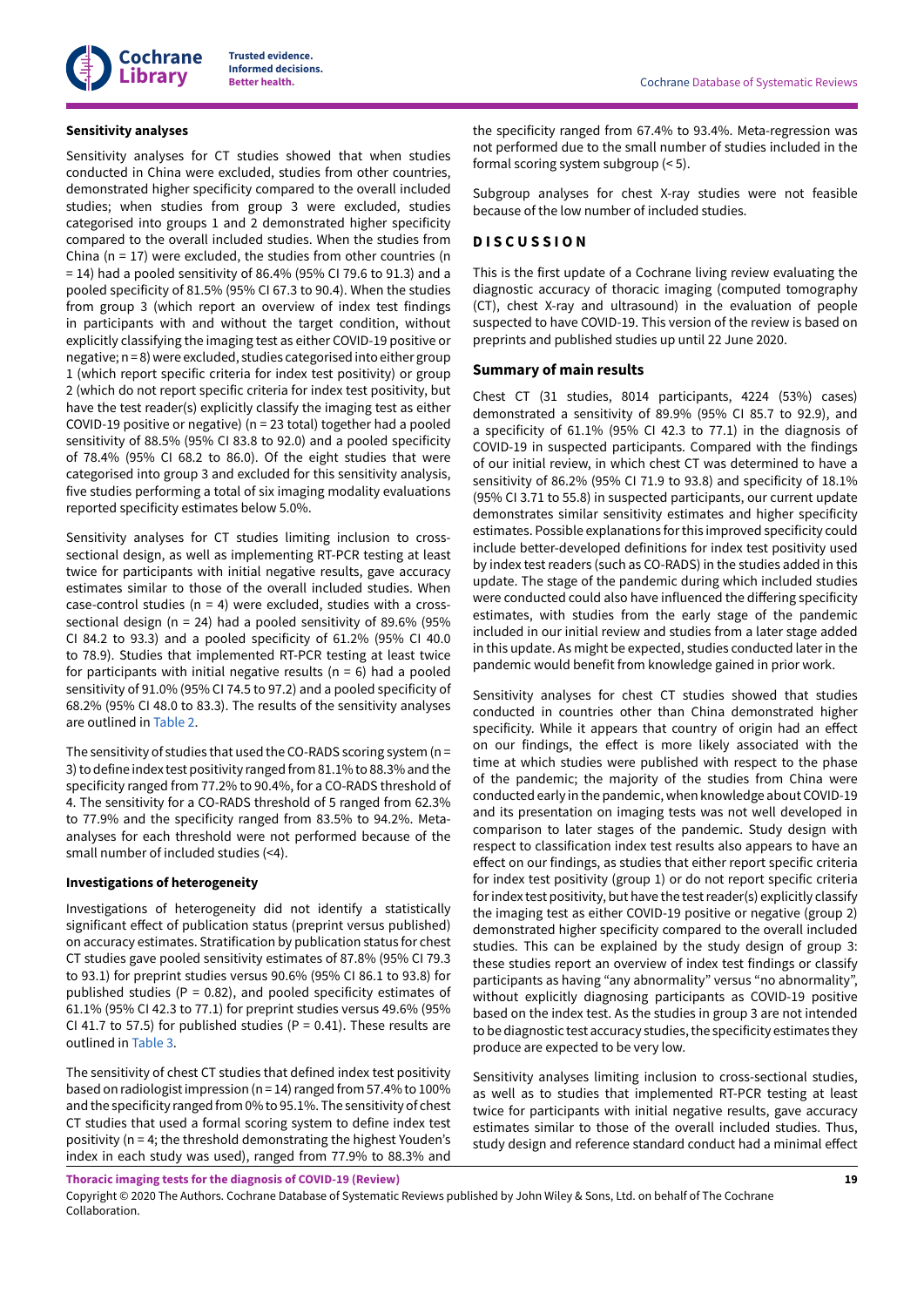

on our findings. Publication status did not appear to contribute to heterogeneity.

Chest X-ray (3 studies, 1243 participants, 784 (63%) cases) had ranges of sensitivity and specificity of 56.9% to 89.0% and 11.1% to 88.9% in the diagnosis of COVID-19 in suspected participants, respectively. The sensitivity and specificity of ultrasound of the lungs (1 study, 100 participants, 31 (31%) cases) were 96.8% and 62.3%, respectively. As the initial review did not include any studies that evaluated chest X-ray or ultrasound in the diagnosis of suspected COVID-19 participants, comparisons between our current and previous findings are not possible.

#### **Strengths and weaknesses of the review**

Our search strategy was broad and allowed for identification of a wide range of articles about COVID-19 diagnosis. Record screening, data extraction, and methodological assessment were performed independently and in duplicate by the review authors. Though we are relatively confident in the accuracy and completeness of our findings, please inform us at mmcinnes@toh.ca should errors be found so that we can address them in a future update. Furthermore, compared to our initial review, this current update includes a greater number of studies that evaluated accuracy estimates of imaging tests in the diagnosis of suspected COVID-19 participants. In future updates, these studies will remain included in pooled accuracy estimates along with newly included studies.

We did not identify publication status as a statistically significant source for variability of accuracy estimates of chest CT. These findings may suggest that the variable we investigated did not significantly contribute to variability. Alternatively, there may be confounding variables within our analyses that are obscuring the contribution to variability of the investigated variable. These findings could also be attributed to our sample size, in that our sample size may be underpowered to detect small differences, and for this reason we were unable to determine the influences of the investigated variables. Furthermore, we were unable to evaluate additional variables due to a limited number of included studies. For example, we hypothesised that the use of a formal scoring system to define index test positivity confers higher specificity estimates, compared to index test positivity determined by radiologist impression. However, as only four studies in this analysis used a formal scoring system, we were unable to perform meta-regression to investigate the effect of this variable at this stage.

Due to the lack of available data for chest X-ray and ultrasound of the lungs, we were unable to derive pooled sensitivity and specificity estimates for these modalities. For this same reason, direct comparisons of various imaging modalities were not possible at this stage.

We were not able to evaluate accuracy estimates based on specific findings on imaging tests (e.g. ground glass, consolidation, pleural effusion) or combinations of such findings because of the lack of data granularity reported in included studies; however, this will be considered in future updates of the review.

In this update, we began exploring our secondary objective of evaluating 'threshold' effects of imaging findings of COVID-19 and accuracy measures, particularly that of the CO-RADS classification system. Studies using CO-RADS (all of which evaluated chest CT)

tended to show higher specificity estimates for thresholds of 4 and 5, compared with the pooled specificity of included chest CT studies. However, we were unable to formally evaluate the varying thresholds due to the limited number of included studies that used the CO-RADS system.

We were not able to evaluate several planned additional secondary objectives due to insufficient data. Important questions concerning possible associations between findings on thoracic imaging for patients with COVID-19 and number of days after symptom onset or symptom severity remain. We hope that future updates of this reviewwill be able to evaluate these associations as research on the role of imaging tests in the diagnosis of COVID-19 evolves.

The quality of reporting and weaknesses in the primary studies included in this review continue to impact the overall robustness of our study as it did in our previous review. Several studies failed to describe their participants (e.g. recruitment setting), the details of reference standard conduct used for identifying COVID-19 cases, and the definition used for positivity of the imaging tests. Furthermore, of the studies that did describe the implemented reference standard conduct, two used a composite reference standard including index test findings, which creates the risk of incorporation bias. While the lack of rigour and quality in most of the published studies could be due to the observational nature of the initial studies published during the emergence of the COVID-19 pandemic, future studies need to prioritise scientific rigour and completeness of reporting and we encourage investigators to refer to the STARD 2015 checklist [\(Bossuyt 2015;](#page-27-9) [Hong 2018\)](#page-27-10).

We recommend that the accuracy estimates reported in this review are interpreted with caution because of the use of RT-PCR as the reference standard. The results of RT-PCR are not always sensitive, and it is possible that chest CT may be more sensitive than the reference standard in some patients. However, the results of our sensitivity analysis evaluating chest CT studies that used at least two RT-PCR results to define disease negative status in suspected COVID-19 participants did not appear to be different compared to the pooled accuracy estimates of all included chest CT studies: the former had pooled sensitivity and specificity of 91.0% (95% CI 74.5 to 97.2) and 68.2% (95% CI 48.0 to 83.3), respectively, the latter had pooled sensitivity and specificity of 89.9% (95% CI 85.7 to 92.9) and 61.1% (95% CI 42.3 to 77.1), respectively. At this stage, RT-PCR remains the best tool for diagnosing COVID-19.

About a quarter of the included studies (9/33) were only available as preprint at the time of the search and had not yet been through the peer-review process. Data extracted from these studies will continue to be updated and included in future versions of our review as these studies become published in peer-reviewed journals.

#### **Applicability of findings to the review question**

As the studies in our cohort included suspected COVID-19 participants, our findings are applicable to individuals suspected to have COVID-19. Our search did not identify many studies that evaluated the accuracy of chest CT, ultrasound of the lungs, and chest X-ray for the diagnosis of COVID-19 in paediatric populations. Thus, the diagnostic accuracy of these modalities in children is not as well established. In addition, the lack of data available in the included studies pertaining to signs and symptoms of presenting cases, the severity of the symptoms, as well as timing of symptom

**Thoracic imaging tests for the diagnosis of COVID-19 (Review)**

Copyright © 2020 The Authors. Cochrane Database of Systematic Reviews published by John Wiley & Sons, Ltd. on behalf of The Cochrane Collaboration.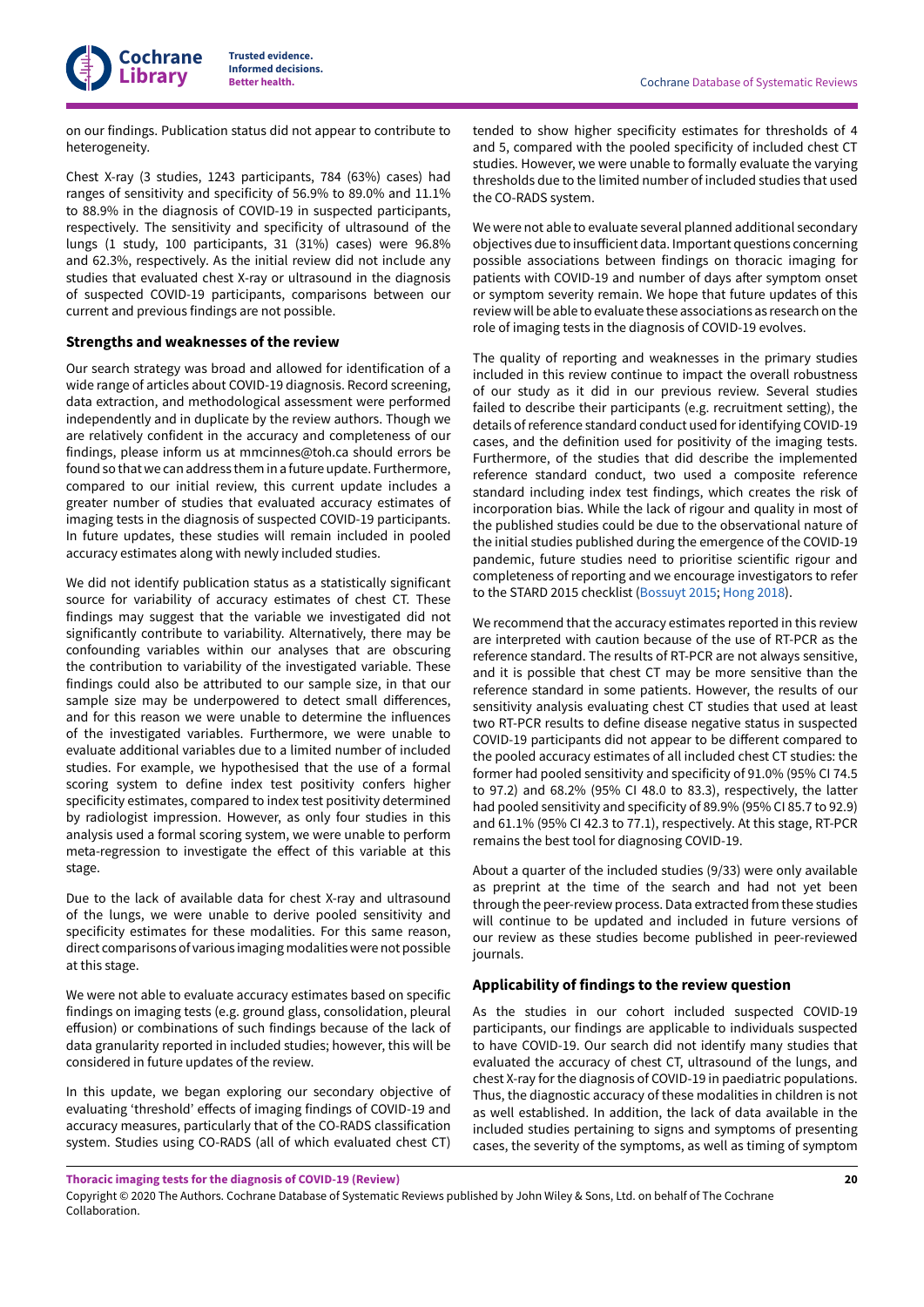onset adds complexity to the interpretation of the findings in this review.

# <span id="page-23-0"></span>**A U T H O R S ' C O N C L U S I O N S**

#### **Implications for practice**

The uncertainty resulting from high or unclear risk of bias and the heterogeneity of included studies limit our ability to confidently draw conclusions based on our results. Our findings indicate that chest computed tomography (CT) gives a higher proportion of positive results for patients with a SARS-CoV-2 infection as compared to those without: the chances of getting a positive CT result are 89.9% (95% CI 85.7 to 92.9) in patients with a SARS-CoV-2 infection and 38.9% (95% CI 22.9 to 57.7) in patients without. Due to the limited availability of data, accuracy estimates of chest Xray and ultrasound of the lungs for the diagnosis of COVID-19 in suspected participants should be carefully interpreted.

#### **Implications for research**

From our current pool of included reports, we can draw limited conclusions regarding the diagnostic performance of thoracic imaging modalities. Additional studies evaluating the accuracy of COVID-19 in suspected patients are needed to allow for more reliable findings.

In this update, we were unable to assess several secondary objectives due to the lack of available data required to evaluate direct comparisons of different imaging modalities, and the effect of time since onset of symptoms on the diagnostic performance of various index tests. Future studies should ideally pre-define positive imaging findings and include direct comparisons of the various modalities of interest on the same participant population in order to provide robust and reliable data. Furthermore, improved transparency and reporting is necessary for more efficient data extraction in our updated versions of this review. We encourage authors and investigators to refer to the STARD 2015 checklist [\(Bossuyt 2015;](#page-27-9) [Hong 2018\)](#page-27-10) to ensure that any relevant information is clearly reported in their studies.

We hope that future updates of this review include more informative studies and more studies using formal scoring systems (such as CO-RADS) to allow for additional investigations of variability with improved power and the evaluation of secondary objectives.

#### <span id="page-23-1"></span>**A C K N O W L E D G E M E N T S**

Members of the Cochrane COVID-19 Diagnostic Test Accuracy Review Group include the following.

-The project team (Deeks JJ, Dinnes J, Takwoingi Y, Davenport C, Leeflang MMG, Spijker R, Hooft L, Van den Bruel A, McInnes MDF, Emperador D, Dittrich S);

-The systematic review teams for each review.

- Molecular, antigen, and antibody tests (Adriano A, Beese S, Dretzke J, Ferrante di Ruffano L, Harris I, Price M, Taylor-Phillips S)
- Signs and symptoms (Stuyf T, Domen J, Horn S)
- Routine laboratory markers (Yang B, Langendam M, Ochodo E, Guleid F, Holtman G, Verbakel J, Wang J, Stegeman I)
- Imaging tests (Islam N, Salameh JP, McGrath TA, van der Pol CB, Frank RA, Kazi S, Prager R, Hare SS, Dennie C, Jenniskens K, Korevaar DA, Cohen JF, van de Wijgert J, Wang J);

-The wider team of systematic reviewers from University of Birmingham, UK who assisted with title and abstract screening across the entire suite of reviews for the diagnosis of COVID-19 (Agarwal R, Baldwin S, Berhane S, Herd C, Kristunas C, Quinn L, Scholefield B).

We thank Dr Jane Cunningham (World Health Organization) for participation in technical discussions and comments on the manuscript.

The Cochrane Central Editorial Service collaborated with Cochrane Infectious Diseases Group (CIDG) on the management of the editorial process. We thank Helen Wakeford and Clare Dooley (Editorial and Methods Department, Cochrane) and Deirdre Walshe (CIDG) for editorial feedback; Kanekal Gautham (Contact Editor), Sophie Beese and Bella Harris (Managing Editors) from the Cochrane Diagnostic Test Accuracy Reviews Editorial Team; Robin Featherstone for search peer review; peer reviewers Fergus Macbeth, Ali Gholamrezanezhad, Paul Garner and Robert Walton; consumer referee Shirley Hall; and Heather Maxwell who copyedited the review.

The CIDG editorial base is funded by UK aid from the UK government for the benefit of low- and middle-income countries (project number 300342-104). The views expressed do not necessarily reflect the UK government's official policies.

Jonathan Deeks is a United Kingdom National Institute for Health Research (NIHR) Senior Investigator Emeritus. Yemisi Takwoingi is supported by a NIHR Postdoctoral Fellowship. Jonathan Deeks, Jacqueline Dinnes, and Yemisi Takwoingi are supported by the NIHR Birmingham Biomedical Research Centre. The views expressed are those of the authors and not necessarily those of the NHS, the NIHR, or the Department of Health and Social Care.

**Thoracic imaging tests for the diagnosis of COVID-19 (Review)**

Copyright © 2020 The Authors. Cochrane Database of Systematic Reviews published by John Wiley & Sons, Ltd. on behalf of The Cochrane Collaboration.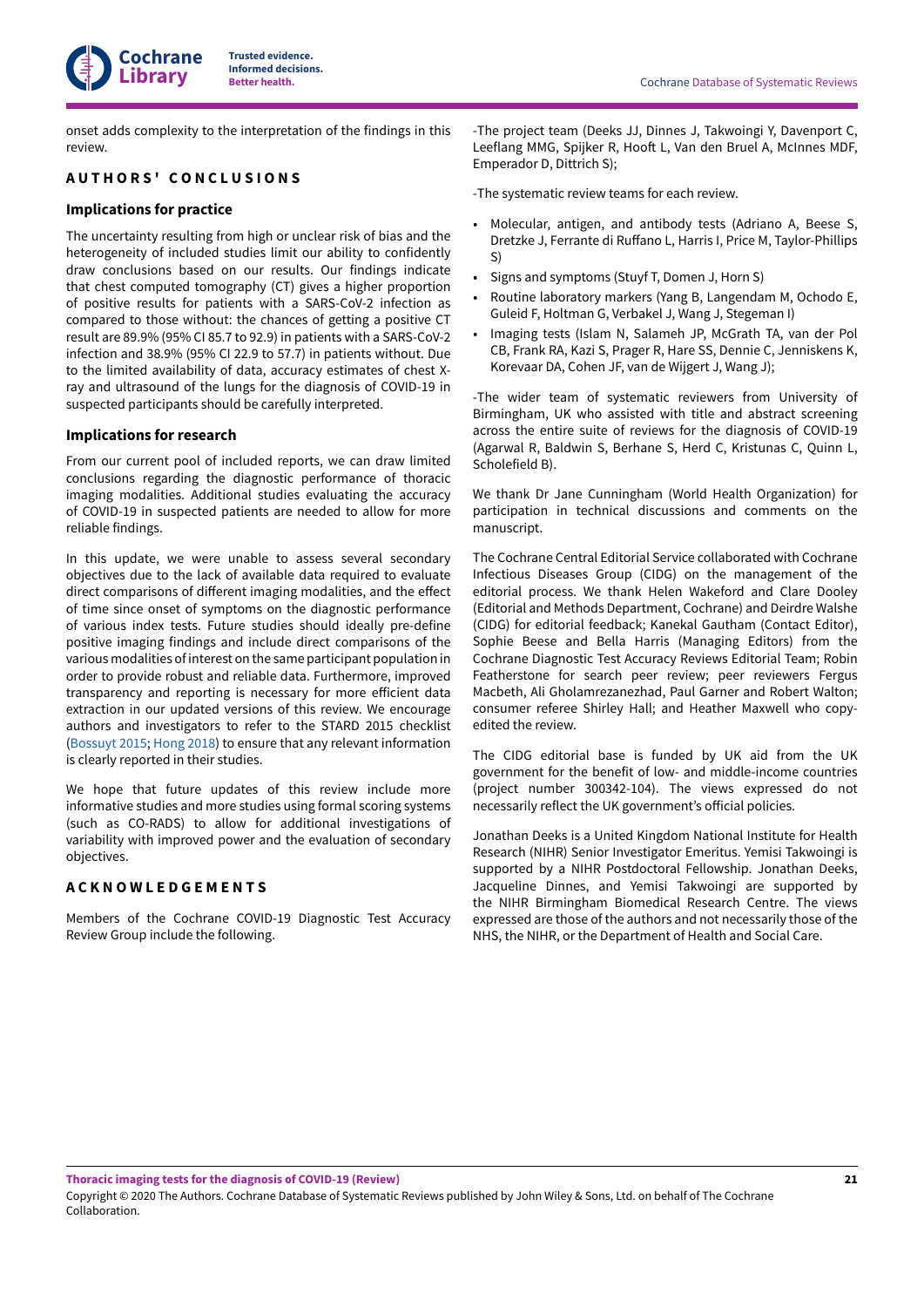

# **REFERENCES**

#### <span id="page-24-0"></span>**References to studies included in this review**

#### <span id="page-24-3"></span>**Ai J 2020a** *{published data only}*

Ai J, Gong J, Xing L, He R, Tian F, Wang J, et al. Analysis of factors associated early diagnosis in coronavirus disease 2019 (COVID-19). *medRxiv* 2020.

#### <span id="page-24-4"></span>**Ai T 2020** *{published data only}*

Ai T, Yang Z, Hou H, Zhan C, Chen C, Lv W, et al. Correlation of chest CT and RT-PCR testing for Coronavirus disease 2019 (COVID-19) in China: a report of 1014 cases. *Radiology* 2020;**296**(2):E32-E40.

#### <span id="page-24-5"></span>**Bai 2020a** *{published data only}*

Bai HX, Hsieh B, Xiong Z, Halsey K, Choi JW, Tran TM, et al. Performance of radiologists in differentiating COVID-19 from viral pneumonia on chest CT. *Radiology* 2020;**296**(2):E46-E54.

#### <span id="page-24-6"></span>**Bai 2020b** *{published data only}*

Bai HX, Wang R, Xiong Z, Hsieh B, Chang K, Halsey K, et al. Artificial intelligence augmentation of radiologist performance in distinguishing COVID-19 from pneumonia of other origin at chest CT. *Radiology* 2020;**296**(3):E156-65.

#### <span id="page-24-7"></span>**Bar 2020** *{published data only}*

Bar S, Lecourtois A, Diouf M, Goldberg E, Bourbon C, Arnaud E, et al. The association of lung ultrasound images with COVID-19 infection in an emergency room cohort. *Anaesthesia* 2020;**75**(12):1620-25.

#### **Caruso 2020** *{published data only}*

Caruso D, Zerunian M, Polici M, Pucciarelli F, Polidori T, Rucci C, et al. Chest CT features of COVID-19 in Rome, Italy. *Radiology* 2020;**2962**(2):E79-E85.

#### **Debray 2020** *{published data only}*

Debray M-P, Tarabay H, Males L, Mahdjoub E, Pavlovsky T. Observer agreement and clinical significance of chest CT reporting in patients suspected of COVID-19. *medRxiv* 2020.

#### **Deng 2020** *{published data only}*

Deng Z, Zhang X, Li Y, Xu H, Gang Y, Wang H, et al. Value of chest CT screening in the early COVID-19 outbreak. *Chinese Journal of Radiology* 2020;**5**(54):430-4.

#### <span id="page-24-2"></span>**De Smet 2020** *{published data only}*

Smet KD, Smet DD, Demedts I, Bouckaert B, Ryckaert T, Laridon E, et al. Diagnostic power of chest CT for COVID-19: to screen or not to screen. *medRxiv* 2020.

#### <span id="page-24-1"></span>**Dofferhoff 2020** *{published data only}*

Dofferhoff AS, Swinkels A, Sprong T, Berk Y, Spanbroek M, Nabuurs-Franssen MH, et al. Diagnostic algorithm for COVID-19 at the ER. *Nederlands Tijdschri\$ voor Geneeskunde* 2020;**164**:D5042.

#### **Dong 2020** *{published data only}*

Dong J, Wu L, Jin Q, Chen J, He J. Chest CT Scan of hospitalized patients with COVID-19: a case-control study. *medRxiv* 2020.

#### **Gezer 2020** *{published data only}*

Gezer NS, Ergan B, Barış MM, Appak Ö, Sayıner AA, Balcı P, et al. COVID-19 S: A new proposal for diagnosis and structured reporting of COVID-19 on computed tomography imaging. *Diagnostic and Intervional Radiology* 2020;**26**(4):315–22.

#### **He 2020** *{published data only}*

He J-L, Luo L, Luo Z-D, Lyu J-X, Ng M-Y, Shen X-P, et al. Diagnostic performance between CT and initial real-time RT-PCR for clinically suspected 2019 coronavirus disease (COVID-19) patients outside Wuhan, China. *Respiratory Medicine* 2020;**168**:105980.

#### **Hernigou 2020** *{published data only}*

Hernigou J, Cornil F, Poignard A, El Bouchaibi S, Mani J, Naouri JF, et al. Thoracic computerised tomography scans in one hundred eighteen orthopaedic patients during the COVID-19 pandemic: identification of chest lesions; added values; help in managing patients; burden on the computerised tomography scan department. *International Orthopaedics (SICOT)* 2020;**44**(8):1571–80.

#### **Himoto 2020** *{published data only}*

Himoto Y, Sakata A, Kirita M, Hiroi T, Kobayashi K I, Kubo K, et al. Diagnostic performance of chest CT to differentiate COVID-19 pneumonia in non-high-epidemic area in Japan. *Japanese Journal of Radiology* 2020;**38**(5):400-6.

#### **Ippolito 2020** *{published data only}*

Ippolito D, Pecorelli A, Maino C, Capodaglio C, Mariani I, Giandola T, et al. Diagnostic impact of bedside chest X-ray features of 2019 novel coronavirus in the routine admission at the emergency department: case series from Lombardy region. *European Journal of Radiology* 2020;**129**:109092.

# **Liang 2020** *{published data only}*

Liang Y, Liang J, Zhou Q, Li X, Lin F, Deng Z, et al. Prevalence and clinical features of 2019 novel coronavirus disease (COVID-19) in the Fever Clinic of a teaching hospital in Beijing: a single-center, retrospective study. *medRxiv* 2020.

#### **Luo L 2020** *{published data only}*

Luo L, Luo Z, Jia Y, Zhou C, He J, Lyu J, et al. CT differential diagnosis of COVID-19 and non-COVID-19 in symptomatic suspects: a practical scoring method. *BMC Pulmonary Medicine* 2020;**20**(1):129.

#### **Luo N 2020** *{published data only}*

Luo N, Zhang H, Zhou Y, Kong Z, Sun W, Huang N, et al. Utility of chest CT in diagnosis of COVID-19 pneumonia. *Diagnostic and Interventional Radiology* 2020;**26**(5):437–42.

#### **Mao 2020** *{published data only}*

Mao X, Liu X-P, Xiong M, Yang X, Jin X, Li Z, et al. Development and validation of chest CT-based imaging biomarkers for early stage COVID-19 screening. *medRxiv* 2020.

#### **Thoracic imaging tests for the diagnosis of COVID-19 (Review)**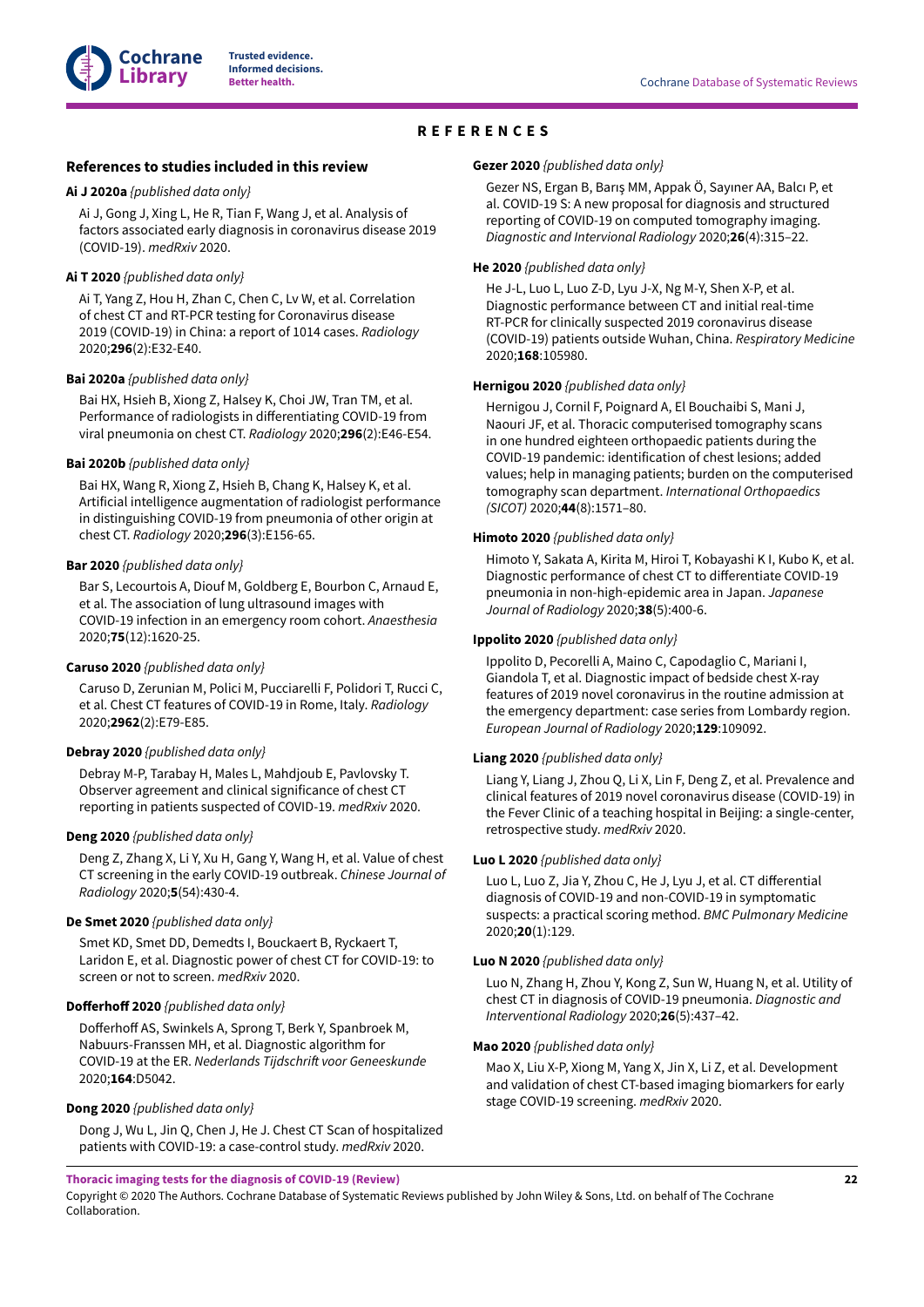

# **Mei 2020** *{published data only}*

Mei X, Lee H-C, Diao K, Huang M, Lin B, Liu C, et al. Artificial intelligence-enabled rapid diagnosis of COVID-19 patients. medRxiv 2020.

#### **Miao 2020a** *{published data only}*

Miao C, Zhuang J, Jin M, Xiong H, Huang P, Zhao Q, et al. A comparative multi-centre study on the clinical and imaging features of confirmed and unconfirmed patients with COVID-19. *medRxiv* 2020.

#### **Miao 2020b** *{published data only}*

Miao C, Jin M, Miao L, Yang X, Huang P, Xiong H, et al. Early chest computed tomography to diagnose COVID-19 from suspected patients: a multicenter retrospective study. *American Journal of Emergency Medicine* 2020;**S0735-6757**(20):30281-3.

# **Pakray 2020** *{published data only}*

Pakray A, Walker D, Figacz A, Kilanowski S, Rhodes C, Doshi S, et al. Imaging evaluation of COVID-19 in the emergency department. *Emergency Radiology* 2020;**27**:579-88.

#### **Patel 2020** *{published data only}*

Patel M, Chowdhury J, Zheng M, Abramian O, Verga S, Zhao H, et al. High Resolution CHEST CT(HRCT) evaluation in patients hospitalized with COVID-19 infection. *medRxiv* 2020.

#### **Peng 2020** *{published data only}*

Peng D, Zhang J, Xu Y, Liu Z, Wu P. Clinical analysis and early differential diagnosis of suspected pediatric patients with 2019 novel coronavirus infection. *medRxiv* 2020.

# <span id="page-25-0"></span>**Prokop 2020** *{published data only}*

Prokop M, van Everdingen W, van Rees Vellinga T, Quarles van Ufford H, Stöger L, Beenen L, et al. CO-RADS: a Categorical CT assessment scheme for patients suspected of having COVID-19 —definition and evaluation. *Radiology* 2020;**296**(2):E97–E104.

# **Pu 2020** *{published data only}*

Pu J, Leader J, Bandos A, Shi J, Du P, Yu J, et al. Any unique image biomarkers associated with COVID-19? *European Radiology* 2020;**30**(NA):6221–7.

# **Schiaffino 2020** *{published data only}*

Schiaffino S, Tritella S, Cozzi A, Carriero S, Blandi L, Ferraris L, et al. Diagnostic performance of chest X-Ray for COVID-19 pneumonia during the SARS-CoV-2 pandemic in Lombardy, Italy. *Journal of Thoracic Imaging* 2020;**35**(4):W105–6.

# **Song S 2020** *{published data only}*

Song S, Wu F, Liu Y, Jiang H, Xiong F, Guo X, et al. Correlation between chest CT findings and clinical features of 211 COVID-19 suspected patients in Wuhan, China. *Open Forum Infectious Diseases* 2020;**7**(6):ofaa171.

#### **Wang 2020a** *{published data only}*

Wang Y, Hou H, Wang W, Wang W. Combination of CT and RT-PCR in the screening or diagnosis of COVID-19. *Journal of Global Health* 2020;**10**(1):010347.

#### **Xiong 2020** *{published data only}*

Xiong Z, Fu L, Zhou H, Liu JK, Wang AM, Huang Y, et al. Construction and evaluation of a novel diagnosis pathway for 2019-Corona virus disease. *Zhonghua Yi Xue Za Zhi* 2020;**100**(16):1223-9.

# **Yang W 2020** *{published data only}*

Yang W, Cao Q, Qin L, Wang X, Cheng Z, Pan A, et al. Clinical characteristics and imaging manifestations of the 2019 novel coronavirus disease (COVID-19):A multi-center study in Wenzhou city, Zhejiang, China. *Journal of Infection* 2020;**80**(4):388-93.

#### **Zhifeng 2020** *{published data only}*

Zhifeng J, Feng A, Li T. Consistency analysis of COVID-19 nucleic acid tests and the changes of lung CT. *Journal of Clinical Virology* 2020;**127**:104359.

# **References to studies excluded from this review**

#### **Ai J 2020b** *{published data only}*

Ai J, Chen J, Wang Y, Liu X, Fan W, Qu G, et al. The crosssectional study of hospitalized coronavirus disease 2019 patients in Xiangyang, Hubei province. *medRxiv* 2020. [DOI: [10.1101/2020.02.19.20025023\]](https://doi.org/10.1101%2F2020.02.19.20025023)

#### **Arentz 2020** *{published data only}*

Arentz M, Yim E, Klaff L, Lokhandwala S, Riedo FX, Chong M, et al. Characteristics and outcomes of 21 critically ill patients with COVID-19 in Washington State. *JAMA* 2020;**323**(16):1612-4.

#### **Chang 2020** *{published data only}*

Chang D, Lin M, Wei L, Xie L, Zhu G, Dela Cruz CS, et al. Epidemiologic and clinical characteristics of novel Coronavirus infections involving 13 patients outside Wuhan, China. *JAMA* 2020;**323**(11):1092-3. [DOI: 10.1001/jama.2020.1623 10.1001/ jama.2020.1623.]

# **Cheng 2020** *{published data only}*

Cheng Z, Lu Y, Cao Q, Qin L, Pan Z, Yan F, et al. Clinical features and chest CT manifestations of Coronavirus disease 2019 (COVID-19) in a single-centersStudy in Shanghai, China. *American Journal of Roentgenology* 2020;**215**(1):121-6. [DOI: 10.2214/ajr.20.22959 10.2214/AJR.20.22959.]

#### **Chen S 2020** *{published data only}*

Chen S, Wu JJ, Li MZ, Xu DZ, Zhu YZ, Wang HC, et al. Clinical features of 109 cases of novel coronavirus pneumonia. *Chinese Journal of Infectious Diseases* 2020;**38**(12):E015. [DOI: 10.3760 / cma.j.issn.1000-6680.2020.0015.]

#### **Chen X 2020** *{published data only}*

Chen X, Tang Y, Mo Y, Li S, Lin D, Yang Z, et al. A diagnostic model for coronavirus disease 2019 (COVID-19) based on radiological semantic and clinical features: a multi-center study. *European Radioliology* 2020;**30**(9):4893-902. [DOI: [10.1007/](https://doi.org/10.1007%2Fs00330-020-06829-2) [s00330-020-06829-2](https://doi.org/10.1007%2Fs00330-020-06829-2)]

**Thoracic imaging tests for the diagnosis of COVID-19 (Review)**

Copyright © 2020 The Authors. Cochrane Database of Systematic Reviews published by John Wiley & Sons, Ltd. on behalf of The Cochrane Collaboration.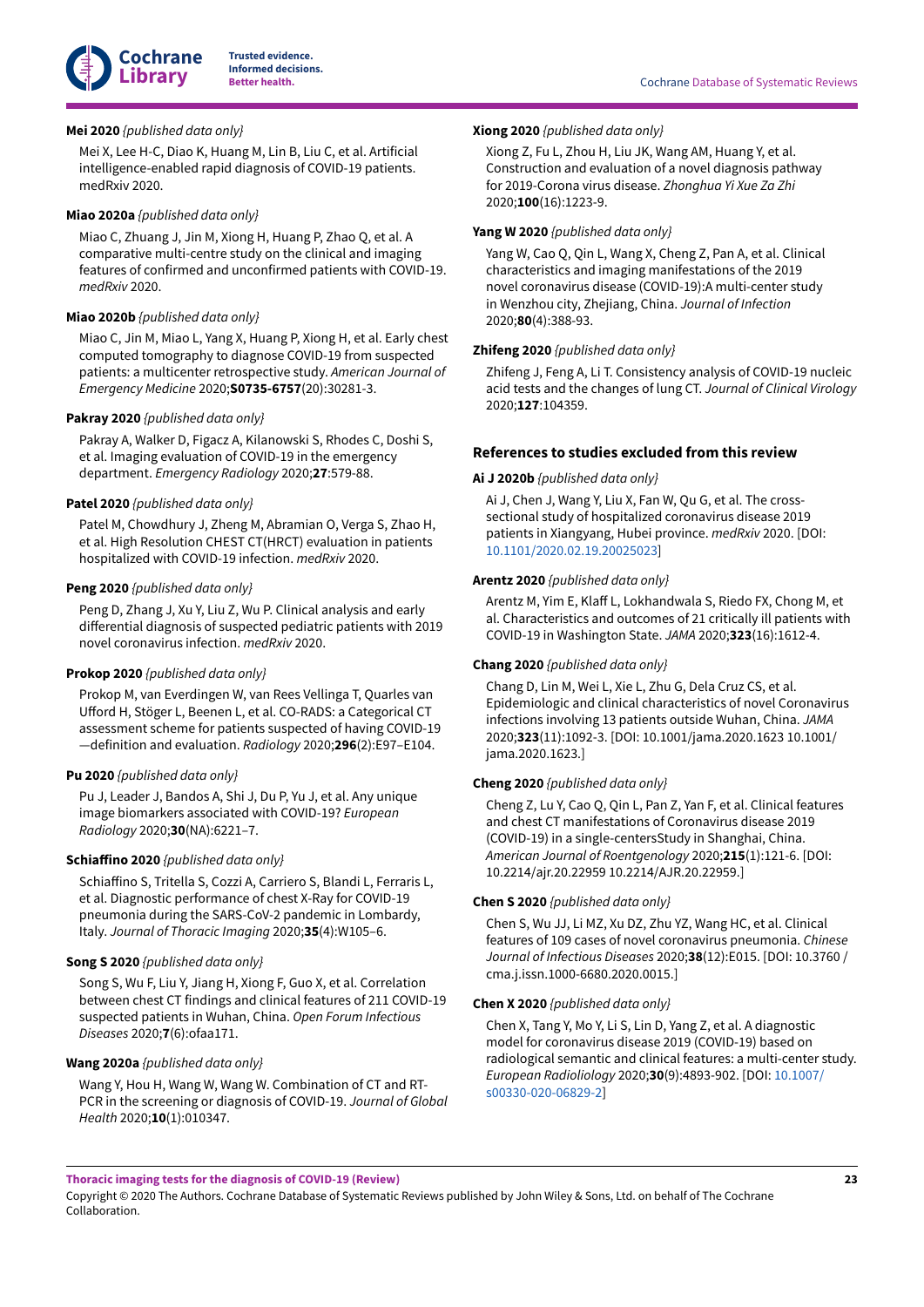

# **Chen Z 2020** *{published data only}*

Chen Z, Fan H, Cai J, Li Y, Wu B, Hou Y, et al. High-resolution computed tomography manifestations of COVID-19 infections in patients of diQerent ages. *European Journal of Radiology* 2020;**126**:108972.

#### **Çinkooğlu 2020** *{published data only}*

Çinkooğlu A, Bayraktaroğlu S, Savaş R. Lung changes on chest CT during 2019 novel Coronavirus (COVID-19) pneumonia. *European Journal of Breast Health* 2020;**16**(2):89-90. [DOI: [10.5152/ejbh.2020.010420](https://doi.org/10.5152%2Fejbh.2020.010420)]

#### **Colombi 2020** *{published data only}*

Colombi D, Bodin FC, Petrini M, Maffi G, Morelli N, Milanese G, et al. Well-aerated lung on admitting chest CT to predict adverse outcome in COVID-19 pneumonia. *Radiology* 2020;**296**(2):E86- E96. [DOI: [10.1148/radiol.2020201433](https://doi.org/10.1148%2Fradiol.2020201433)]

### **Dai 2020** *{published data only}*

Dai H, Zhang X, Xia J, Zhang T, Shang Y, Huang R, et al. Highresolution chest CT features and clinical characteristics of patients infected with COVID-19 in Jiangsu, China. *International Journal of Infectious Diseases* 2020;**95**:106-12. [DOI: [S1201-9712\(20\)30218-6](https://doi.org/S1201-9712%2820%2930218-6)]

#### **Ding 2020** *{published data only}*

Ding X, Xu J, Zhou J, Long Q. Chest CT findings of COVID-19 pneumonia by duration of symptoms. *European Journal of Radiology* 2020;**127**:109009. [DOI: [10.1016/j.ejrad.2020.109009\]](https://doi.org/10.1016%2Fj.ejrad.2020.109009)

#### **Guan 2020c** *{published data only}*

Guan W, Liu J, Yu C. CT findings of Coronavirus disease (COVID-19) severe pneumonia. *American Journal of Roentgenol0gy* 2020;**5**:W85-W6. [DOI: [10.2214/AJR.20.23035\]](https://doi.org/10.2214%2FAJR.20.23035)

# **Hao 2020** *{published data only}*

Hao W, Li M. Clinical diagnostic value of CT imaging in COVID-19 with multiple negative RT-PCR testing. *Travel Medicine and Infectious Disease* 2020;**34**:101627. [DOI: [10.1016/](https://doi.org/10.1016%2Fj.tmaid.2020.101627) [j.tmaid.2020.101627\]](https://doi.org/10.1016%2Fj.tmaid.2020.101627)

#### **Huang 2020** *{published data only}*

Huang P, Liu T, Huang L, Liu H, Lei M, Xu W, et al. Use of chest CT in combination with negative RT-PCR assay for the 2019 novel Coronavirus but high clinical suspicion. *Radiology* 2020;**295**(1):22-3. [DOI: 10.1148/radiol.2020200330 10.1148/ radiol.2020200330. Epub 2020 Feb 12.]

#### **Lu 2020** *{published data only}*

Lu X, Zhang L, Du H, Zhang J, Li Y, Qu J, et al. SARS-CoV-2 infection in children. *New England Journal of Medicine* 2020;**382**(17):1663-5. [DOI: [10.1056/NEJMc2005073\]](https://doi.org/10.1056%2FNEJMc2005073)

### **Poggiali 2020** *{published data only}*

Poggiali E, Dacrema A, Bastoni D, Tinelli V, Demichele E, Mateo Ramos P, et al. Can lung US help critical care clinicians in the early diagnosis of novel Coronavirus (COVID-19) pneumonia? *Radiology* 2020;**295**(E6):200847. [DOI: [10.1148/](https://doi.org/10.1148%2Fradiol.2020200847) [radiol.2020200847\]](https://doi.org/10.1148%2Fradiol.2020200847)

#### **Siegel 2020** *{published data only}*

Siegel A, Chang PJ, Jarou ZJ, Paushter DM, Harmath CB, Arevalo JB, et al. Lung base findings of Coronavirus disease (COVID-19) on abdominal CT in patients with predominant gastrointestinal symptoms. *American Journal of Roentgenology* 2020;**215**(3):607-9. [DOI: [10.2214/AJR.20.23232\]](https://doi.org/10.2214%2FAJR.20.23232)

#### **Song F 2020** *{published data only}*

Song F, Shi N, Shan F, Zhang Z, Shen J, Lu H, et al. Emerging 2019 novel Coronavirus (2019-nCoV) pneumonia. *Radiology* 2020;**295**(1):210-7. [DOI: 10.1148/radiol.2020200274 10.1148/ radiol.2020200274. Epub 2020 Feb 6.]

#### **Tavare 2020** *{published data only}*

Tavare AN, Braddy A, Brill S, Jarvis H, Sivaramakrishnan A, Barnett J, et al. Managing high clinical suspicion COVID-19 inpatients with negative RT-PCR: a pragmatic and limited role for thoracic CT. *Thorax* 2020;**75**(7):537-8. [DOI: [thoraxjnl-2020-214916](https://doi.org/thoraxjnl-2020-214916)]

#### **Wang 2020b** *{published data only}*

Wang Y, Dong C, Hu Y, Li C, Ren Q, Zhang X, et al. Temporal changes of CT findings in 90 patients with COVID-19 pneumonia: a longitudinal study. *Radiology* 2020;**296**(2):E55-E64. [DOI: 10.1148/radiol.2020200843 10.1148/radiol.2020200843.]

### **Wu J 2020** *{published data only}*

Wu J, Feng CL, Xian XY, Qiang J, Zhang J, Mao QX, et al. Novel coronavirus pneumonia (COVID-19) CT distribution and sign features. *Zhonghua Jie He He Hu Xi Za Zhi* 2020;**43**(4):321-6. [DOI: 10.3760/cma.j.cn112147-20200217-00106 10.3760/ cma.j.cn112147-20200217-00106.]

#### **Wu Q 2020** *{published data only}*

Wu Q, Xing Y, Shi L, Li W, Gao Y, Pan S, et al. Epidemiological and clinical characteristics of children with Coronavirus disease 2019. *medRxiv* 2020. [DOI: [10.1101/2020.03.19.20027078](https://doi.org/10.1101%2F2020.03.19.20027078)]

#### **Wu X 2020a** *{published data only}*

Wu X, Sun R, Chen J, Xie Y, Zhang S, Wang, X. Radiological findings and clinical characteristics of pregnant women with COVID-19 pneumonia. *International Journal of Gynaecology and Obstetrics* 2020;**150**(1):58-63. [DOI: [10.1002/ijgo.13165](https://doi.org/10.1002%2Fijgo.13165)]

# **Wu X 2020b** *{published data only}*

Wu X, Fu B, Chen L, Feng Y. Serological tests facilitate identification of asymptomatic SARS-CoV-2 infection in Wuhan, China. *Journal of Medical Virology* 2020;**10**:1002/jmv.25904. [DOI: [10.1002/jmv.25904](https://doi.org/10.1002%2Fjmv.25904)]

#### **Xie 2020** *{published data only}*

Xie S, Lei Z, Chen X, Liu W, Wang X, Dong Y, et al. Chest CT-based differential diagnosis of 28 patients with suspected corona virus disease 2019 (COVID-19). *British Journal of Radiology* 2020;**93**(1112):20200243.

#### **Xu 2020a** *{published data only}*

Xu X, Yu C, Qu J, Zhang L, Jiang S, Huang D, et al. Imaging and clinical features of patients with 2019 novel coronavirus SARS-CoV-2. *European Journal of Nuclear Medicine and Molecular*

**Thoracic imaging tests for the diagnosis of COVID-19 (Review)**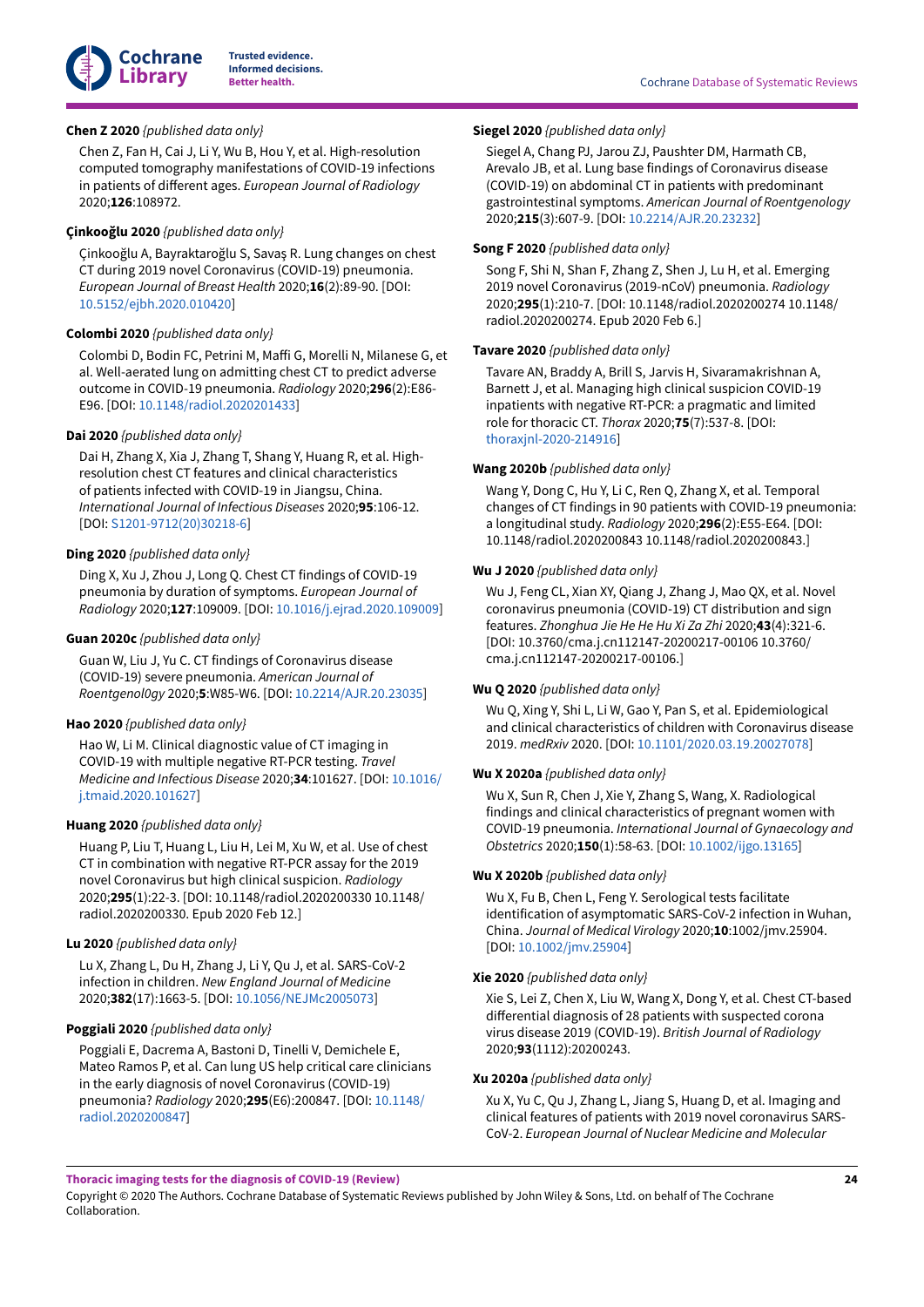

*Imaging* 2020;**47**(5):1275-80. [DOI: 10.1007/s00259-020-04735-9 10.1007/s00259-020-04735-9.]

#### **Xu 2020b** *{published data only}*

Xu X, Yu C, Zhang L, Luo L, Liu J. Imaging features of 2019 novel coronavirus pneumonia. *European Journal of Nuclear Medicine and Molecular Imaging* 2020;**47**(5):1022-23. [DOI: [10.1007/](https://doi.org/10.1007%2Fs00259-020-04720-2) [s00259-020-04720-2\]](https://doi.org/10.1007%2Fs00259-020-04720-2)

# **Yang S 2020** *{published data only}*

Yang S, Shi Y, Lu H, Xu J, Li F, Qian Z, et al. Clinical and CT features of early-stage patients with COVID-19: a retrospective analysis of imported cases in Shanghai, China. *European Respiratory Journal* 2020;**55**(4):2000407. [DOI: [10.1183/13993003.00407-2020](https://doi.org/10.1183%2F13993003.00407-2020)]

#### **Yuan 2020** *{published data only}*

Yuan M, Yin W, Tao Z, Tan W, Hu Y. Association of radiologic findings with mortality of patients infected with 2019 novel coronavirus in Wuhan, China. *PLOS One* 2020;**15**(3):e0230548. [DOI: 10.1371/journal.pone.0230548 10.1371/journal.pone.0230548. eCollection 2020.]

# **Additional references**

#### <span id="page-27-9"></span>**Bossuyt 2015**

Bossuyt PM, Reitsma JB, Bruns DE, Gatsonis CA, Glasziou PP, Irwig L, et al. STARD 2015: An Updated List of Essential Items for Reporting Diagnostic Accuracy Studies. *Radiology* 2015 Oct 28;**277**(3):826–32. [DOI: [10.1148/radiol.2015151516](https://doi.org/10.1148%2Fradiol.2015151516)]

#### <span id="page-27-4"></span>**Chu 2006**

Chu H, Cole SR. Bivariate meta-analysis of sensitivity and specificity with sparse data: a generalized linear mixed model approach. *Journal of Clinical Epidemiology* 2006;**59**(12):1331-2; author reply 1332-3. [DOI: [10.1016/j.jclinepi.2006.06.011](https://doi.org/10.1016%2Fj.jclinepi.2006.06.011)]

#### <span id="page-27-1"></span>**Deeks 2020**

Deeks JJ, Dinnes J, Takwoingi Y, Davenport C, Spijker R, Taylor-Phillips S, et al. Antibody tests for identification of current and past infection with SARS-CoV-2. *Cochrane Database of Systematic Reviews* 2020, Issue 6. Art. No: CD013652. [DOI: [10.1002/14651858.CD013652\]](https://doi.org/10.1002%2F14651858.CD013652)

# <span id="page-27-2"></span>**Dinnes 2020**

Dinnes J, Deeks JJ, Adriano A, Berhane S, Davenport C, Dittrich S, et al. Rapid, point-of-care antigen and molecularbased tests for diagnosis of SARS-CoV-2 infection. *Cochrane Database of Systematic Reviews* 2020, Issue 8. Art. No: CD013705. [DOI: [10.1002/14651858.CD013705\]](https://doi.org/10.1002%2F14651858.CD013705)

#### <span id="page-27-6"></span>**Harbord 2009**

Harbord RM, Whiting P. metandi: Meta-analysis of diagnostic accuracy using hierarchical logistic regression. *Stata Journal* 2009;**9**(2):211-29. [DOI: [doi.org/10.1177/1536867X0900900203](https://doi.org/doi.org%2F10.1177%2F1536867X0900900203)]

#### <span id="page-27-10"></span>**Hong 2018**

Hong PJ, Korevaar DA, McGrath TA, Ziai H, Frank R, Alabousi M, et al. Reporting of imaging diagnostic accuracy studies with focus on MRI subgroup: adherence to STARD 2015. *Journal of*

*Magnetic Resonance Imaging* 2018;**47**(2):523-44. [DOI: [10.1002/](https://doi.org/10.1002%2Fjmri.25797) [jmri.25797\]](https://doi.org/10.1002%2Fjmri.25797)

#### **Irwig 1995**

Irwig L, Macaskill P, Glasziou P, Fahey M. Meta-analytic methods for diagnostic test accuracy. *Journal of Clinical Epidemiology* 1995;**48**(1):119-30; discussion 131-2. [DOI: [10.1016/0895-4356\(94\)00099-c\]](https://doi.org/10.1016%2F0895-4356%2894%2900099-c)

#### **Kucirka 2020**

Kucirka LM, Lauer SA, Laeyendecker O, Boon D, Lessler J. Variation in false-negative rate of reverse transcriptase polymerase chain reaction-based SARS-CoV-2 tests by time since exposure. *Annals of Internal Medicine* 2020;**173**(4):262-7. [DOI: [10.7326/M20-1495](https://doi.org/10.7326%2FM20-1495)]

# **Li 2020g**

Li Y, Yao L, Li J, Chen L, Song Y, Cai Z, et al. Stability issues of RT-PCR testing of SARS-CoV-2 for hospitalized patients clinically diagnosed with COVID-19. *Journal of Medical Virology* 2020;**92**(7):903-8. [DOI: [10.1002/jmv.25786\]](https://doi.org/10.1002%2Fjmv.25786)

#### Loeffelholz 2020

Loeffelholz MJ, Tang YW. Laboratory diagnosis of emerging human coronavirus infections - the state of the art. *Emerging Microbes and Infections* 2020;**9**(1):747-56. [DOI: [10.1080/22221751.2020.1745095\]](https://doi.org/10.1080%2F22221751.2020.1745095)

# <span id="page-27-3"></span>**McGrath 2017**

McGrath TA, McInnes MD, Langer FW, Hong J, Korevaar DA, Bossuyt PM. Treatment of multiple test readers in diagnostic accuracy systematic reviews-meta-analyses of imaging studies. *European Journal of Radiology* 2017 Aug 1;**93**:59–64. [DOI: [doi.org/10.1016/j.ejrad.2017.05.032](https://doi.org/doi.org%2F10.1016%2Fj.ejrad.2017.05.032)]

#### <span id="page-27-8"></span>**Moher 2009**

Moher D, Liberati A, Tetzlaff J, Altman DG, Group PRISMA. Preferred reporting items for systematic reviews and meta-analyses: the PRISMA statement. *Journal of Clinical Epidemiology* 2009;**62**(10):1006-12. [DOI: [10.1371/](https://doi.org/10.1371%2Fjournal.pmed.1000097) [journal.pmed.1000097\]](https://doi.org/10.1371%2Fjournal.pmed.1000097)

#### <span id="page-27-5"></span>**Reitsma 2005**

Reitsma JB, Glas AS, Rutjes AW, Scholten RJ, Bossuyt PM, Zwinderman AH. Bivariate analysis of sensitivity and specificity produces informative summary measures in diagnostic reviews. *Journal of Clinical Epidemiology* 2005;**58**(10):982-90. [DOI: [10.1016/j.jclinepi.2005.02.022\]](https://doi.org/10.1016%2Fj.jclinepi.2005.02.022)

#### <span id="page-27-0"></span>**Rubin 2020**

Rubin GD, Ryerson CJ, Haramati LB, Sverzellati N, Kanne JP, Raoof S, et al. The role of chest imaging in patient management during the COVID-19 pandemic: a multinational consensus statement from the Fleischner Society. *Radiology* 2020;**296**(1):172–80. [DOI: [10.1148/radiol.2020201365](https://doi.org/10.1148%2Fradiol.2020201365)]

#### <span id="page-27-7"></span>**Salameh 2020b**

Salameh J-P, Bossuyt PM, McGrath TA, Thombs BD, Hyde CJ, Macaskill P, et al. Preferred reporting items for systematic review and meta-analysis of diagnostic test accuracy studies

**Thoracic imaging tests for the diagnosis of COVID-19 (Review)**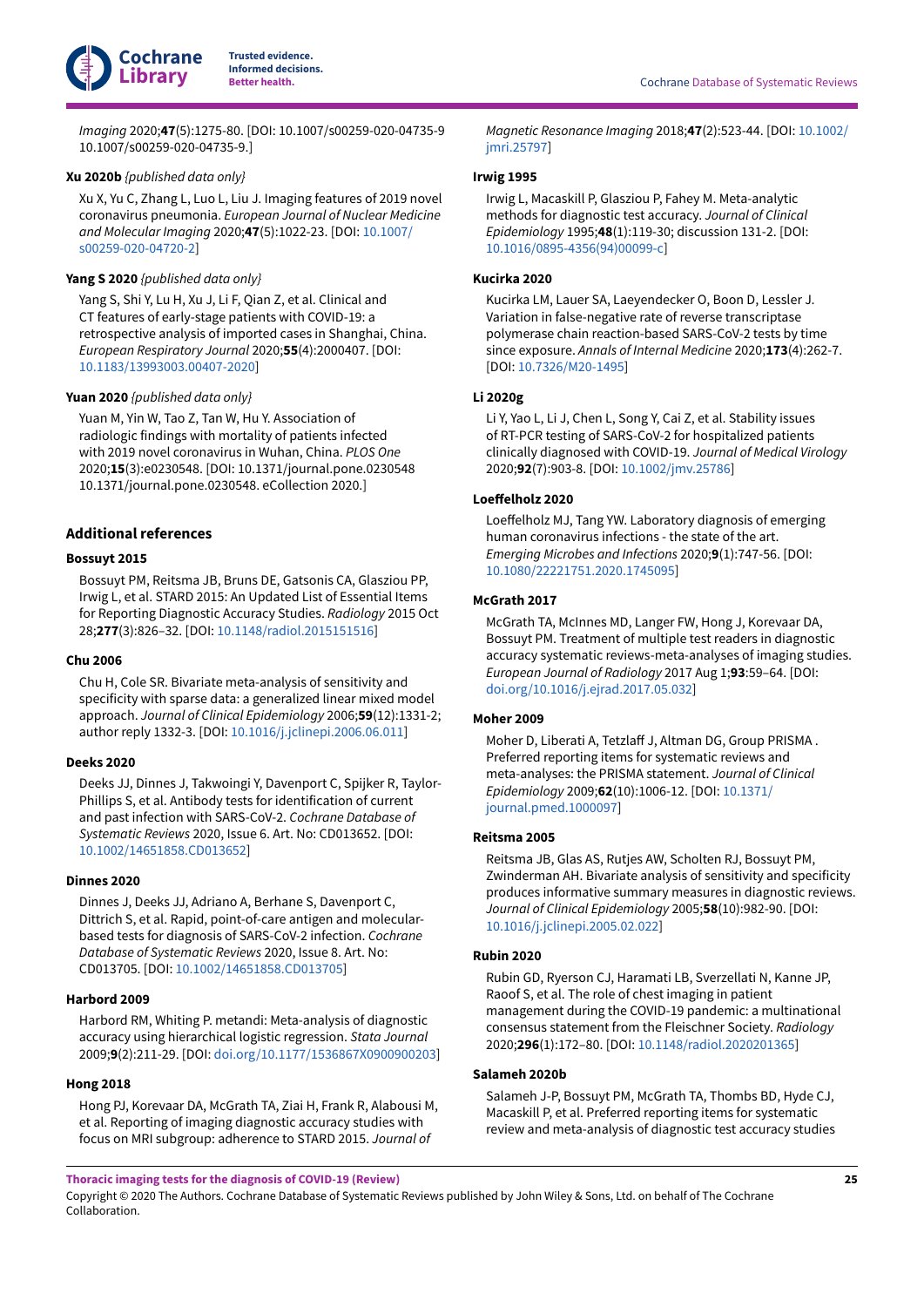

(PRISMA-DTA): explanation, elaboration, and checklist. *BMJ* 2020;**370**:m2632. [DOI: [10.1136/bmj.m2632](https://doi.org/10.1136%2Fbmj.m2632)]

#### <span id="page-28-5"></span>**StataCorp 2019 [Computer program]**

Stata Statistical Software. StataCorp, Version Release 16. College Station, TX: StataCorp LLC, 2019.

#### <span id="page-28-4"></span>**Stegeman 2020**

Stegeman I, Ochodo EA, Guleid F, Holtman GA, Yang B, Davenport C, et al. Routine laboratory testing to determine if a patient has COVID-19. *Cochrane Database of Systematic Reviews* 2020, Issue 11. Art. No: CD013787. [DOI: [10.1002/14651858.CD013787\]](https://doi.org/10.1002%2F14651858.CD013787)

# <span id="page-28-3"></span>**Struyf 2020**

Struyf T, Deeks JJ, Dinnes J, Takwoingi Y, Davenport C, Leeflang MM, et al. Signs and symptoms to determine if a patient presenting in primary care or hospital outpatient settings has COVID-19 disease. *Cochrane Database of Systematic Reviews* 2020, Issue 7. Art. No: CD013665. [DOI: [10.1002/14651858.CD013665\]](https://doi.org/10.1002%2F14651858.CD013665)

# <span id="page-28-0"></span>**C H A R A C T E R I S T I C S O F S T U D I E S**

#### <span id="page-28-6"></span>**Characteristics of included studies** *[ordered by study ID]*

#### **[Ai J 2020a](#page-24-3)**

#### <span id="page-28-1"></span>**WHO 2020**

World Health Organization (WHO). WHO COVID-19 Case definition. WHO/2019-nCoV/ Surveillance\_Case\_Definition/2020.1 (accessed 17 Oct 2020).

#### **References to other published versions of this review**

#### **McInnes 2020**

McInnes MD, Leeflang MM, Salameh J-P, McGrath TA, Pol CB, Frank RA, et al. Imaging tests for the diagnosis of COVID-19. *Cochrane Database of Systematic Reviews* 2020, Issue 6. Art. No: CD013639. [DOI: [10.1002/14651858.CD013639](https://doi.org/10.1002%2F14651858.CD013639)]

#### <span id="page-28-2"></span>**Salameh 2020a**

Salameh J-P, Leeflang MM, Hooft L, Islam N, McGrath TA, Pol CB, et al. Thoracic imaging tests for the diagnosis of COVID-19. *Cochrane Database of Systematic Reviews* 2020, Issue 9. Art. No: CD013639. [DOI: [10.1002/14651858.CD013639.pub2\]](https://doi.org/10.1002%2F14651858.CD013639.pub2)

| <b>Study characteristics</b>                             |                                                          |                     |                                                                   |  |  |
|----------------------------------------------------------|----------------------------------------------------------|---------------------|-------------------------------------------------------------------|--|--|
| <b>Patient Sampling</b>                                  | Study design: suspected patients                         |                     |                                                                   |  |  |
| Patient characteristics and setting                      | Age group: unclear                                       |                     |                                                                   |  |  |
|                                                          | Setting: outpatient                                      |                     |                                                                   |  |  |
| Index tests                                              | Index test(s): chest CT                                  |                     |                                                                   |  |  |
|                                                          | Definition for positive diagnosis on CT: any abnormality |                     |                                                                   |  |  |
|                                                          | Level of training of readers: unclear                    |                     |                                                                   |  |  |
|                                                          | Prevalence: 0.4                                          |                     |                                                                   |  |  |
| Target condition and reference standard(s)               |                                                          |                     | Reference standard: RT-PCR twice, if necessary; other (lab tests) |  |  |
| Flow and timing                                          |                                                          |                     |                                                                   |  |  |
| Comparative                                              |                                                          |                     |                                                                   |  |  |
| <b>Notes</b>                                             |                                                          |                     |                                                                   |  |  |
| <b>Methodological quality</b>                            |                                                          |                     |                                                                   |  |  |
| Item                                                     | Authors' judge-<br>ment                                  | <b>Risk of bias</b> | Applicability con-<br>cerns                                       |  |  |
| <b>DOMAIN 1: Patient Selection</b>                       |                                                          |                     |                                                                   |  |  |
| Was a consecutive or random sample of patients enrolled? | Unclear                                                  |                     |                                                                   |  |  |
|                                                          |                                                          |                     |                                                                   |  |  |

**Thoracic imaging tests for the diagnosis of COVID-19 (Review)**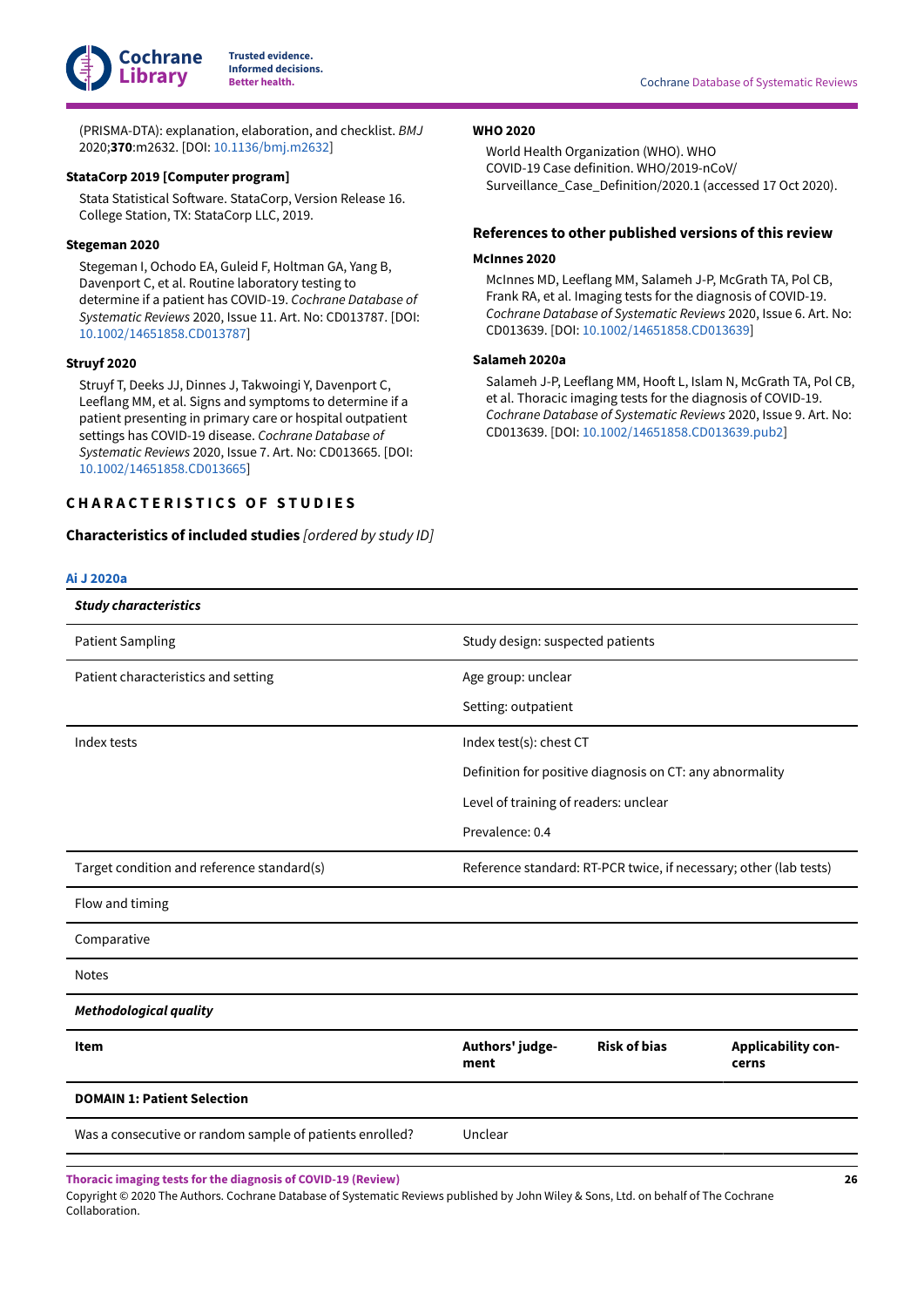

| Ai J 2020a (Continued)                                                                                            |         |              |             |
|-------------------------------------------------------------------------------------------------------------------|---------|--------------|-------------|
| Was a case-control design avoided?                                                                                | Yes     |              |             |
| Did the study avoid inappropriate exclusions?                                                                     | Unclear |              |             |
| Could the selection of patients have introduced bias?                                                             |         | Unclear risk |             |
| Are there concerns that the included patients and setting do<br>not match the review question?                    |         |              | Low concern |
| <b>DOMAIN 2: Index Test (Chest CT)</b>                                                                            |         |              |             |
| Were the index test results interpreted without knowledge of<br>the results of the reference standard?            | Unclear |              |             |
| If a threshold was used, was it pre-specified?                                                                    | Unclear |              |             |
| Could the conduct or interpretation of the index test have<br>introduced bias?                                    |         | Unclear risk |             |
| Are there concerns that the index test, its conduct, or inter-<br>pretation differ from the review question?      |         |              | Low concern |
| DOMAIN 2: Index Test (Chest X-ray)                                                                                |         |              |             |
| DOMAIN 2: Index Test (Ultrasound of the lungs)                                                                    |         |              |             |
| <b>DOMAIN 3: Reference Standard</b>                                                                               |         |              |             |
| Is the reference standards likely to correctly classify the target<br>condition?                                  | Yes     |              |             |
| Were the reference standard results interpreted without knowl-<br>edge of the results of the index tests?         | Unclear |              |             |
| Could the reference standard, its conduct, or its interpreta-<br>tion have introduced bias?                       |         | Unclear risk |             |
| Are there concerns that the target condition as defined by<br>the reference standard does not match the question? |         |              | Low concern |
| <b>DOMAIN 4: Flow and Timing</b>                                                                                  |         |              |             |
| Was there an appropriate interval between index test and refer-<br>ence standard?                                 | Yes     |              |             |
| Did all patients receive the same reference standard?                                                             | Yes     |              |             |
| Were all patients included in the analysis?                                                                       | Yes     |              |             |
| Could the patient flow have introduced bias?                                                                      |         | Low risk     |             |
|                                                                                                                   |         |              |             |

# **[Ai T 2020](#page-24-4)**

# *Study characteristics*

**Thoracic imaging tests for the diagnosis of COVID-19 (Review)**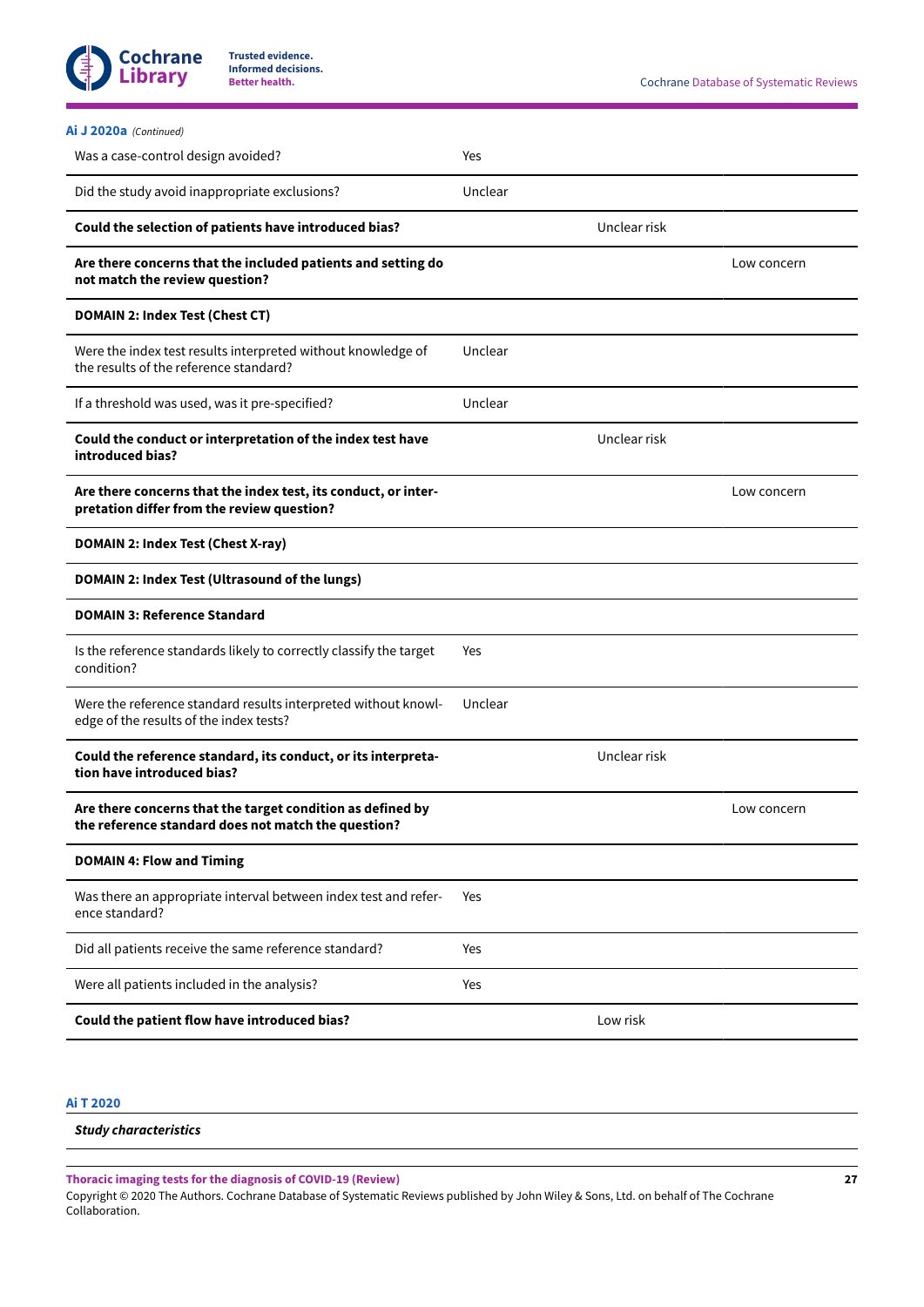

| Ai T 2020 (Continued)                                                                                        |                                           |                                                       |                                    |
|--------------------------------------------------------------------------------------------------------------|-------------------------------------------|-------------------------------------------------------|------------------------------------|
| <b>Patient Sampling</b>                                                                                      | Study design: suspected patients          |                                                       |                                    |
| Patient characteristics and setting                                                                          | Age group: adults only                    |                                                       |                                    |
|                                                                                                              | Setting: inpatient                        |                                                       |                                    |
| Index tests                                                                                                  | Index test(s): chest CT                   |                                                       |                                    |
|                                                                                                              |                                           | Definition for positive diagnosis on CT: unclear      |                                    |
|                                                                                                              | Level of training of readers: radiologist |                                                       |                                    |
|                                                                                                              | Prevalence: 0.6                           |                                                       |                                    |
| Target condition and reference standard(s)                                                                   |                                           | Reference standard: RT-PCR, no other details provided |                                    |
| Flow and timing                                                                                              |                                           |                                                       |                                    |
| Comparative                                                                                                  |                                           |                                                       |                                    |
| <b>Notes</b>                                                                                                 |                                           |                                                       |                                    |
| <b>Methodological quality</b>                                                                                |                                           |                                                       |                                    |
| Item                                                                                                         | Authors' judge-<br>ment                   | <b>Risk of bias</b>                                   | <b>Applicability con-</b><br>cerns |
| <b>DOMAIN 1: Patient Selection</b>                                                                           |                                           |                                                       |                                    |
| Was a consecutive or random sample of patients enrolled?                                                     | Unclear                                   |                                                       |                                    |
| Was a case-control design avoided?                                                                           | Yes                                       |                                                       |                                    |
| Did the study avoid inappropriate exclusions?                                                                | Unclear                                   |                                                       |                                    |
| Could the selection of patients have introduced bias?                                                        |                                           | Unclear risk                                          |                                    |
| Are there concerns that the included patients and setting do<br>not match the review question?               |                                           |                                                       | Low concern                        |
| <b>DOMAIN 2: Index Test (Chest CT)</b>                                                                       |                                           |                                                       |                                    |
| Were the index test results interpreted without knowledge of<br>the results of the reference standard?       | No                                        |                                                       |                                    |
| If a threshold was used, was it pre-specified?                                                               | Unclear                                   |                                                       |                                    |
| Could the conduct or interpretation of the index test have<br>introduced bias?                               |                                           | High risk                                             |                                    |
| Are there concerns that the index test, its conduct, or inter-<br>pretation differ from the review question? |                                           |                                                       | Low concern                        |
| DOMAIN 2: Index Test (Chest X-ray)                                                                           |                                           |                                                       |                                    |
| DOMAIN 2: Index Test (Ultrasound of the lungs)                                                               |                                           |                                                       |                                    |
| <b>DOMAIN 3: Reference Standard</b>                                                                          |                                           |                                                       |                                    |

**Thoracic imaging tests for the diagnosis of COVID-19 (Review)**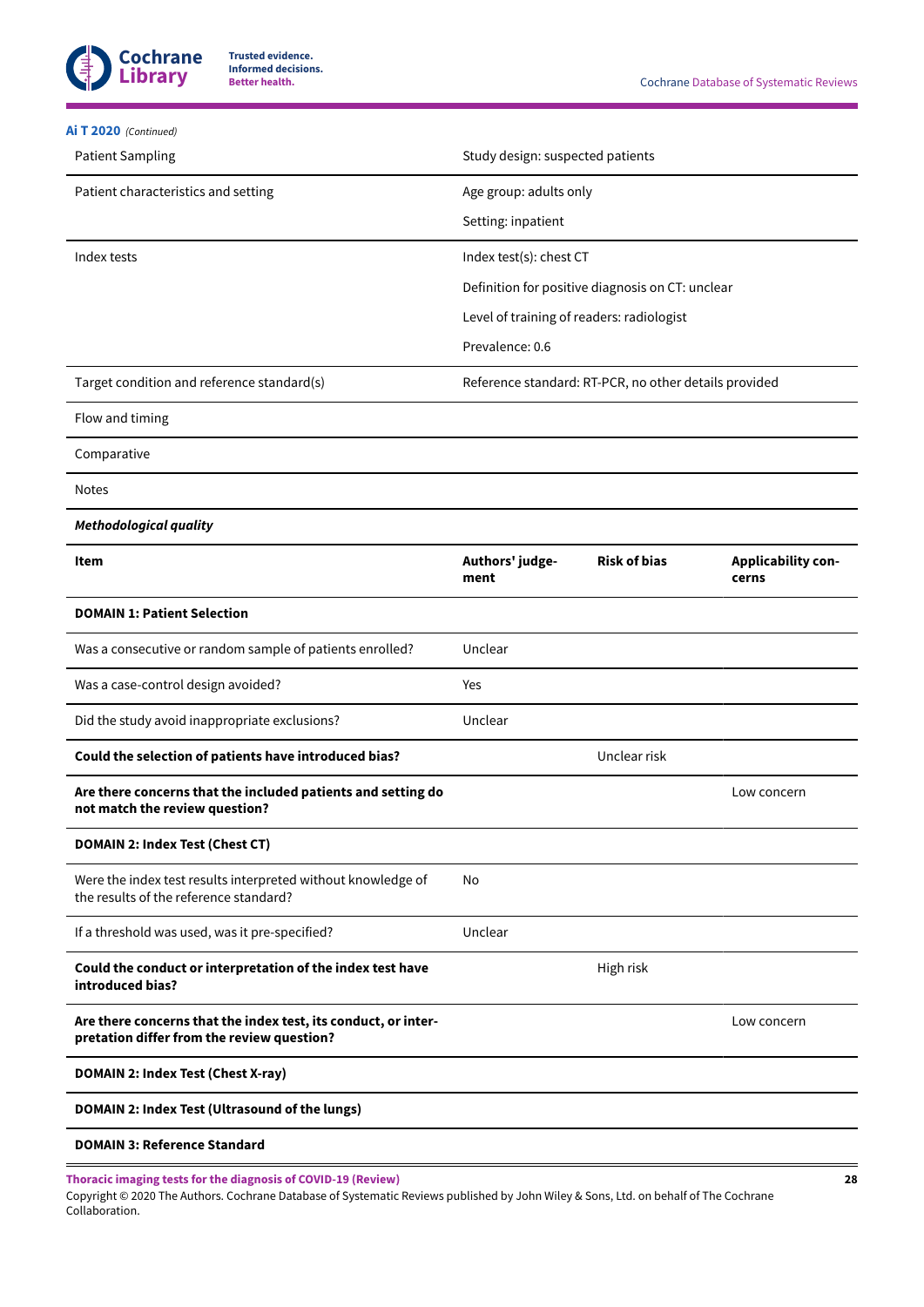

| Ai T 2020 (Continued)                                                                                             |         |              |             |
|-------------------------------------------------------------------------------------------------------------------|---------|--------------|-------------|
| Is the reference standards likely to correctly classify the target<br>condition?                                  | Unclear |              |             |
| Were the reference standard results interpreted without knowl-<br>edge of the results of the index tests?         | Unclear |              |             |
| Could the reference standard, its conduct, or its interpreta-<br>tion have introduced bias?                       |         | Unclear risk |             |
| Are there concerns that the target condition as defined by<br>the reference standard does not match the question? |         |              | Low concern |
| <b>DOMAIN 4: Flow and Timing</b>                                                                                  |         |              |             |
| Was there an appropriate interval between index test and refer-<br>ence standard?                                 | Yes     |              |             |
| Did all patients receive the same reference standard?                                                             | Yes     |              |             |
| Were all patients included in the analysis?                                                                       | Yes     |              |             |
| Could the patient flow have introduced bias?                                                                      |         | Low risk     |             |

# **[Bai 2020a](#page-24-5)**

| <b>Study characteristics</b>               |                                                                               |
|--------------------------------------------|-------------------------------------------------------------------------------|
| <b>Patient Sampling</b>                    | Study design: suspected and infected patients (case-control)                  |
| Patient characteristics and setting        | Age group: children and adults                                                |
|                                            | Setting: inpatient                                                            |
| Index tests                                | Index test(s): chest CT                                                       |
|                                            | Definition for positive diagnosis on CT: unclear                              |
|                                            | Level of training of readers: radiologist                                     |
|                                            | Prevalence: 0.5                                                               |
| Target condition and reference standard(s) | Reference standard: RT-PCR, no other details provided                         |
| Flow and timing                            |                                                                               |
| Comparative                                |                                                                               |
| <b>Notes</b>                               |                                                                               |
| <b>Methodological quality</b>              |                                                                               |
| Item                                       | <b>Risk of bias</b><br>Authors' judge-<br>Applicability con-<br>ment<br>cerns |
| <b>DOMAIN 1: Patient Selection</b>         |                                                                               |
|                                            |                                                                               |

**Thoracic imaging tests for the diagnosis of COVID-19 (Review)**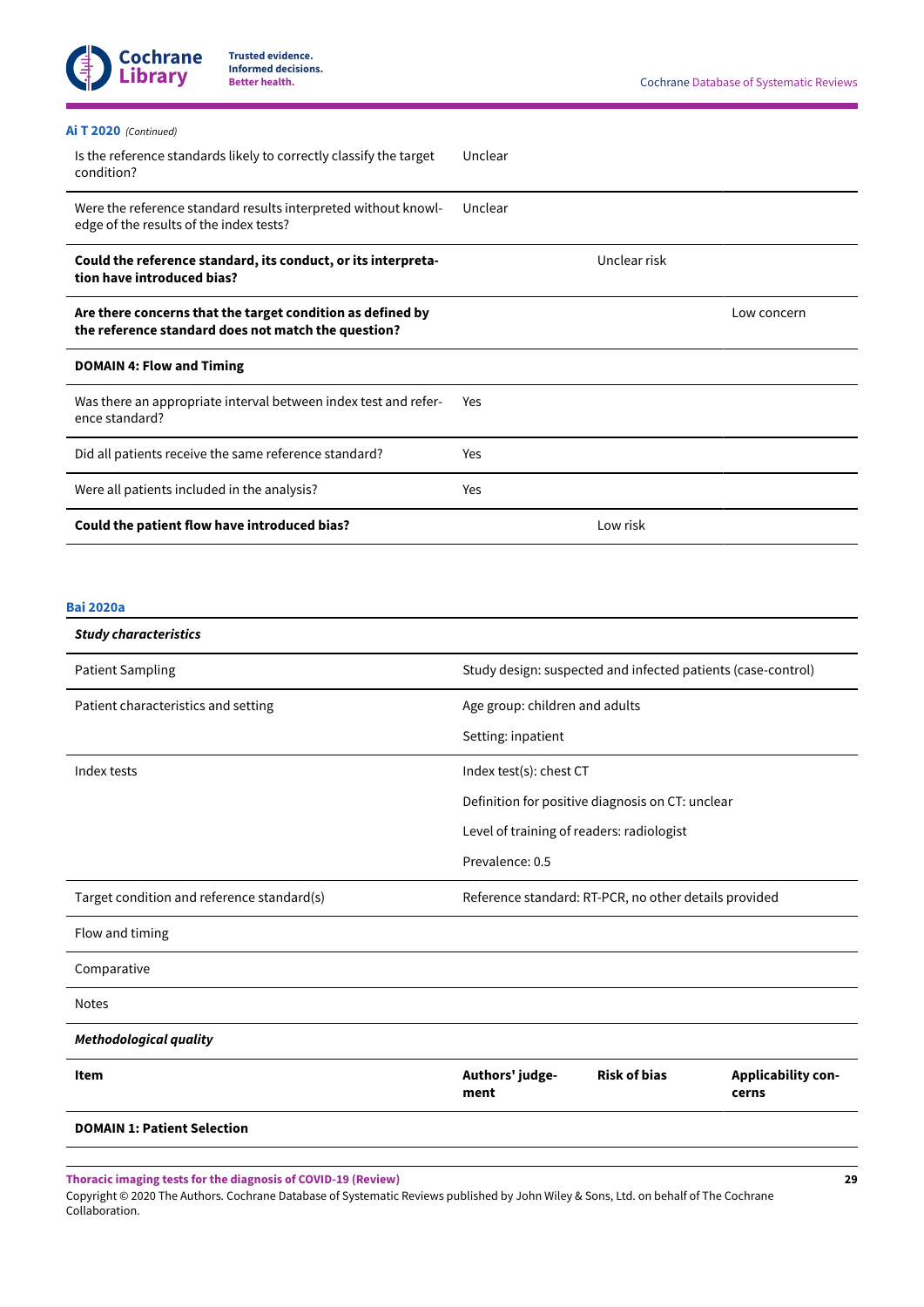

| Bai 2020a (Continued)<br>Was a consecutive or random sample of patients enrolled?                                 | Unclear |              |             |
|-------------------------------------------------------------------------------------------------------------------|---------|--------------|-------------|
| Was a case-control design avoided?                                                                                | No      |              |             |
| Did the study avoid inappropriate exclusions?                                                                     | Unclear |              |             |
| Could the selection of patients have introduced bias?                                                             |         | High risk    |             |
| Are there concerns that the included patients and setting do<br>not match the review question?                    |         |              | Low concern |
| <b>DOMAIN 2: Index Test (Chest CT)</b>                                                                            |         |              |             |
| Were the index test results interpreted without knowledge of<br>the results of the reference standard?            | Yes     |              |             |
| If a threshold was used, was it pre-specified?                                                                    | Unclear |              |             |
| Could the conduct or interpretation of the index test have<br>introduced bias?                                    |         | Low risk     |             |
| Are there concerns that the index test, its conduct, or inter-<br>pretation differ from the review question?      |         |              | Low concern |
| <b>DOMAIN 2: Index Test (Chest X-ray)</b>                                                                         |         |              |             |
|                                                                                                                   |         |              |             |
| DOMAIN 2: Index Test (Ultrasound of the lungs)                                                                    |         |              |             |
| <b>DOMAIN 3: Reference Standard</b>                                                                               |         |              |             |
| Is the reference standards likely to correctly classify the target<br>condition?                                  | Unclear |              |             |
| Were the reference standard results interpreted without knowl-<br>edge of the results of the index tests?         | Unclear |              |             |
| Could the reference standard, its conduct, or its interpreta-<br>tion have introduced bias?                       |         | Unclear risk |             |
| Are there concerns that the target condition as defined by<br>the reference standard does not match the question? |         |              | Low concern |
| <b>DOMAIN 4: Flow and Timing</b>                                                                                  |         |              |             |
| Was there an appropriate interval between index test and refer-<br>ence standard?                                 | No      |              |             |
| Did all patients receive the same reference standard?                                                             | Yes     |              |             |
| Were all patients included in the analysis?                                                                       | Yes     |              |             |

**Thoracic imaging tests for the diagnosis of COVID-19 (Review)**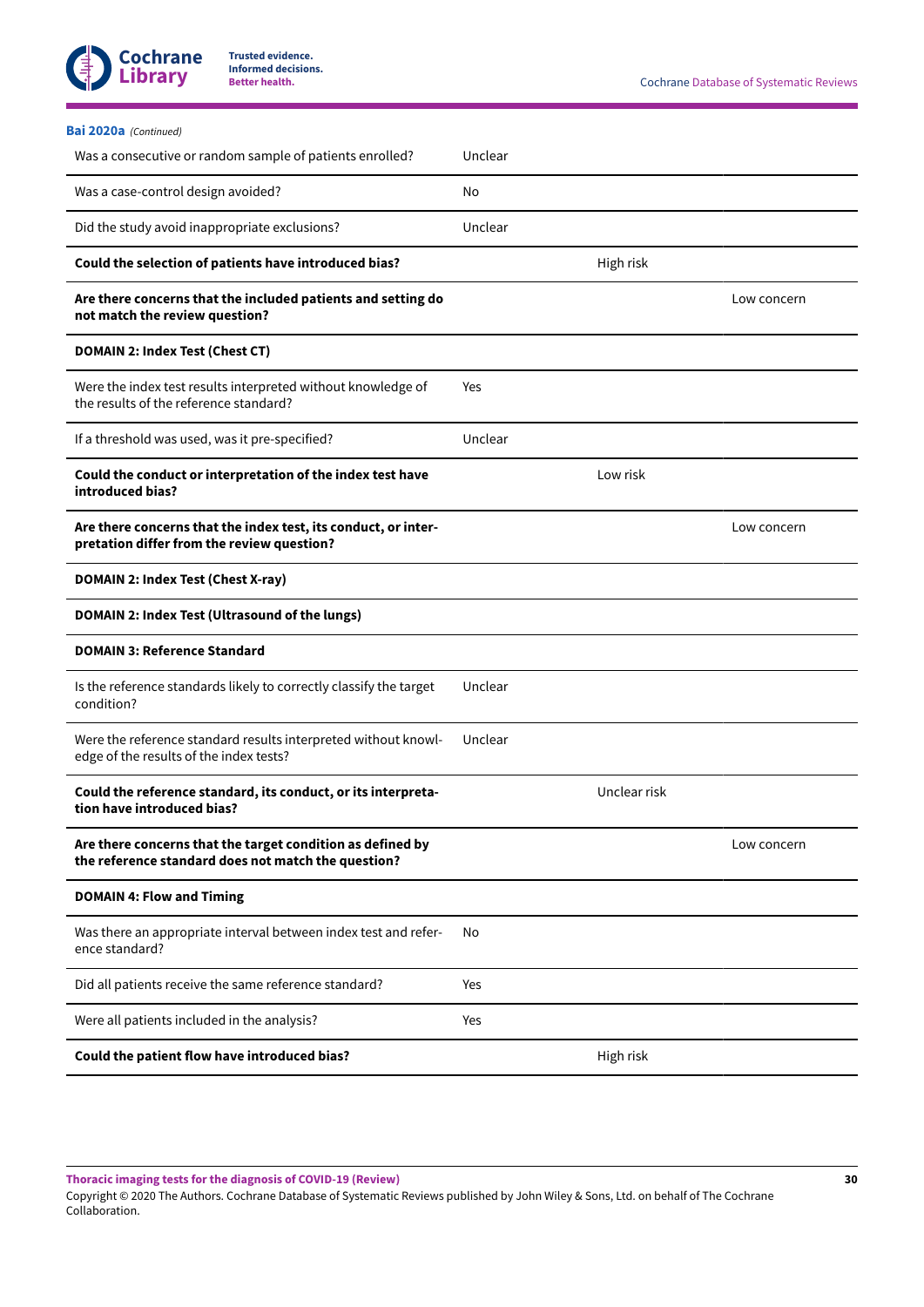

#### **[Bai 2020b](#page-24-6)**

| Age group: children and adults                   |  |  |
|--------------------------------------------------|--|--|
|                                                  |  |  |
|                                                  |  |  |
| Definition for positive diagnosis on CT: unclear |  |  |
|                                                  |  |  |
|                                                  |  |  |
|                                                  |  |  |
|                                                  |  |  |
|                                                  |  |  |
|                                                  |  |  |
|                                                  |  |  |
| Applicability con-                               |  |  |
|                                                  |  |  |
|                                                  |  |  |
|                                                  |  |  |
|                                                  |  |  |
|                                                  |  |  |
| Low concern                                      |  |  |
|                                                  |  |  |
|                                                  |  |  |
|                                                  |  |  |
|                                                  |  |  |
| Low concern                                      |  |  |
|                                                  |  |  |
|                                                  |  |  |

**Thoracic imaging tests for the diagnosis of COVID-19 (Review)**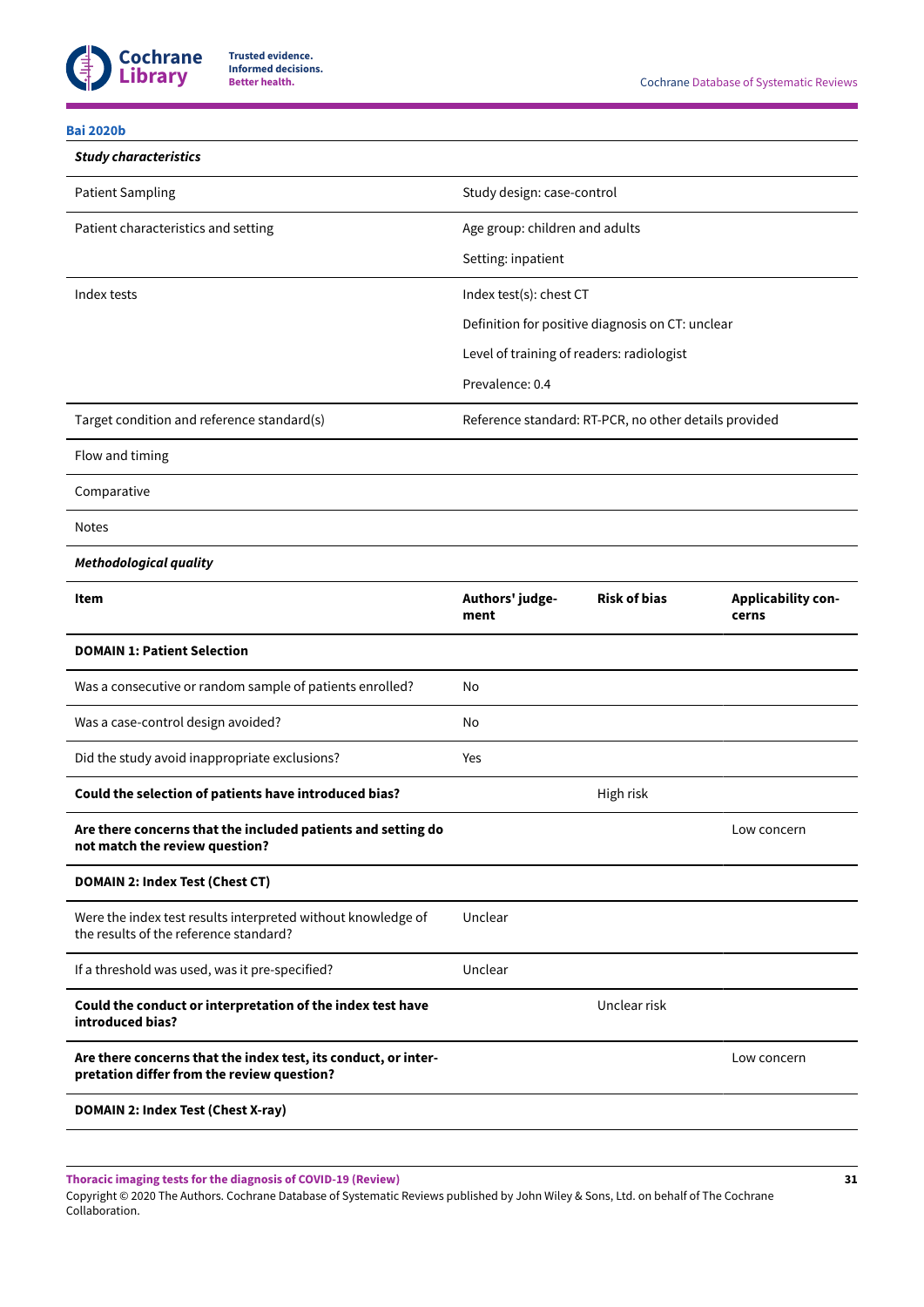

#### **[Bai 2020b](#page-24-6)**  *(Continued)*

Were the index test results interpreted without knowledge of the results of the reference standard?

| If a threshold was used, was it pre-specified? |  |  |  |  |  |  |
|------------------------------------------------|--|--|--|--|--|--|
|------------------------------------------------|--|--|--|--|--|--|

#### **Could the conduct or interpretation of the index test have introduced bias?**

#### **Are there concerns that the index test, its conduct, or interpretation differ from the review question?**

**DOMAIN 2: Index Test (Ultrasound of the lungs)**

Were the index test results interpreted without knowledge of the results of the reference standard?

If a threshold was used, was it pre-specified?

#### **Could the conduct or interpretation of the index test have introduced bias?**

### **Are there concerns that the index test, its conduct, or interpretation differ from the review question?**

#### **DOMAIN 3: Reference Standard**

| Is the reference standards likely to correctly classify the target<br>condition? | Unclear |
|----------------------------------------------------------------------------------|---------|
| Were the reference standard results interpreted without knowl-                   | Unclear |

edge of the results of the index tests?

# **Could the reference standard, its conduct, or its interpretation have introduced bias?**

**Are there concerns that the target condition as defined by the reference standard does not match the question?**

#### **DOMAIN 4: Flow and Timing**

Was there an appropriate interval between index test and reference standard? Unclear

Did all patients receive the same reference standard? Yes Were all patients included in the analysis? West Mess

**Could the patient flow have introduced bias?** Unclear risk

#### **[Bar 2020](#page-24-7)**

*Study characteristics*

Patient Sampling The Study design: suspected patients

Unclear risk

Low concern

**Thoracic imaging tests for the diagnosis of COVID-19 (Review)**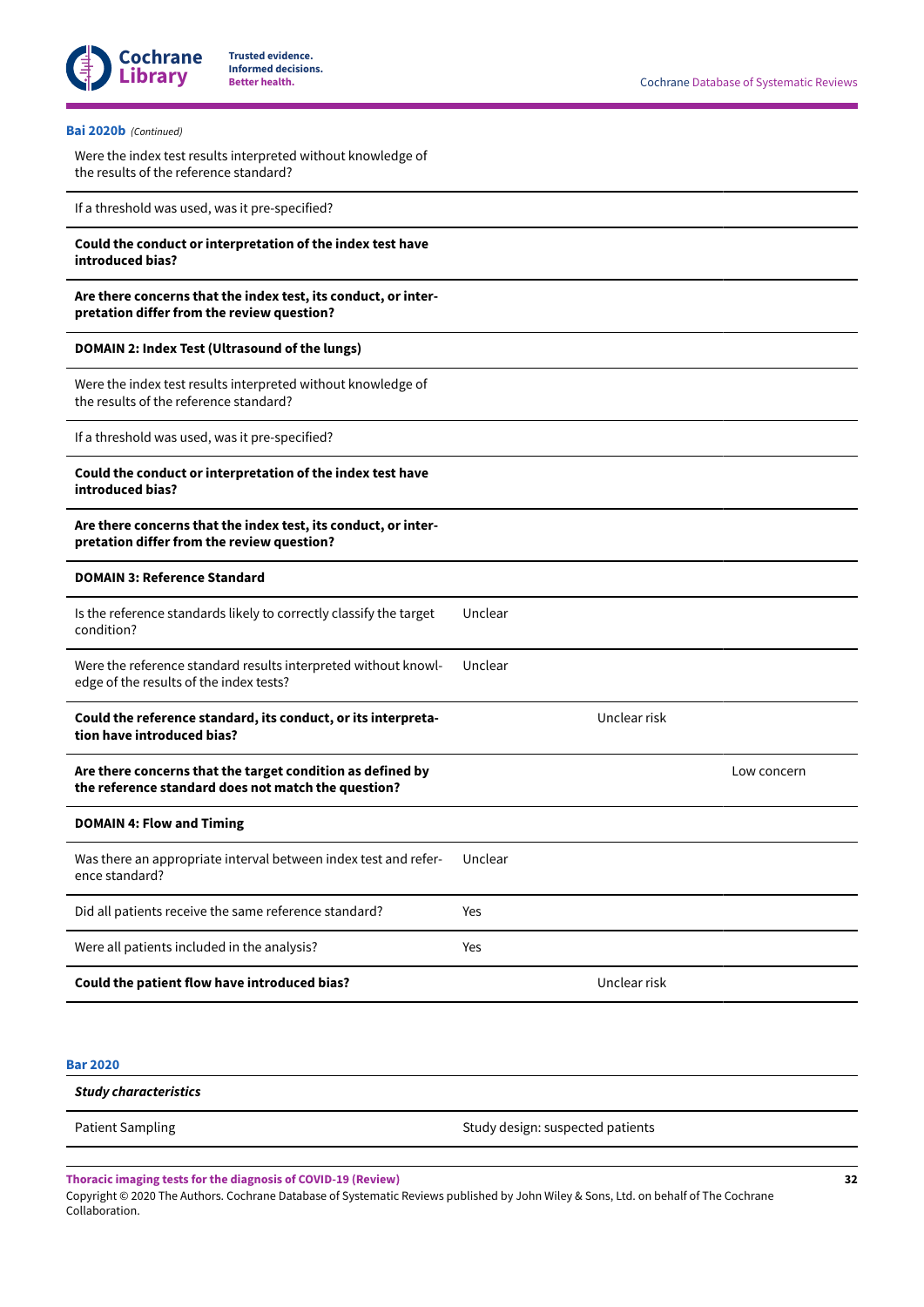

| <b>Bar 2020</b> (Continued)                                                                                  |                                                |                                                         |                             |  |
|--------------------------------------------------------------------------------------------------------------|------------------------------------------------|---------------------------------------------------------|-----------------------------|--|
| Patient characteristics and setting                                                                          | Age group: adults only                         |                                                         |                             |  |
|                                                                                                              | Setting: inpatient                             |                                                         |                             |  |
| Index tests                                                                                                  | Index test(s): ultrasound of the lungs (POCUS) |                                                         |                             |  |
|                                                                                                              |                                                | Defintion for positive diagnosis on ultrasound: unclear |                             |  |
|                                                                                                              | Level of training of readers: unclear          |                                                         |                             |  |
|                                                                                                              | Prevalence: 0.3                                |                                                         |                             |  |
| Target condition and reference standard(s)                                                                   | Reference standard: RT-PCR twice, if necessary |                                                         |                             |  |
| Flow and timing                                                                                              |                                                |                                                         |                             |  |
| Comparative                                                                                                  |                                                |                                                         |                             |  |
| <b>Notes</b>                                                                                                 |                                                |                                                         |                             |  |
| <b>Methodological quality</b>                                                                                |                                                |                                                         |                             |  |
| Item                                                                                                         | Authors' judge-<br>ment                        | <b>Risk of bias</b>                                     | Applicability con-<br>cerns |  |
| <b>DOMAIN 1: Patient Selection</b>                                                                           |                                                |                                                         |                             |  |
| Was a consecutive or random sample of patients enrolled?                                                     | Unclear                                        |                                                         |                             |  |
| Was a case-control design avoided?                                                                           | Yes                                            |                                                         |                             |  |
| Did the study avoid inappropriate exclusions?                                                                | Unclear                                        |                                                         |                             |  |
| Could the selection of patients have introduced bias?                                                        |                                                | Unclear risk                                            |                             |  |
| Are there concerns that the included patients and setting do<br>not match the review question?               |                                                |                                                         | Low concern                 |  |
| <b>DOMAIN 2: Index Test (Chest CT)</b>                                                                       |                                                |                                                         |                             |  |
| <b>DOMAIN 2: Index Test (Chest X-ray)</b>                                                                    |                                                |                                                         |                             |  |
| DOMAIN 2: Index Test (Ultrasound of the lungs)                                                               |                                                |                                                         |                             |  |
| Were the index test results interpreted without knowledge of<br>the results of the reference standard?       | Yes                                            |                                                         |                             |  |
| If a threshold was used, was it pre-specified?                                                               | Unclear                                        |                                                         |                             |  |
| Could the conduct or interpretation of the index test have<br>introduced bias?                               |                                                | Unclear risk                                            |                             |  |
| Are there concerns that the index test, its conduct, or inter-<br>pretation differ from the review question? |                                                |                                                         | Unclear                     |  |
| <b>DOMAIN 3: Reference Standard</b>                                                                          |                                                |                                                         |                             |  |
|                                                                                                              |                                                |                                                         |                             |  |

**Thoracic imaging tests for the diagnosis of COVID-19 (Review)**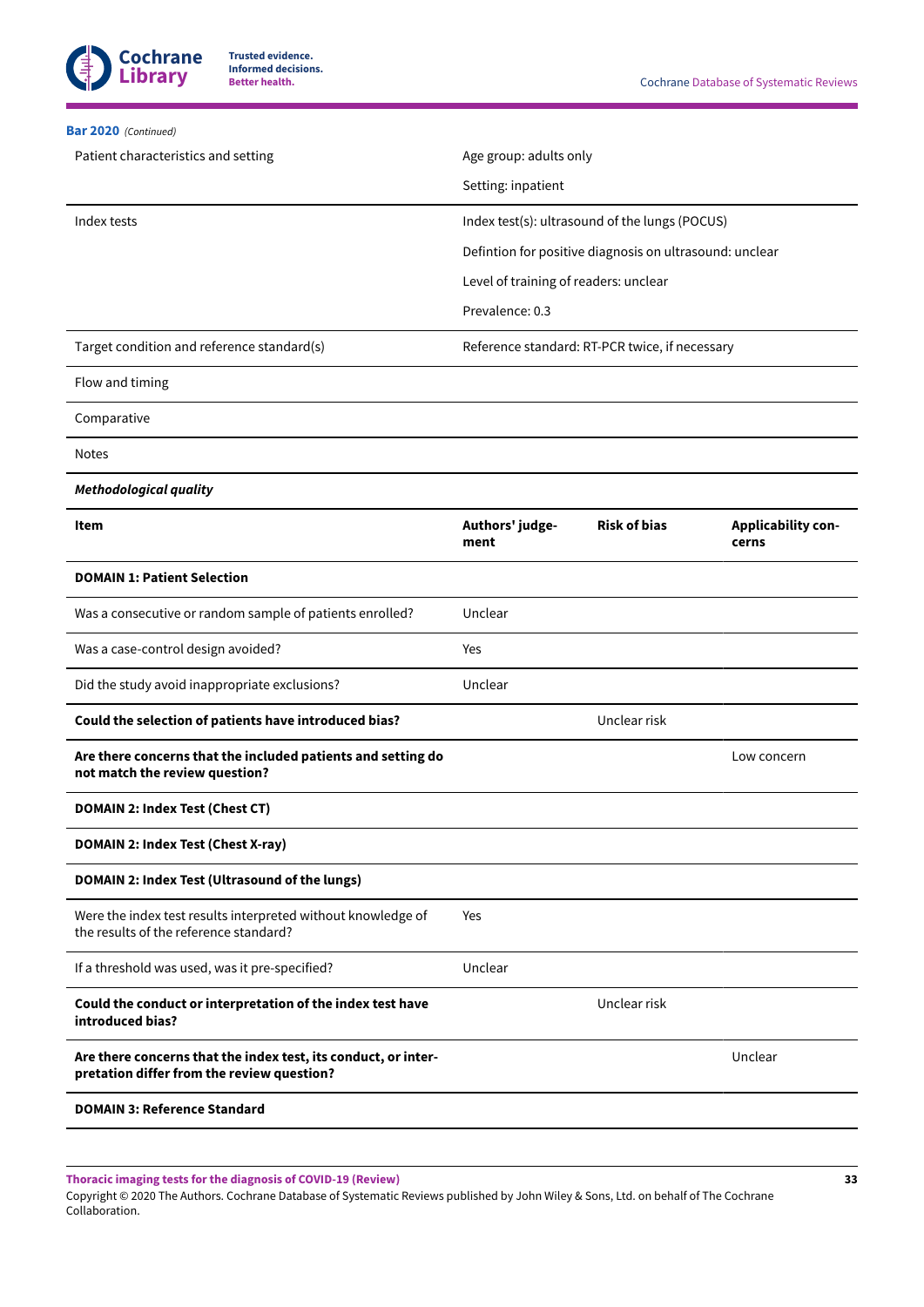

| <b>Bar 2020</b> (Continued)                                                                                       |         |              |             |
|-------------------------------------------------------------------------------------------------------------------|---------|--------------|-------------|
| Is the reference standards likely to correctly classify the target<br>condition?                                  | Yes     |              |             |
| Were the reference standard results interpreted without knowl-<br>edge of the results of the index tests?         | Unclear |              |             |
| Could the reference standard, its conduct, or its interpreta-<br>tion have introduced bias?                       |         | Unclear risk |             |
| Are there concerns that the target condition as defined by<br>the reference standard does not match the question? |         |              | Low concern |
| <b>DOMAIN 4: Flow and Timing</b>                                                                                  |         |              |             |
| Was there an appropriate interval between index test and refer-<br>ence standard?                                 | Unclear |              |             |
| Did all patients receive the same reference standard?                                                             | Yes     |              |             |
| Were all patients included in the analysis?                                                                       | Yes     |              |             |
| Could the patient flow have introduced bias?                                                                      |         | Unclear risk |             |

## **[Caruso 2020](#page-24-1)**

| <b>Study characteristics</b>               |                                                                               |  |  |
|--------------------------------------------|-------------------------------------------------------------------------------|--|--|
| <b>Patient Sampling</b>                    | Study design: suspected patients                                              |  |  |
| Patient characteristics and setting        | Age group: adults only                                                        |  |  |
|                                            | Setting: outpatient                                                           |  |  |
| Index tests                                | Index test(s): chest CT; non contrast CT thorax                               |  |  |
|                                            | Definition for positive diagnosis on CT: pneumonia                            |  |  |
|                                            | Level of training of readers: radiologist                                     |  |  |
|                                            | Prevalence: 0.4                                                               |  |  |
| Target condition and reference standard(s) | Reference standard: RT-PCR twice, if necessary                                |  |  |
| Flow and timing                            |                                                                               |  |  |
| Comparative                                |                                                                               |  |  |
| <b>Notes</b>                               |                                                                               |  |  |
| <b>Methodological quality</b>              |                                                                               |  |  |
| <b>Item</b>                                | <b>Risk of bias</b><br>Authors' judge-<br>Applicability con-<br>ment<br>cerns |  |  |
| <b>DOMAIN 1: Patient Selection</b>         |                                                                               |  |  |
|                                            |                                                                               |  |  |

**Thoracic imaging tests for the diagnosis of COVID-19 (Review)**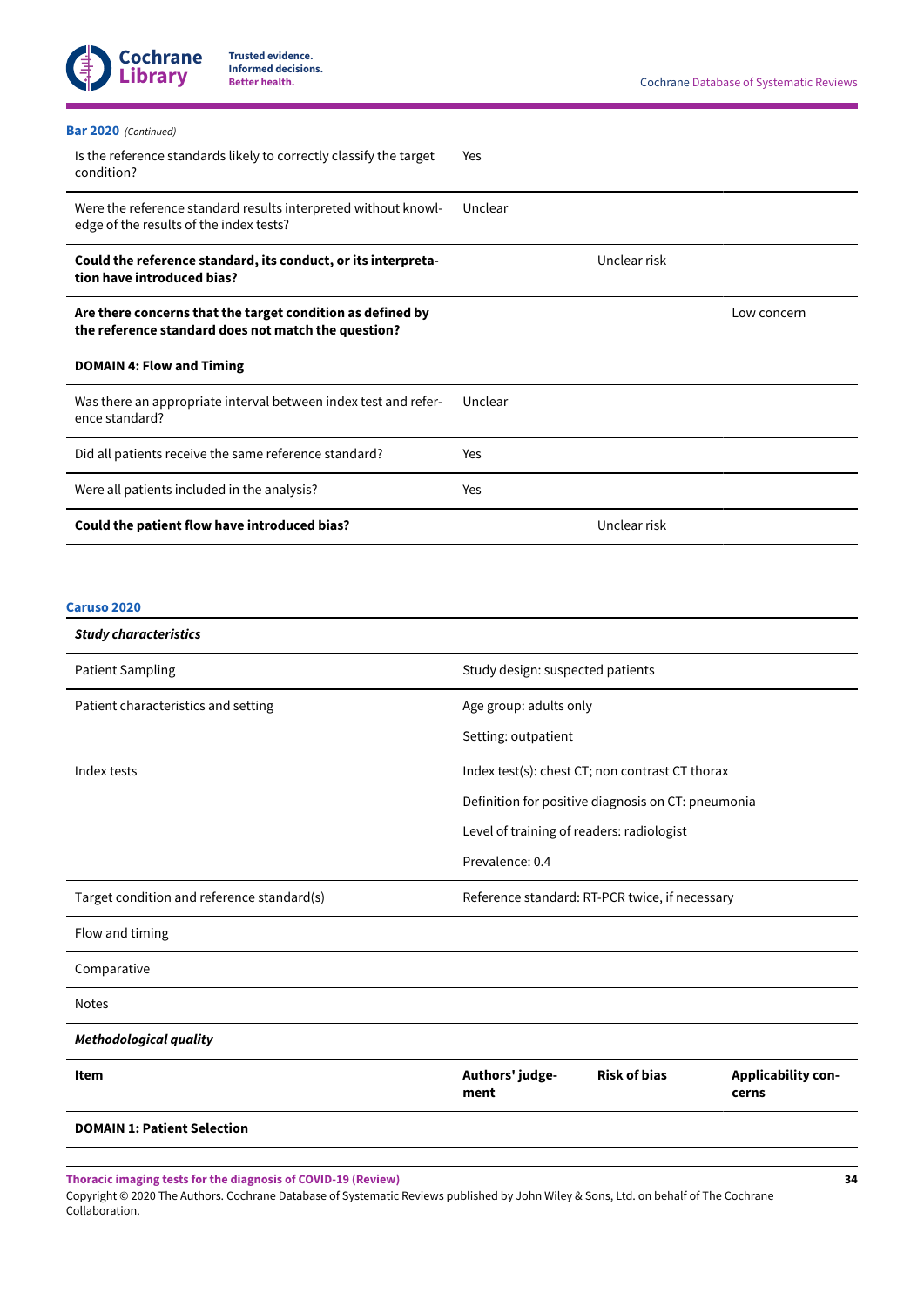

| Caruso 2020 (Continued)                                                                                           |         |              |             |
|-------------------------------------------------------------------------------------------------------------------|---------|--------------|-------------|
| Was a consecutive or random sample of patients enrolled?                                                          | Yes     |              |             |
| Was a case-control design avoided?                                                                                | Yes     |              |             |
| Did the study avoid inappropriate exclusions?                                                                     | Unclear |              |             |
| Could the selection of patients have introduced bias?                                                             |         | Unclear risk |             |
| Are there concerns that the included patients and setting do<br>not match the review question?                    |         |              | Low concern |
| <b>DOMAIN 2: Index Test (Chest CT)</b>                                                                            |         |              |             |
| Were the index test results interpreted without knowledge of<br>the results of the reference standard?            | Unclear |              |             |
| If a threshold was used, was it pre-specified?                                                                    | Unclear |              |             |
| Could the conduct or interpretation of the index test have<br>introduced bias?                                    |         | Unclear risk |             |
| Are there concerns that the index test, its conduct, or inter-<br>pretation differ from the review question?      |         |              | Low concern |
| DOMAIN 2: Index Test (Chest X-ray)                                                                                |         |              |             |
|                                                                                                                   |         |              |             |
| DOMAIN 2: Index Test (Ultrasound of the lungs)                                                                    |         |              |             |
| <b>DOMAIN 3: Reference Standard</b>                                                                               |         |              |             |
| Is the reference standards likely to correctly classify the target<br>condition?                                  | Yes     |              |             |
| Were the reference standard results interpreted without knowl-<br>edge of the results of the index tests?         | Unclear |              |             |
| Could the reference standard, its conduct, or its interpreta-<br>tion have introduced bias?                       |         | Unclear risk |             |
| Are there concerns that the target condition as defined by<br>the reference standard does not match the question? |         |              | Low concern |
| <b>DOMAIN 4: Flow and Timing</b>                                                                                  |         |              |             |
| Was there an appropriate interval between index test and refer-<br>ence standard?                                 | Yes     |              |             |
| Did all patients receive the same reference standard?                                                             | Yes     |              |             |
| Were all patients included in the analysis?                                                                       | Yes     |              |             |

**Thoracic imaging tests for the diagnosis of COVID-19 (Review)**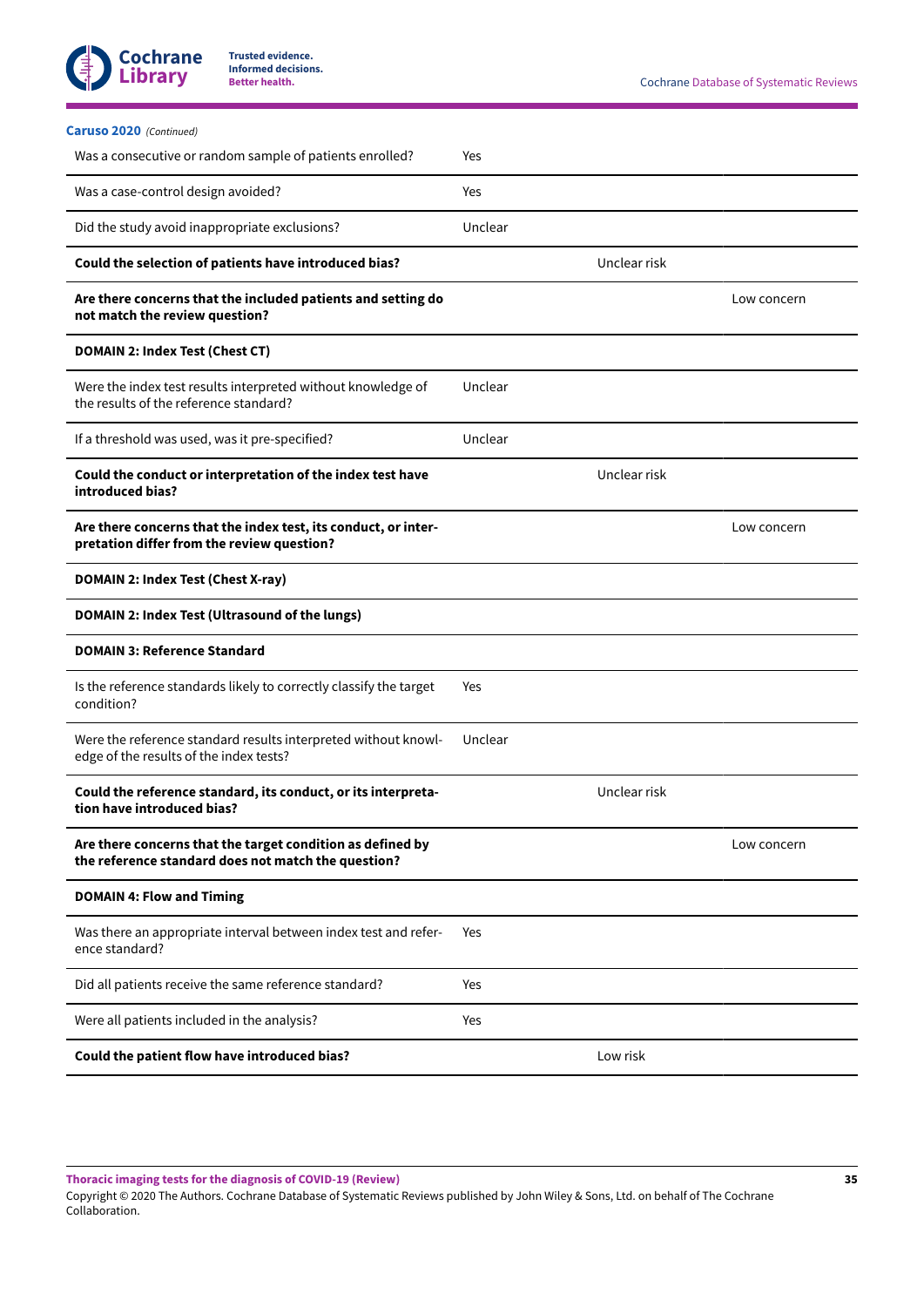

## **[Debray](#page-24-2) 2020**

| <b>Study characteristics</b>                                                                                 |                                           |                                                                                                                                                                                                                                                                           |                                    |
|--------------------------------------------------------------------------------------------------------------|-------------------------------------------|---------------------------------------------------------------------------------------------------------------------------------------------------------------------------------------------------------------------------------------------------------------------------|------------------------------------|
| <b>Patient Sampling</b>                                                                                      | Study design: suspected patients          |                                                                                                                                                                                                                                                                           |                                    |
| Patient characteristics and setting                                                                          | Age group: adults only                    |                                                                                                                                                                                                                                                                           |                                    |
|                                                                                                              | Setting: inpatient                        |                                                                                                                                                                                                                                                                           |                                    |
| Index tests                                                                                                  | Index test(s): Chest CT (non contrast)    |                                                                                                                                                                                                                                                                           |                                    |
|                                                                                                              |                                           | Defintion for positive diagnosis on CT: quote: "evocative": multifo-<br>cal ground-glass opacities, being nodular or not, or crazy-paving<br>with or without consolidations, with a bilateral, peripheral or<br>mixed distribution and involvement of the posterior zones |                                    |
|                                                                                                              | Level of training of readers: radiologist |                                                                                                                                                                                                                                                                           |                                    |
|                                                                                                              | Prevalence: 0.7                           |                                                                                                                                                                                                                                                                           |                                    |
| Target condition and reference standard(s)                                                                   |                                           | Reference standard: RT-PCR once; twice in some                                                                                                                                                                                                                            |                                    |
| Flow and timing                                                                                              |                                           |                                                                                                                                                                                                                                                                           |                                    |
| Comparative                                                                                                  |                                           |                                                                                                                                                                                                                                                                           |                                    |
| <b>Notes</b>                                                                                                 |                                           |                                                                                                                                                                                                                                                                           |                                    |
| <b>Methodological quality</b>                                                                                |                                           |                                                                                                                                                                                                                                                                           |                                    |
| Item                                                                                                         | Authors' judge-<br>ment                   | <b>Risk of bias</b>                                                                                                                                                                                                                                                       | <b>Applicability con-</b><br>cerns |
| <b>DOMAIN 1: Patient Selection</b>                                                                           |                                           |                                                                                                                                                                                                                                                                           |                                    |
| Was a consecutive or random sample of patients enrolled?                                                     | Yes                                       |                                                                                                                                                                                                                                                                           |                                    |
| Was a case-control design avoided?                                                                           | Yes                                       |                                                                                                                                                                                                                                                                           |                                    |
| Did the study avoid inappropriate exclusions?                                                                | Yes                                       |                                                                                                                                                                                                                                                                           |                                    |
| Could the selection of patients have introduced bias?                                                        |                                           | Low risk                                                                                                                                                                                                                                                                  |                                    |
| Are there concerns that the included patients and setting do<br>not match the review question?               |                                           |                                                                                                                                                                                                                                                                           | Low concern                        |
| <b>DOMAIN 2: Index Test (Chest CT)</b>                                                                       |                                           |                                                                                                                                                                                                                                                                           |                                    |
| Were the index test results interpreted without knowledge of<br>the results of the reference standard?       | Yes                                       |                                                                                                                                                                                                                                                                           |                                    |
| If a threshold was used, was it pre-specified?                                                               | Yes                                       |                                                                                                                                                                                                                                                                           |                                    |
| Could the conduct or interpretation of the index test have<br>introduced bias?                               |                                           | Low risk                                                                                                                                                                                                                                                                  |                                    |
| Are there concerns that the index test, its conduct, or inter-<br>pretation differ from the review question? |                                           |                                                                                                                                                                                                                                                                           | Low concern                        |
|                                                                                                              |                                           |                                                                                                                                                                                                                                                                           |                                    |

**Thoracic imaging tests for the diagnosis of COVID-19 (Review)**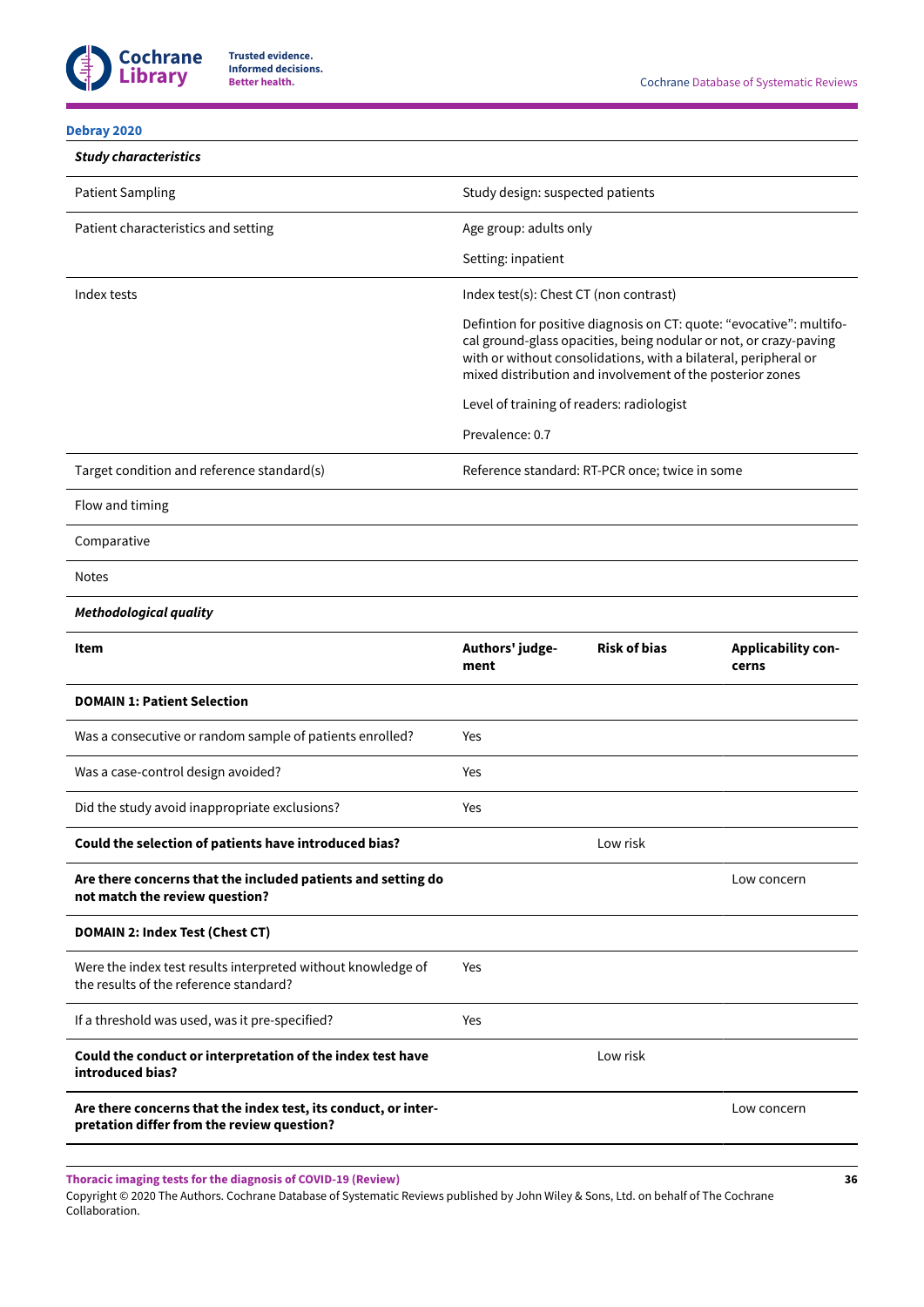

### **[Debray](#page-24-2) 2020**  *(Continued)*

| DOMAIN 2: Index Test (Chest X-ray)                                                                                |         |           |             |
|-------------------------------------------------------------------------------------------------------------------|---------|-----------|-------------|
| <b>DOMAIN 2: Index Test (Ultrasound of the lungs)</b>                                                             |         |           |             |
| <b>DOMAIN 3: Reference Standard</b>                                                                               |         |           |             |
| Is the reference standards likely to correctly classify the target<br>condition?                                  | No      |           |             |
| Were the reference standard results interpreted without knowl-<br>edge of the results of the index tests?         | Unclear |           |             |
| Could the reference standard, its conduct, or its interpreta-<br>tion have introduced bias?                       |         | High risk |             |
| Are there concerns that the target condition as defined by<br>the reference standard does not match the question? |         |           | Low concern |
| <b>DOMAIN 4: Flow and Timing</b>                                                                                  |         |           |             |
| Was there an appropriate interval between index test and refer-<br>ence standard?                                 | Unclear |           |             |
| Did all patients receive the same reference standard?                                                             | No      |           |             |
| Were all patients included in the analysis?                                                                       | Yes     |           |             |
| Could the patient flow have introduced bias?                                                                      |         |           |             |

## **[Deng 2020](#page-24-3)**

| <b>Study characteristics</b>               |                                                                                                                                                                                                                                                                                                                                                                                                                                                                                                                                                                                                     |
|--------------------------------------------|-----------------------------------------------------------------------------------------------------------------------------------------------------------------------------------------------------------------------------------------------------------------------------------------------------------------------------------------------------------------------------------------------------------------------------------------------------------------------------------------------------------------------------------------------------------------------------------------------------|
| <b>Patient Sampling</b>                    | Study design: suspected patients                                                                                                                                                                                                                                                                                                                                                                                                                                                                                                                                                                    |
| Patient characteristics and setting        | Age group: children and adults                                                                                                                                                                                                                                                                                                                                                                                                                                                                                                                                                                      |
|                                            | Setting: inpatient                                                                                                                                                                                                                                                                                                                                                                                                                                                                                                                                                                                  |
| Index tests                                | Index test(s): chest CT (high resolution)                                                                                                                                                                                                                                                                                                                                                                                                                                                                                                                                                           |
|                                            | Defintion for positive diagnosis on CT: (1) any one of the following:<br>a) single, multiple, or diffuse ground-glass opacity, with thickened<br>blood vessels and thickened bronchial shadows passing through,<br>with or without localised lobular septal grid thickening; b) sin-<br>gle or multiple real shadows, (2) re-examination 3 to 5 days later<br>showed that the original ground-glass opacity or consolidation<br>range increased, the number increased, or accompanied by pleur-<br>al effusion on one or both sides<br>Level of training of readers: radiologist<br>Prevalence: 0.7 |
| Target condition and reference standard(s) | Reference standard: RT-PCR once                                                                                                                                                                                                                                                                                                                                                                                                                                                                                                                                                                     |

**Thoracic imaging tests for the diagnosis of COVID-19 (Review)**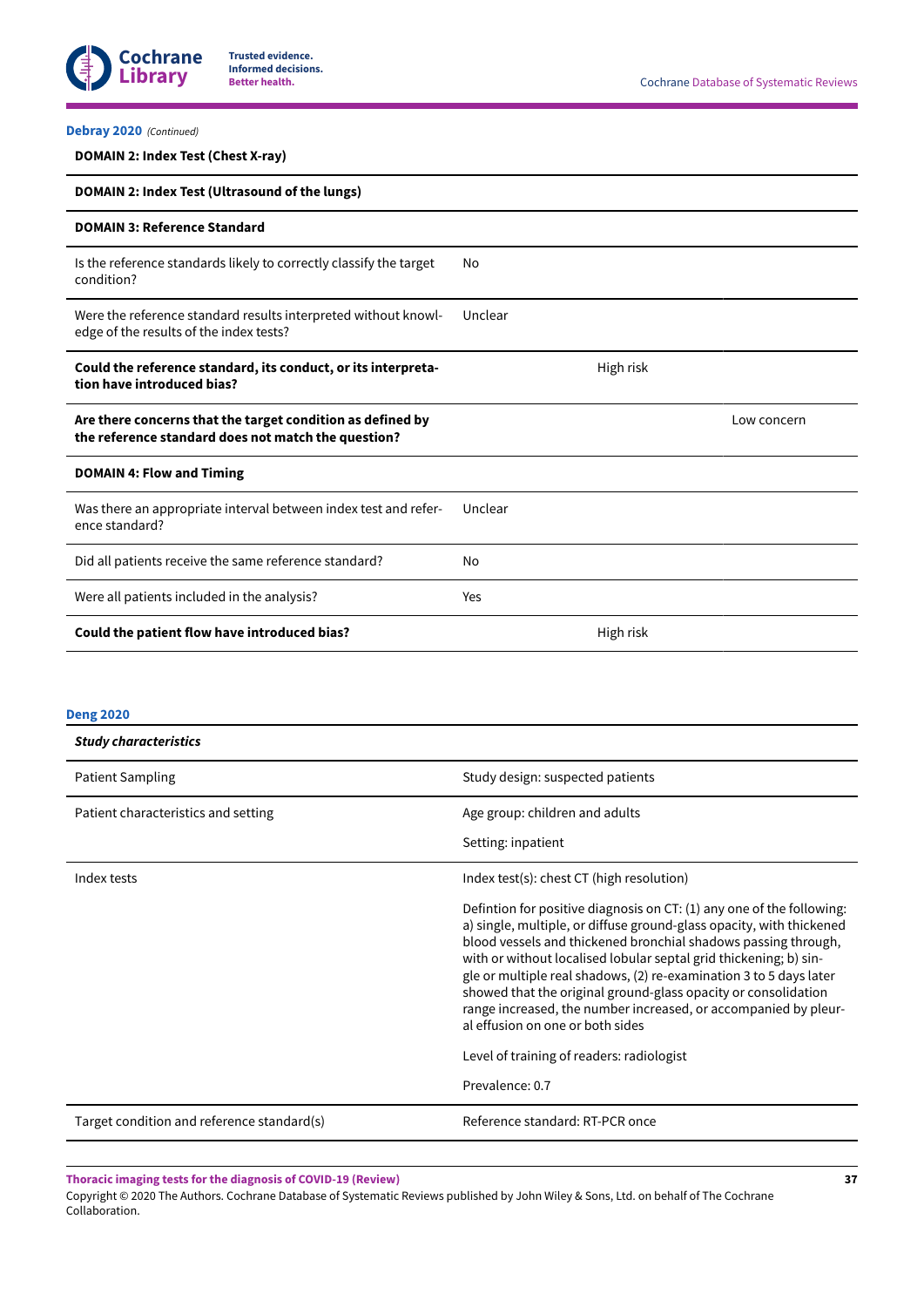

# **[Deng 2020](#page-24-3)**  *(Continued)*

| Flow and timing                                                                                                   |                         |                     |                             |
|-------------------------------------------------------------------------------------------------------------------|-------------------------|---------------------|-----------------------------|
| Comparative                                                                                                       |                         |                     |                             |
| <b>Notes</b>                                                                                                      |                         |                     |                             |
| <b>Methodological quality</b>                                                                                     |                         |                     |                             |
| Item                                                                                                              | Authors' judge-<br>ment | <b>Risk of bias</b> | Applicability con-<br>cerns |
| <b>DOMAIN 1: Patient Selection</b>                                                                                |                         |                     |                             |
| Was a consecutive or random sample of patients enrolled?                                                          | Unclear                 |                     |                             |
| Was a case-control design avoided?                                                                                | Yes                     |                     |                             |
| Did the study avoid inappropriate exclusions?                                                                     | Yes                     |                     |                             |
| Could the selection of patients have introduced bias?                                                             |                         | Unclear risk        |                             |
| Are there concerns that the included patients and setting do<br>not match the review question?                    |                         |                     | Low concern                 |
| <b>DOMAIN 2: Index Test (Chest CT)</b>                                                                            |                         |                     |                             |
| Were the index test results interpreted without knowledge of<br>the results of the reference standard?            | Yes                     |                     |                             |
| If a threshold was used, was it pre-specified?                                                                    | Yes                     |                     |                             |
| Could the conduct or interpretation of the index test have<br>introduced bias?                                    |                         | Low risk            |                             |
| Are there concerns that the index test, its conduct, or inter-<br>pretation differ from the review question?      |                         |                     | Low concern                 |
| DOMAIN 2: Index Test (Chest X-ray)                                                                                |                         |                     |                             |
| <b>DOMAIN 2: Index Test (Ultrasound of the lungs)</b>                                                             |                         |                     |                             |
| <b>DOMAIN 3: Reference Standard</b>                                                                               |                         |                     |                             |
| Is the reference standards likely to correctly classify the target<br>condition?                                  | Yes                     |                     |                             |
| Were the reference standard results interpreted without knowl-<br>edge of the results of the index tests?         | Unclear                 |                     |                             |
| Could the reference standard, its conduct, or its interpreta-<br>tion have introduced bias?                       |                         | Unclear risk        |                             |
| Are there concerns that the target condition as defined by<br>the reference standard does not match the question? |                         |                     | Low concern                 |
| <b>DOMAIN 4: Flow and Timing</b>                                                                                  |                         |                     |                             |
|                                                                                                                   |                         |                     |                             |

**Thoracic imaging tests for the diagnosis of COVID-19 (Review)**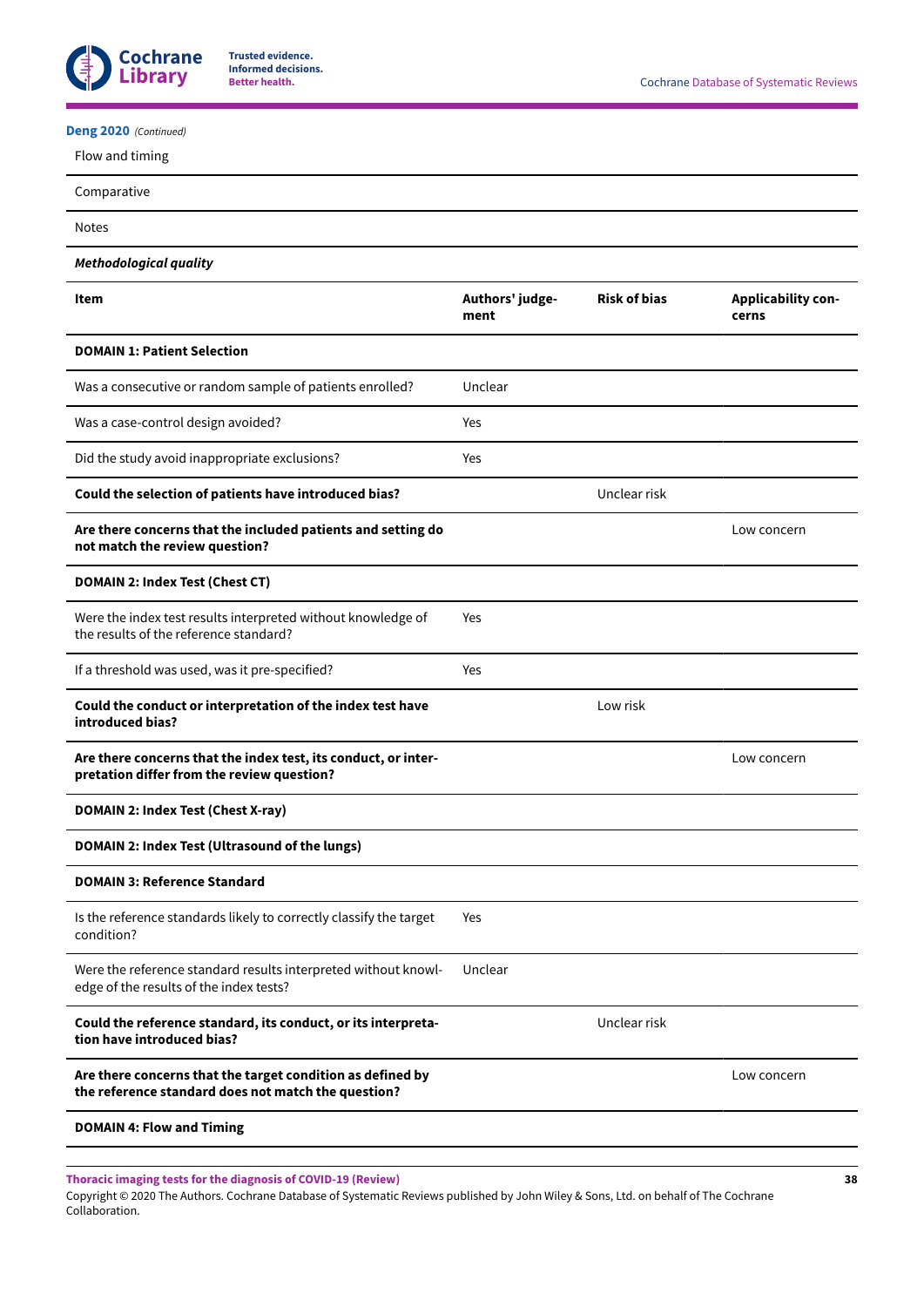

# **[Deng 2020](#page-24-3)**  *(Continued)*

J.

| Could the patient flow have introduced bias?                                      | Unclear risk |
|-----------------------------------------------------------------------------------|--------------|
| Were all patients included in the analysis?                                       | Yes          |
| Did all patients receive the same reference standard?                             | Yes          |
| Was there an appropriate interval between index test and refer-<br>ence standard? | Unclear      |

### **De [Smet](#page-24-4) 2020**

| <b>Study characteristics</b>                                                                   |                                       |                                                                 |                             |
|------------------------------------------------------------------------------------------------|---------------------------------------|-----------------------------------------------------------------|-----------------------------|
| <b>Patient Sampling</b>                                                                        | Study design: suspected patients      |                                                                 |                             |
| Patient characteristics and setting                                                            | Age group: children and adults        |                                                                 |                             |
|                                                                                                | Setting: inpatient                    |                                                                 |                             |
| Index tests                                                                                    | Index test(s): Chest CT               |                                                                 |                             |
|                                                                                                | threshold not pre-specified           | Defintion for positive diagnosis on CT: CO-RADS classification; |                             |
|                                                                                                | Level of training of readers: unclear |                                                                 |                             |
|                                                                                                | Prevalence: 0.4                       |                                                                 |                             |
| Target condition and reference standard(s)                                                     |                                       | Reference standard: RT-PCR, no other details provided           |                             |
| Flow and timing                                                                                |                                       |                                                                 |                             |
| Comparative                                                                                    |                                       |                                                                 |                             |
| <b>Notes</b>                                                                                   |                                       |                                                                 |                             |
| <b>Methodological quality</b>                                                                  |                                       |                                                                 |                             |
| Item                                                                                           | Authors' judge-<br>ment               | <b>Risk of bias</b>                                             | Applicability con-<br>cerns |
| <b>DOMAIN 1: Patient Selection</b>                                                             |                                       |                                                                 |                             |
| Was a consecutive or random sample of patients enrolled?                                       | Yes                                   |                                                                 |                             |
| Was a case-control design avoided?                                                             | Yes                                   |                                                                 |                             |
| Did the study avoid inappropriate exclusions?                                                  | Unclear                               |                                                                 |                             |
| Could the selection of patients have introduced bias?                                          |                                       | Unclear risk                                                    |                             |
| Are there concerns that the included patients and setting do<br>not match the review question? |                                       |                                                                 | Low concern                 |
| <b>DOMAIN 2: Index Test (Chest CT)</b>                                                         |                                       |                                                                 |                             |
|                                                                                                |                                       |                                                                 |                             |

**Thoracic imaging tests for the diagnosis of COVID-19 (Review)**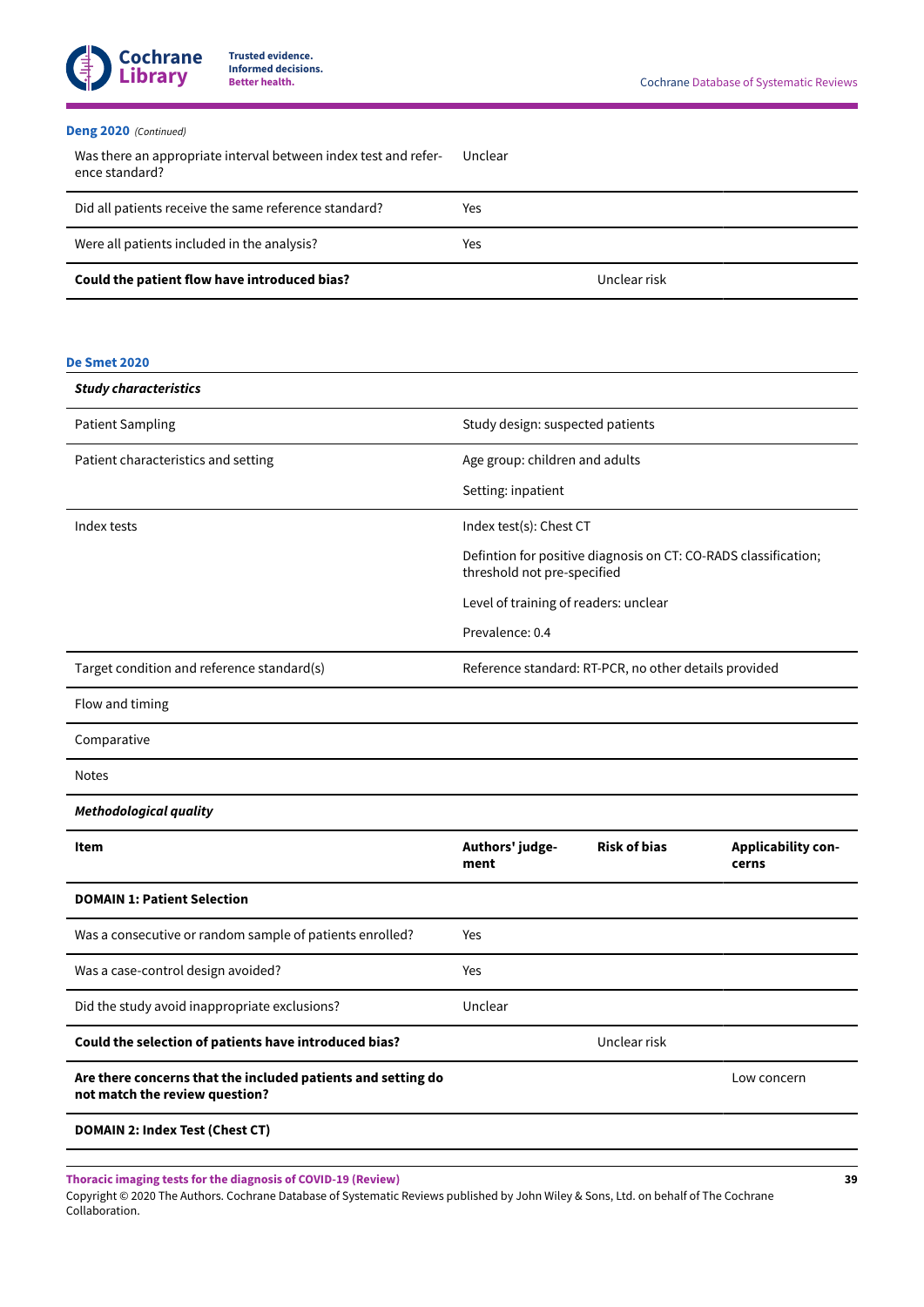

| De Smet 2020 (Continued)                                                                                          |         |              |             |
|-------------------------------------------------------------------------------------------------------------------|---------|--------------|-------------|
| Were the index test results interpreted without knowledge of<br>the results of the reference standard?            | Unclear |              |             |
| If a threshold was used, was it pre-specified?                                                                    | No      |              |             |
| Could the conduct or interpretation of the index test have<br>introduced bias?                                    |         | High risk    |             |
| Are there concerns that the index test, its conduct, or inter-<br>pretation differ from the review question?      |         |              | Low concern |
| <b>DOMAIN 2: Index Test (Chest X-ray)</b>                                                                         |         |              |             |
| <b>DOMAIN 2: Index Test (Ultrasound of the lungs)</b>                                                             |         |              |             |
| <b>DOMAIN 3: Reference Standard</b>                                                                               |         |              |             |
| Is the reference standards likely to correctly classify the target<br>condition?                                  | Unclear |              |             |
| Were the reference standard results interpreted without knowl-<br>edge of the results of the index tests?         | Unclear |              |             |
| Could the reference standard, its conduct, or its interpreta-<br>tion have introduced bias?                       |         | Unclear risk |             |
| Are there concerns that the target condition as defined by<br>the reference standard does not match the question? |         |              | Low concern |
| <b>DOMAIN 4: Flow and Timing</b>                                                                                  |         |              |             |
| Was there an appropriate interval between index test and refer-<br>ence standard?                                 | Unclear |              |             |
| Did all patients receive the same reference standard?                                                             | Yes     |              |             |
| Were all patients included in the analysis?                                                                       | Yes     |              |             |
| Could the patient flow have introduced bias?                                                                      |         | Unclear risk |             |
|                                                                                                                   |         |              |             |

# **Dofferhoff 2020**

| <b>Study characteristics</b>        |                                                                                                |
|-------------------------------------|------------------------------------------------------------------------------------------------|
| <b>Patient Sampling</b>             | Study design: suspected patients                                                               |
| Patient characteristics and setting | Age group: adults only                                                                         |
|                                     | Setting: inpatient                                                                             |
| Index tests                         | Index test(s): Chest CT (low dose)                                                             |
|                                     | Defintion for positive diagnosis on CT: CO-RADS classification;<br>threshold not pre-specified |
|                                     | Level of training of readers: unclear                                                          |

**Thoracic imaging tests for the diagnosis of COVID-19 (Review)**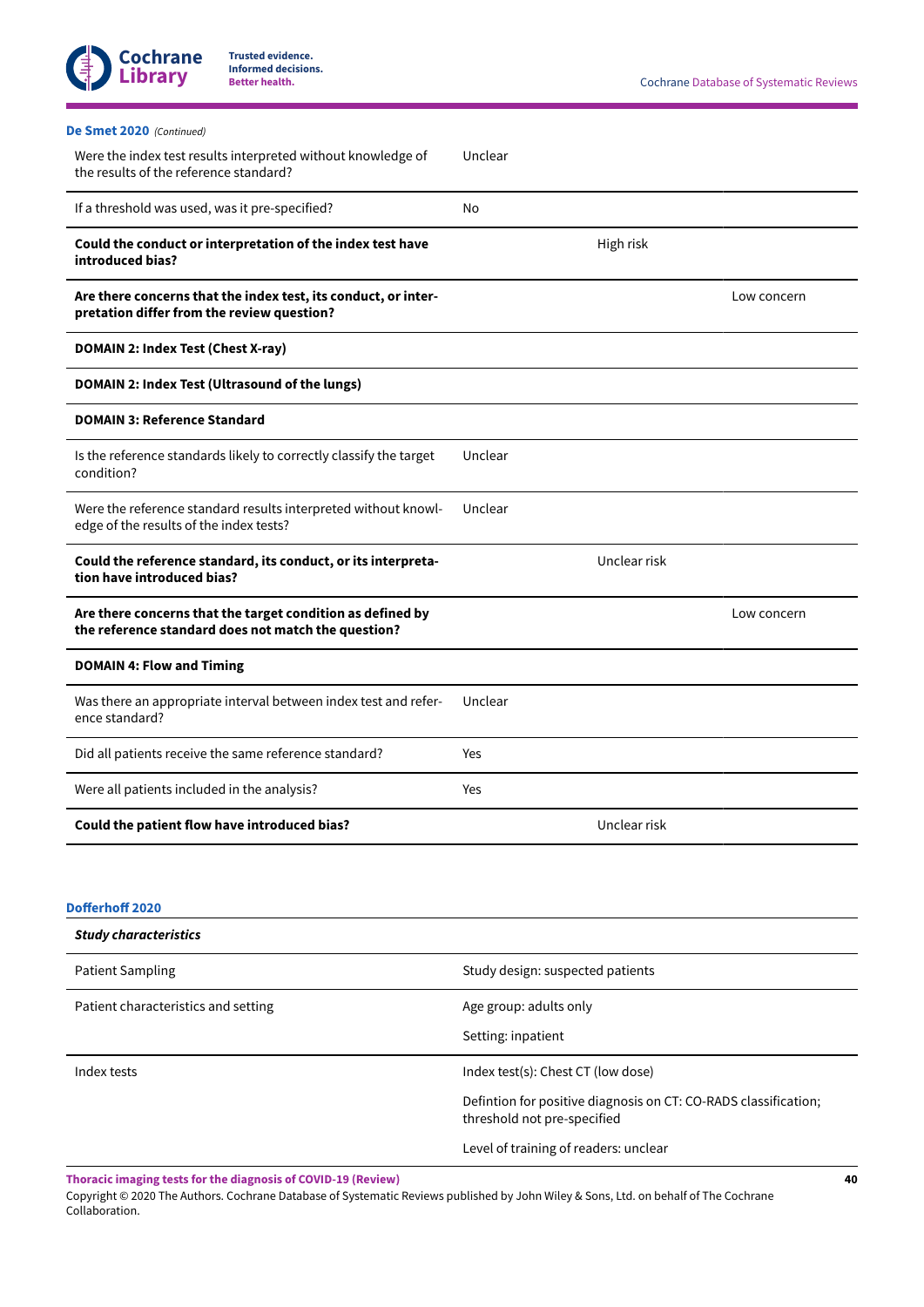

| Dofferhoff 2020 (Continued)                                                                                  | Prevalence: 0.5                                |                     |                             |
|--------------------------------------------------------------------------------------------------------------|------------------------------------------------|---------------------|-----------------------------|
| Target condition and reference standard(s)                                                                   | Reference standard: RT-PCR once; twice in some |                     |                             |
| Flow and timing                                                                                              |                                                |                     |                             |
| Comparative                                                                                                  |                                                |                     |                             |
| <b>Notes</b>                                                                                                 |                                                |                     |                             |
| <b>Methodological quality</b>                                                                                |                                                |                     |                             |
| Item                                                                                                         | Authors' judge-<br>ment                        | <b>Risk of bias</b> | Applicability con-<br>cerns |
| <b>DOMAIN 1: Patient Selection</b>                                                                           |                                                |                     |                             |
| Was a consecutive or random sample of patients enrolled?                                                     | Yes                                            |                     |                             |
| Was a case-control design avoided?                                                                           | Yes                                            |                     |                             |
| Did the study avoid inappropriate exclusions?                                                                | Unclear                                        |                     |                             |
| Could the selection of patients have introduced bias?                                                        |                                                | Unclear risk        |                             |
| Are there concerns that the included patients and setting do<br>not match the review question?               |                                                |                     | Low concern                 |
| <b>DOMAIN 2: Index Test (Chest CT)</b>                                                                       |                                                |                     |                             |
| Were the index test results interpreted without knowledge of<br>the results of the reference standard?       | Unclear                                        |                     |                             |
| If a threshold was used, was it pre-specified?                                                               | No                                             |                     |                             |
| Could the conduct or interpretation of the index test have<br>introduced bias?                               |                                                | High risk           |                             |
| Are there concerns that the index test, its conduct, or inter-<br>pretation differ from the review question? |                                                |                     | Low concern                 |
| <b>DOMAIN 2: Index Test (Chest X-ray)</b>                                                                    |                                                |                     |                             |
| DOMAIN 2: Index Test (Ultrasound of the lungs)                                                               |                                                |                     |                             |
| <b>DOMAIN 3: Reference Standard</b>                                                                          |                                                |                     |                             |
| Is the reference standards likely to correctly classify the target<br>condition?                             | No                                             |                     |                             |
| Were the reference standard results interpreted without knowl-<br>edge of the results of the index tests?    | Unclear                                        |                     |                             |
| Could the reference standard, its conduct, or its interpreta-<br>tion have introduced bias?                  |                                                | High risk           |                             |

**Thoracic imaging tests for the diagnosis of COVID-19 (Review)**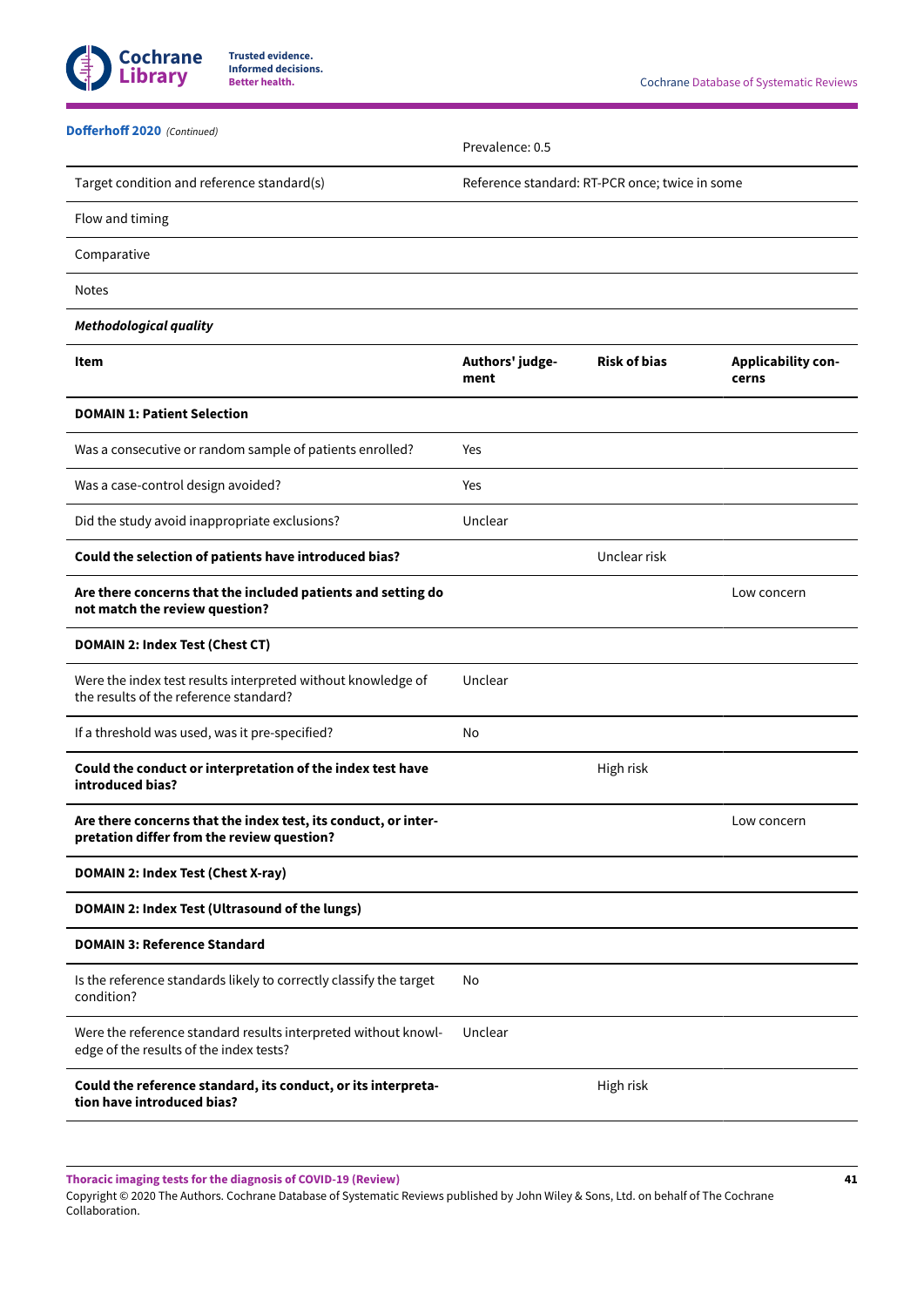

**Are there concerns that the target condition as defined by the reference standard does not match the question?**

Low concern

| <b>DOMAIN 4: Flow and Timing</b>                                                  |              |
|-----------------------------------------------------------------------------------|--------------|
| Was there an appropriate interval between index test and refer-<br>ence standard? | Unclear      |
| Did all patients receive the same reference standard?                             | Yes          |
| Were all patients included in the analysis?                                       | Yes          |
| Could the patient flow have introduced bias?                                      | Unclear risk |

### **[Dong 2020](#page-24-6)**

| <b>Study characteristics</b>                             |                                                       |                                                          |                             |
|----------------------------------------------------------|-------------------------------------------------------|----------------------------------------------------------|-----------------------------|
| <b>Patient Sampling</b>                                  | Study design: suspected patients                      |                                                          |                             |
| Patient characteristics and setting                      | Age group: children and adults                        |                                                          |                             |
|                                                          | Setting: inpatient                                    |                                                          |                             |
| Index tests                                              | Index test(s): chest CT                               |                                                          |                             |
|                                                          |                                                       | Definition for positive diagnosis on CT: any abnormality |                             |
|                                                          | Level of training of readers: unclear                 |                                                          |                             |
|                                                          | Prevalence: 0.6                                       |                                                          |                             |
| Target condition and reference standard(s)               | Reference standard: RT-PCR, no other details provided |                                                          |                             |
| Flow and timing                                          |                                                       |                                                          |                             |
| Comparative                                              |                                                       |                                                          |                             |
| <b>Notes</b>                                             |                                                       |                                                          |                             |
| <b>Methodological quality</b>                            |                                                       |                                                          |                             |
| Item                                                     | Authors' judge-<br>ment                               | <b>Risk of bias</b>                                      | Applicability con-<br>cerns |
| <b>DOMAIN 1: Patient Selection</b>                       |                                                       |                                                          |                             |
| Was a consecutive or random sample of patients enrolled? | Unclear                                               |                                                          |                             |
| Was a case-control design avoided?                       | Unclear                                               |                                                          |                             |
| Did the study avoid inappropriate exclusions?            | Unclear                                               |                                                          |                             |
| Could the selection of patients have introduced bias?    |                                                       | Unclear risk                                             |                             |

**Thoracic imaging tests for the diagnosis of COVID-19 (Review)**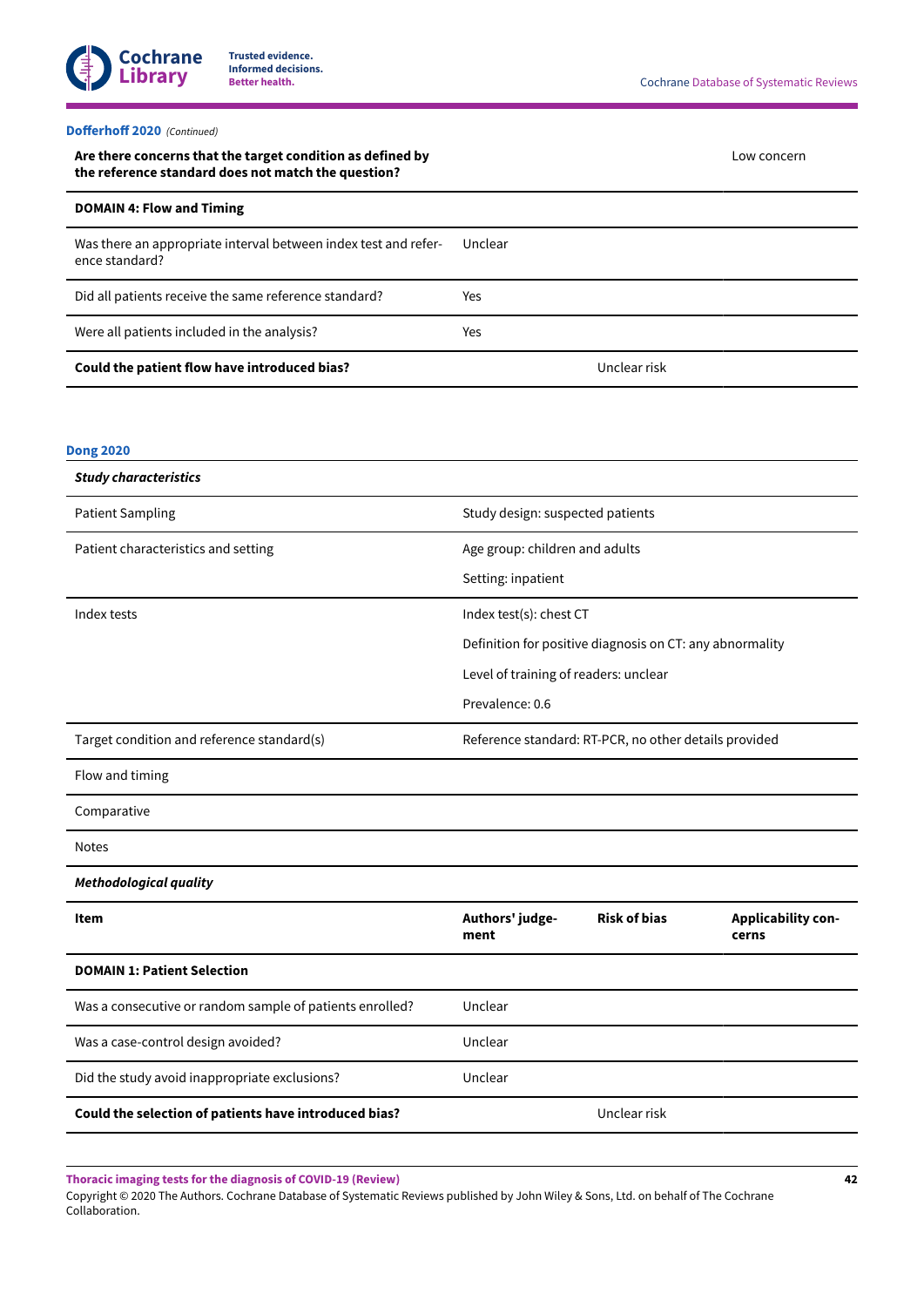

**[Dong 2020](#page-24-6)**  *(Continued)*

**Trusted evidence. Informed decisions.**

| Are there concerns that the included patients and setting do<br>not match the review question?                    |                                  | Unclear |
|-------------------------------------------------------------------------------------------------------------------|----------------------------------|---------|
| <b>DOMAIN 2: Index Test (Chest CT)</b>                                                                            |                                  |         |
| Were the index test results interpreted without knowledge of<br>the results of the reference standard?            | Unclear                          |         |
| If a threshold was used, was it pre-specified?                                                                    | Unclear                          |         |
| Could the conduct or interpretation of the index test have<br>introduced bias?                                    | Unclear risk                     |         |
| Are there concerns that the index test, its conduct, or inter-<br>pretation differ from the review question?      |                                  | High    |
| DOMAIN 2: Index Test (Chest X-ray)                                                                                |                                  |         |
| <b>DOMAIN 2: Index Test (Ultrasound of the lungs)</b>                                                             |                                  |         |
| <b>DOMAIN 3: Reference Standard</b>                                                                               |                                  |         |
| Is the reference standards likely to correctly classify the target<br>condition?                                  | Unclear                          |         |
| Were the reference standard results interpreted without knowl-<br>edge of the results of the index tests?         | Unclear                          |         |
| Could the reference standard, its conduct, or its interpreta-<br>tion have introduced bias?                       | Unclear risk                     |         |
| Are there concerns that the target condition as defined by<br>the reference standard does not match the question? |                                  | Unclear |
| <b>DOMAIN 4: Flow and Timing</b>                                                                                  |                                  |         |
| Was there an appropriate interval between index test and refer-<br>ence standard?                                 | Unclear                          |         |
| Did all patients receive the same reference standard?                                                             | Yes                              |         |
| Were all patients included in the analysis?                                                                       | Yes                              |         |
| Could the patient flow have introduced bias?                                                                      | Unclear risk                     |         |
|                                                                                                                   |                                  |         |
| <b>Gezer 2020</b>                                                                                                 |                                  |         |
| <b>Study characteristics</b>                                                                                      |                                  |         |
| <b>Patient Sampling</b>                                                                                           | Study design: suspected patients |         |
| Patient characteristics and setting                                                                               | Age group: adults only           |         |
|                                                                                                                   | Setting: inpatient               |         |

**Thoracic imaging tests for the diagnosis of COVID-19 (Review)**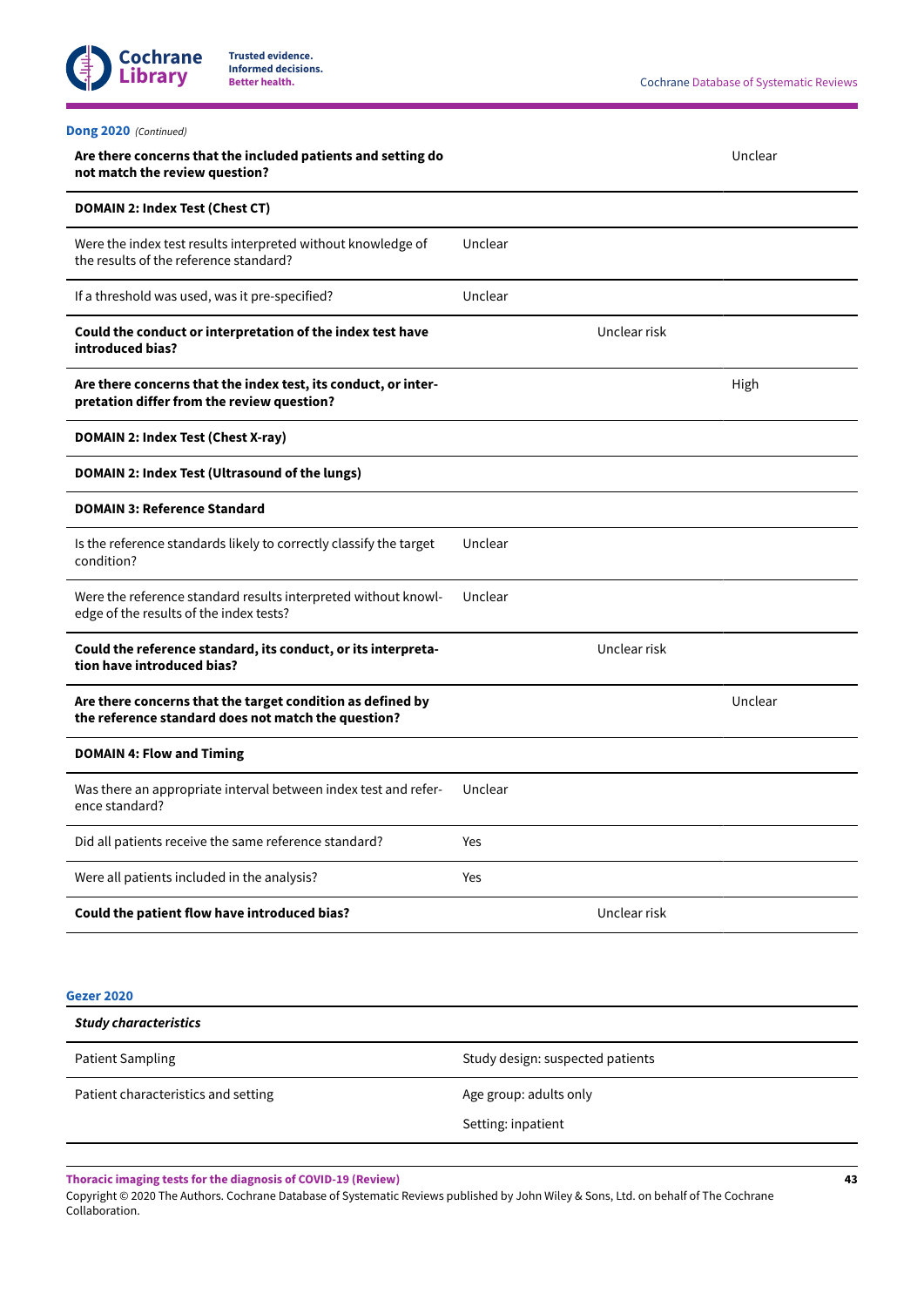

| <b>Gezer 2020</b> (Continued)                                                                                |                                           |                                                              |                             |
|--------------------------------------------------------------------------------------------------------------|-------------------------------------------|--------------------------------------------------------------|-----------------------------|
| Index tests                                                                                                  | Index test(s): Chest CT (non contrast)    |                                                              |                             |
|                                                                                                              |                                           | Defintion for positive diagnosis on CT: unclear              |                             |
|                                                                                                              | Level of training of readers: radiologist |                                                              |                             |
|                                                                                                              | Prevalence: 0.4                           |                                                              |                             |
| Target condition and reference standard(s)                                                                   | (clinical signs and imaging tests)        | Reference standard: RT-PCR, no other details provided; other |                             |
| Flow and timing                                                                                              |                                           |                                                              |                             |
| Comparative                                                                                                  |                                           |                                                              |                             |
| <b>Notes</b>                                                                                                 |                                           |                                                              |                             |
| <b>Methodological quality</b>                                                                                |                                           |                                                              |                             |
| Item                                                                                                         | Authors' judge-<br>ment                   | <b>Risk of bias</b>                                          | Applicability con-<br>cerns |
| <b>DOMAIN 1: Patient Selection</b>                                                                           |                                           |                                                              |                             |
| Was a consecutive or random sample of patients enrolled?                                                     | Yes                                       |                                                              |                             |
| Was a case-control design avoided?                                                                           | Yes                                       |                                                              |                             |
| Did the study avoid inappropriate exclusions?                                                                | Yes                                       |                                                              |                             |
| Could the selection of patients have introduced bias?                                                        |                                           | Low risk                                                     |                             |
| Are there concerns that the included patients and setting do<br>not match the review question?               |                                           |                                                              | Low concern                 |
| <b>DOMAIN 2: Index Test (Chest CT)</b>                                                                       |                                           |                                                              |                             |
| Were the index test results interpreted without knowledge of<br>the results of the reference standard?       | Unclear                                   |                                                              |                             |
| If a threshold was used, was it pre-specified?                                                               | Unclear                                   |                                                              |                             |
| Could the conduct or interpretation of the index test have<br>introduced bias?                               |                                           | Unclear risk                                                 |                             |
| Are there concerns that the index test, its conduct, or inter-<br>pretation differ from the review question? |                                           |                                                              | Low concern                 |
| <b>DOMAIN 2: Index Test (Chest X-ray)</b>                                                                    |                                           |                                                              |                             |
| <b>DOMAIN 2: Index Test (Ultrasound of the lungs)</b>                                                        |                                           |                                                              |                             |
| <b>DOMAIN 3: Reference Standard</b>                                                                          |                                           |                                                              |                             |
| Is the reference standards likely to correctly classify the target<br>condition?                             | No                                        |                                                              |                             |

**Thoracic imaging tests for the diagnosis of COVID-19 (Review)**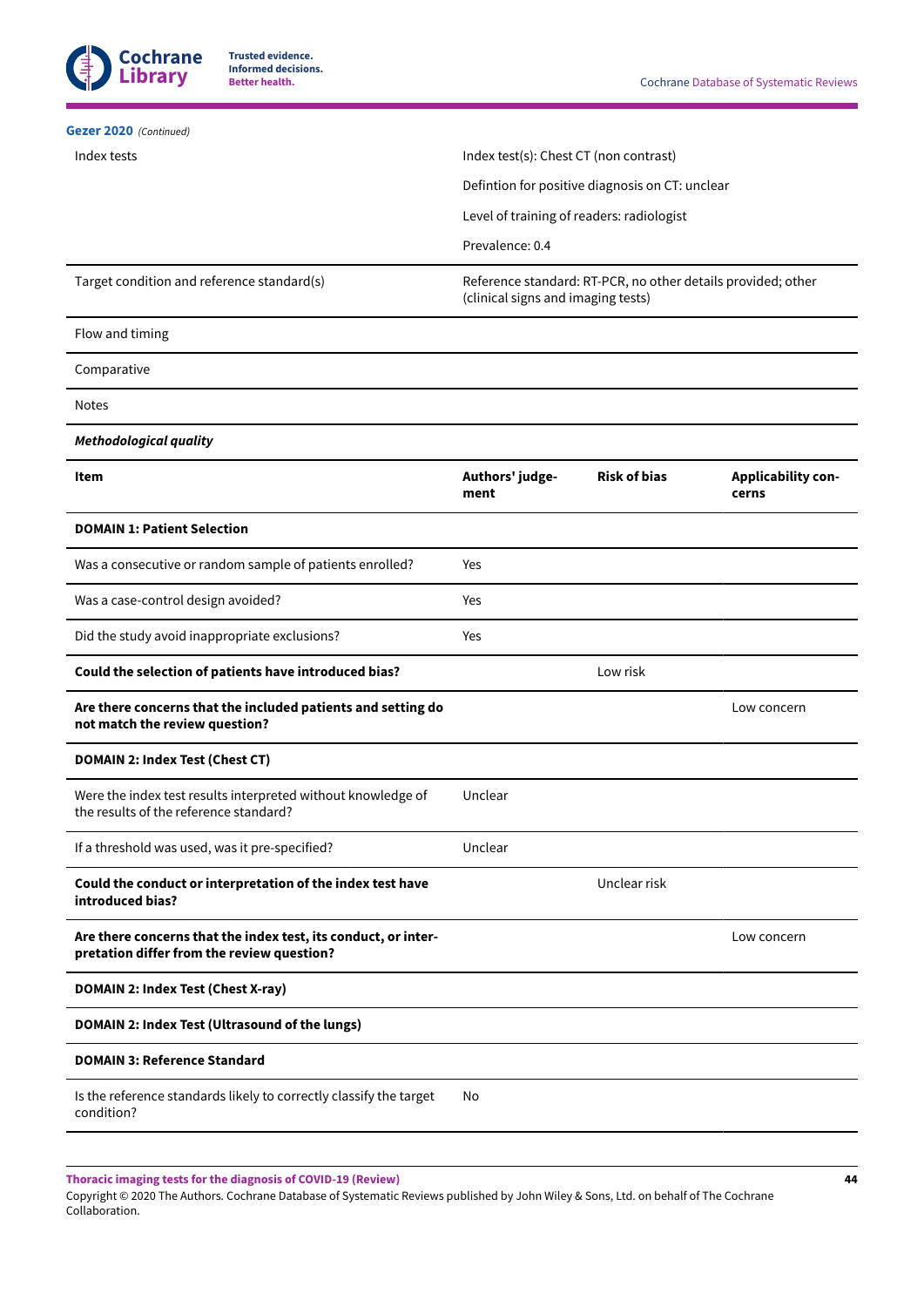

Were the reference standard results interpreted without knowledge of the results of the index tests? Unclear

| Could the reference standard, its conduct, or its interpreta-<br>tion have introduced bias?                       | High risk |             |
|-------------------------------------------------------------------------------------------------------------------|-----------|-------------|
| Are there concerns that the target condition as defined by<br>the reference standard does not match the question? |           | Low concern |
| <b>DOMAIN 4: Flow and Timing</b>                                                                                  |           |             |
| Was there an appropriate interval between index test and refer-<br>ence standard?                                 | Unclear   |             |
| Did all patients receive the same reference standard?                                                             | No        |             |
| Were all patients included in the analysis?                                                                       | Yes       |             |
| Could the patient flow have introduced bias?                                                                      | High risk |             |

**[He 2020](#page-24-8)**

| <b>Study characteristics</b>                             |                                                                                                                                                                                                      |  |  |
|----------------------------------------------------------|------------------------------------------------------------------------------------------------------------------------------------------------------------------------------------------------------|--|--|
| <b>Patient Sampling</b>                                  | Study design: suspected patients                                                                                                                                                                     |  |  |
| Patient characteristics and setting                      | Age group: children and adults                                                                                                                                                                       |  |  |
|                                                          | Setting: inpatient                                                                                                                                                                                   |  |  |
| Index tests                                              | Index test(s): Chest CT (high resolution)                                                                                                                                                            |  |  |
|                                                          | Defintion for positive diagnosis on CT: ground-glass opacity with<br>or without consolidation, crazy paving patten, peripheral and dif-<br>fuse distribution, and bilateral/multilobular involvement |  |  |
|                                                          | Level of training of readers: radiologist                                                                                                                                                            |  |  |
|                                                          | Prevalence: 0.4                                                                                                                                                                                      |  |  |
| Target condition and reference standard(s)               | Reference standard: RT-PCR once; twice in some                                                                                                                                                       |  |  |
| Flow and timing                                          |                                                                                                                                                                                                      |  |  |
| Comparative                                              |                                                                                                                                                                                                      |  |  |
| <b>Notes</b>                                             |                                                                                                                                                                                                      |  |  |
| <b>Methodological quality</b>                            |                                                                                                                                                                                                      |  |  |
| <b>Item</b>                                              | <b>Risk of bias</b><br>Authors' judge-<br><b>Applicability con-</b><br>ment<br>cerns                                                                                                                 |  |  |
| <b>DOMAIN 1: Patient Selection</b>                       |                                                                                                                                                                                                      |  |  |
| Was a consecutive or random sample of patients enrolled? | Unclear                                                                                                                                                                                              |  |  |

**Thoracic imaging tests for the diagnosis of COVID-19 (Review)**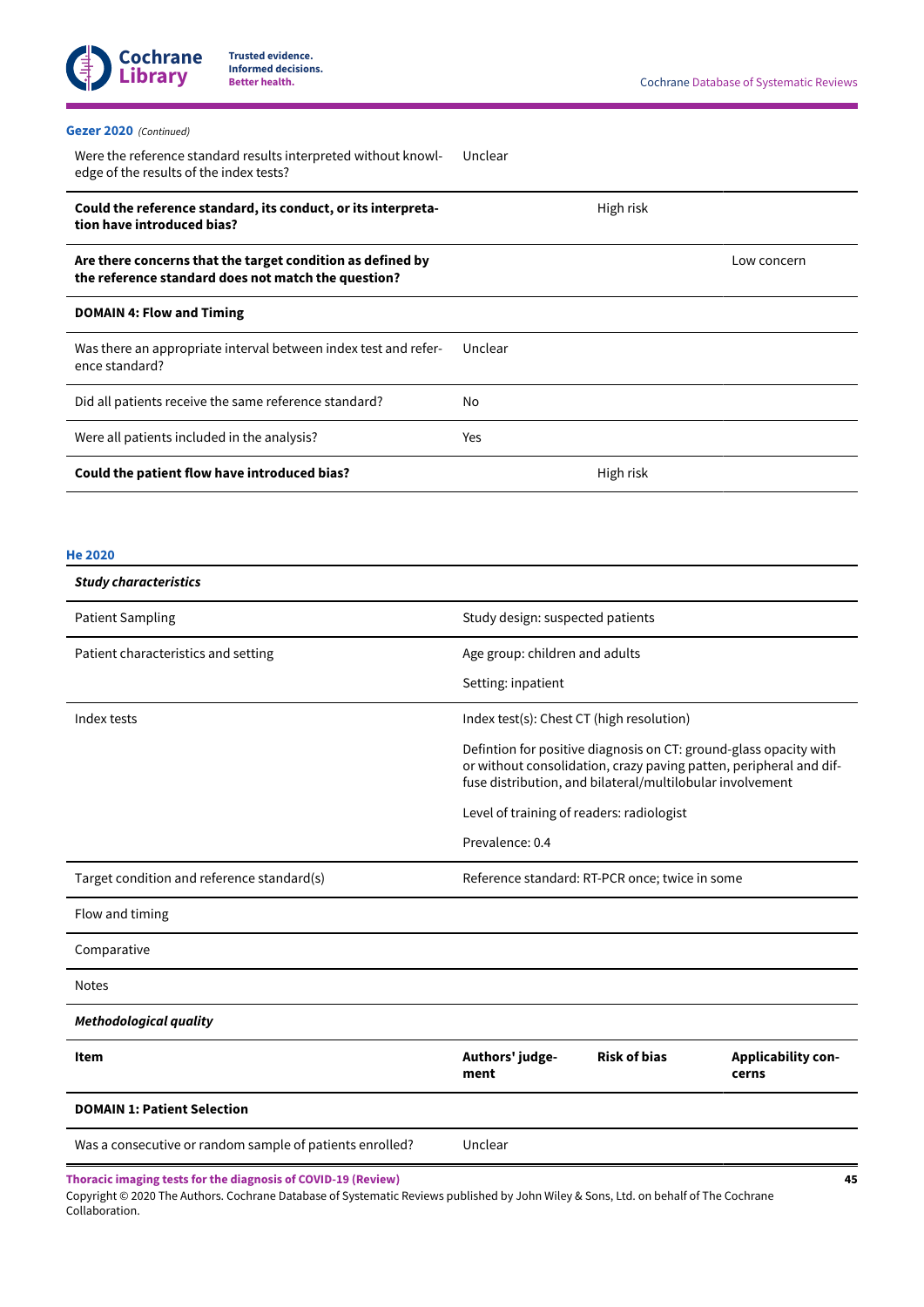

| He 2020 (Continued)                                                                                               |         |              |             |
|-------------------------------------------------------------------------------------------------------------------|---------|--------------|-------------|
| Was a case-control design avoided?                                                                                | Yes     |              |             |
| Did the study avoid inappropriate exclusions?                                                                     | Yes     |              |             |
| Could the selection of patients have introduced bias?                                                             |         | Unclear risk |             |
| Are there concerns that the included patients and setting do<br>not match the review question?                    |         |              | Low concern |
| <b>DOMAIN 2: Index Test (Chest CT)</b>                                                                            |         |              |             |
| Were the index test results interpreted without knowledge of<br>the results of the reference standard?            | Yes     |              |             |
| If a threshold was used, was it pre-specified?                                                                    | Yes     |              |             |
| Could the conduct or interpretation of the index test have<br>introduced bias?                                    |         | Low risk     |             |
| Are there concerns that the index test, its conduct, or inter-<br>pretation differ from the review question?      |         |              | Low concern |
| DOMAIN 2: Index Test (Chest X-ray)                                                                                |         |              |             |
| DOMAIN 2: Index Test (Ultrasound of the lungs)                                                                    |         |              |             |
| <b>DOMAIN 3: Reference Standard</b>                                                                               |         |              |             |
| Is the reference standards likely to correctly classify the target<br>condition?                                  | No      |              |             |
| Were the reference standard results interpreted without knowl-                                                    |         |              |             |
| edge of the results of the index tests?                                                                           | Unclear |              |             |
| Could the reference standard, its conduct, or its interpreta-<br>tion have introduced bias?                       |         | High risk    |             |
| Are there concerns that the target condition as defined by<br>the reference standard does not match the question? |         |              | Low concern |
| <b>DOMAIN 4: Flow and Timing</b>                                                                                  |         |              |             |
| Was there an appropriate interval between index test and refer-<br>ence standard?                                 | Yes     |              |             |
| Did all patients receive the same reference standard?                                                             | Yes     |              |             |
| Were all patients included in the analysis?                                                                       | Yes     |              |             |
| Could the patient flow have introduced bias?                                                                      |         | Low risk     |             |

# **[Hernigou](#page-24-9) 2020**

*Study characteristics*

**Thoracic imaging tests for the diagnosis of COVID-19 (Review)**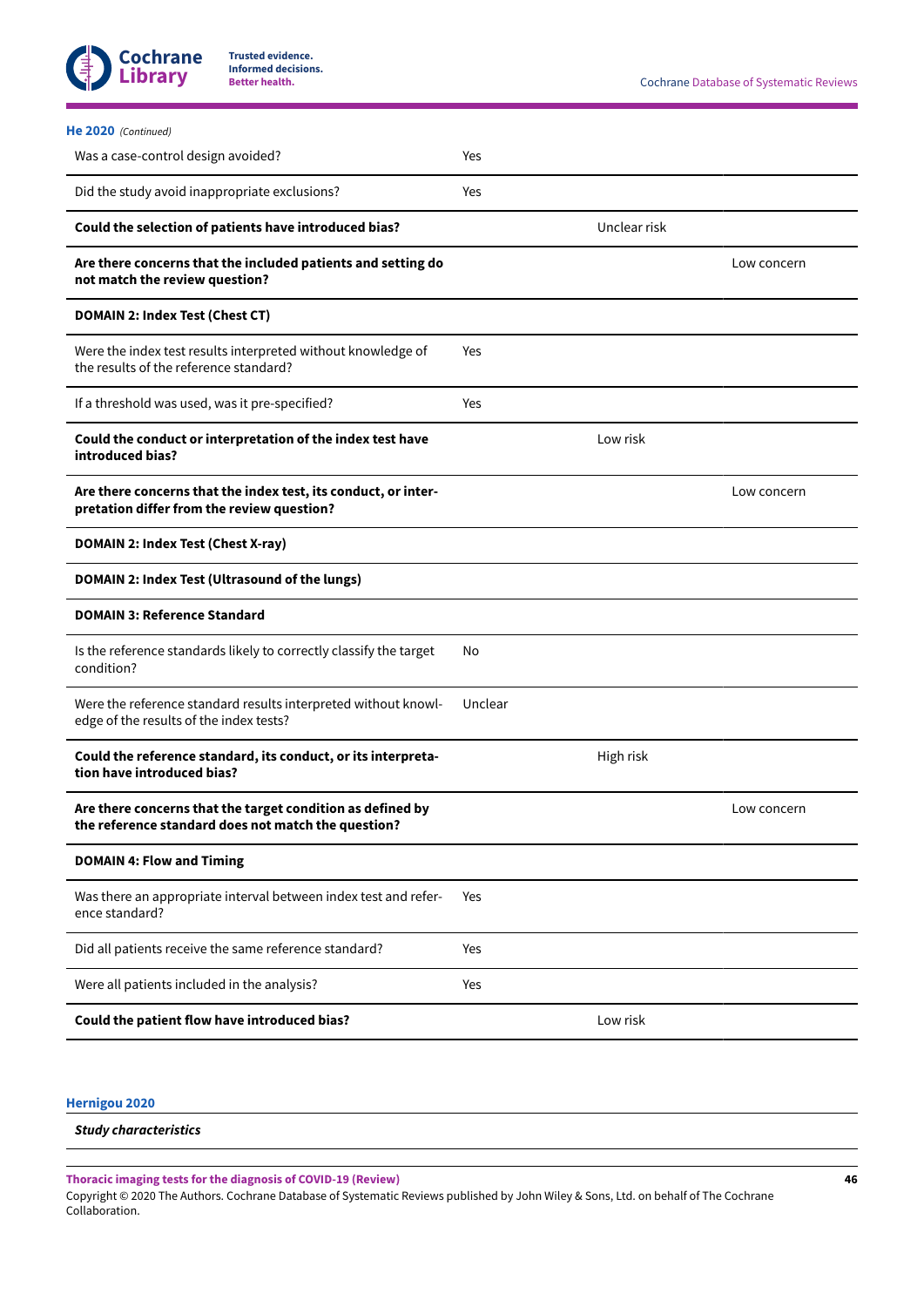

| Hernigou 2020 (Continued)                                                                                    |                                           |                                                 |                             |
|--------------------------------------------------------------------------------------------------------------|-------------------------------------------|-------------------------------------------------|-----------------------------|
| <b>Patient Sampling</b>                                                                                      | Study design: suspected patients          |                                                 |                             |
| Patient characteristics and setting                                                                          | Age group: adults only                    |                                                 |                             |
|                                                                                                              | Setting: inpatient                        |                                                 |                             |
| Index tests                                                                                                  | Index test(s): Chest CT (low dose)        |                                                 |                             |
|                                                                                                              |                                           | Defintion for positive diagnosis on CT: unclear |                             |
|                                                                                                              | Level of training of readers: radiologist |                                                 |                             |
|                                                                                                              | Prevalence: 0.3                           |                                                 |                             |
| Target condition and reference standard(s)                                                                   |                                           | Reference standard: RT-PCR once; twice in some  |                             |
| Flow and timing                                                                                              |                                           |                                                 |                             |
| Comparative                                                                                                  |                                           |                                                 |                             |
| <b>Notes</b>                                                                                                 |                                           |                                                 |                             |
| <b>Methodological quality</b>                                                                                |                                           |                                                 |                             |
| Item                                                                                                         | Authors' judge-<br>ment                   | <b>Risk of bias</b>                             | Applicability con-<br>cerns |
| <b>DOMAIN 1: Patient Selection</b>                                                                           |                                           |                                                 |                             |
| Was a consecutive or random sample of patients enrolled?                                                     | Unclear                                   |                                                 |                             |
| Was a case-control design avoided?                                                                           | Yes                                       |                                                 |                             |
| Did the study avoid inappropriate exclusions?                                                                | No                                        |                                                 |                             |
| Could the selection of patients have introduced bias?                                                        |                                           | High risk                                       |                             |
| Are there concerns that the included patients and setting do<br>not match the review question?               |                                           |                                                 | High                        |
| <b>DOMAIN 2: Index Test (Chest CT)</b>                                                                       |                                           |                                                 |                             |
| Were the index test results interpreted without knowledge of<br>the results of the reference standard?       | Unclear                                   |                                                 |                             |
| If a threshold was used, was it pre-specified?                                                               | Unclear                                   |                                                 |                             |
| Could the conduct or interpretation of the index test have<br>introduced bias?                               |                                           | Unclear risk                                    |                             |
| Are there concerns that the index test, its conduct, or inter-<br>pretation differ from the review question? |                                           |                                                 | Low concern                 |
| <b>DOMAIN 2: Index Test (Chest X-ray)</b>                                                                    |                                           |                                                 |                             |
| DOMAIN 2: Index Test (Ultrasound of the lungs)                                                               |                                           |                                                 |                             |
| <b>DOMAIN 3: Reference Standard</b>                                                                          |                                           |                                                 |                             |

**Thoracic imaging tests for the diagnosis of COVID-19 (Review)**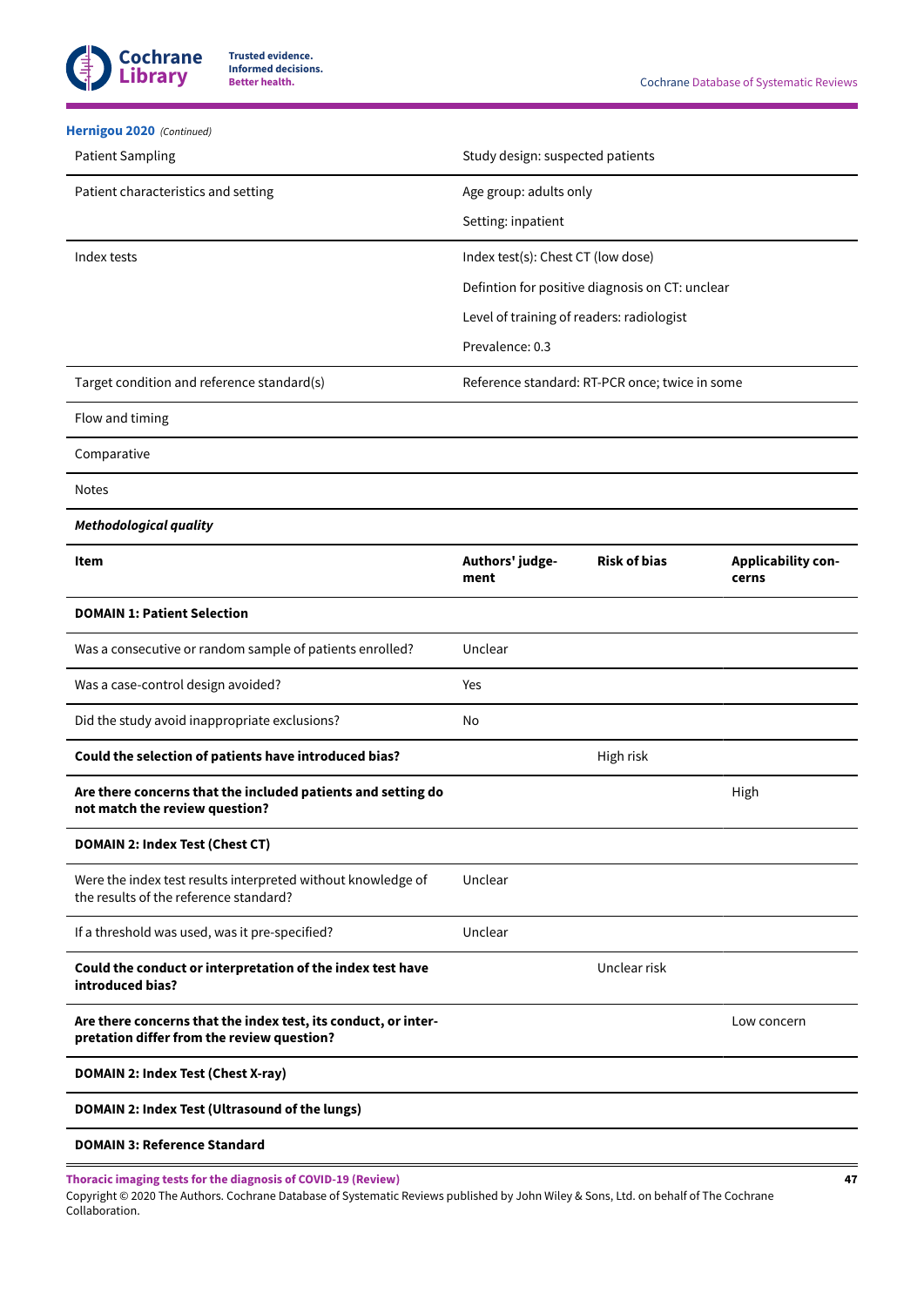

**[Hernigou](#page-24-9) 2020**  *(Continued)*

**Trusted evidence. Informed decisions.**

| Is the reference standards likely to correctly classify the target<br>condition?                                  | Unclear      |             |
|-------------------------------------------------------------------------------------------------------------------|--------------|-------------|
| Were the reference standard results interpreted without knowl-<br>edge of the results of the index tests?         | Unclear      |             |
| Could the reference standard, its conduct, or its interpreta-<br>tion have introduced bias?                       | Unclear risk |             |
| Are there concerns that the target condition as defined by<br>the reference standard does not match the question? |              | Low concern |
| <b>DOMAIN 4: Flow and Timing</b>                                                                                  |              |             |
| Was there an appropriate interval between index test and refer-<br>ence standard?                                 | Yes          |             |
| Did all patients receive the same reference standard?                                                             | Yes          |             |
| Were all patients included in the analysis?                                                                       | Yes          |             |
| Could the patient flow have introduced bias?                                                                      | Low risk     |             |

## **[Himoto](#page-24-10) 2020**

| <b>Study characteristics</b>               |                                                                                                                                                                                                             |  |  |
|--------------------------------------------|-------------------------------------------------------------------------------------------------------------------------------------------------------------------------------------------------------------|--|--|
| <b>Patient Sampling</b>                    | Study design: suspected patients                                                                                                                                                                            |  |  |
| Patient characteristics and setting        | Age group: adults only                                                                                                                                                                                      |  |  |
|                                            | Setting: unclear                                                                                                                                                                                            |  |  |
| Index tests                                | Index test(s): chest CT; non contrast CT thorax                                                                                                                                                             |  |  |
|                                            | Definition for positive diagnosis on CT: ground-glass opacity (bi-<br>lateral) and peripheral predominant lesions without airway abnor-<br>malities, nodules, mediastinal lymphadenopathy, pleural effusion |  |  |
|                                            | Level of training of readers: resident                                                                                                                                                                      |  |  |
|                                            | Prevalence: 0.3                                                                                                                                                                                             |  |  |
| Target condition and reference standard(s) | Reference standard: RT-PCR once; other (clinical signs)                                                                                                                                                     |  |  |
| Flow and timing                            |                                                                                                                                                                                                             |  |  |
| Comparative                                |                                                                                                                                                                                                             |  |  |
| <b>Notes</b>                               |                                                                                                                                                                                                             |  |  |
| <b>Methodological quality</b>              |                                                                                                                                                                                                             |  |  |
| Item                                       | <b>Risk of bias</b><br>Authors' judge-<br>Applicability con-<br>ment<br>cerns                                                                                                                               |  |  |
|                                            |                                                                                                                                                                                                             |  |  |

**Thoracic imaging tests for the diagnosis of COVID-19 (Review)**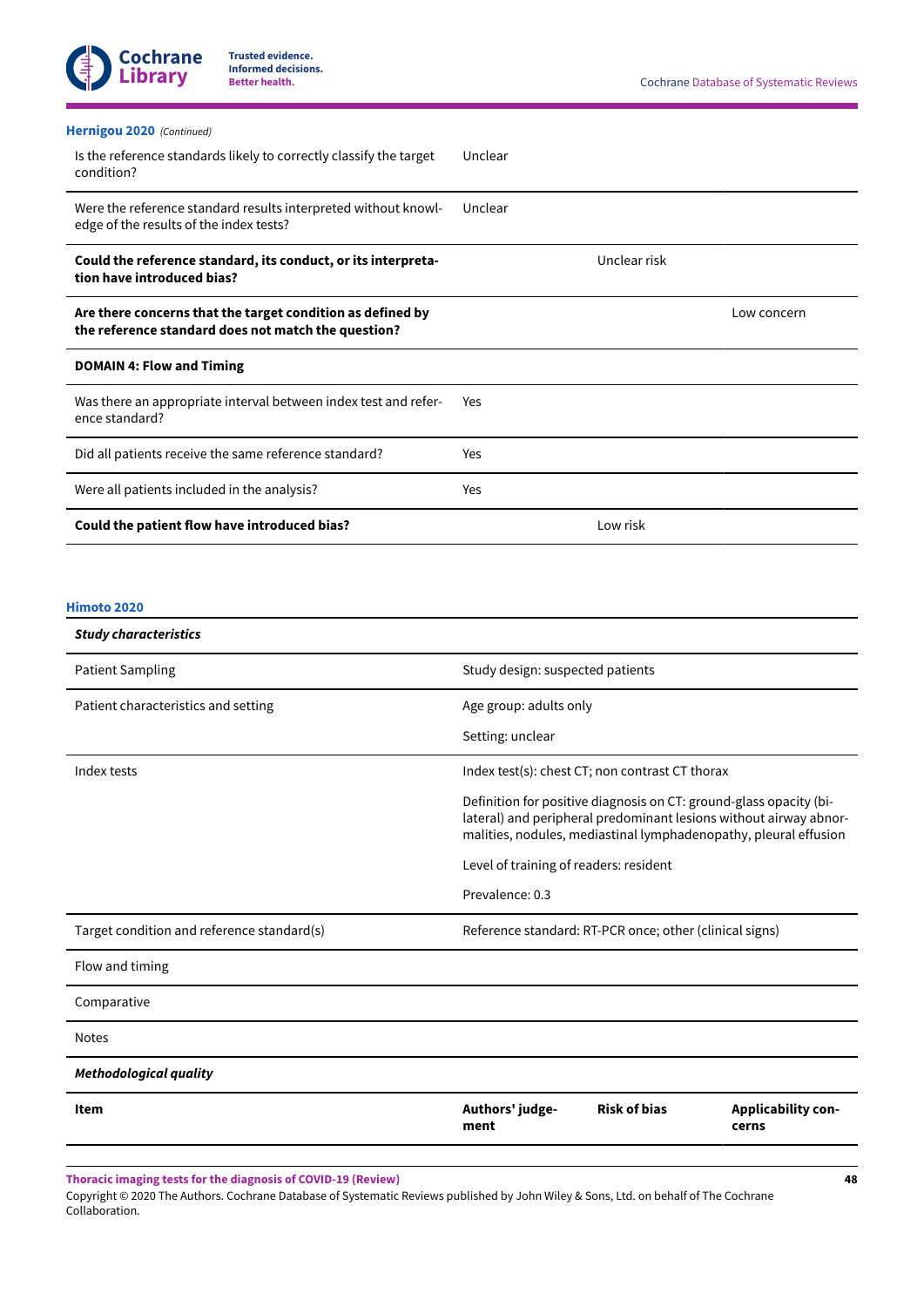

**[Himoto](#page-24-10) 2020**  *(Continued)*

| <b>DOMAIN 1: Patient Selection</b>                                                                                |         |              |             |
|-------------------------------------------------------------------------------------------------------------------|---------|--------------|-------------|
| Was a consecutive or random sample of patients enrolled?                                                          | Yes     |              |             |
| Was a case-control design avoided?                                                                                | Yes     |              |             |
| Did the study avoid inappropriate exclusions?                                                                     | No      |              |             |
| Could the selection of patients have introduced bias?                                                             |         | High risk    |             |
| Are there concerns that the included patients and setting do<br>not match the review question?                    |         |              | Low concern |
| <b>DOMAIN 2: Index Test (Chest CT)</b>                                                                            |         |              |             |
| Were the index test results interpreted without knowledge of<br>the results of the reference standard?            | Yes     |              |             |
| If a threshold was used, was it pre-specified?                                                                    | Yes     |              |             |
| Could the conduct or interpretation of the index test have<br>introduced bias?                                    |         | Low risk     |             |
| Are there concerns that the index test, its conduct, or inter-<br>pretation differ from the review question?      |         |              | Low concern |
| <b>DOMAIN 2: Index Test (Chest X-ray)</b>                                                                         |         |              |             |
| DOMAIN 2: Index Test (Ultrasound of the lungs)                                                                    |         |              |             |
| <b>DOMAIN 3: Reference Standard</b>                                                                               |         |              |             |
| Is the reference standards likely to correctly classify the target<br>condition?                                  | Unclear |              |             |
| Were the reference standard results interpreted without knowl-<br>edge of the results of the index tests?         | Unclear |              |             |
| Could the reference standard, its conduct, or its interpreta-<br>tion have introduced bias?                       |         | Unclear risk |             |
| Are there concerns that the target condition as defined by<br>the reference standard does not match the question? |         |              | Low concern |
| <b>DOMAIN 4: Flow and Timing</b>                                                                                  |         |              |             |
| Was there an appropriate interval between index test and refer-<br>ence standard?                                 | Unclear |              |             |
|                                                                                                                   |         |              |             |
| Did all patients receive the same reference standard?                                                             | No      |              |             |
| Were all patients included in the analysis?                                                                       | No      |              |             |

**Thoracic imaging tests for the diagnosis of COVID-19 (Review)**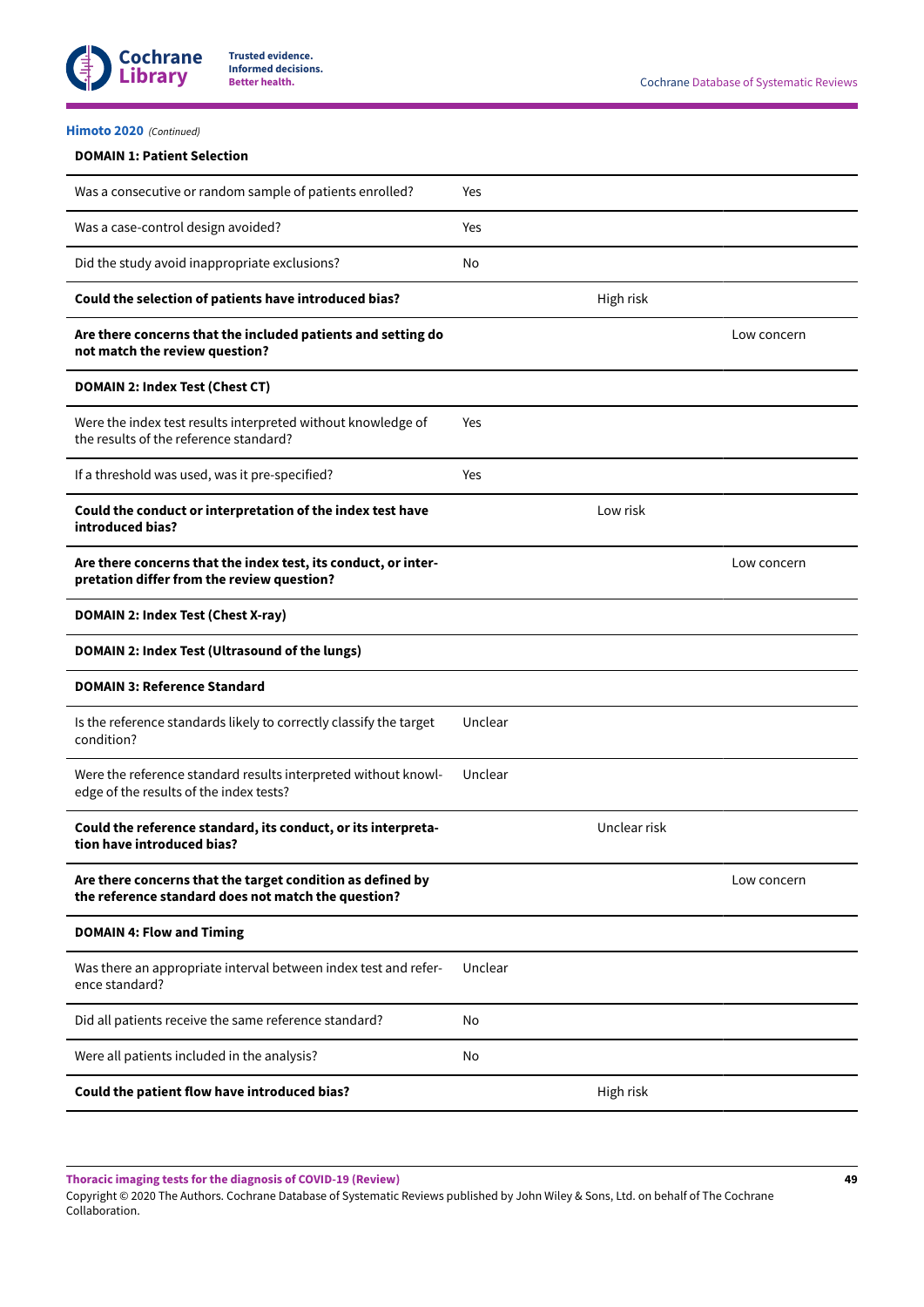

# **[Ippolito](#page-24-11) 2020**

| <b>Study characteristics</b>                                                                                 |                                                      |                                                       |                                                                    |
|--------------------------------------------------------------------------------------------------------------|------------------------------------------------------|-------------------------------------------------------|--------------------------------------------------------------------|
| <b>Patient Sampling</b>                                                                                      | Study design: suspected patients                     |                                                       |                                                                    |
| Patient characteristics and setting                                                                          | Age group: children and adults<br>Setting: inpatient |                                                       |                                                                    |
|                                                                                                              |                                                      |                                                       |                                                                    |
| Index tests                                                                                                  |                                                      | Index test(s): Chest radiographs/Chest X-rays         |                                                                    |
|                                                                                                              | opacities or both                                    |                                                       | Defintion for positive diagnosis on X-ray: reticulations, alveolar |
|                                                                                                              | Level of training of readers: radiologist            |                                                       |                                                                    |
|                                                                                                              | Prevalence: 0.4                                      |                                                       |                                                                    |
| Target condition and reference standard(s)                                                                   |                                                      | Reference standard: RT-PCR, no other details provided |                                                                    |
| Flow and timing                                                                                              |                                                      |                                                       |                                                                    |
| Comparative                                                                                                  |                                                      |                                                       |                                                                    |
| <b>Notes</b>                                                                                                 |                                                      |                                                       |                                                                    |
| <b>Methodological quality</b>                                                                                |                                                      |                                                       |                                                                    |
| Item                                                                                                         | Authors' judge-<br>ment                              | <b>Risk of bias</b>                                   | Applicability con-<br>cerns                                        |
| <b>DOMAIN 1: Patient Selection</b>                                                                           |                                                      |                                                       |                                                                    |
| Was a consecutive or random sample of patients enrolled?                                                     | Yes                                                  |                                                       |                                                                    |
| Was a case-control design avoided?                                                                           | Yes                                                  |                                                       |                                                                    |
| Did the study avoid inappropriate exclusions?                                                                | Unclear                                              |                                                       |                                                                    |
| Could the selection of patients have introduced bias?                                                        |                                                      | Unclear risk                                          |                                                                    |
| Are there concerns that the included patients and setting do<br>not match the review question?               |                                                      |                                                       | Low concern                                                        |
| <b>DOMAIN 2: Index Test (Chest CT)</b>                                                                       |                                                      |                                                       |                                                                    |
| DOMAIN 2: Index Test (Chest X-ray)                                                                           |                                                      |                                                       |                                                                    |
| Were the index test results interpreted without knowledge of<br>the results of the reference standard?       | Unclear                                              |                                                       |                                                                    |
| If a threshold was used, was it pre-specified?                                                               | Yes                                                  |                                                       |                                                                    |
| Could the conduct or interpretation of the index test have<br>introduced bias?                               |                                                      | Unclear risk                                          |                                                                    |
| Are there concerns that the index test, its conduct, or inter-<br>pretation differ from the review question? |                                                      |                                                       | Low concern                                                        |
| Thoracic imaging tests for the diagnosis of COVID-19 (Review)                                                |                                                      |                                                       | 50                                                                 |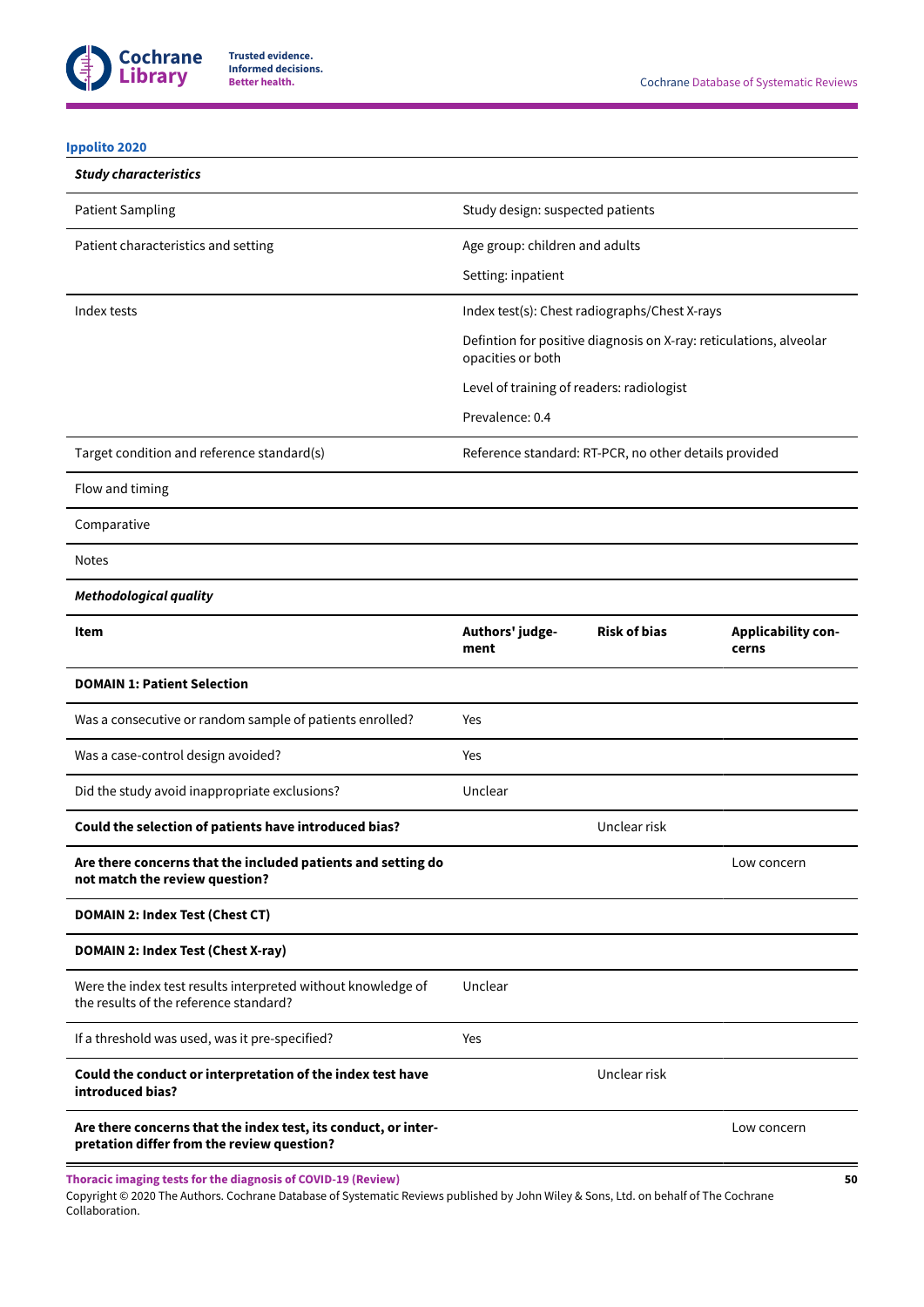

### **[Ippolito](#page-24-11) 2020**  *(Continued)*

### **DOMAIN 2: Index Test (Ultrasound of the lungs)**

| <b>DOMAIN 3: Reference Standard</b>                                                                               |         |              |             |
|-------------------------------------------------------------------------------------------------------------------|---------|--------------|-------------|
| Is the reference standards likely to correctly classify the target<br>condition?                                  | Unclear |              |             |
| Were the reference standard results interpreted without knowl-<br>edge of the results of the index tests?         | Unclear |              |             |
| Could the reference standard, its conduct, or its interpreta-<br>tion have introduced bias?                       |         | Unclear risk |             |
| Are there concerns that the target condition as defined by<br>the reference standard does not match the question? |         |              | Low concern |
| <b>DOMAIN 4: Flow and Timing</b>                                                                                  |         |              |             |
| Was there an appropriate interval between index test and refer-<br>ence standard?                                 | Unclear |              |             |
| Did all patients receive the same reference standard?                                                             | Yes     |              |             |
| Were all patients included in the analysis?                                                                       | Yes     |              |             |
| Could the patient flow have introduced bias?                                                                      |         | Unclear risk |             |

## **[Liang 2020](#page-24-12)**

| <b>Study characteristics</b>               |                                                                                     |
|--------------------------------------------|-------------------------------------------------------------------------------------|
| <b>Patient Sampling</b>                    | Study design: suspected and infected patients                                       |
| Patient characteristics and setting        | Age group: adults only                                                              |
|                                            | Setting: unclear                                                                    |
| Index tests                                | Index test(s): chest CT                                                             |
|                                            | Definition for positive diagnosis on CT: unclear                                    |
|                                            | Level of training of readers: unclear                                               |
|                                            | Prevalence: 0.2                                                                     |
| Target condition and reference standard(s) | Reference standard: RT-PCR, no other details provided; other<br>(positive contacts) |
| Flow and timing                            |                                                                                     |
| Comparative                                |                                                                                     |
| <b>Notes</b>                               |                                                                                     |

*Methodological quality*

**Thoracic imaging tests for the diagnosis of COVID-19 (Review)**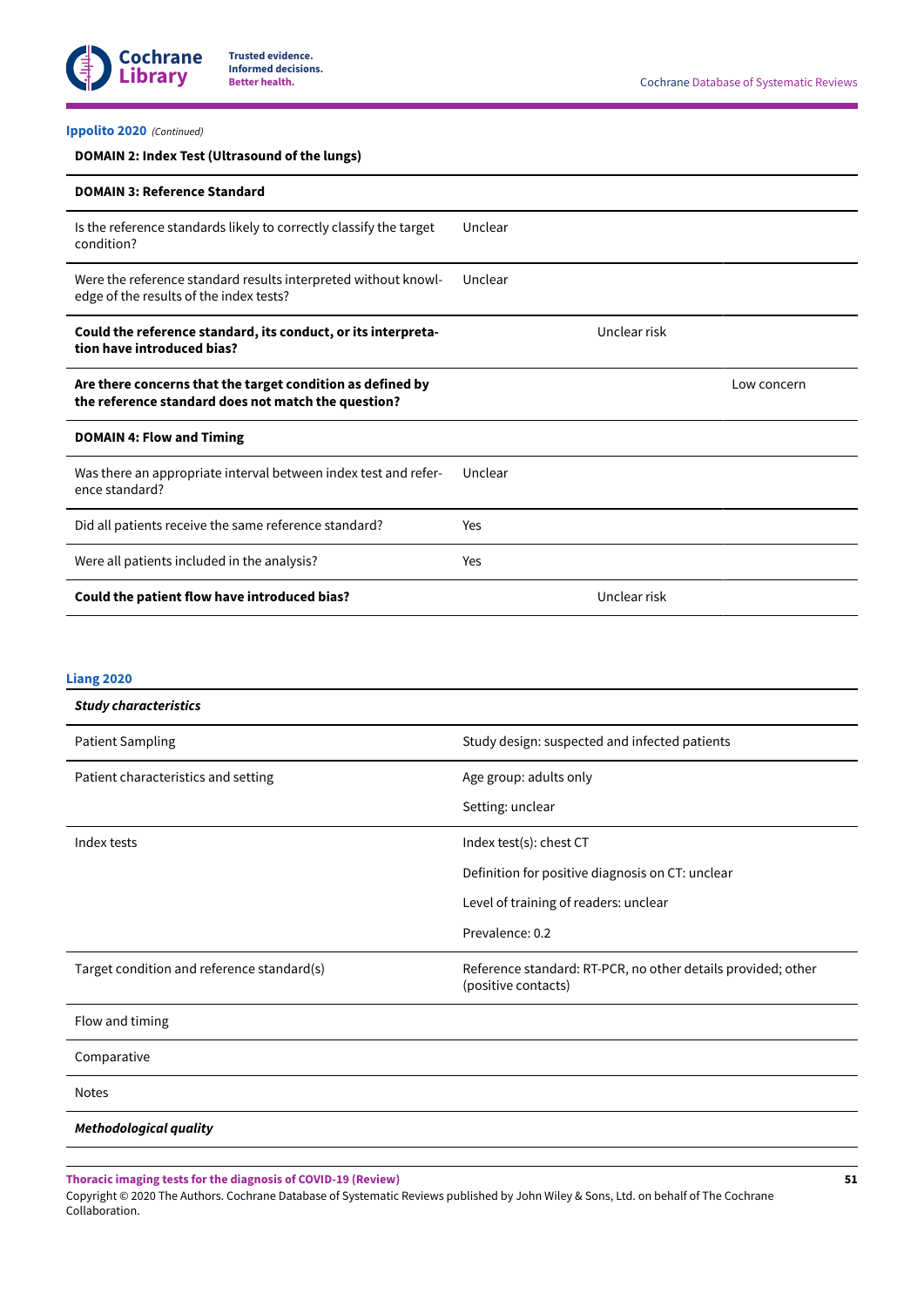

**[Liang 2020](#page-24-12)**  *(Continued)*

| Item                                                                                                              | Authors' judge-<br>ment | <b>Risk of bias</b> | <b>Applicability con-</b><br>cerns |
|-------------------------------------------------------------------------------------------------------------------|-------------------------|---------------------|------------------------------------|
| <b>DOMAIN 1: Patient Selection</b>                                                                                |                         |                     |                                    |
| Was a consecutive or random sample of patients enrolled?                                                          | No                      |                     |                                    |
| Was a case-control design avoided?                                                                                | Yes                     |                     |                                    |
| Did the study avoid inappropriate exclusions?                                                                     | No                      |                     |                                    |
| Could the selection of patients have introduced bias?                                                             |                         | High risk           |                                    |
| Are there concerns that the included patients and setting do<br>not match the review question?                    |                         |                     | Low concern                        |
| <b>DOMAIN 2: Index Test (Chest CT)</b>                                                                            |                         |                     |                                    |
| Were the index test results interpreted without knowledge of<br>the results of the reference standard?            | Unclear                 |                     |                                    |
| If a threshold was used, was it pre-specified?                                                                    | Unclear                 |                     |                                    |
| Could the conduct or interpretation of the index test have<br>introduced bias?                                    |                         | Unclear risk        |                                    |
| Are there concerns that the index test, its conduct, or inter-<br>pretation differ from the review question?      |                         |                     | Low concern                        |
| DOMAIN 2: Index Test (Chest X-ray)                                                                                |                         |                     |                                    |
| DOMAIN 2: Index Test (Ultrasound of the lungs)                                                                    |                         |                     |                                    |
| <b>DOMAIN 3: Reference Standard</b>                                                                               |                         |                     |                                    |
| Is the reference standards likely to correctly classify the target<br>condition?                                  | Unclear                 |                     |                                    |
| Were the reference standard results interpreted without knowl-<br>edge of the results of the index tests?         | Unclear                 |                     |                                    |
| Could the reference standard, its conduct, or its interpreta-<br>tion have introduced bias?                       |                         | Unclear risk        |                                    |
| Are there concerns that the target condition as defined by<br>the reference standard does not match the question? |                         |                     | Low concern                        |
| <b>DOMAIN 4: Flow and Timing</b>                                                                                  |                         |                     |                                    |
| Was there an appropriate interval between index test and refer-<br>ence standard?                                 | Unclear                 |                     |                                    |
| Did all patients receive the same reference standard?                                                             | No                      |                     |                                    |
| Were all patients included in the analysis?                                                                       | Yes                     |                     |                                    |
| Could the patient flow have introduced bias?                                                                      |                         | High risk           |                                    |

**Thoracic imaging tests for the diagnosis of COVID-19 (Review)**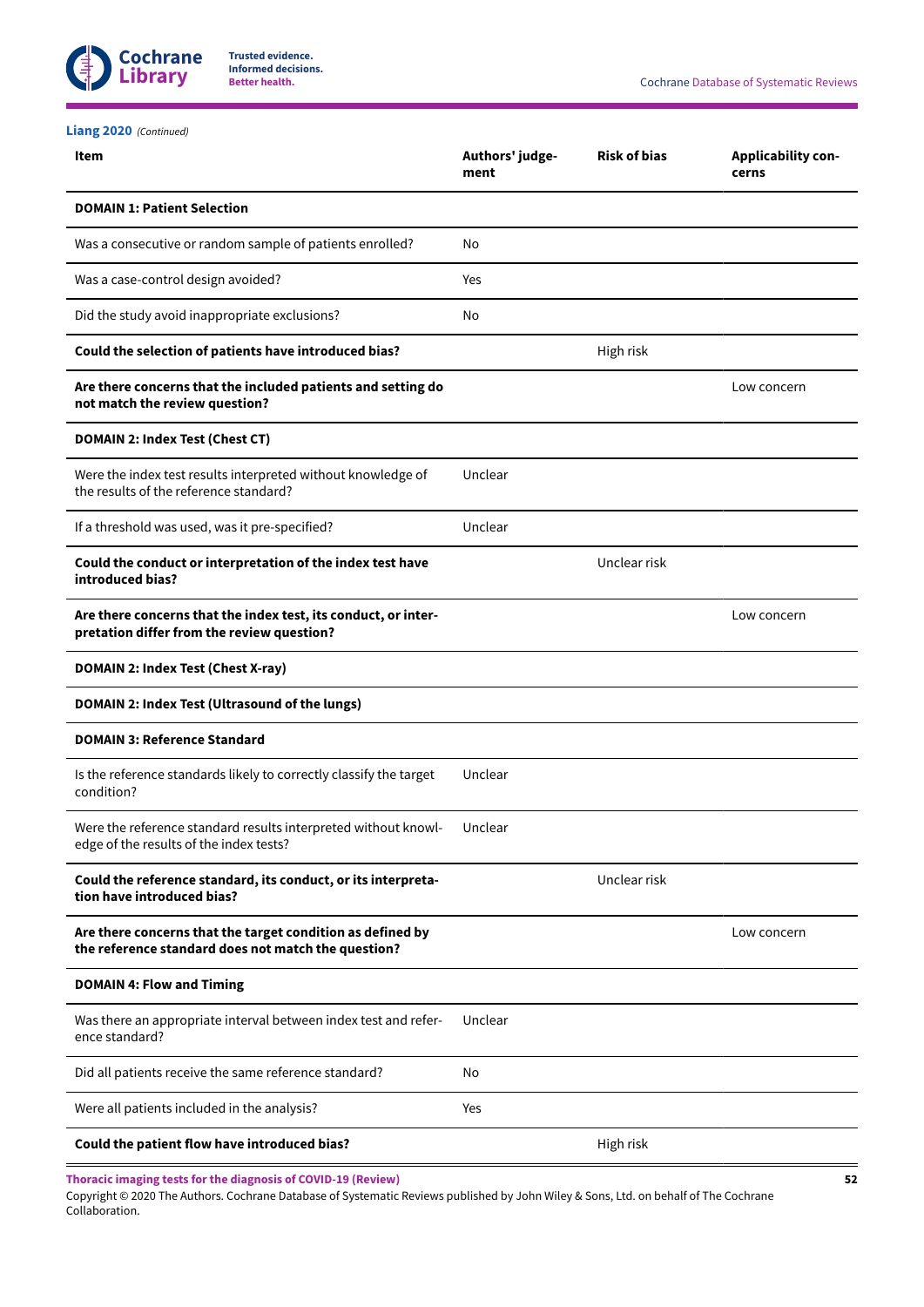

### **Luo L [2020](#page-24-13)**

| <b>Study characteristics</b>                                                                                 |                                           |                                                |                                                                   |
|--------------------------------------------------------------------------------------------------------------|-------------------------------------------|------------------------------------------------|-------------------------------------------------------------------|
| <b>Patient Sampling</b>                                                                                      | Study design: suspected patients          |                                                |                                                                   |
| Patient characteristics and setting                                                                          | Age group: children and adults            |                                                |                                                                   |
|                                                                                                              | Setting: inpatient                        |                                                |                                                                   |
| Index tests                                                                                                  | Index test(s): Chest CT                   |                                                |                                                                   |
|                                                                                                              | oped; threshold not pre-specified         |                                                | Defintion for positive diagnosis on CT: scoring system was devel- |
|                                                                                                              | Level of training of readers: radiologist |                                                |                                                                   |
|                                                                                                              | Prevalence: 0.4                           |                                                |                                                                   |
| Target condition and reference standard(s)                                                                   |                                           | Reference standard: RT-PCR twice, if necessary |                                                                   |
| Flow and timing                                                                                              |                                           |                                                |                                                                   |
| Comparative                                                                                                  |                                           |                                                |                                                                   |
| <b>Notes</b>                                                                                                 |                                           |                                                |                                                                   |
| <b>Methodological quality</b>                                                                                |                                           |                                                |                                                                   |
| Item                                                                                                         | Authors' judge-<br>ment                   | <b>Risk of bias</b>                            | Applicability con-<br>cerns                                       |
| <b>DOMAIN 1: Patient Selection</b>                                                                           |                                           |                                                |                                                                   |
| Was a consecutive or random sample of patients enrolled?                                                     | Unclear                                   |                                                |                                                                   |
| Was a case-control design avoided?                                                                           | Yes                                       |                                                |                                                                   |
| Did the study avoid inappropriate exclusions?                                                                | Yes                                       |                                                |                                                                   |
| Could the selection of patients have introduced bias?                                                        |                                           | Unclear risk                                   |                                                                   |
| Are there concerns that the included patients and setting do<br>not match the review question?               |                                           |                                                | Low concern                                                       |
| <b>DOMAIN 2: Index Test (Chest CT)</b>                                                                       |                                           |                                                |                                                                   |
| Were the index test results interpreted without knowledge of<br>the results of the reference standard?       | Unclear                                   |                                                |                                                                   |
| If a threshold was used, was it pre-specified?                                                               | No                                        |                                                |                                                                   |
| Could the conduct or interpretation of the index test have<br>introduced bias?                               |                                           | High risk                                      |                                                                   |
| Are there concerns that the index test, its conduct, or inter-<br>pretation differ from the review question? |                                           |                                                | Low concern                                                       |
|                                                                                                              |                                           |                                                |                                                                   |

**Thoracic imaging tests for the diagnosis of COVID-19 (Review)**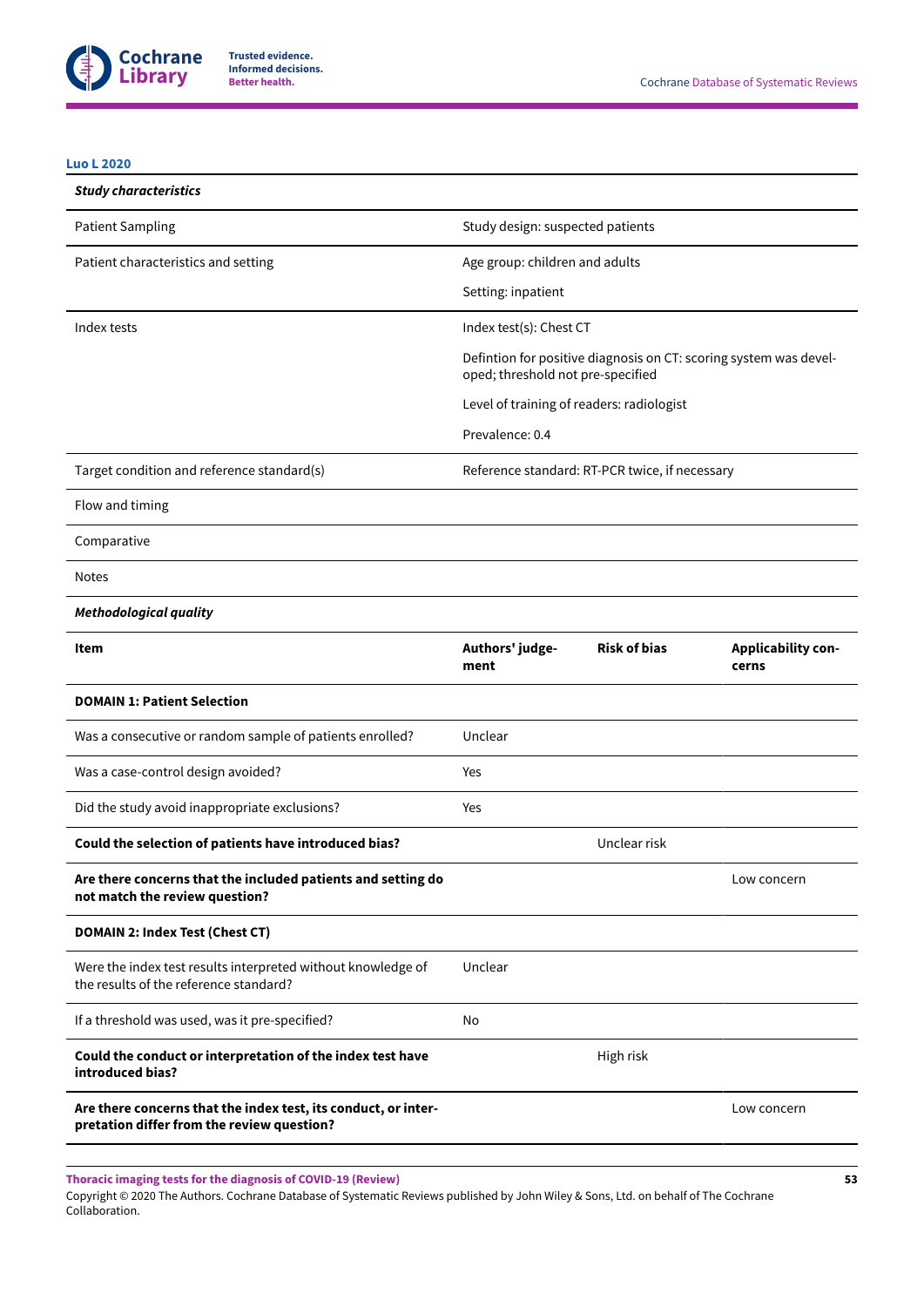

#### **Luo L [2020](#page-24-13)**  *(Continued)*

| <b>DOMAIN 2: Index Test (Chest X-ray)</b>                                                                         |         |              |             |
|-------------------------------------------------------------------------------------------------------------------|---------|--------------|-------------|
| <b>DOMAIN 2: Index Test (Ultrasound of the lungs)</b>                                                             |         |              |             |
| <b>DOMAIN 3: Reference Standard</b>                                                                               |         |              |             |
| Is the reference standards likely to correctly classify the target<br>condition?                                  | Yes     |              |             |
| Were the reference standard results interpreted without knowl-<br>edge of the results of the index tests?         | Unclear |              |             |
| Could the reference standard, its conduct, or its interpreta-<br>tion have introduced bias?                       |         | Unclear risk |             |
| Are there concerns that the target condition as defined by<br>the reference standard does not match the question? |         |              | Low concern |
| <b>DOMAIN 4: Flow and Timing</b>                                                                                  |         |              |             |
| Was there an appropriate interval between index test and refer-<br>ence standard?                                 | Unclear |              |             |
| Did all patients receive the same reference standard?                                                             | Yes     |              |             |
| Were all patients included in the analysis?                                                                       | Yes     |              |             |
| Could the patient flow have introduced bias?                                                                      |         | Unclear risk |             |

#### **Luo N [2020](#page-24-14)**

| <b>Study characteristics</b>               |                                                       |
|--------------------------------------------|-------------------------------------------------------|
| <b>Patient Sampling</b>                    | Study design: suspected patients                      |
| Patient characteristics and setting        | Age group: adults only                                |
|                                            | Setting: outpatient                                   |
| Index tests                                | Index test(s): Chest CT                               |
|                                            | Defintion for positive diagnosis on CT: unclear       |
|                                            | Level of training of readers: radiologist             |
|                                            | Prevalence: 0.6                                       |
| Target condition and reference standard(s) | Reference standard: RT-PCR, no other details provided |
| Flow and timing                            |                                                       |
| Comparative                                |                                                       |
| <b>Notes</b>                               |                                                       |

**Thoracic imaging tests for the diagnosis of COVID-19 (Review)**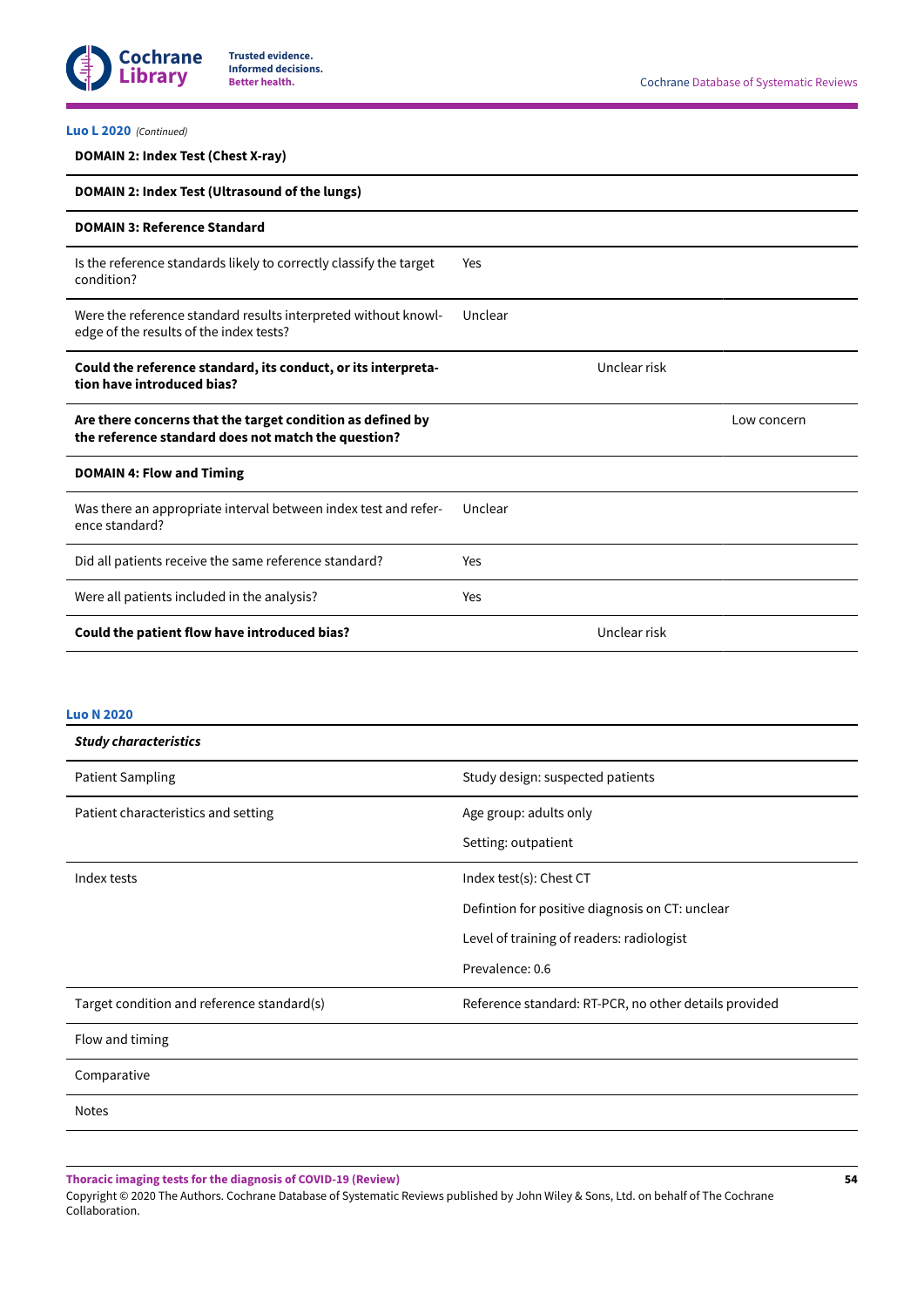

### **Luo N [2020](#page-24-14)**  *(Continued)*

## *Methodological quality*

| Item                                                                                                              | Authors' judge-<br>ment | <b>Risk of bias</b> | Applicability con-<br>cerns |
|-------------------------------------------------------------------------------------------------------------------|-------------------------|---------------------|-----------------------------|
| <b>DOMAIN 1: Patient Selection</b>                                                                                |                         |                     |                             |
| Was a consecutive or random sample of patients enrolled?                                                          | Unclear                 |                     |                             |
| Was a case-control design avoided?                                                                                | Unclear                 |                     |                             |
| Did the study avoid inappropriate exclusions?                                                                     | No                      |                     |                             |
| Could the selection of patients have introduced bias?                                                             |                         | High risk           |                             |
| Are there concerns that the included patients and setting do<br>not match the review question?                    |                         |                     | Low concern                 |
| <b>DOMAIN 2: Index Test (Chest CT)</b>                                                                            |                         |                     |                             |
| Were the index test results interpreted without knowledge of<br>the results of the reference standard?            | Unclear                 |                     |                             |
| If a threshold was used, was it pre-specified?                                                                    | Unclear                 |                     |                             |
| Could the conduct or interpretation of the index test have<br>introduced bias?                                    |                         | Unclear risk        |                             |
| Are there concerns that the index test, its conduct, or inter-<br>pretation differ from the review question?      |                         |                     | Low concern                 |
| DOMAIN 2: Index Test (Chest X-ray)                                                                                |                         |                     |                             |
| <b>DOMAIN 2: Index Test (Ultrasound of the lungs)</b>                                                             |                         |                     |                             |
| <b>DOMAIN 3: Reference Standard</b>                                                                               |                         |                     |                             |
| Is the reference standards likely to correctly classify the target<br>condition?                                  | Unclear                 |                     |                             |
| Were the reference standard results interpreted without knowl-<br>edge of the results of the index tests?         | Unclear                 |                     |                             |
| Could the reference standard, its conduct, or its interpreta-<br>tion have introduced bias?                       |                         | Unclear risk        |                             |
| Are there concerns that the target condition as defined by<br>the reference standard does not match the question? |                         |                     | Low concern                 |
| <b>DOMAIN 4: Flow and Timing</b>                                                                                  |                         |                     |                             |
| Was there an appropriate interval between index test and refer-<br>ence standard?                                 | Unclear                 |                     |                             |
| Did all patients receive the same reference standard?                                                             | Yes                     |                     |                             |
| Were all patients included in the analysis?                                                                       | Yes                     |                     |                             |

**Thoracic imaging tests for the diagnosis of COVID-19 (Review)**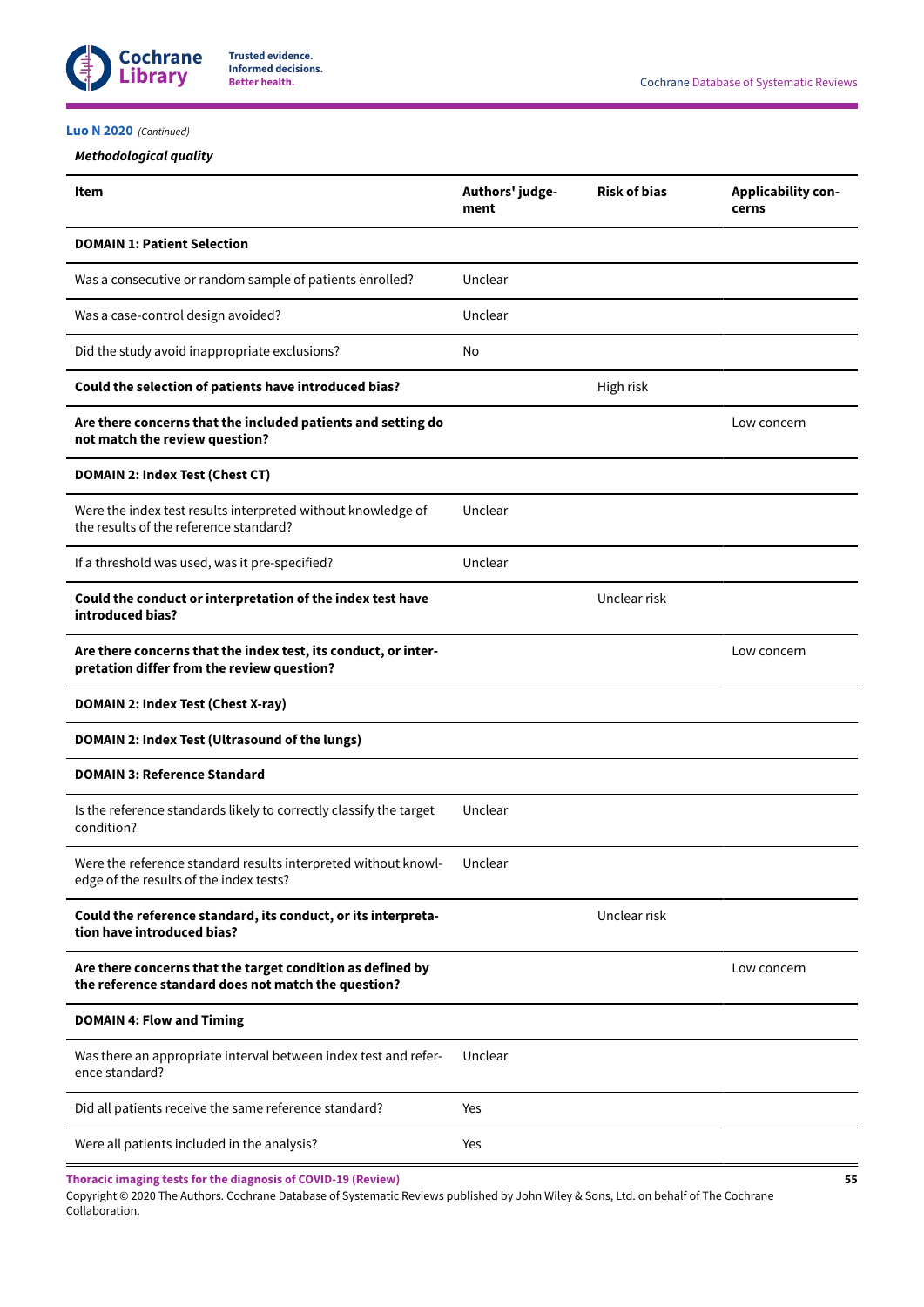

### **Luo N [2020](#page-24-14)**  *(Continued)*

**Could the patient flow have introduced bias? Could the patient flow have introduced bias? Unclear risk** 

| <b>Mao 2020</b>                                                                                        |                                                            |                                                       |                             |  |
|--------------------------------------------------------------------------------------------------------|------------------------------------------------------------|-------------------------------------------------------|-----------------------------|--|
| <b>Study characteristics</b>                                                                           |                                                            |                                                       |                             |  |
| <b>Patient Sampling</b>                                                                                | Study design: infected and control patients (case-control) |                                                       |                             |  |
| Patient characteristics and setting                                                                    | Age group: adults only                                     |                                                       |                             |  |
|                                                                                                        | Setting: inpatient                                         |                                                       |                             |  |
| Index tests                                                                                            | Index test(s): Chest CT                                    |                                                       |                             |  |
|                                                                                                        |                                                            | Defintion for positive diagnosis on CT: unclear       |                             |  |
|                                                                                                        | Level of training of readers: radiologist                  |                                                       |                             |  |
|                                                                                                        | Prevalence: 0.7                                            |                                                       |                             |  |
| Target condition and reference standard(s)                                                             |                                                            | Reference standard: RT-PCR, no other details provided |                             |  |
| Flow and timing                                                                                        |                                                            |                                                       |                             |  |
| Comparative                                                                                            |                                                            |                                                       |                             |  |
| <b>Notes</b>                                                                                           |                                                            |                                                       |                             |  |
| <b>Methodological quality</b>                                                                          |                                                            |                                                       |                             |  |
| Item                                                                                                   | Authors' judge-<br>ment                                    | <b>Risk of bias</b>                                   | Applicability con-<br>cerns |  |
| <b>DOMAIN 1: Patient Selection</b>                                                                     |                                                            |                                                       |                             |  |
| Was a consecutive or random sample of patients enrolled?                                               | Unclear                                                    |                                                       |                             |  |
| Was a case-control design avoided?                                                                     | No                                                         |                                                       |                             |  |
| Did the study avoid inappropriate exclusions?                                                          | Unclear                                                    |                                                       |                             |  |
| Could the selection of patients have introduced bias?                                                  |                                                            | High risk                                             |                             |  |
| Are there concerns that the included patients and setting do<br>not match the review question?         |                                                            |                                                       | Low concern                 |  |
| <b>DOMAIN 2: Index Test (Chest CT)</b>                                                                 |                                                            |                                                       |                             |  |
| Were the index test results interpreted without knowledge of<br>the results of the reference standard? | Yes                                                        |                                                       |                             |  |
| If a threshold was used, was it pre-specified?                                                         | Unclear                                                    |                                                       |                             |  |
| Could the conduct or interpretation of the index test have<br>introduced bias?                         |                                                            | Unclear risk                                          |                             |  |
| Thoracic imaging tests for the diagnosis of COVID-19 (Review)                                          |                                                            |                                                       | 56                          |  |

**Thoracic imaging tests for the diagnosis of COVID-19 (Review)**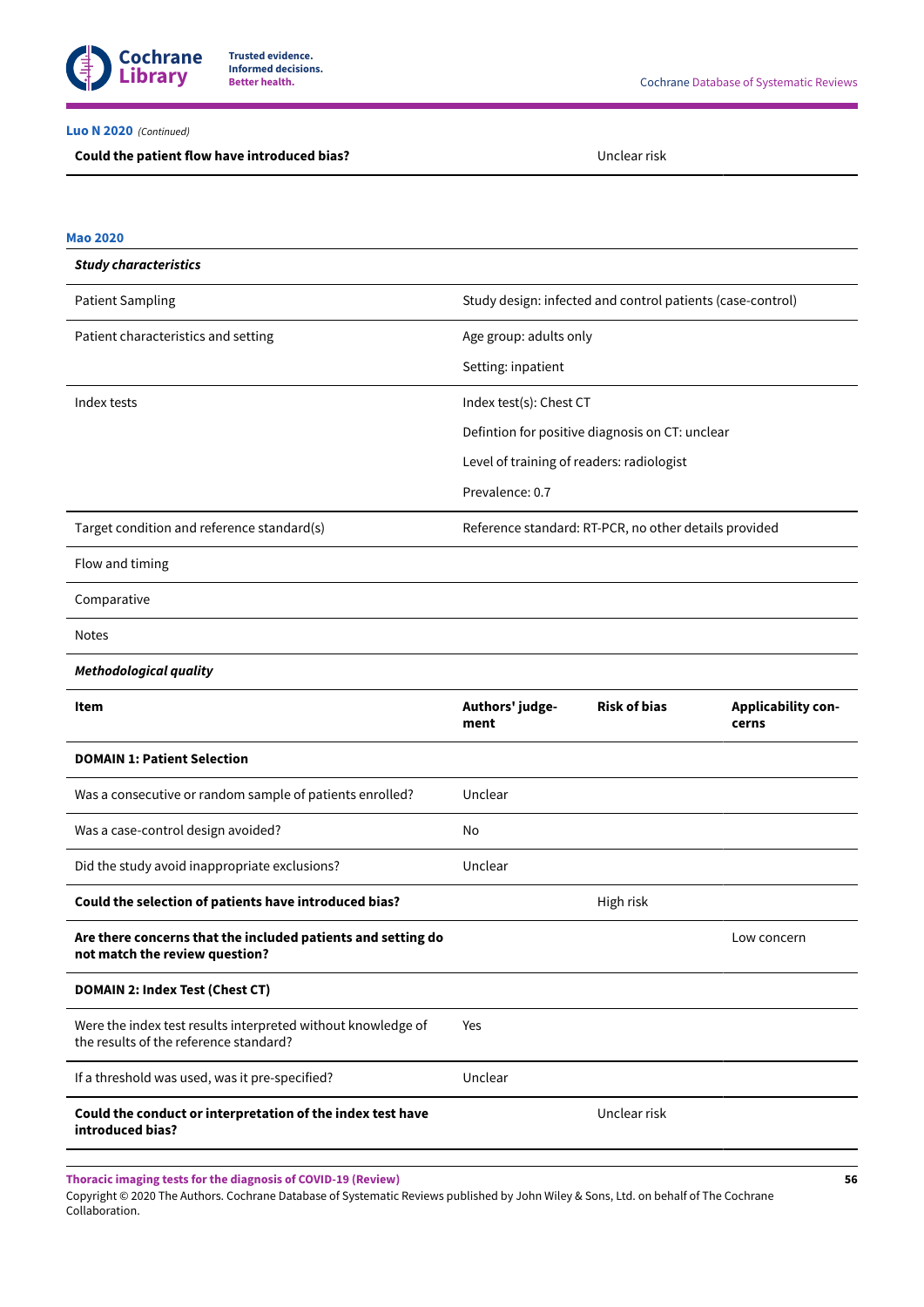

**[Mao 2020](#page-24-15)**  *(Continued)*

**Trusted evidence. Informed decisions.**

| Are there concerns that the index test, its conduct, or inter-<br>pretation differ from the review question?      |         |              | Low concern |
|-------------------------------------------------------------------------------------------------------------------|---------|--------------|-------------|
| <b>DOMAIN 2: Index Test (Chest X-ray)</b>                                                                         |         |              |             |
| <b>DOMAIN 2: Index Test (Ultrasound of the lungs)</b>                                                             |         |              |             |
| <b>DOMAIN 3: Reference Standard</b>                                                                               |         |              |             |
| Is the reference standards likely to correctly classify the target<br>condition?                                  | Unclear |              |             |
| Were the reference standard results interpreted without knowl-<br>edge of the results of the index tests?         | Unclear |              |             |
| Could the reference standard, its conduct, or its interpreta-<br>tion have introduced bias?                       |         | Unclear risk |             |
| Are there concerns that the target condition as defined by<br>the reference standard does not match the question? |         |              | Low concern |
| <b>DOMAIN 4: Flow and Timing</b>                                                                                  |         |              |             |
| Was there an appropriate interval between index test and refer-<br>ence standard?                                 | Unclear |              |             |
| Did all patients receive the same reference standard?                                                             | Unclear |              |             |
| Were all patients included in the analysis?                                                                       | Yes     |              |             |
| Could the patient flow have introduced bias?                                                                      |         | Unclear risk |             |

#### **[Mei 2020](#page-25-0)**

| <b>Study characteristics</b>               |                                                 |
|--------------------------------------------|-------------------------------------------------|
| <b>Patient Sampling</b>                    | Study design: suspected patients                |
| Patient characteristics and setting        | Age group: children and adults                  |
|                                            | Setting: unclear                                |
| Index tests                                | Index test(s): Chest CT                         |
|                                            | Defintion for positive diagnosis on CT: unclear |
|                                            | Level of training of readers: radiologist       |
|                                            | Prevalence: 0.5                                 |
| Target condition and reference standard(s) | Reference standard: RT-PCR twice, if necessary  |
| Flow and timing                            |                                                 |
| Comparative                                |                                                 |

**Thoracic imaging tests for the diagnosis of COVID-19 (Review)**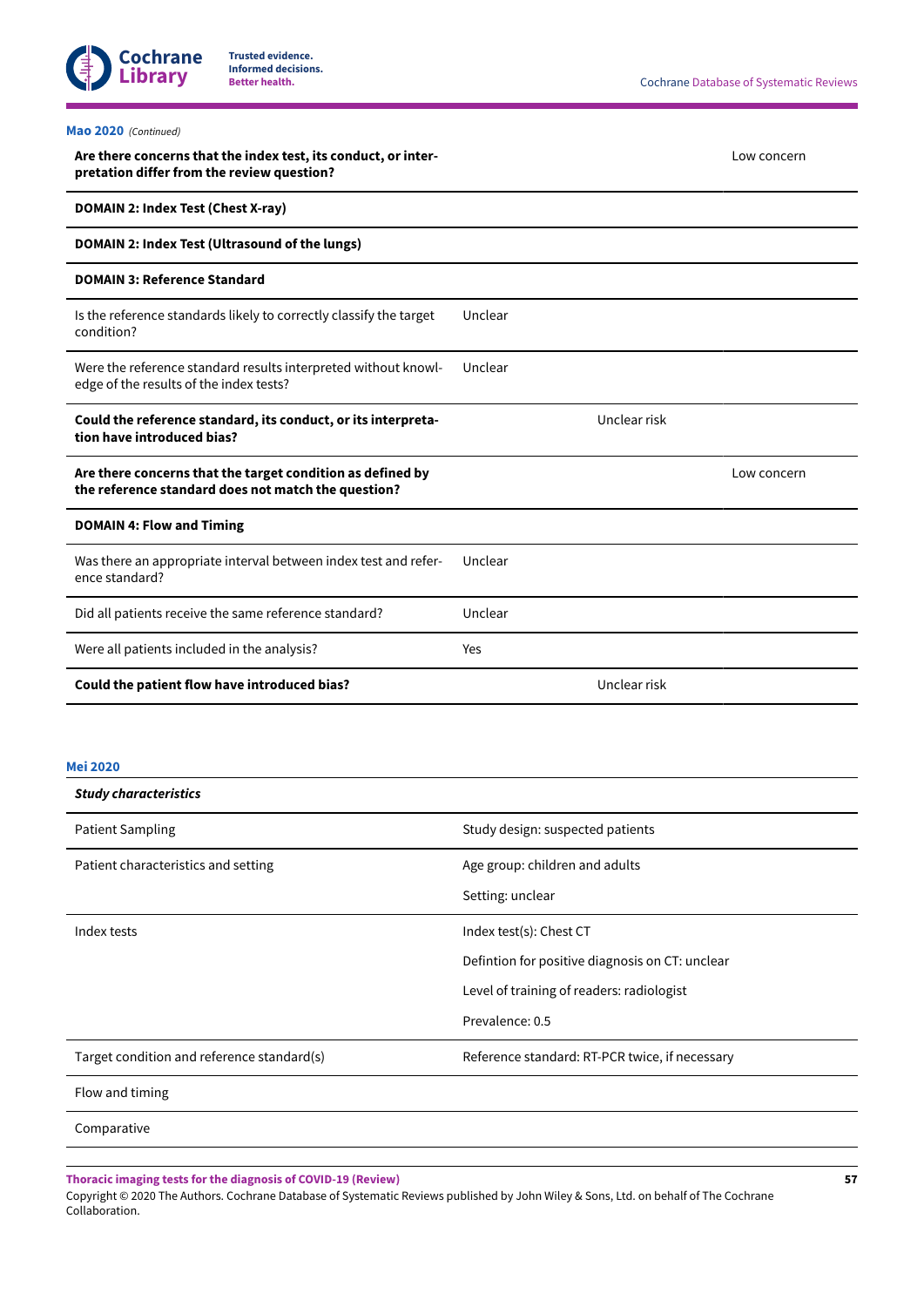

### **[Mei 2020](#page-25-0)**  *(Continued)*

Notes

## *Methodological quality*

| Item                                                                                                              | Authors' judge-<br>ment | <b>Risk of bias</b> | Applicability con-<br>cerns |
|-------------------------------------------------------------------------------------------------------------------|-------------------------|---------------------|-----------------------------|
| <b>DOMAIN 1: Patient Selection</b>                                                                                |                         |                     |                             |
| Was a consecutive or random sample of patients enrolled?                                                          | Yes                     |                     |                             |
| Was a case-control design avoided?                                                                                | Yes                     |                     |                             |
| Did the study avoid inappropriate exclusions?                                                                     | Yes                     |                     |                             |
| Could the selection of patients have introduced bias?                                                             |                         | Low risk            |                             |
| Are there concerns that the included patients and setting do<br>not match the review question?                    |                         |                     | Low concern                 |
| <b>DOMAIN 2: Index Test (Chest CT)</b>                                                                            |                         |                     |                             |
| Were the index test results interpreted without knowledge of<br>the results of the reference standard?            | Unclear                 |                     |                             |
| If a threshold was used, was it pre-specified?                                                                    | Unclear                 |                     |                             |
| Could the conduct or interpretation of the index test have<br>introduced bias?                                    |                         | Unclear risk        |                             |
| Are there concerns that the index test, its conduct, or inter-<br>pretation differ from the review question?      |                         |                     | Low concern                 |
| DOMAIN 2: Index Test (Chest X-ray)                                                                                |                         |                     |                             |
| DOMAIN 2: Index Test (Ultrasound of the lungs)                                                                    |                         |                     |                             |
| <b>DOMAIN 3: Reference Standard</b>                                                                               |                         |                     |                             |
| Is the reference standards likely to correctly classify the target<br>condition?                                  | Yes                     |                     |                             |
| Were the reference standard results interpreted without knowl-<br>edge of the results of the index tests?         | Unclear                 |                     |                             |
| Could the reference standard, its conduct, or its interpreta-<br>tion have introduced bias?                       |                         | Unclear risk        |                             |
| Are there concerns that the target condition as defined by<br>the reference standard does not match the question? |                         |                     | Low concern                 |
| <b>DOMAIN 4: Flow and Timing</b>                                                                                  |                         |                     |                             |
| Was there an appropriate interval between index test and refer-<br>ence standard?                                 | Unclear                 |                     |                             |
| Did all patients receive the same reference standard?                                                             | Yes                     |                     |                             |
| Thoracic imaging tests for the diagnosis of COVID-19 (Review)                                                     |                         |                     | 58                          |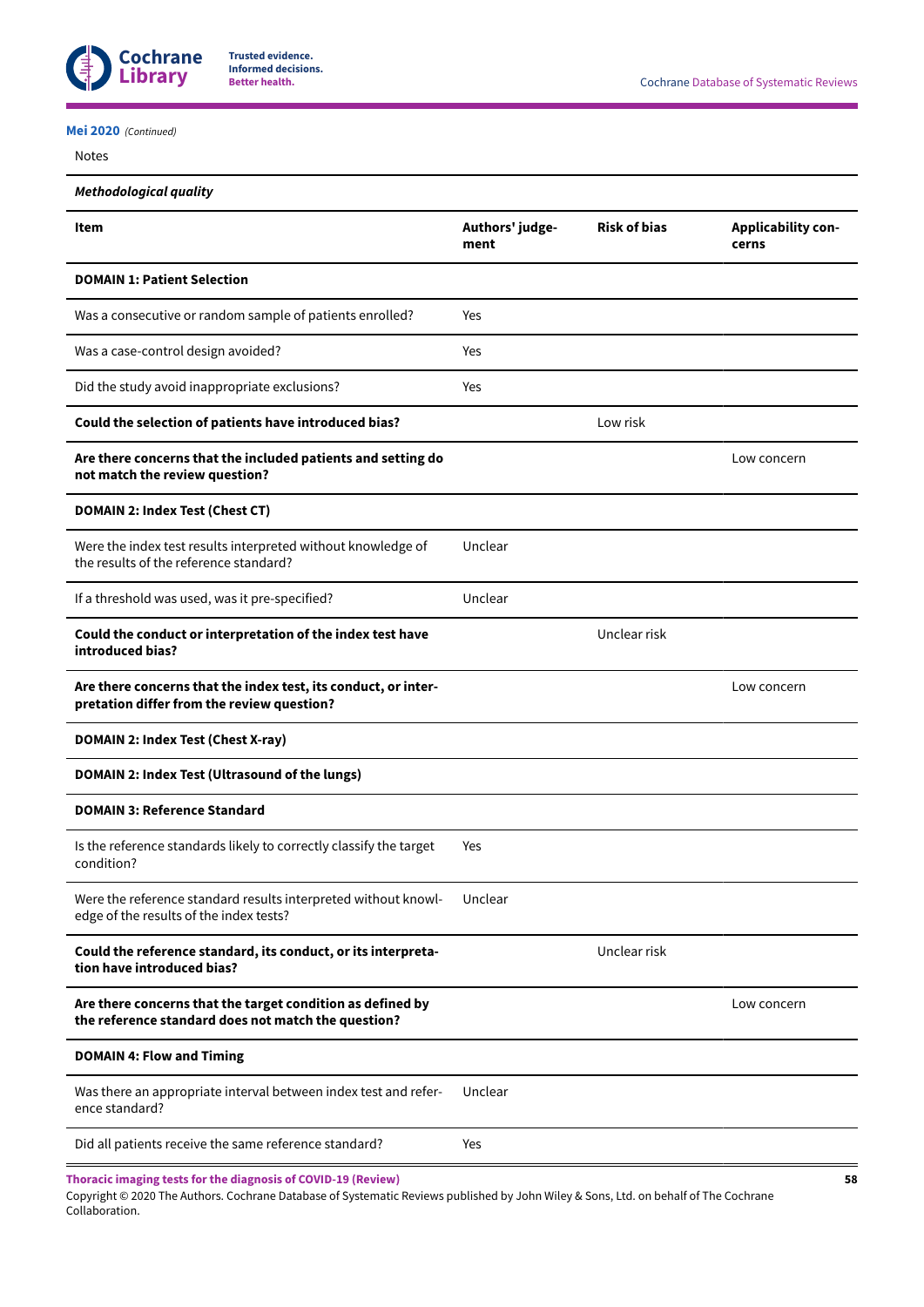

### **[Mei 2020](#page-25-0)**  *(Continued)*

Were all patients included in the analysis? Ves

## **Could the patient flow have introduced bias?** Unclear risk

| <b>Study characteristics</b>                                                                           |                                       |                                                |                                                                    |
|--------------------------------------------------------------------------------------------------------|---------------------------------------|------------------------------------------------|--------------------------------------------------------------------|
| <b>Patient Sampling</b>                                                                                | Study design: suspected patients      |                                                |                                                                    |
| Patient characteristics and setting                                                                    | Age group: adults only                |                                                |                                                                    |
|                                                                                                        | Setting: inpatient                    |                                                |                                                                    |
| Index tests                                                                                            | Index test(s): chest CT               |                                                |                                                                    |
|                                                                                                        | bilateral pulmonary distribution      |                                                | Definition for positive diagnosis on CT: ground-glass opacity with |
|                                                                                                        | Level of training of readers: unclear |                                                |                                                                    |
|                                                                                                        | Prevalence: 0.4                       |                                                |                                                                    |
| Target condition and reference standard(s)                                                             |                                       | Reference standard: RT-PCR twice, if necessary |                                                                    |
| Flow and timing                                                                                        |                                       |                                                |                                                                    |
| Comparative                                                                                            |                                       |                                                |                                                                    |
| <b>Notes</b>                                                                                           |                                       |                                                |                                                                    |
| <b>Methodological quality</b>                                                                          |                                       |                                                |                                                                    |
| Item                                                                                                   | Authors' judge-<br>ment               | <b>Risk of bias</b>                            | Applicability con-<br>cerns                                        |
| <b>DOMAIN 1: Patient Selection</b>                                                                     |                                       |                                                |                                                                    |
| Was a consecutive or random sample of patients enrolled?                                               | Yes                                   |                                                |                                                                    |
| Was a case-control design avoided?                                                                     | Yes                                   |                                                |                                                                    |
| Did the study avoid inappropriate exclusions?                                                          | Yes                                   |                                                |                                                                    |
| Could the selection of patients have introduced bias?                                                  |                                       | Low risk                                       |                                                                    |
| Are there concerns that the included patients and setting do<br>not match the review question?         |                                       |                                                | Low concern                                                        |
| <b>DOMAIN 2: Index Test (Chest CT)</b>                                                                 |                                       |                                                |                                                                    |
| Were the index test results interpreted without knowledge of<br>the results of the reference standard? | Unclear                               |                                                |                                                                    |
| If a threshold was used, was it pre-specified?                                                         | Yes                                   |                                                |                                                                    |

**Thoracic imaging tests for the diagnosis of COVID-19 (Review)**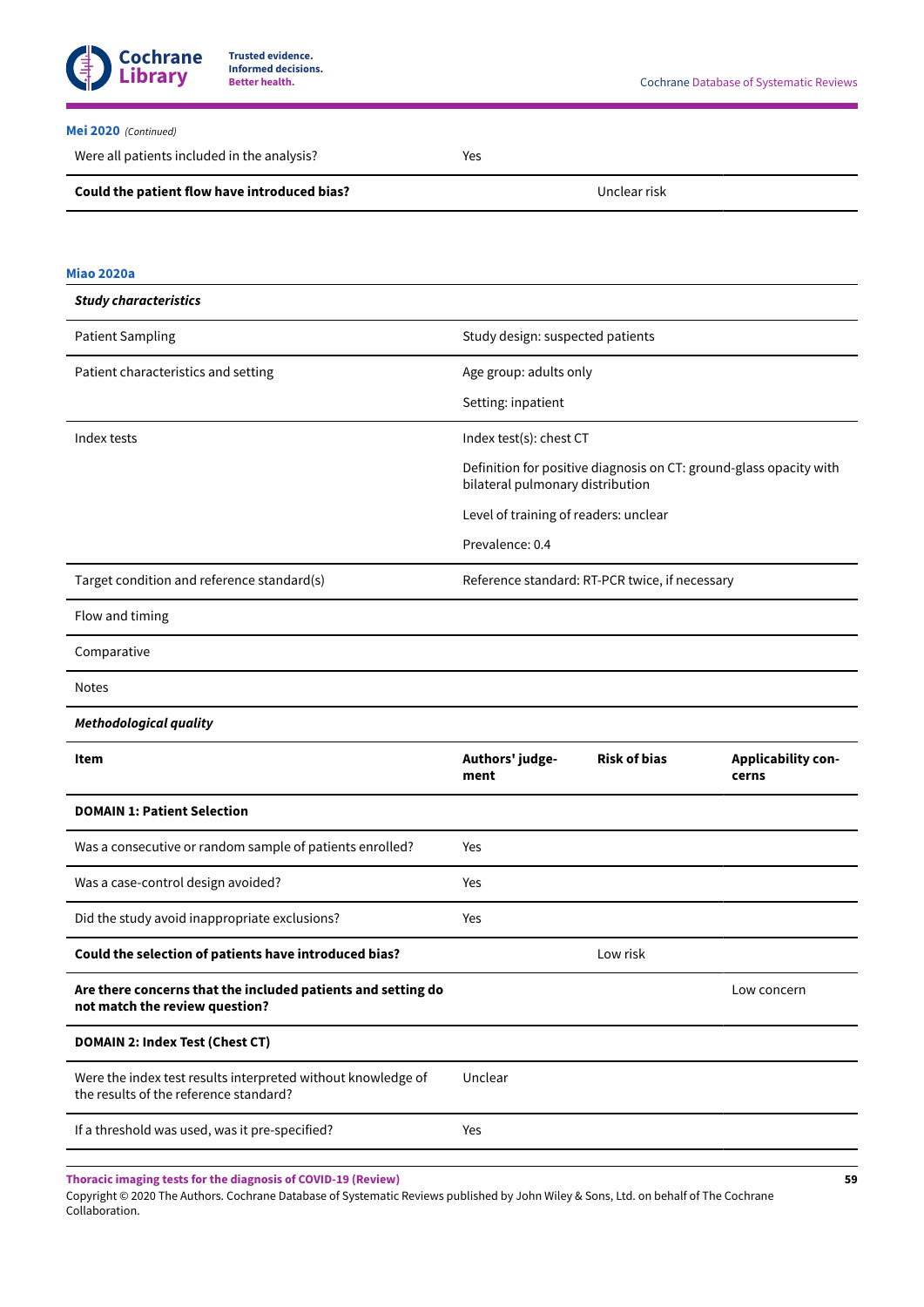

**[Miao 2020a](#page-25-1)**  *(Continued)*

**Trusted evidence. Informed decisions.**

| Could the conduct or interpretation of the index test have<br>introduced bias?                                    |     | Low risk |             |
|-------------------------------------------------------------------------------------------------------------------|-----|----------|-------------|
| Are there concerns that the index test, its conduct, or inter-<br>pretation differ from the review question?      |     |          | Low concern |
| DOMAIN 2: Index Test (Chest X-ray)                                                                                |     |          |             |
| <b>DOMAIN 2: Index Test (Ultrasound of the lungs)</b>                                                             |     |          |             |
| <b>DOMAIN 3: Reference Standard</b>                                                                               |     |          |             |
| Is the reference standards likely to correctly classify the target<br>condition?                                  | Yes |          |             |
| Were the reference standard results interpreted without knowl-<br>edge of the results of the index tests?         | Yes |          |             |
| Could the reference standard, its conduct, or its interpreta-<br>tion have introduced bias?                       |     | Low risk |             |
| Are there concerns that the target condition as defined by<br>the reference standard does not match the question? |     |          | Low concern |
| <b>DOMAIN 4: Flow and Timing</b>                                                                                  |     |          |             |
| Was there an appropriate interval between index test and refer-<br>ence standard?                                 | Yes |          |             |
| Did all patients receive the same reference standard?                                                             | Yes |          |             |
| Were all patients included in the analysis?                                                                       | Yes |          |             |
| Could the patient flow have introduced bias?                                                                      |     | Low risk |             |

#### **[Miao 2020b](#page-25-2)**

| <b>Study characteristics</b>               |                                                       |
|--------------------------------------------|-------------------------------------------------------|
| <b>Patient Sampling</b>                    | Study design: suspected patients                      |
| Patient characteristics and setting        | Age group: adults only                                |
|                                            | Setting: outpatient                                   |
| Index tests                                | Index test(s): chest CT                               |
|                                            | Definition for positive diagnosis on CT: unclear      |
|                                            | Level of training of readers: radiologist             |
|                                            | Prevalence: 0.4                                       |
| Target condition and reference standard(s) | Reference standard: RT-PCR, no other details provided |

Flow and timing

**Thoracic imaging tests for the diagnosis of COVID-19 (Review)**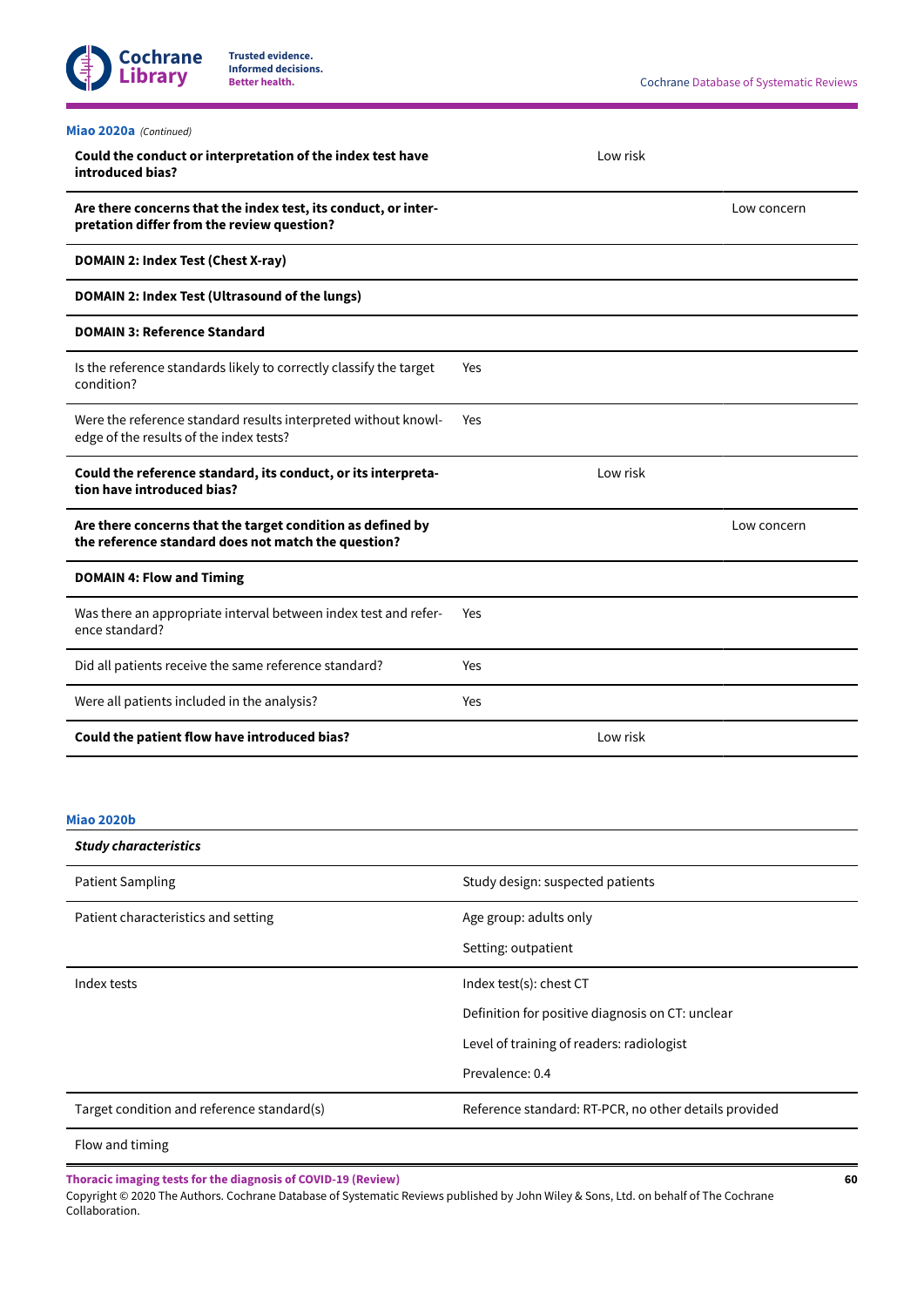

### **[Miao 2020b](#page-25-2)**  *(Continued)*

| <b>Notes</b>                                                                                                      |                         |                     |                                    |
|-------------------------------------------------------------------------------------------------------------------|-------------------------|---------------------|------------------------------------|
| <b>Methodological quality</b>                                                                                     |                         |                     |                                    |
| Item                                                                                                              | Authors' judge-<br>ment | <b>Risk of bias</b> | <b>Applicability con-</b><br>cerns |
| <b>DOMAIN 1: Patient Selection</b>                                                                                |                         |                     |                                    |
| Was a consecutive or random sample of patients enrolled?                                                          | Yes                     |                     |                                    |
| Was a case-control design avoided?                                                                                | Yes                     |                     |                                    |
| Did the study avoid inappropriate exclusions?                                                                     | Unclear                 |                     |                                    |
| Could the selection of patients have introduced bias?                                                             |                         | Unclear risk        |                                    |
| Are there concerns that the included patients and setting do<br>not match the review question?                    |                         |                     | Low concern                        |
| <b>DOMAIN 2: Index Test (Chest CT)</b>                                                                            |                         |                     |                                    |
| Were the index test results interpreted without knowledge of<br>the results of the reference standard?            | Unclear                 |                     |                                    |
| If a threshold was used, was it pre-specified?                                                                    | Unclear                 |                     |                                    |
| Could the conduct or interpretation of the index test have<br>introduced bias?                                    |                         | Unclear risk        |                                    |
| Are there concerns that the index test, its conduct, or inter-<br>pretation differ from the review question?      |                         |                     | Low concern                        |
| DOMAIN 2: Index Test (Chest X-ray)                                                                                |                         |                     |                                    |
| DOMAIN 2: Index Test (Ultrasound of the lungs)                                                                    |                         |                     |                                    |
| <b>DOMAIN 3: Reference Standard</b>                                                                               |                         |                     |                                    |
| Is the reference standards likely to correctly classify the target<br>condition?                                  | Yes                     |                     |                                    |
| Were the reference standard results interpreted without knowl-<br>edge of the results of the index tests?         | Unclear                 |                     |                                    |
| Could the reference standard, its conduct, or its interpreta-<br>tion have introduced bias?                       |                         | Unclear risk        |                                    |
| Are there concerns that the target condition as defined by<br>the reference standard does not match the question? |                         |                     | Low concern                        |
| <b>DOMAIN 4: Flow and Timing</b>                                                                                  |                         |                     |                                    |
| Was there an appropriate interval between index test and refer-<br>ence standard?                                 | Unclear                 |                     |                                    |

**Thoracic imaging tests for the diagnosis of COVID-19 (Review)**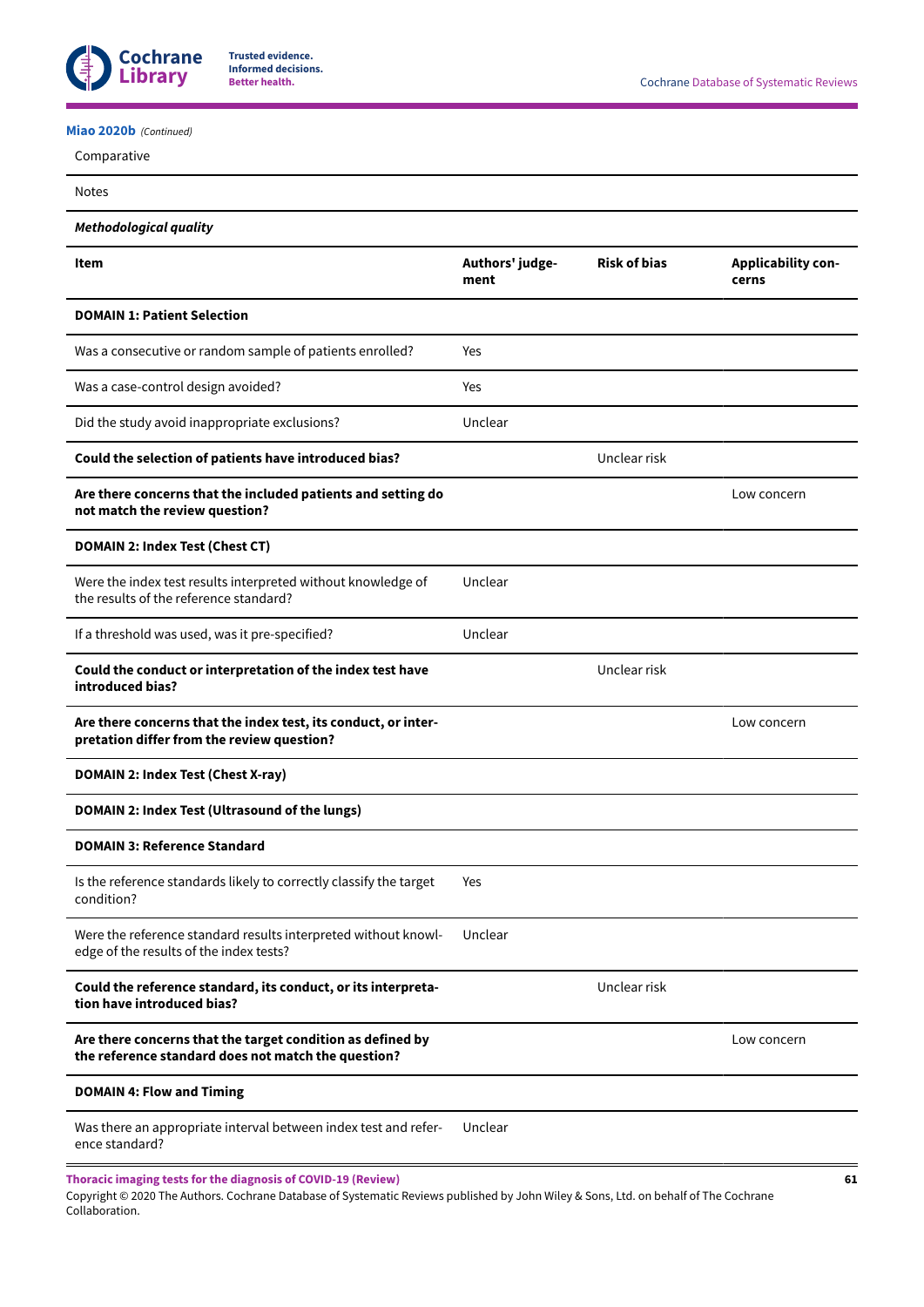

| Could the patient flow have introduced bias?          |     | Unclear risk |
|-------------------------------------------------------|-----|--------------|
| Were all patients included in the analysis?           | Yes |              |
| Did all patients receive the same reference standard? | Yes |              |
| Miao 2020b (Continued)                                |     |              |

## **[Pakray](#page-25-3) 2020**

| <b>Study characteristics</b>                                                                   |                                           |                                                                                                                                                                                                     |                                    |
|------------------------------------------------------------------------------------------------|-------------------------------------------|-----------------------------------------------------------------------------------------------------------------------------------------------------------------------------------------------------|------------------------------------|
| <b>Patient Sampling</b>                                                                        | Study design: suspected patients          |                                                                                                                                                                                                     |                                    |
| Patient characteristics and setting                                                            | Age group: children and adults            |                                                                                                                                                                                                     |                                    |
|                                                                                                | Setting: inpatient                        |                                                                                                                                                                                                     |                                    |
| Index tests                                                                                    | rays                                      | Index test(s): Chest CT (IV contrast); Chest radiographs/Chest X-                                                                                                                                   |                                    |
|                                                                                                |                                           | Defintion for positive diagnosis on CT: assessed for findings in-<br>cluding: peripheral ground-glass opacities, consolidations, quote:<br>"crazy paving" pattern, and "reverse halo sign"          |                                    |
|                                                                                                |                                           | Defintion for positive diagnosis on X-ray: assessed for: laterality<br>(bilateral or unilateral), lung zone (superior, basal, perihilar, and<br>multifocal), and density (airspace or interstitial) |                                    |
|                                                                                                | Level of training of readers: radiologist |                                                                                                                                                                                                     |                                    |
|                                                                                                | Prevalence: 0.9                           |                                                                                                                                                                                                     |                                    |
| Target condition and reference standard(s)                                                     |                                           | Reference standard: RT-PCR, no other details provided                                                                                                                                               |                                    |
| Flow and timing                                                                                |                                           |                                                                                                                                                                                                     |                                    |
| Comparative                                                                                    |                                           |                                                                                                                                                                                                     |                                    |
| <b>Notes</b>                                                                                   |                                           |                                                                                                                                                                                                     |                                    |
| <b>Methodological quality</b>                                                                  |                                           |                                                                                                                                                                                                     |                                    |
| Item                                                                                           | Authors' judge-<br>ment                   | <b>Risk of bias</b>                                                                                                                                                                                 | <b>Applicability con-</b><br>cerns |
| <b>DOMAIN 1: Patient Selection</b>                                                             |                                           |                                                                                                                                                                                                     |                                    |
| Was a consecutive or random sample of patients enrolled?                                       | Unclear                                   |                                                                                                                                                                                                     |                                    |
| Was a case-control design avoided?                                                             | Yes                                       |                                                                                                                                                                                                     |                                    |
| Did the study avoid inappropriate exclusions?                                                  | No                                        |                                                                                                                                                                                                     |                                    |
| Could the selection of patients have introduced bias?                                          |                                           | High risk                                                                                                                                                                                           |                                    |
| Are there concerns that the included patients and setting do<br>not match the review question? |                                           |                                                                                                                                                                                                     | Low concern                        |
|                                                                                                |                                           |                                                                                                                                                                                                     |                                    |

**Thoracic imaging tests for the diagnosis of COVID-19 (Review)**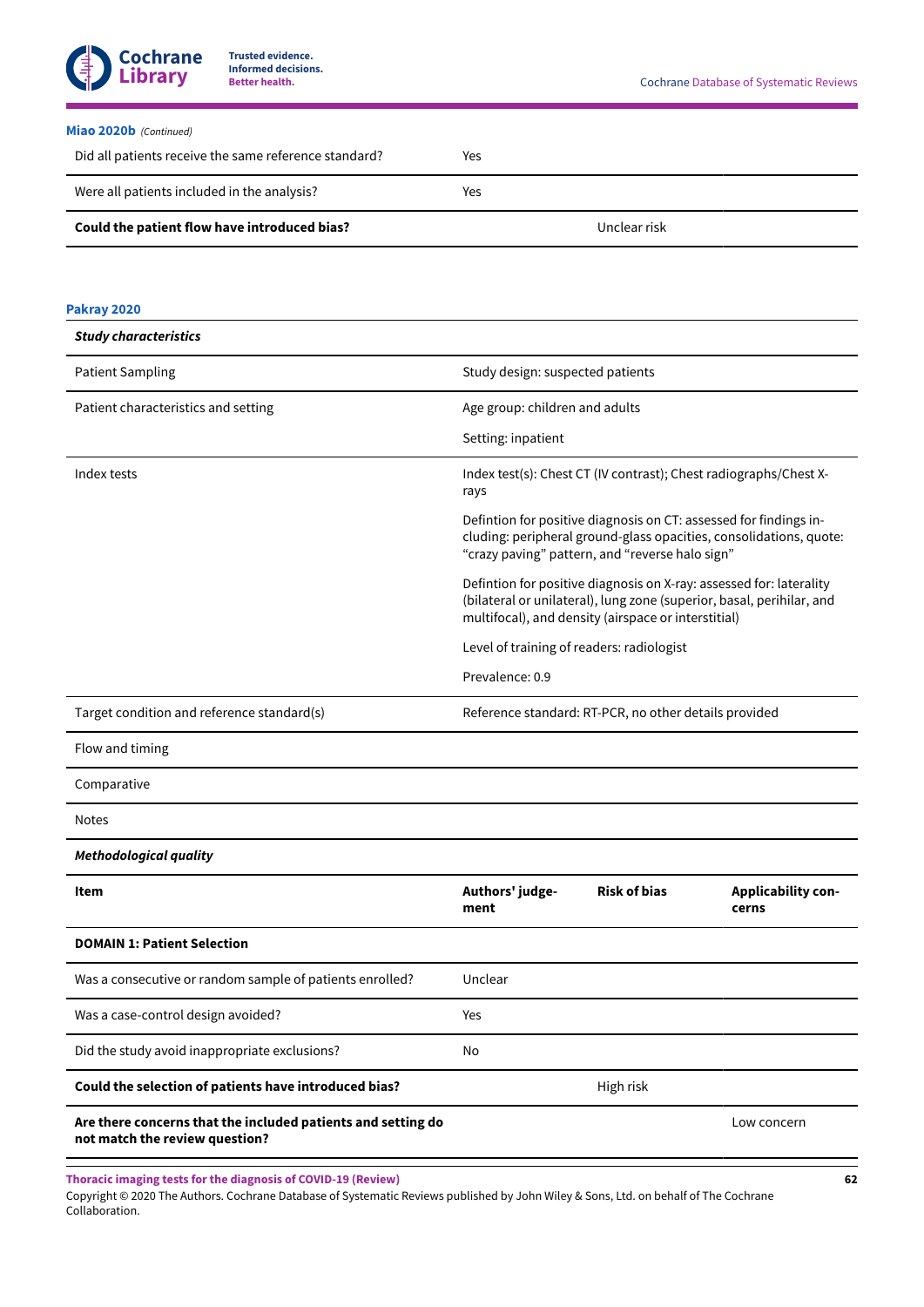

| Pakray 2020 (Continued)                                                                                           |         |              |             |
|-------------------------------------------------------------------------------------------------------------------|---------|--------------|-------------|
| <b>DOMAIN 2: Index Test (Chest CT)</b>                                                                            |         |              |             |
| Were the index test results interpreted without knowledge of<br>the results of the reference standard?            | Unclear |              |             |
| If a threshold was used, was it pre-specified?                                                                    | Yes     |              |             |
| Could the conduct or interpretation of the index test have<br>introduced bias?                                    |         | Unclear risk |             |
| Are there concerns that the index test, its conduct, or inter-<br>pretation differ from the review question?      |         |              | Low concern |
| DOMAIN 2: Index Test (Chest X-ray)                                                                                |         |              |             |
| Were the index test results interpreted without knowledge of<br>the results of the reference standard?            | Unclear |              |             |
| If a threshold was used, was it pre-specified?                                                                    | Unclear |              |             |
| Could the conduct or interpretation of the index test have<br>introduced bias?                                    |         | Unclear risk |             |
| Are there concerns that the index test, its conduct, or inter-<br>pretation differ from the review question?      |         |              | Low concern |
| DOMAIN 2: Index Test (Ultrasound of the lungs)                                                                    |         |              |             |
| <b>DOMAIN 3: Reference Standard</b>                                                                               |         |              |             |
| Is the reference standards likely to correctly classify the target<br>condition?                                  | Unclear |              |             |
| Were the reference standard results interpreted without knowl-<br>edge of the results of the index tests?         | Unclear |              |             |
| Could the reference standard, its conduct, or its interpreta-<br>tion have introduced bias?                       |         | Unclear risk |             |
| Are there concerns that the target condition as defined by<br>the reference standard does not match the question? |         |              | Low concern |
| <b>DOMAIN 4: Flow and Timing</b>                                                                                  |         |              |             |
| Was there an appropriate interval between index test and refer-<br>ence standard?                                 | Unclear |              |             |
| Did all patients receive the same reference standard?                                                             | Yes     |              |             |
| Were all patients included in the analysis?                                                                       | Yes     |              |             |
| Could the patient flow have introduced bias?                                                                      |         | Unclear risk |             |

**Thoracic imaging tests for the diagnosis of COVID-19 (Review)**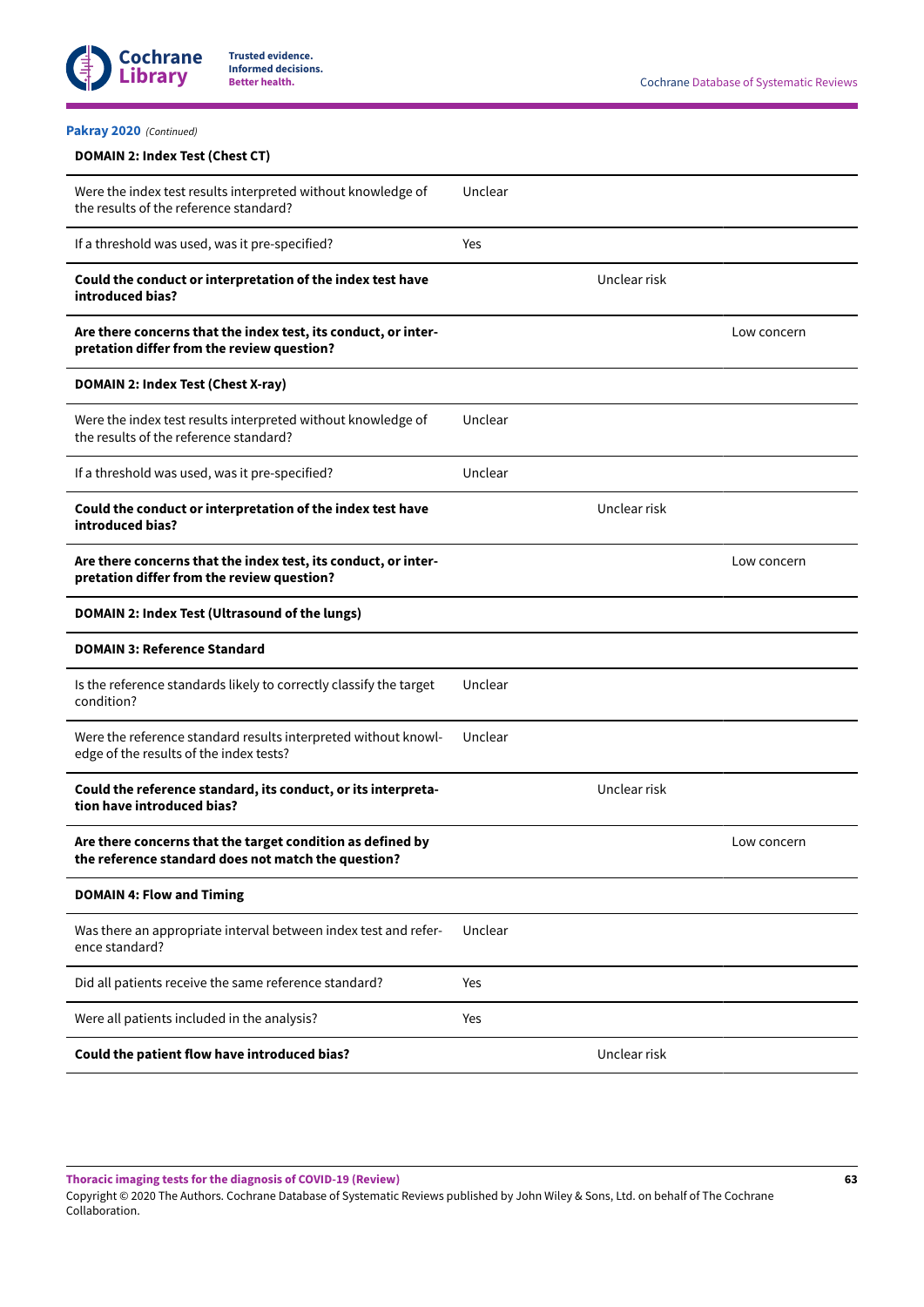

### **[Patel](#page-25-4) 2020**

| <b>Study characteristics</b>                                                                                 |                                           |                                                              |                             |
|--------------------------------------------------------------------------------------------------------------|-------------------------------------------|--------------------------------------------------------------|-----------------------------|
| <b>Patient Sampling</b>                                                                                      | Study design: suspected patients          |                                                              |                             |
| Patient characteristics and setting                                                                          | Age group: children and adults            |                                                              |                             |
|                                                                                                              | Setting: inpatient                        |                                                              |                             |
| Index tests                                                                                                  |                                           | Index test(s): Chest CT (high resolution)                    |                             |
|                                                                                                              |                                           | Defintion for positive diagnosis on CT: multifocal pneumonia |                             |
|                                                                                                              | Level of training of readers: radiologist |                                                              |                             |
|                                                                                                              | Prevalence: 0.5                           |                                                              |                             |
| Target condition and reference standard(s)                                                                   |                                           | Reference standard: RT-PCR once; twice in some               |                             |
| Flow and timing                                                                                              |                                           |                                                              |                             |
| Comparative                                                                                                  |                                           |                                                              |                             |
| <b>Notes</b>                                                                                                 |                                           |                                                              |                             |
| <b>Methodological quality</b>                                                                                |                                           |                                                              |                             |
| Item                                                                                                         | Authors' judge-<br>ment                   | <b>Risk of bias</b>                                          | Applicability con-<br>cerns |
| <b>DOMAIN 1: Patient Selection</b>                                                                           |                                           |                                                              |                             |
| Was a consecutive or random sample of patients enrolled?                                                     | Yes                                       |                                                              |                             |
| Was a case-control design avoided?                                                                           | Yes                                       |                                                              |                             |
| Did the study avoid inappropriate exclusions?                                                                | Yes                                       |                                                              |                             |
| Could the selection of patients have introduced bias?                                                        |                                           | Low risk                                                     |                             |
| Are there concerns that the included patients and setting do<br>not match the review question?               |                                           |                                                              | Low concern                 |
| <b>DOMAIN 2: Index Test (Chest CT)</b>                                                                       |                                           |                                                              |                             |
| Were the index test results interpreted without knowledge of<br>the results of the reference standard?       | Yes                                       |                                                              |                             |
| If a threshold was used, was it pre-specified?                                                               | No                                        |                                                              |                             |
| Could the conduct or interpretation of the index test have<br>introduced bias?                               |                                           | High risk                                                    |                             |
| Are there concerns that the index test, its conduct, or inter-<br>pretation differ from the review question? |                                           |                                                              | Low concern                 |
| <b>DOMAIN 2: Index Test (Chest X-ray)</b>                                                                    |                                           |                                                              |                             |
| <b>DOMAIN 2: Index Test (Ultrasound of the lungs)</b>                                                        |                                           |                                                              |                             |
|                                                                                                              |                                           |                                                              |                             |

**Thoracic imaging tests for the diagnosis of COVID-19 (Review)**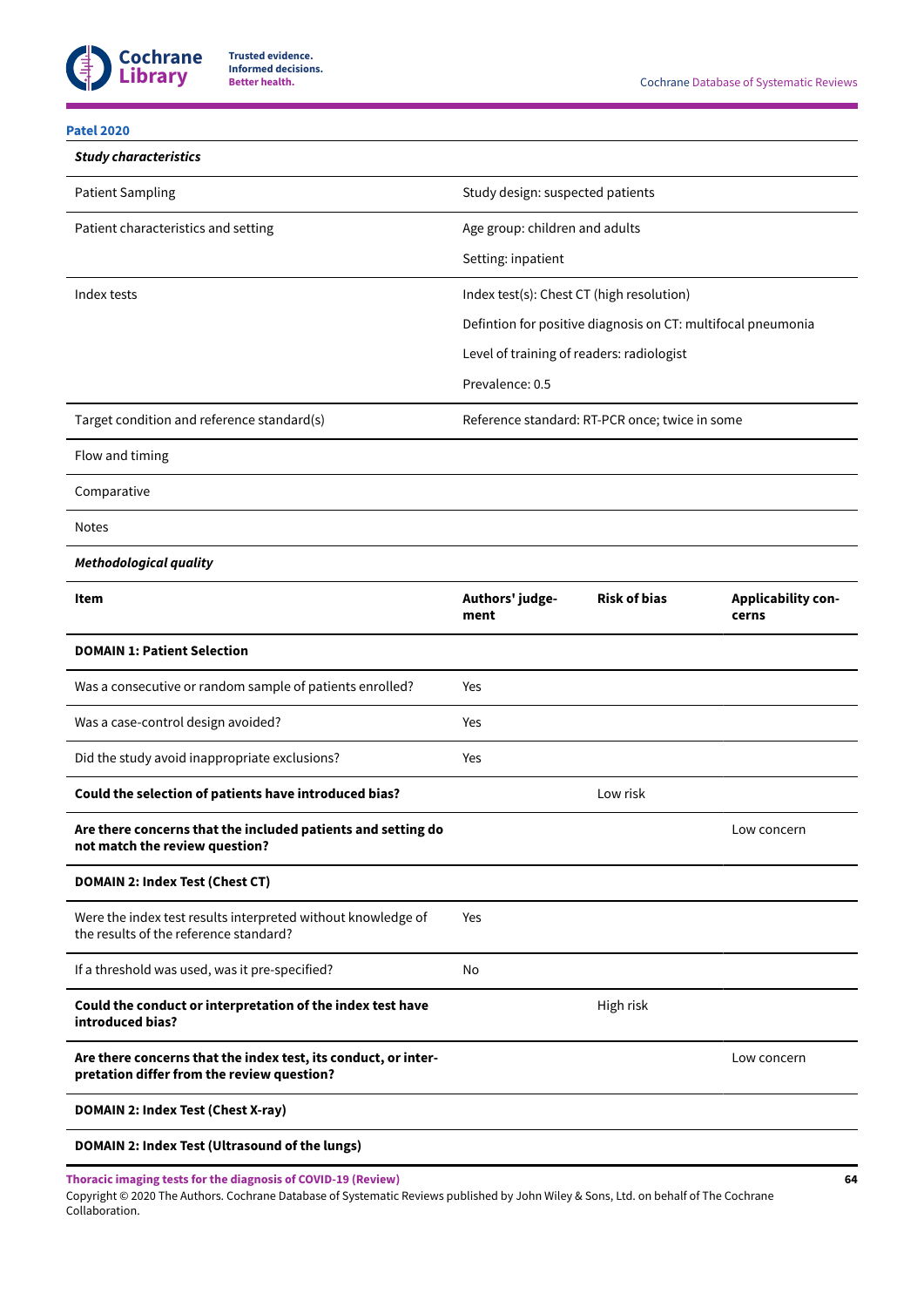

| <b>DOMAIN 3: Reference Standard</b>                                                                               |         |           |             |
|-------------------------------------------------------------------------------------------------------------------|---------|-----------|-------------|
| Is the reference standards likely to correctly classify the target<br>condition?                                  | No      |           |             |
| Were the reference standard results interpreted without knowl-<br>edge of the results of the index tests?         | Unclear |           |             |
| Could the reference standard, its conduct, or its interpreta-<br>tion have introduced bias?                       |         | High risk |             |
| Are there concerns that the target condition as defined by<br>the reference standard does not match the question? |         |           | Low concern |
| <b>DOMAIN 4: Flow and Timing</b>                                                                                  |         |           |             |
| Was there an appropriate interval between index test and refer-<br>ence standard?                                 | Unclear |           |             |
| Did all patients receive the same reference standard?                                                             | Yes     |           |             |
| Were all patients included in the analysis?                                                                       | Yes     |           |             |
| Could the patient flow have introduced bias?                                                                      |         | Low risk  |             |

### **[Peng](#page-25-5) 2020**

| <b>Study characteristics</b>               |                                                                                                                                                                   |
|--------------------------------------------|-------------------------------------------------------------------------------------------------------------------------------------------------------------------|
| <b>Patient Sampling</b>                    | Study design: suspected patients                                                                                                                                  |
| Patient characteristics and setting        | Age group: children only                                                                                                                                          |
|                                            | Setting: inpatient                                                                                                                                                |
| Index tests                                | Index test(s): chest CT                                                                                                                                           |
|                                            | Definition for positive diagnosis on CT: ground-glass opacity, con-<br>solidations with surrounding halo sign, nodules, residual fiber<br>strips, lymphadenopathy |
|                                            | Level of training of readers: radiologist                                                                                                                         |
|                                            | Prevalence: 0.5                                                                                                                                                   |
| Target condition and reference standard(s) | Reference standard: RT-PCR, no other details provided; other<br>(positive contacts)                                                                               |
| Flow and timing                            |                                                                                                                                                                   |
| Comparative                                |                                                                                                                                                                   |
| <b>Notes</b>                               |                                                                                                                                                                   |
| <b>Methodological quality</b>              |                                                                                                                                                                   |

**Thoracic imaging tests for the diagnosis of COVID-19 (Review)**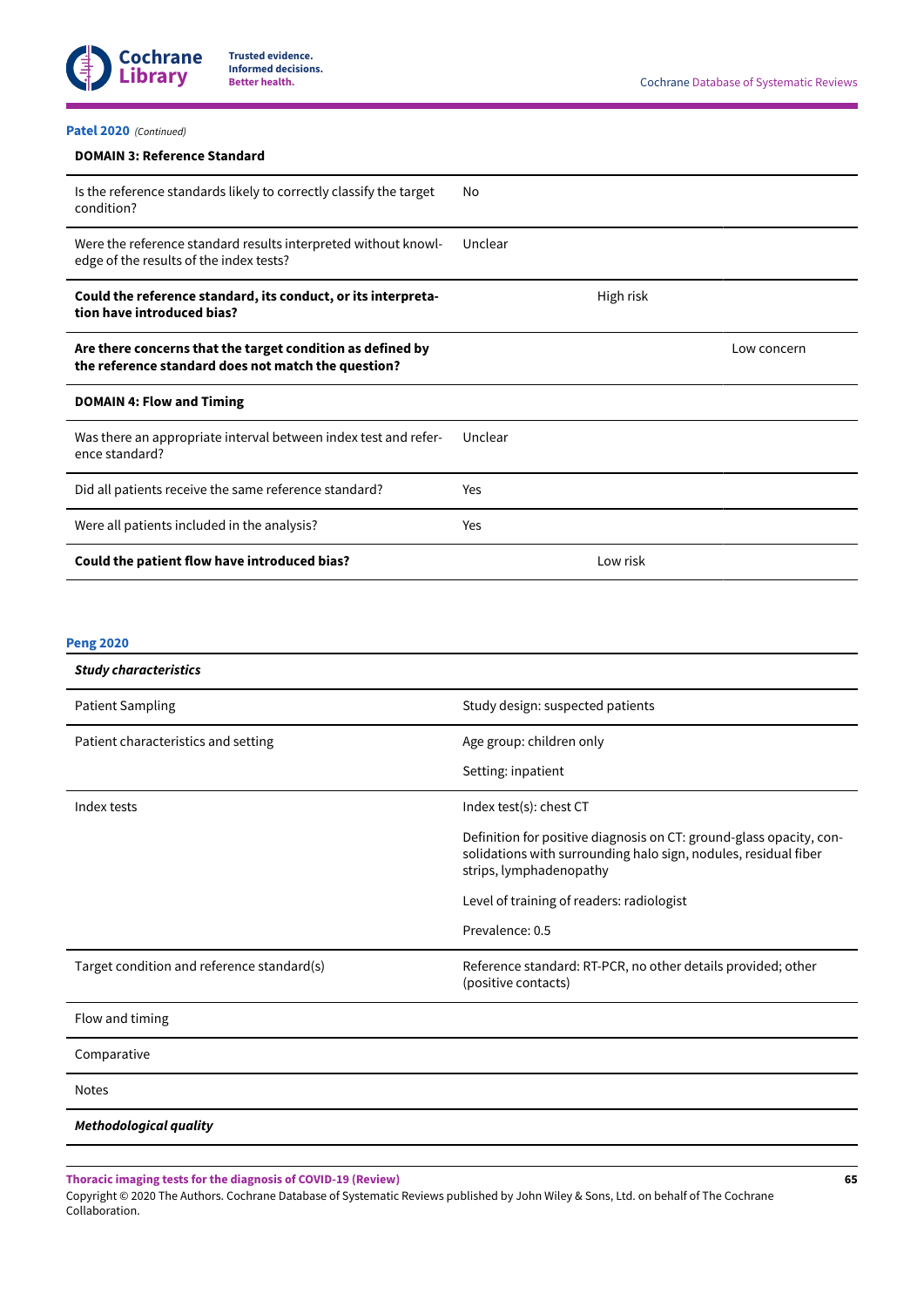

**[Peng](#page-25-5) 2020**  *(Continued)*

| $\frac{1}{2}$ = $\frac{1}{2}$ (community)<br>Item                                                                 | Authors' judge-<br>ment | <b>Risk of bias</b> | <b>Applicability con-</b><br>cerns |
|-------------------------------------------------------------------------------------------------------------------|-------------------------|---------------------|------------------------------------|
| <b>DOMAIN 1: Patient Selection</b>                                                                                |                         |                     |                                    |
| Was a consecutive or random sample of patients enrolled?                                                          | Unclear                 |                     |                                    |
| Was a case-control design avoided?                                                                                | Yes                     |                     |                                    |
| Did the study avoid inappropriate exclusions?                                                                     | Yes                     |                     |                                    |
| Could the selection of patients have introduced bias?                                                             |                         | Unclear risk        |                                    |
| Are there concerns that the included patients and setting do<br>not match the review question?                    |                         |                     | Low concern                        |
| <b>DOMAIN 2: Index Test (Chest CT)</b>                                                                            |                         |                     |                                    |
| Were the index test results interpreted without knowledge of<br>the results of the reference standard?            | Unclear                 |                     |                                    |
| If a threshold was used, was it pre-specified?                                                                    | Unclear                 |                     |                                    |
| Could the conduct or interpretation of the index test have<br>introduced bias?                                    |                         | Unclear risk        |                                    |
| Are there concerns that the index test, its conduct, or inter-<br>pretation differ from the review question?      |                         |                     | Low concern                        |
| <b>DOMAIN 2: Index Test (Chest X-ray)</b>                                                                         |                         |                     |                                    |
| <b>DOMAIN 2: Index Test (Ultrasound of the lungs)</b>                                                             |                         |                     |                                    |
| <b>DOMAIN 3: Reference Standard</b>                                                                               |                         |                     |                                    |
| Is the reference standards likely to correctly classify the target<br>condition?                                  | Unclear                 |                     |                                    |
| Were the reference standard results interpreted without knowl-<br>edge of the results of the index tests?         | Unclear                 |                     |                                    |
| Could the reference standard, its conduct, or its interpreta-<br>tion have introduced bias?                       |                         | Unclear risk        |                                    |
| Are there concerns that the target condition as defined by<br>the reference standard does not match the question? |                         |                     | Unclear                            |
| <b>DOMAIN 4: Flow and Timing</b>                                                                                  |                         |                     |                                    |
| Was there an appropriate interval between index test and refer-<br>ence standard?                                 | Yes                     |                     |                                    |
| Did all patients receive the same reference standard?                                                             | Yes                     |                     |                                    |
| Were all patients included in the analysis?                                                                       | Yes                     |                     |                                    |
| Could the patient flow have introduced bias?                                                                      |                         | Low risk            |                                    |

**Thoracic imaging tests for the diagnosis of COVID-19 (Review)**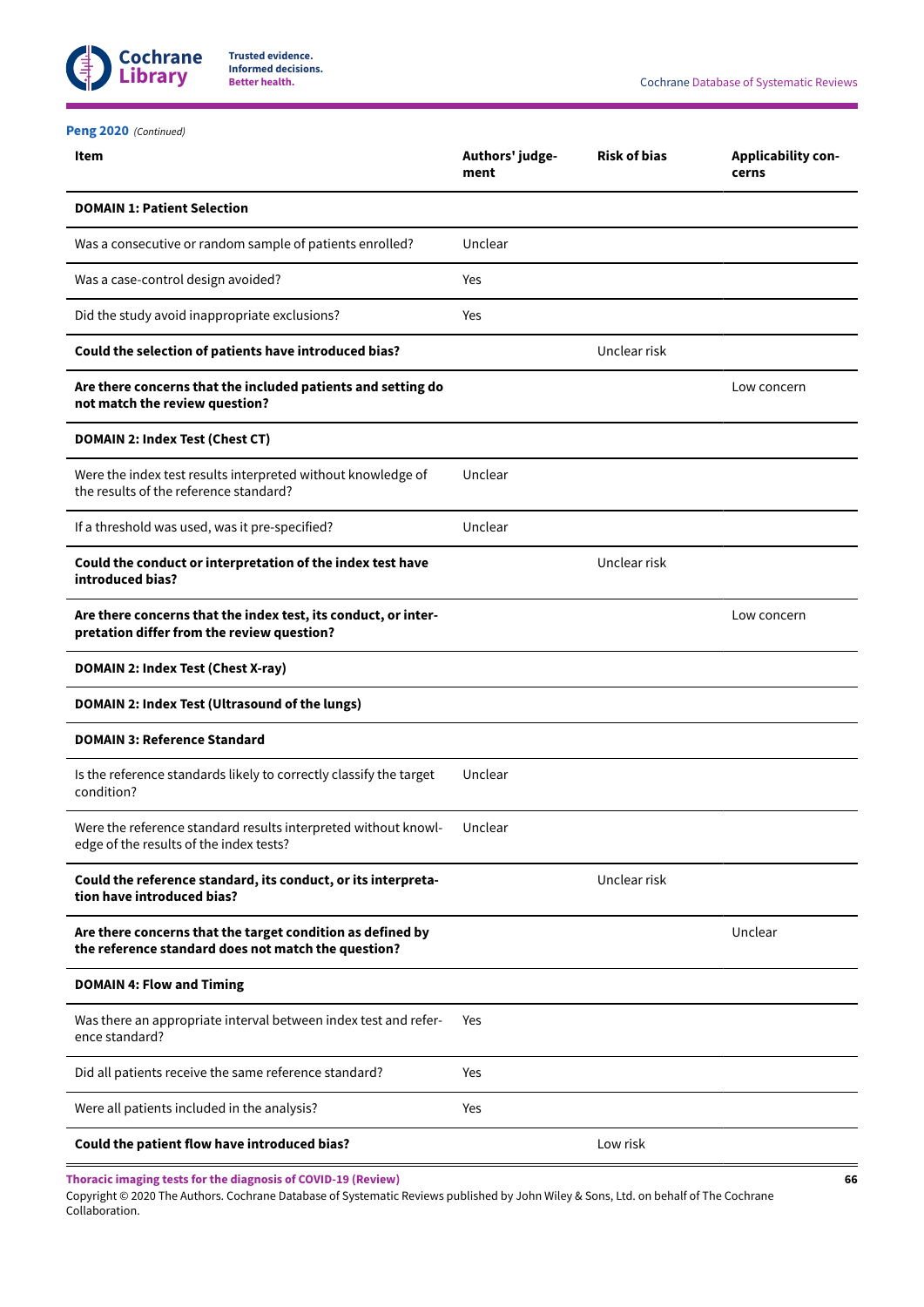

### **[Prokop](#page-25-6) 2020**

| <b>Study characteristics</b>                                                                                 |                                           |                                                                 |                             |  |
|--------------------------------------------------------------------------------------------------------------|-------------------------------------------|-----------------------------------------------------------------|-----------------------------|--|
| <b>Patient Sampling</b>                                                                                      | Study design: suspected patients          |                                                                 |                             |  |
| Patient characteristics and setting                                                                          | Age group: children and adults            |                                                                 |                             |  |
|                                                                                                              | Setting: inpatient                        |                                                                 |                             |  |
| Index tests                                                                                                  | Index test(s): Chest CT                   |                                                                 |                             |  |
|                                                                                                              | threshold not pre-specified               | Defintion for positive diagnosis on CT: CO-RADS classification; |                             |  |
|                                                                                                              | Level of training of readers: radiologist |                                                                 |                             |  |
|                                                                                                              | Prevalence: 0.5                           |                                                                 |                             |  |
| Target condition and reference standard(s)                                                                   |                                           | Reference standard: RT-PCR once; twice in some                  |                             |  |
| Flow and timing                                                                                              |                                           |                                                                 |                             |  |
| Comparative                                                                                                  |                                           |                                                                 |                             |  |
| <b>Notes</b>                                                                                                 |                                           |                                                                 |                             |  |
| <b>Methodological quality</b>                                                                                |                                           |                                                                 |                             |  |
| <b>Item</b>                                                                                                  | Authors' judge-<br>ment                   | <b>Risk of bias</b>                                             | Applicability con-<br>cerns |  |
| <b>DOMAIN 1: Patient Selection</b>                                                                           |                                           |                                                                 |                             |  |
| Was a consecutive or random sample of patients enrolled?                                                     | Yes                                       |                                                                 |                             |  |
| Was a case-control design avoided?                                                                           | Yes                                       |                                                                 |                             |  |
| Did the study avoid inappropriate exclusions?                                                                | No                                        |                                                                 |                             |  |
| Could the selection of patients have introduced bias?                                                        |                                           | High risk                                                       |                             |  |
| Are there concerns that the included patients and setting do<br>not match the review question?               |                                           |                                                                 | Low concern                 |  |
| <b>DOMAIN 2: Index Test (Chest CT)</b>                                                                       |                                           |                                                                 |                             |  |
| Were the index test results interpreted without knowledge of<br>the results of the reference standard?       | Yes                                       |                                                                 |                             |  |
| If a threshold was used, was it pre-specified?                                                               | No                                        |                                                                 |                             |  |
| Could the conduct or interpretation of the index test have<br>introduced bias?                               |                                           | High risk                                                       |                             |  |
| Are there concerns that the index test, its conduct, or inter-<br>pretation differ from the review question? |                                           |                                                                 | Low concern                 |  |
|                                                                                                              |                                           |                                                                 |                             |  |

**Thoracic imaging tests for the diagnosis of COVID-19 (Review)**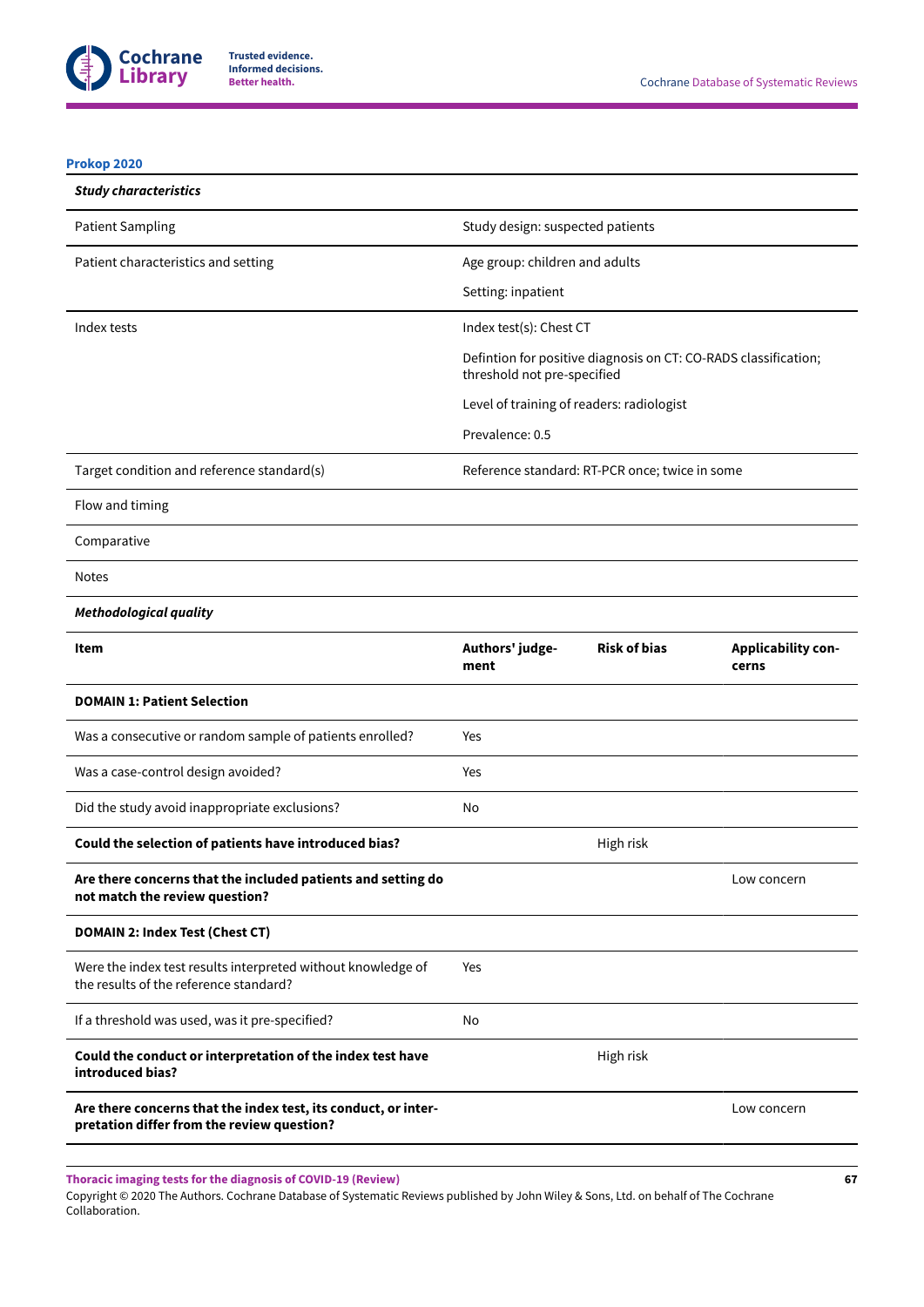

| <b>DOMAIN 2: Index Test (Chest X-ray)</b>                                                                         |         |           |             |
|-------------------------------------------------------------------------------------------------------------------|---------|-----------|-------------|
| <b>DOMAIN 2: Index Test (Ultrasound of the lungs)</b>                                                             |         |           |             |
| <b>DOMAIN 3: Reference Standard</b>                                                                               |         |           |             |
| Is the reference standards likely to correctly classify the target<br>condition?                                  | No      |           |             |
| Were the reference standard results interpreted without knowl-<br>edge of the results of the index tests?         | Unclear |           |             |
| Could the reference standard, its conduct, or its interpreta-<br>tion have introduced bias?                       |         | High risk |             |
| Are there concerns that the target condition as defined by<br>the reference standard does not match the question? |         |           | Low concern |
| <b>DOMAIN 4: Flow and Timing</b>                                                                                  |         |           |             |
| Was there an appropriate interval between index test and refer-<br>ence standard?                                 | Unclear |           |             |
| Did all patients receive the same reference standard?                                                             | No      |           |             |
| Were all patients included in the analysis?                                                                       | Yes     |           |             |
| Could the patient flow have introduced bias?                                                                      |         | High risk |             |

#### **[Pu 2020](#page-25-7)**

| <b>Study characteristics</b>               |                                                            |  |  |
|--------------------------------------------|------------------------------------------------------------|--|--|
| <b>Patient Sampling</b>                    | Study design: infected and control patients (case-control) |  |  |
| Patient characteristics and setting        | Age group: children and adults                             |  |  |
|                                            | Setting: unclear                                           |  |  |
| Index tests                                | Index test(s): Chest CT (high resolution)                  |  |  |
|                                            | Defintion for positive diagnosis on CT: unclear            |  |  |
|                                            | Level of training of readers: radiologist                  |  |  |
|                                            | Prevalence: 0.5                                            |  |  |
| Target condition and reference standard(s) | Reference standard: RT-PCR, no other details provided      |  |  |
| Flow and timing                            |                                                            |  |  |
| Comparative                                |                                                            |  |  |
|                                            |                                                            |  |  |

Notes

**Thoracic imaging tests for the diagnosis of COVID-19 (Review)**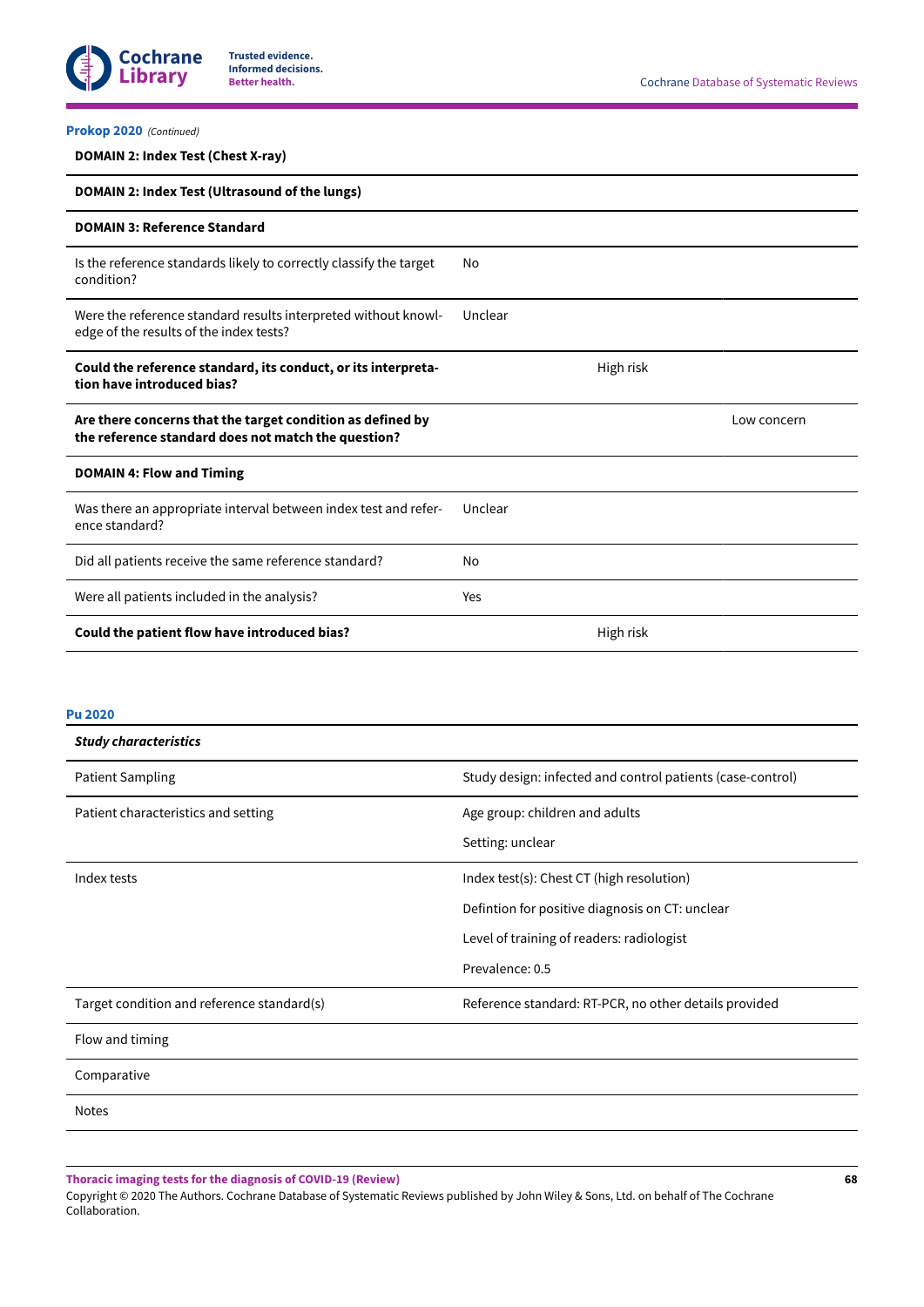

**[Pu 2020](#page-25-7)**  *(Continued)*

*Methodological quality*

| Item                                                                                                              | Authors' judge-<br>ment | <b>Risk of bias</b> | <b>Applicability con-</b><br>cerns |
|-------------------------------------------------------------------------------------------------------------------|-------------------------|---------------------|------------------------------------|
| <b>DOMAIN 1: Patient Selection</b>                                                                                |                         |                     |                                    |
| Was a consecutive or random sample of patients enrolled?                                                          | Unclear                 |                     |                                    |
| Was a case-control design avoided?                                                                                | No                      |                     |                                    |
| Did the study avoid inappropriate exclusions?                                                                     | Unclear                 |                     |                                    |
| Could the selection of patients have introduced bias?                                                             |                         | High risk           |                                    |
| Are there concerns that the included patients and setting do<br>not match the review question?                    |                         |                     | High                               |
| <b>DOMAIN 2: Index Test (Chest CT)</b>                                                                            |                         |                     |                                    |
| Were the index test results interpreted without knowledge of<br>the results of the reference standard?            | Yes                     |                     |                                    |
| If a threshold was used, was it pre-specified?                                                                    | Unclear                 |                     |                                    |
| Could the conduct or interpretation of the index test have<br>introduced bias?                                    |                         | Unclear risk        |                                    |
| Are there concerns that the index test, its conduct, or inter-<br>pretation differ from the review question?      |                         |                     | Low concern                        |
| DOMAIN 2: Index Test (Chest X-ray)                                                                                |                         |                     |                                    |
| DOMAIN 2: Index Test (Ultrasound of the lungs)                                                                    |                         |                     |                                    |
| <b>DOMAIN 3: Reference Standard</b>                                                                               |                         |                     |                                    |
| Is the reference standards likely to correctly classify the target<br>condition?                                  | Unclear                 |                     |                                    |
| Were the reference standard results interpreted without knowl-<br>edge of the results of the index tests?         | Unclear                 |                     |                                    |
| Could the reference standard, its conduct, or its interpreta-<br>tion have introduced bias?                       |                         | Unclear risk        |                                    |
| Are there concerns that the target condition as defined by<br>the reference standard does not match the question? |                         |                     | Low concern                        |
| <b>DOMAIN 4: Flow and Timing</b>                                                                                  |                         |                     |                                    |
| Was there an appropriate interval between index test and refer-<br>ence standard?                                 | Unclear                 |                     |                                    |
| Did all patients receive the same reference standard?                                                             | Unclear                 |                     |                                    |
| Were all patients included in the analysis?                                                                       | Yes                     |                     |                                    |

**Thoracic imaging tests for the diagnosis of COVID-19 (Review)**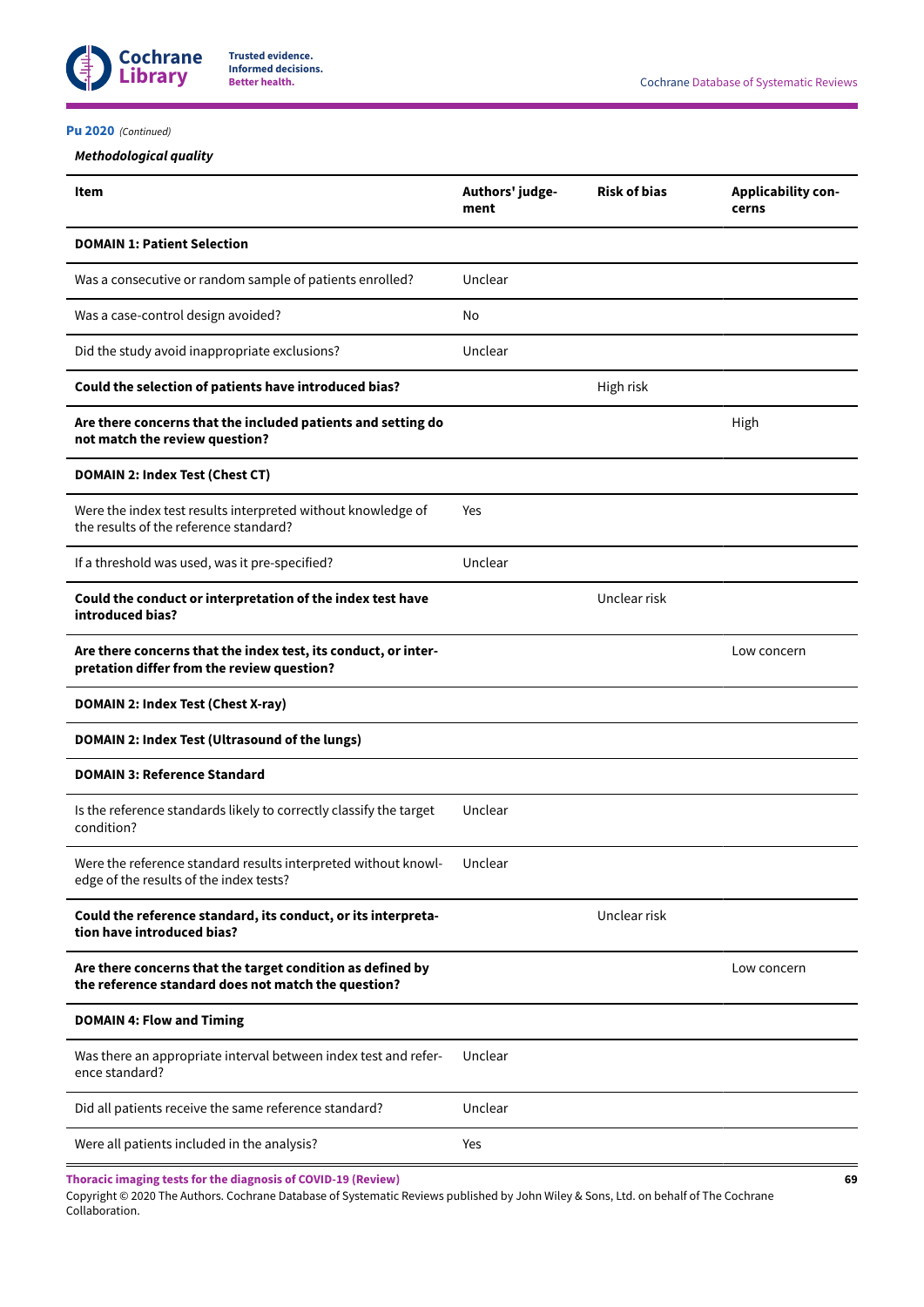

### **[Pu 2020](#page-25-0)**  *(Continued)*

### **Could the patient flow have introduced bias?** Unclear risk

| <b>Schiaffino 2020</b>                                                                                 |                                           |                                                    |                             |
|--------------------------------------------------------------------------------------------------------|-------------------------------------------|----------------------------------------------------|-----------------------------|
| <b>Study characteristics</b>                                                                           |                                           |                                                    |                             |
| <b>Patient Sampling</b>                                                                                | Study design: suspected patients          |                                                    |                             |
| Patient characteristics and setting                                                                    | Age group: children and adults            |                                                    |                             |
|                                                                                                        | Setting: inpatient                        |                                                    |                             |
| Index tests                                                                                            |                                           | Index test(s): Chest radiographs/Chest X-rays      |                             |
|                                                                                                        |                                           | Defintion for positive diagnosis on X-ray: unclear |                             |
|                                                                                                        | Level of training of readers: radiologist |                                                    |                             |
|                                                                                                        | Prevalence: 0.8                           |                                                    |                             |
| Target condition and reference standard(s)                                                             |                                           | Reference standard: RT-PCR twice, if necessary     |                             |
| Flow and timing                                                                                        |                                           |                                                    |                             |
| Comparative                                                                                            |                                           |                                                    |                             |
| <b>Notes</b>                                                                                           |                                           |                                                    |                             |
| <b>Methodological quality</b>                                                                          |                                           |                                                    |                             |
| Item                                                                                                   | Authors' judge-<br>ment                   | <b>Risk of bias</b>                                | Applicability con-<br>cerns |
| <b>DOMAIN 1: Patient Selection</b>                                                                     |                                           |                                                    |                             |
| Was a consecutive or random sample of patients enrolled?                                               | Yes                                       |                                                    |                             |
| Was a case-control design avoided?                                                                     | Yes                                       |                                                    |                             |
| Did the study avoid inappropriate exclusions?                                                          | Unclear                                   |                                                    |                             |
| Could the selection of patients have introduced bias?                                                  |                                           | Unclear risk                                       |                             |
| Are there concerns that the included patients and setting do<br>not match the review question?         |                                           |                                                    | Low concern                 |
| <b>DOMAIN 2: Index Test (Chest CT)</b>                                                                 |                                           |                                                    |                             |
| <b>DOMAIN 2: Index Test (Chest X-ray)</b>                                                              |                                           |                                                    |                             |
| Were the index test results interpreted without knowledge of<br>the results of the reference standard? | Unclear                                   |                                                    |                             |
| If a threshold was used, was it pre-specified?                                                         | Unclear                                   |                                                    |                             |
|                                                                                                        |                                           |                                                    |                             |

**Thoracic imaging tests for the diagnosis of COVID-19 (Review)**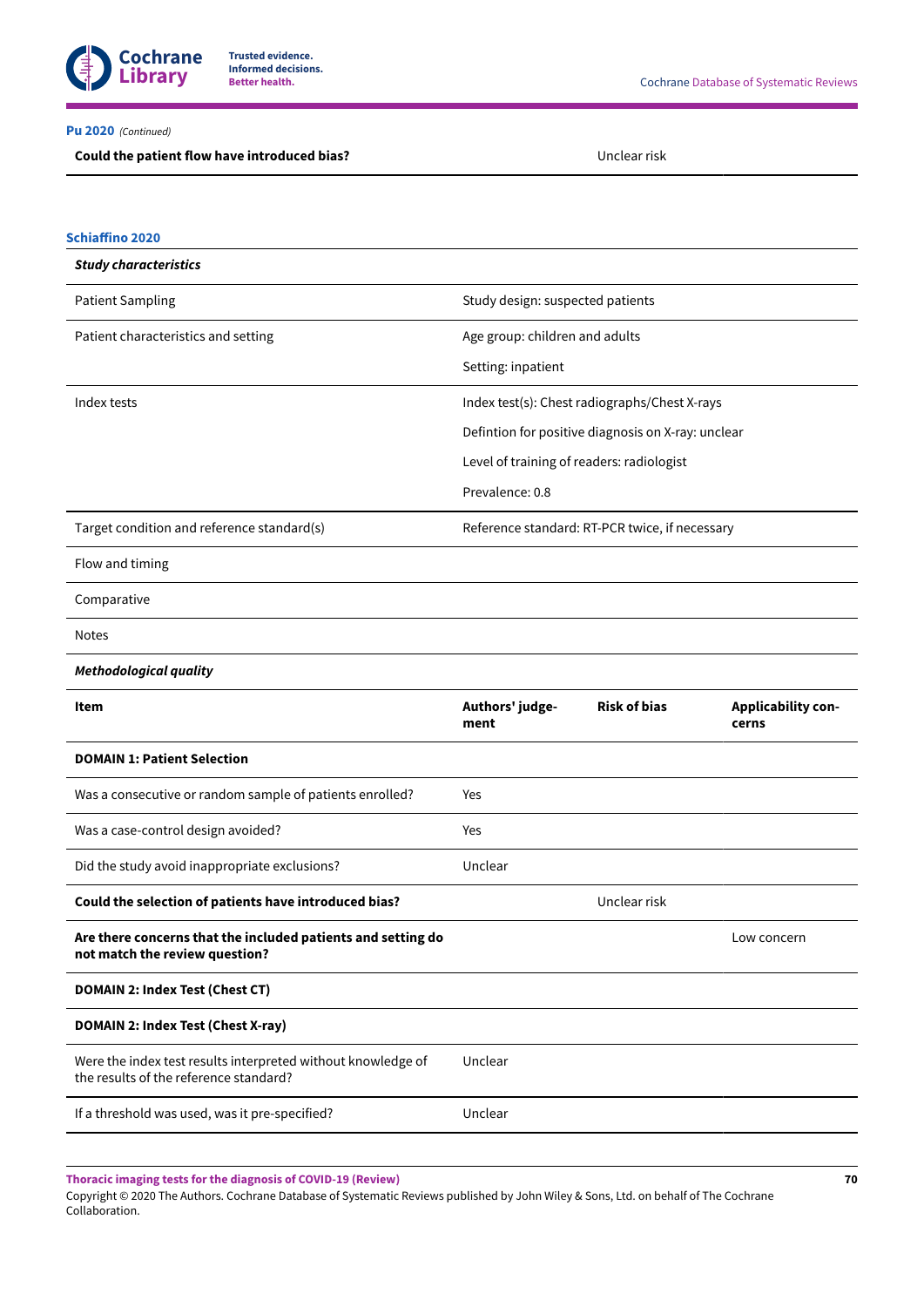

**Schiaffino 2020** *(Continued)* 

**Trusted evidence. Informed decisions.**

| Could the conduct or interpretation of the index test have<br>introduced bias?                                    |         | Unclear risk |             |
|-------------------------------------------------------------------------------------------------------------------|---------|--------------|-------------|
| Are there concerns that the index test, its conduct, or inter-<br>pretation differ from the review question?      |         |              | Low concern |
| <b>DOMAIN 2: Index Test (Ultrasound of the lungs)</b>                                                             |         |              |             |
| <b>DOMAIN 3: Reference Standard</b>                                                                               |         |              |             |
| Is the reference standards likely to correctly classify the target<br>condition?                                  | No      |              |             |
| Were the reference standard results interpreted without knowl-<br>edge of the results of the index tests?         | Unclear |              |             |
| Could the reference standard, its conduct, or its interpreta-<br>tion have introduced bias?                       |         | High risk    |             |
| Are there concerns that the target condition as defined by<br>the reference standard does not match the question? |         |              | Low concern |
| <b>DOMAIN 4: Flow and Timing</b>                                                                                  |         |              |             |
| Was there an appropriate interval between index test and refer-<br>ence standard?                                 | Unclear |              |             |
| Did all patients receive the same reference standard?                                                             | Yes     |              |             |
| Were all patients included in the analysis?                                                                       | Yes     |              |             |
| Could the patient flow have introduced bias?                                                                      |         | Unclear risk |             |

# **[Song S 2020](#page-25-2)**

| <b>Study characteristics</b>               |                                                                                                                                                                                                                                                                  |
|--------------------------------------------|------------------------------------------------------------------------------------------------------------------------------------------------------------------------------------------------------------------------------------------------------------------|
| <b>Patient Sampling</b>                    | Study design: suspected patients                                                                                                                                                                                                                                 |
| Patient characteristics and setting        | Age group: adults only                                                                                                                                                                                                                                           |
|                                            | Setting: inpatient                                                                                                                                                                                                                                               |
| Index tests                                | Index test(s): Chest CT                                                                                                                                                                                                                                          |
|                                            | Defintion for positive diagnosis on CT: diagnosis of viral pneumo-<br>nia according to: multiple bilateral, ill-defined ground-glass opac-<br>ities (GGOs) or mixed consolidation with diffuse peripheral distrib-<br>ution or bilateral pulmonary consolidation |
|                                            | Prevalence: 0.5                                                                                                                                                                                                                                                  |
| Target condition and reference standard(s) | Reference standard: RT-PCR twice, if necessary                                                                                                                                                                                                                   |
| Flow and timing                            |                                                                                                                                                                                                                                                                  |

**Thoracic imaging tests for the diagnosis of COVID-19 (Review)**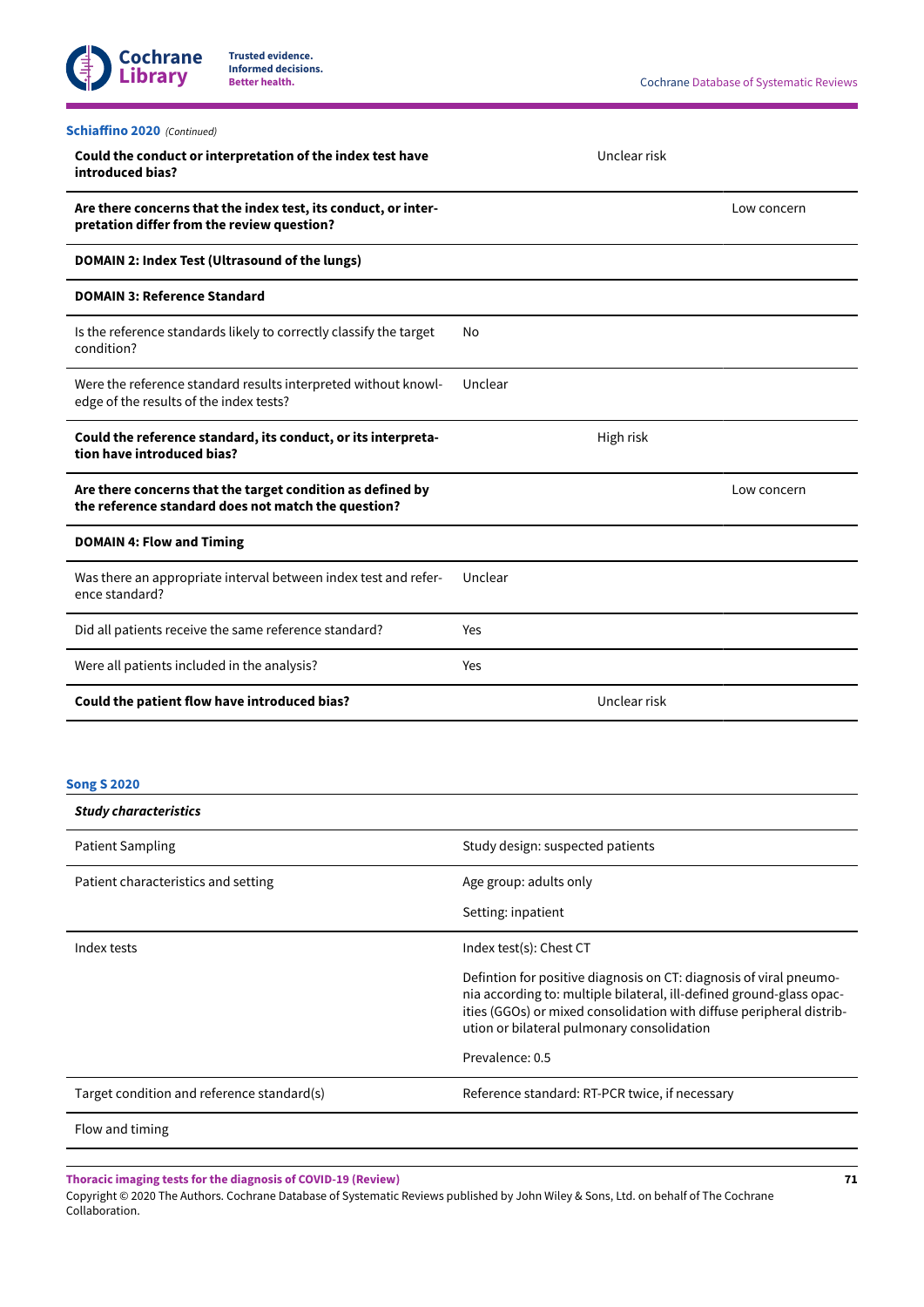

#### **[Song S 2020](#page-25-2)**  *(Continued)*

Comparative

Notes *Methodological quality* **Item Authors' judgement Risk of bias Applicability concerns DOMAIN 1: Patient Selection** Was a consecutive or random sample of patients enrolled? Yes Was a case-control design avoided? Ves Did the study avoid inappropriate exclusions? Yes **Could the selection of patients have introduced bias?** Low risk **Are there concerns that the included patients and setting do not match the review question?** Low concern **DOMAIN 2: Index Test (Chest CT)** Were the index test results interpreted without knowledge of the results of the reference standard? Yes If a threshold was used, was it pre-specified? Yes **Could the conduct or interpretation of the index test have introduced bias?** Low risk **Are there concerns that the index test, its conduct, or interpretation differ from the review question?** Low concern **DOMAIN 2: Index Test (Chest X-ray) DOMAIN 2: Index Test (Ultrasound of the lungs) DOMAIN 3: Reference Standard** Is the reference standards likely to correctly classify the target condition? Yes Were the reference standard results interpreted without knowledge of the results of the index tests? Unclear **Could the reference standard, its conduct, or its interpretation have introduced bias?** Unclear risk **Are there concerns that the target condition as defined by the reference standard does not match the question?** Low concern **DOMAIN 4: Flow and Timing** Was there an appropriate interval between index test and reference standard? Yes

**Thoracic imaging tests for the diagnosis of COVID-19 (Review)**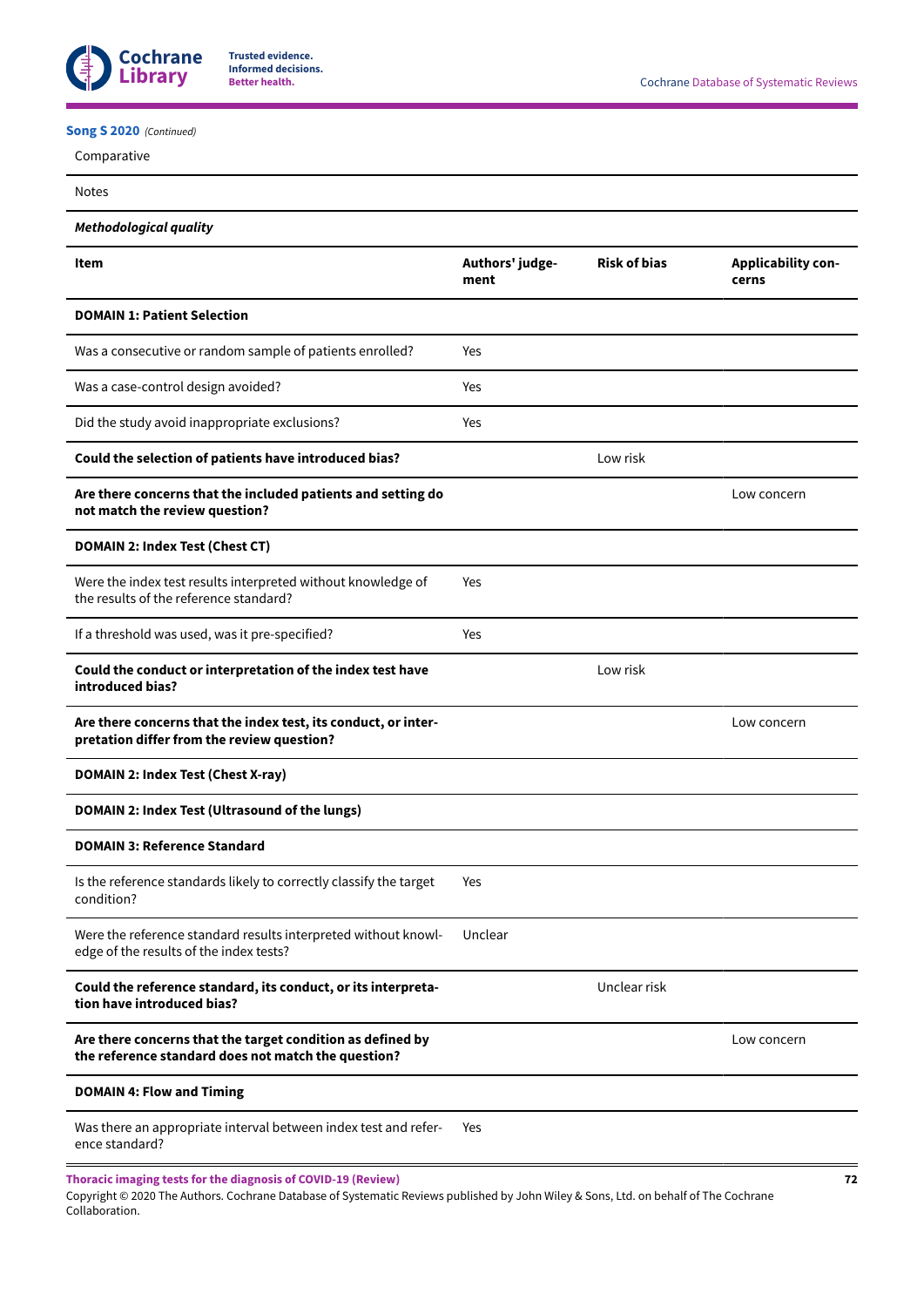

| <b>Song S 2020</b> (Continued)                                                                         |                                       |                                                       |                             |
|--------------------------------------------------------------------------------------------------------|---------------------------------------|-------------------------------------------------------|-----------------------------|
| Did all patients receive the same reference standard?                                                  | Yes                                   |                                                       |                             |
| Were all patients included in the analysis?                                                            | Yes                                   |                                                       |                             |
| Could the patient flow have introduced bias?                                                           |                                       | Low risk                                              |                             |
|                                                                                                        |                                       |                                                       |                             |
| <b>Wang 2020a</b>                                                                                      |                                       |                                                       |                             |
| <b>Study characteristics</b>                                                                           |                                       |                                                       |                             |
| <b>Patient Sampling</b>                                                                                | Study design: unclear                 |                                                       |                             |
| Patient characteristics and setting                                                                    | Age group: unclear                    |                                                       |                             |
|                                                                                                        | Setting: unclear                      |                                                       |                             |
| Index tests                                                                                            | Index test(s): Chest CT               |                                                       |                             |
|                                                                                                        |                                       | Defintion for positive diagnosis on CT: unclear       |                             |
|                                                                                                        | Level of training of readers: unclear |                                                       |                             |
|                                                                                                        | Prevalence: 0.6                       |                                                       |                             |
| Target condition and reference standard(s)                                                             |                                       | Reference standard: RT-PCR, no other details provided |                             |
| Flow and timing                                                                                        |                                       |                                                       |                             |
| Comparative                                                                                            |                                       |                                                       |                             |
| <b>Notes</b>                                                                                           |                                       |                                                       |                             |
| <b>Methodological quality</b>                                                                          |                                       |                                                       |                             |
| Item                                                                                                   | Authors' judge-<br>ment               | <b>Risk of bias</b>                                   | Applicability con-<br>cerns |
| <b>DOMAIN 1: Patient Selection</b>                                                                     |                                       |                                                       |                             |
| Was a consecutive or random sample of patients enrolled?                                               | Unclear                               |                                                       |                             |
| Was a case-control design avoided?                                                                     | Unclear                               |                                                       |                             |
| Did the study avoid inappropriate exclusions?                                                          | Unclear                               |                                                       |                             |
| Could the selection of patients have introduced bias?                                                  |                                       | Unclear risk                                          |                             |
| Are there concerns that the included patients and setting do<br>not match the review question?         |                                       |                                                       | Unclear                     |
| <b>DOMAIN 2: Index Test (Chest CT)</b>                                                                 |                                       |                                                       |                             |
| Were the index test results interpreted without knowledge of<br>the results of the reference standard? | Unclear                               |                                                       |                             |
|                                                                                                        |                                       |                                                       |                             |

**Thoracic imaging tests for the diagnosis of COVID-19 (Review)**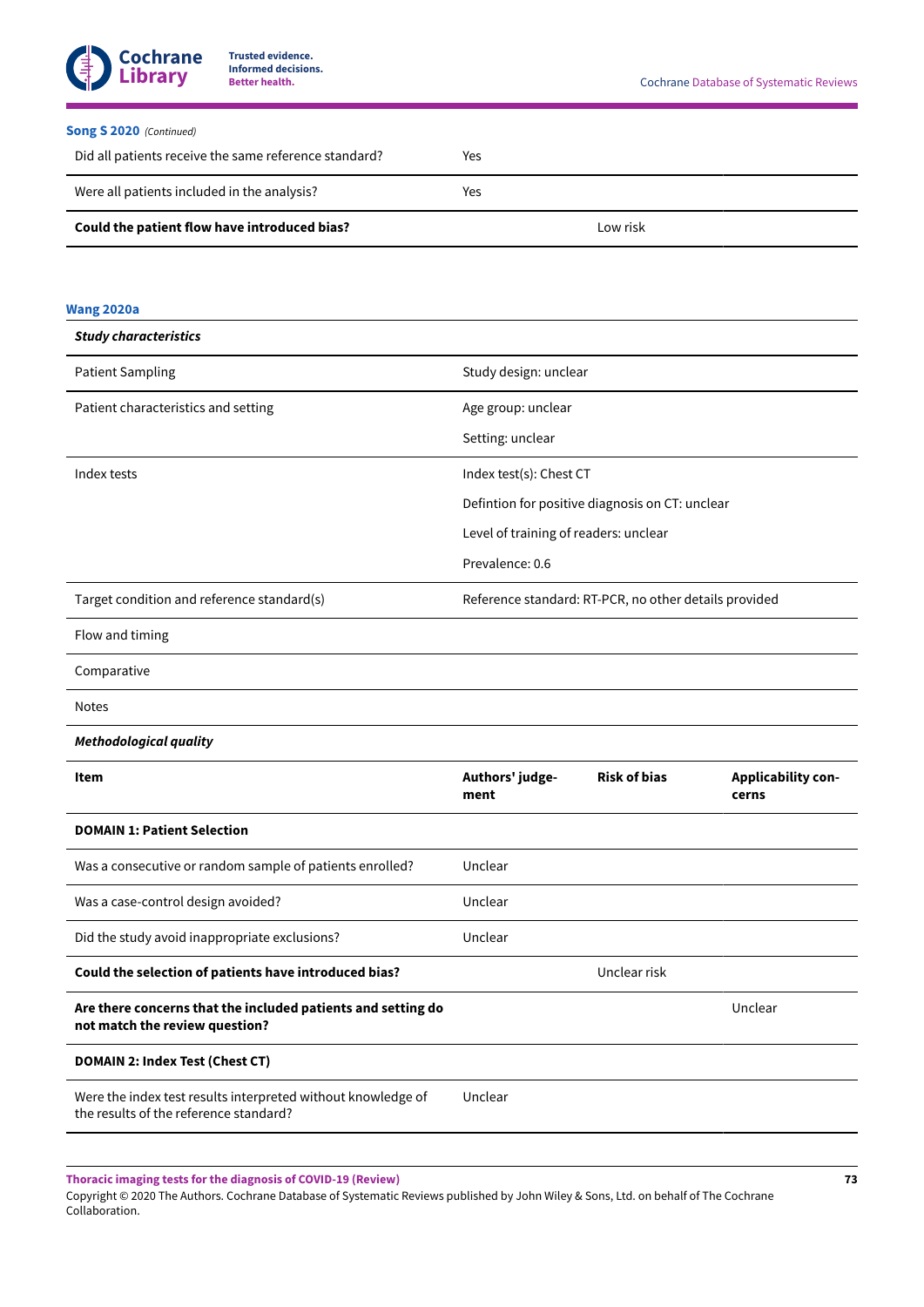

**Wang [2020a](#page-25-3)**  *(Continued)*

**Trusted evidence. Informed decisions.**

| If a threshold was used, was it pre-specified?                                                                    | Unclear |              |             |
|-------------------------------------------------------------------------------------------------------------------|---------|--------------|-------------|
| Could the conduct or interpretation of the index test have<br>introduced bias?                                    |         | Unclear risk |             |
| Are there concerns that the index test, its conduct, or inter-<br>pretation differ from the review question?      |         |              | Unclear     |
| <b>DOMAIN 2: Index Test (Chest X-ray)</b>                                                                         |         |              |             |
| <b>DOMAIN 2: Index Test (Ultrasound of the lungs)</b>                                                             |         |              |             |
| <b>DOMAIN 3: Reference Standard</b>                                                                               |         |              |             |
| Is the reference standards likely to correctly classify the target<br>condition?                                  | Unclear |              |             |
| Were the reference standard results interpreted without knowl-<br>edge of the results of the index tests?         | Unclear |              |             |
| Could the reference standard, its conduct, or its interpreta-<br>tion have introduced bias?                       |         | Unclear risk |             |
| Are there concerns that the target condition as defined by<br>the reference standard does not match the question? |         |              | Low concern |
| <b>DOMAIN 4: Flow and Timing</b>                                                                                  |         |              |             |
| Was there an appropriate interval between index test and refer-<br>ence standard?                                 | Unclear |              |             |
| Did all patients receive the same reference standard?                                                             | Yes     |              |             |
| Were all patients included in the analysis?                                                                       | Yes     |              |             |
| Could the patient flow have introduced bias?                                                                      |         | Unclear risk |             |

# **[Xiong 2020](#page-25-4)**

| <b>Study characteristics</b>        |                                                                                                                                                 |
|-------------------------------------|-------------------------------------------------------------------------------------------------------------------------------------------------|
| <b>Patient Sampling</b>             | Study design: suspected patients                                                                                                                |
| Patient characteristics and setting | Age group: children and adults                                                                                                                  |
|                                     | Setting: inpatient                                                                                                                              |
| Index tests                         | Index test(s): chest CT                                                                                                                         |
|                                     | Definition for positive diagnosis on CT: subpleural ground-glass<br>opacity without pleural effusion, bronchial changes or lym-<br>phadenopathy |
|                                     | Level of training of readers: radiologist                                                                                                       |
|                                     | Prevalence: 0.4                                                                                                                                 |

**Thoracic imaging tests for the diagnosis of COVID-19 (Review)**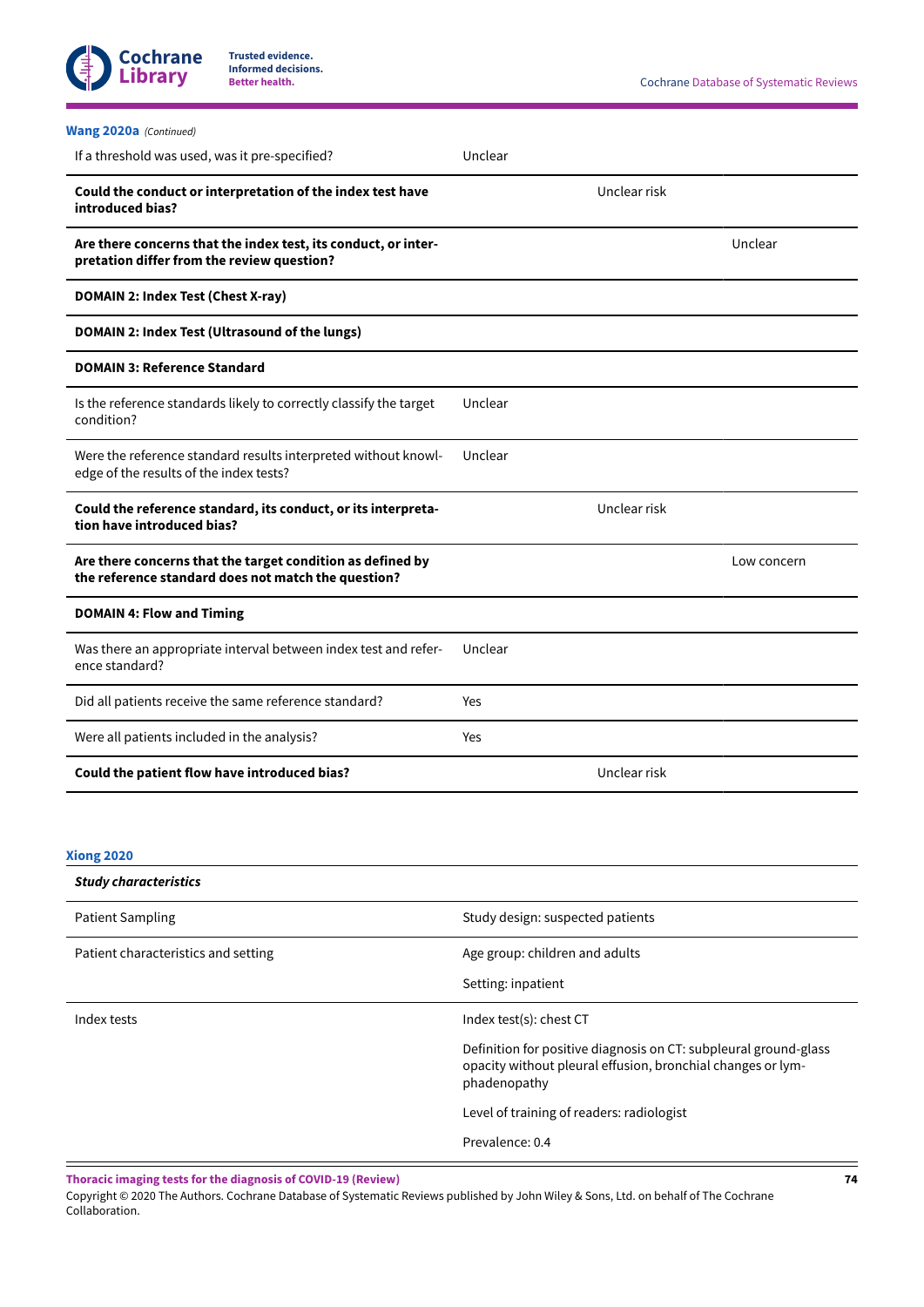

Target condition and reference standard(s) Reference standard: RT-PCR, no other details provided Flow and timing Comparative Notes *Methodological quality* **Item Authors' judgement Risk of bias Applicability concerns DOMAIN 1: Patient Selection** Was a consecutive or random sample of patients enrolled? Yes Was a case-control design avoided? Was a case-control design avoided? Did the study avoid inappropriate exclusions? Unclear **Could the selection of patients have introduced bias?** Low risk **Are there concerns that the included patients and setting do not match the review question?** Low concern **DOMAIN 2: Index Test (Chest CT)** Were the index test results interpreted without knowledge of the results of the reference standard? Unclear If a threshold was used, was it pre-specified? Unclear **Could the conduct or interpretation of the index test have introduced bias?** Unclear risk **Are there concerns that the index test, its conduct, or interpretation differ from the review question?** Low concern **DOMAIN 2: Index Test (Chest X-ray) DOMAIN 2: Index Test (Ultrasound of the lungs) DOMAIN 3: Reference Standard** Is the reference standards likely to correctly classify the target condition? Unclear Were the reference standard results interpreted without knowledge of the results of the index tests? Unclear **Could the reference standard, its conduct, or its interpretation have introduced bias?** Unclear risk **Are there concerns that the target condition as defined by the reference standard does not match the question?** Low concern **[Xiong 2020](#page-25-4)**  *(Continued)*

**Thoracic imaging tests for the diagnosis of COVID-19 (Review)**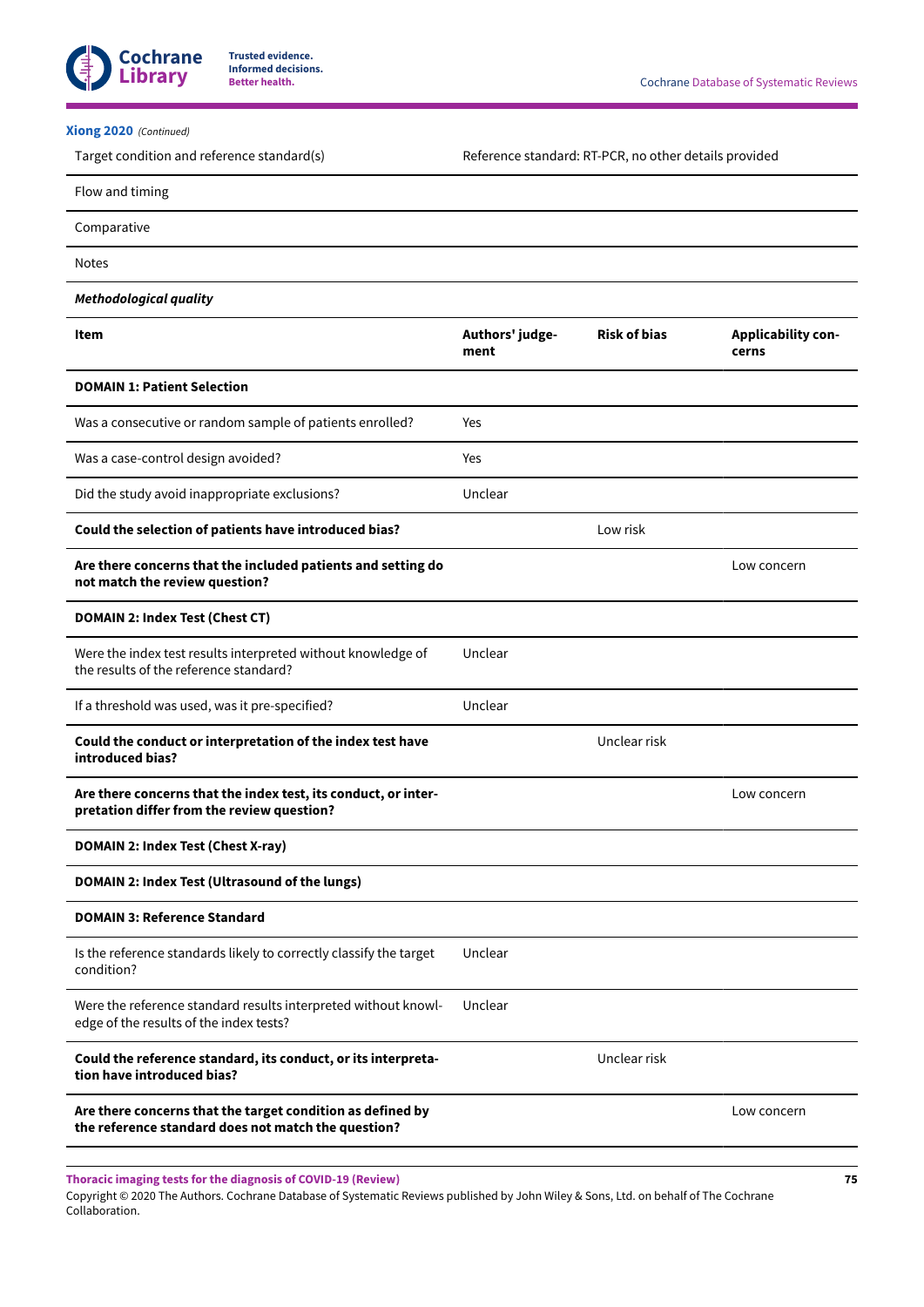

| <b>Xiong 2020</b> (Continued)<br><b>DOMAIN 4: Flow and Timing</b>                 |                                                                         |                     |                                                                      |
|-----------------------------------------------------------------------------------|-------------------------------------------------------------------------|---------------------|----------------------------------------------------------------------|
| Was there an appropriate interval between index test and refer-<br>ence standard? | Unclear                                                                 |                     |                                                                      |
| Did all patients receive the same reference standard?                             | No                                                                      |                     |                                                                      |
| Were all patients included in the analysis?                                       | Unclear                                                                 |                     |                                                                      |
| Could the patient flow have introduced bias?                                      |                                                                         | High risk           |                                                                      |
|                                                                                   |                                                                         |                     |                                                                      |
| <b>Yang W 2020</b>                                                                |                                                                         |                     |                                                                      |
| <b>Study characteristics</b>                                                      |                                                                         |                     |                                                                      |
| <b>Patient Sampling</b>                                                           | Study design: suspected patients                                        |                     |                                                                      |
| Patient characteristics and setting                                               | Age group: adults only                                                  |                     |                                                                      |
|                                                                                   | Setting: unclear                                                        |                     |                                                                      |
| Index tests                                                                       | Index test(s): chest CT                                                 |                     |                                                                      |
|                                                                                   | Definition for positive diagnosis on CT: ground-glass opacity,<br>ening |                     | patch-like shadows, liver shadow, pleural effusion or pleural thick- |
|                                                                                   | Level of training of readers: unclear                                   |                     |                                                                      |
|                                                                                   | Prevalence: 0.2                                                         |                     |                                                                      |
| Target condition and reference standard(s)                                        | Reference standard: RT-PCR, no other details provided                   |                     |                                                                      |
| Flow and timing                                                                   |                                                                         |                     |                                                                      |
| Comparative                                                                       |                                                                         |                     |                                                                      |
| Notes                                                                             |                                                                         |                     |                                                                      |
| <b>Methodological quality</b>                                                     |                                                                         |                     |                                                                      |
| Item                                                                              | Authors' judge-<br>ment                                                 | <b>Risk of bias</b> | Applicability con-<br>cerns                                          |
| <b>DOMAIN 1: Patient Selection</b>                                                |                                                                         |                     |                                                                      |
| Was a consecutive or random sample of patients enrolled?                          | Unclear                                                                 |                     |                                                                      |
| Was a case-control design avoided?                                                | Yes                                                                     |                     |                                                                      |
| Did the study avoid inappropriate exclusions?                                     | Yes                                                                     |                     |                                                                      |
| Could the selection of patients have introduced bias?                             |                                                                         | Unclear risk        |                                                                      |

**Thoracic imaging tests for the diagnosis of COVID-19 (Review)**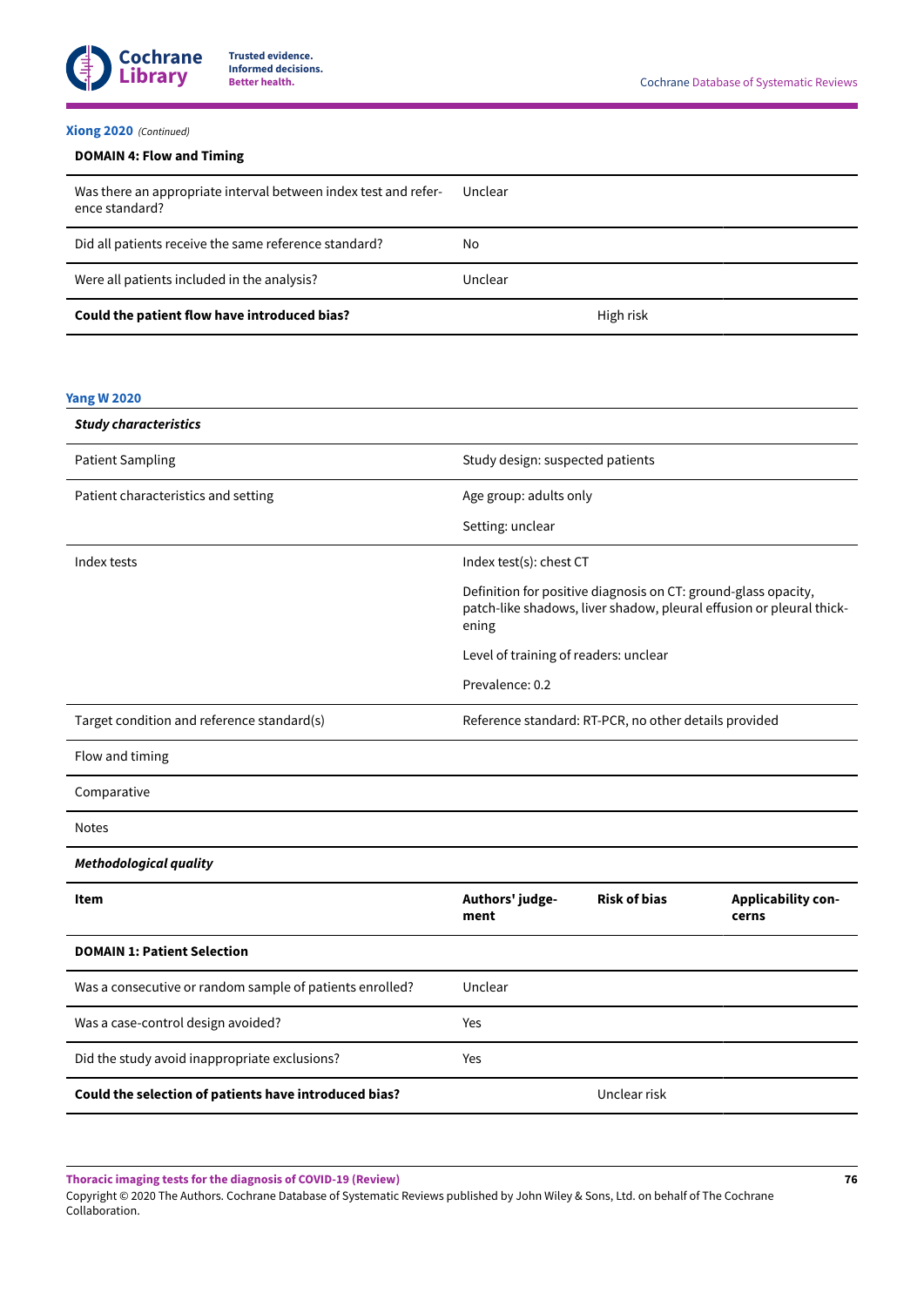

**Yang W [2020](#page-25-5)**  *(Continued)*

**Trusted evidence. Informed decisions.**

| Are there concerns that the included patients and setting do<br>not match the review question?                    |                                                  | Low concern |
|-------------------------------------------------------------------------------------------------------------------|--------------------------------------------------|-------------|
| <b>DOMAIN 2: Index Test (Chest CT)</b>                                                                            |                                                  |             |
| Were the index test results interpreted without knowledge of<br>the results of the reference standard?            | Unclear                                          |             |
| If a threshold was used, was it pre-specified?                                                                    | No                                               |             |
| Could the conduct or interpretation of the index test have<br>introduced bias?                                    | High risk                                        |             |
| Are there concerns that the index test, its conduct, or inter-<br>pretation differ from the review question?      |                                                  | High        |
| <b>DOMAIN 2: Index Test (Chest X-ray)</b>                                                                         |                                                  |             |
| <b>DOMAIN 2: Index Test (Ultrasound of the lungs)</b>                                                             |                                                  |             |
| <b>DOMAIN 3: Reference Standard</b>                                                                               |                                                  |             |
| Is the reference standards likely to correctly classify the target<br>condition?                                  | Unclear                                          |             |
| Were the reference standard results interpreted without knowl-<br>edge of the results of the index tests?         | Unclear                                          |             |
| Could the reference standard, its conduct, or its interpreta-<br>tion have introduced bias?                       | Unclear risk                                     |             |
| Are there concerns that the target condition as defined by<br>the reference standard does not match the question? |                                                  | Low concern |
| <b>DOMAIN 4: Flow and Timing</b>                                                                                  |                                                  |             |
| Was there an appropriate interval between index test and refer-<br>ence standard?                                 | Unclear                                          |             |
| Did all patients receive the same reference standard?                                                             | Unclear                                          |             |
| Were all patients included in the analysis?                                                                       | Unclear                                          |             |
| Could the patient flow have introduced bias?                                                                      | Unclear risk                                     |             |
|                                                                                                                   |                                                  |             |
| Zhifeng 2020                                                                                                      |                                                  |             |
| <b>Study characteristics</b>                                                                                      |                                                  |             |
| <b>Patient Sampling</b>                                                                                           | Study design: symptomatic infected patients only |             |
| Patient characteristics and setting                                                                               | Age group: adults only                           |             |
|                                                                                                                   | Setting: inpatient                               |             |

**Thoracic imaging tests for the diagnosis of COVID-19 (Review)**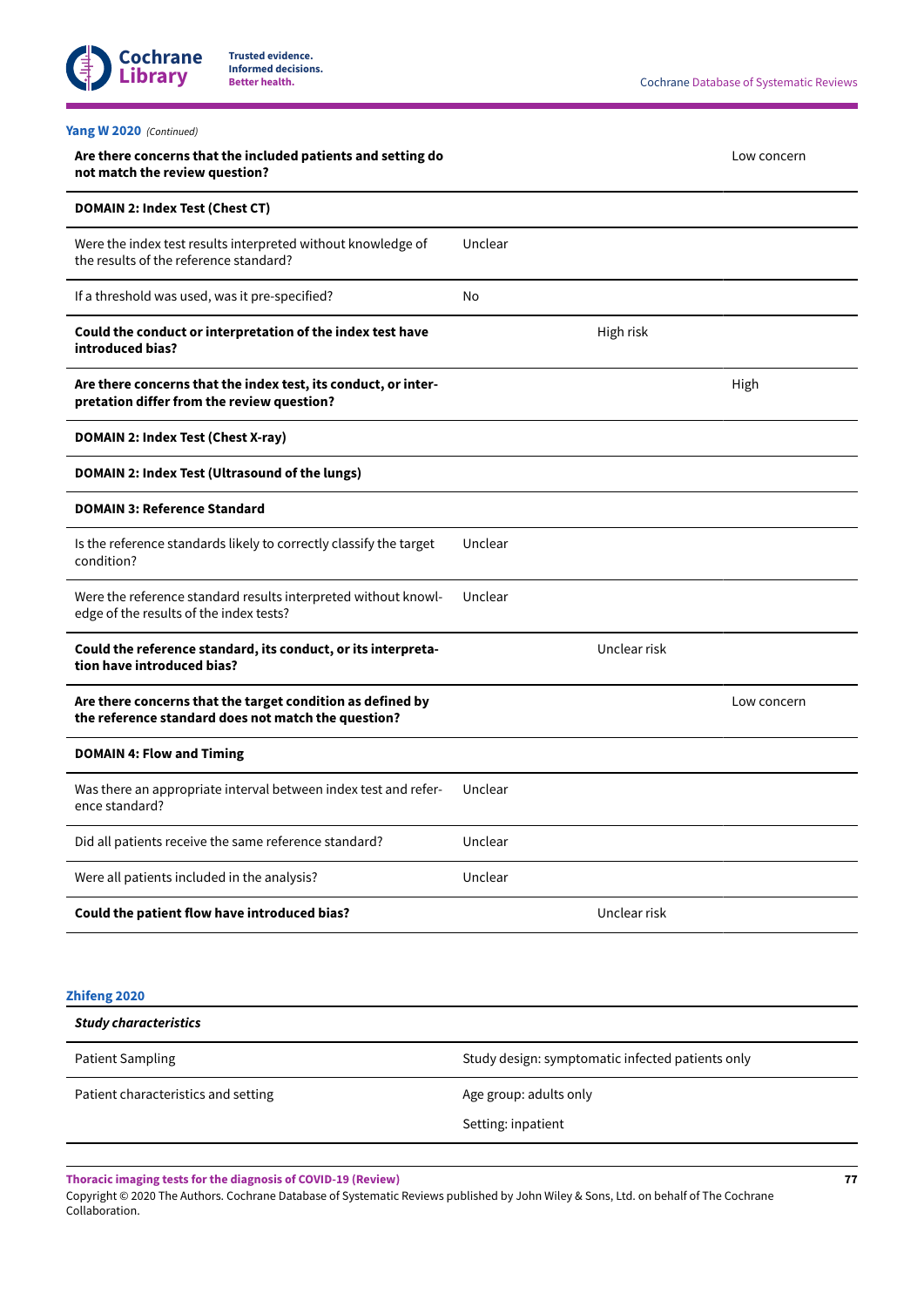

| Zhifeng 2020 (Continued)                                                                                     |                                       |                                                  |                             |
|--------------------------------------------------------------------------------------------------------------|---------------------------------------|--------------------------------------------------|-----------------------------|
| Index tests                                                                                                  | Index test(s): chest CT               |                                                  |                             |
|                                                                                                              |                                       | Definition for positive diagnosis on CT: unclear |                             |
|                                                                                                              | Level of training of readers: unclear |                                                  |                             |
|                                                                                                              | Prevalence: 0.7                       |                                                  |                             |
| Target condition and reference standard(s)                                                                   | Reference standard: RT-PCR once       |                                                  |                             |
| Flow and timing                                                                                              |                                       |                                                  |                             |
| Comparative                                                                                                  |                                       |                                                  |                             |
| <b>Notes</b>                                                                                                 |                                       |                                                  |                             |
| <b>Methodological quality</b>                                                                                |                                       |                                                  |                             |
| Item                                                                                                         | Authors' judge-<br>ment               | <b>Risk of bias</b>                              | Applicability con-<br>cerns |
| <b>DOMAIN 1: Patient Selection</b>                                                                           |                                       |                                                  |                             |
| Was a consecutive or random sample of patients enrolled?                                                     | Unclear                               |                                                  |                             |
| Was a case-control design avoided?                                                                           | Yes                                   |                                                  |                             |
| Did the study avoid inappropriate exclusions?                                                                | Yes                                   |                                                  |                             |
| Could the selection of patients have introduced bias?                                                        |                                       | Unclear risk                                     |                             |
| Are there concerns that the included patients and setting do<br>not match the review question?               |                                       |                                                  | High                        |
| <b>DOMAIN 2: Index Test (Chest CT)</b>                                                                       |                                       |                                                  |                             |
| Were the index test results interpreted without knowledge of<br>the results of the reference standard?       | Unclear                               |                                                  |                             |
| If a threshold was used, was it pre-specified?                                                               | Unclear                               |                                                  |                             |
| Could the conduct or interpretation of the index test have<br>introduced bias?                               |                                       | Unclear risk                                     |                             |
| Are there concerns that the index test, its conduct, or inter-<br>pretation differ from the review question? |                                       |                                                  | High                        |
| <b>DOMAIN 2: Index Test (Chest X-ray)</b>                                                                    |                                       |                                                  |                             |
| DOMAIN 2: Index Test (Ultrasound of the lungs)                                                               |                                       |                                                  |                             |
| <b>DOMAIN 3: Reference Standard</b>                                                                          |                                       |                                                  |                             |
| Is the reference standards likely to correctly classify the target<br>condition?                             | No                                    |                                                  |                             |

**Thoracic imaging tests for the diagnosis of COVID-19 (Review)**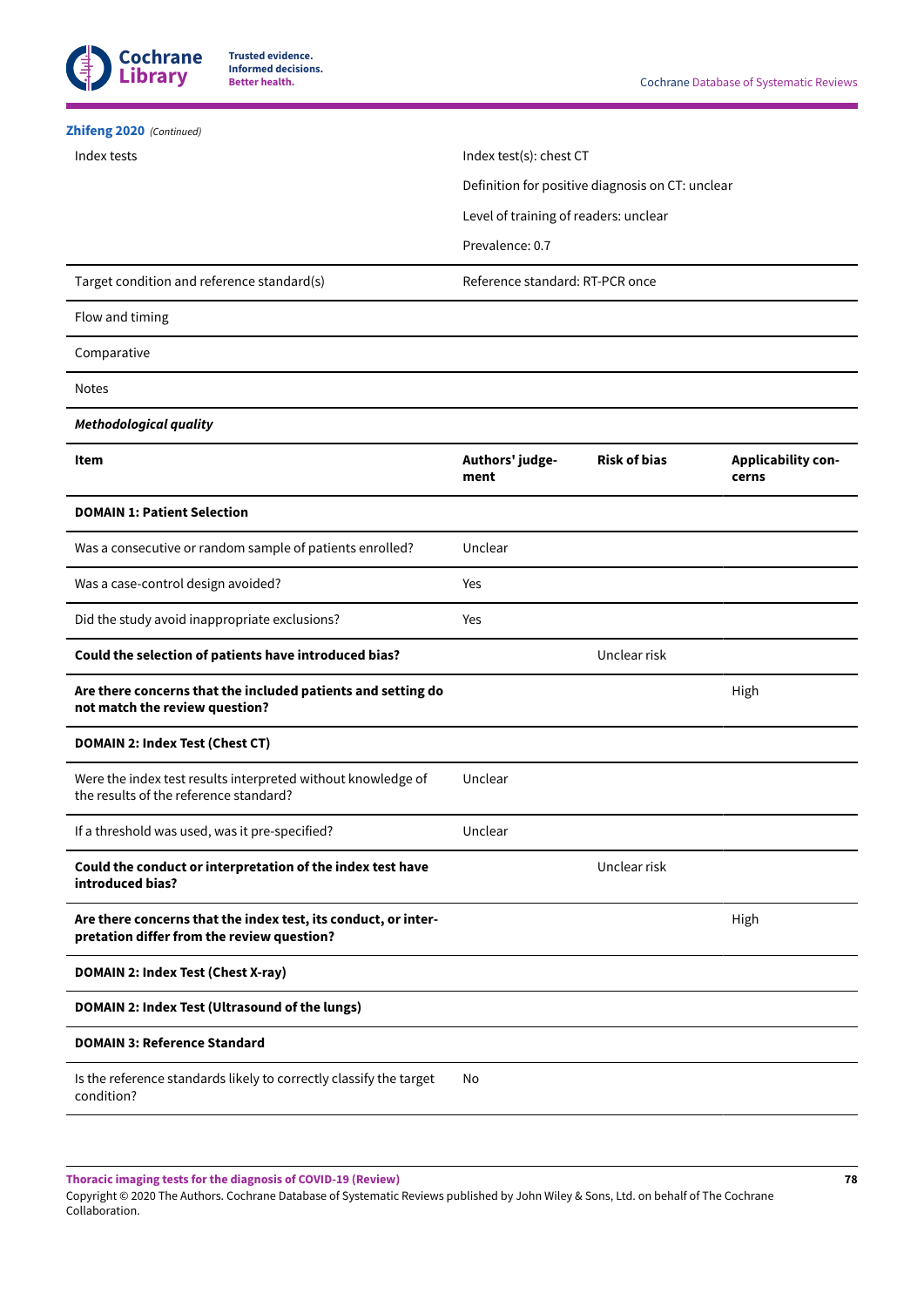### **[Zhifeng](#page-25-6) 2020**  *(Continued)*

Were the reference standard results interpreted without knowledge of the results of the index tests? Unclear

| Could the reference standard, its conduct, or its interpreta-<br>tion have introduced bias?                       | High risk    |             |
|-------------------------------------------------------------------------------------------------------------------|--------------|-------------|
| Are there concerns that the target condition as defined by<br>the reference standard does not match the question? |              | Low concern |
| <b>DOMAIN 4: Flow and Timing</b>                                                                                  |              |             |
| Was there an appropriate interval between index test and refer-<br>ence standard?                                 | Unclear      |             |
| Did all patients receive the same reference standard?                                                             | Yes.         |             |
| Were all patients included in the analysis?                                                                       | Yes          |             |
| Could the patient flow have introduced bias?                                                                      | Unclear risk |             |

**CO-RADS:** COVID-19 Reporting and Data System; **CT:** computed tomography; **IV:** intravenous; **POCUS:** point-of-care ultrasound; **RT-PCR:** reverse transcriptase polymerase chain reaction.

# **Characteristics of excluded studies** *[ordered by study ID]*

| <b>Study</b>       | <b>Reason for exclusion</b> |
|--------------------|-----------------------------|
| Ai J 2020b         | Ineligible setting          |
| Arentz 2020        | Ineligible population       |
| <b>Chang 2020</b>  | < 10 participants           |
| Cheng 2020         | Ineligible outcomes         |
| <b>Chen S 2020</b> | Ineligible outcomes         |
| <b>Chen X 2020</b> | Ineligible outcomes         |
| <b>Chen Z 2020</b> | Ineligible study population |
| Çinkooğlu 2020     | Ineligible study design     |
| Colombi 2020       | Ineligible outcomes         |
| Dai 2020           | Ineligible outcomes         |
| <b>Ding 2020</b>   | Ineligible outcomes         |
| <b>Guan 2020c</b>  | <10 participants            |
| <b>Hao 2020</b>    | < 10 participants           |
| <b>Huang 2020</b>  | < 10 participants           |

**Thoracic imaging tests for the diagnosis of COVID-19 (Review)**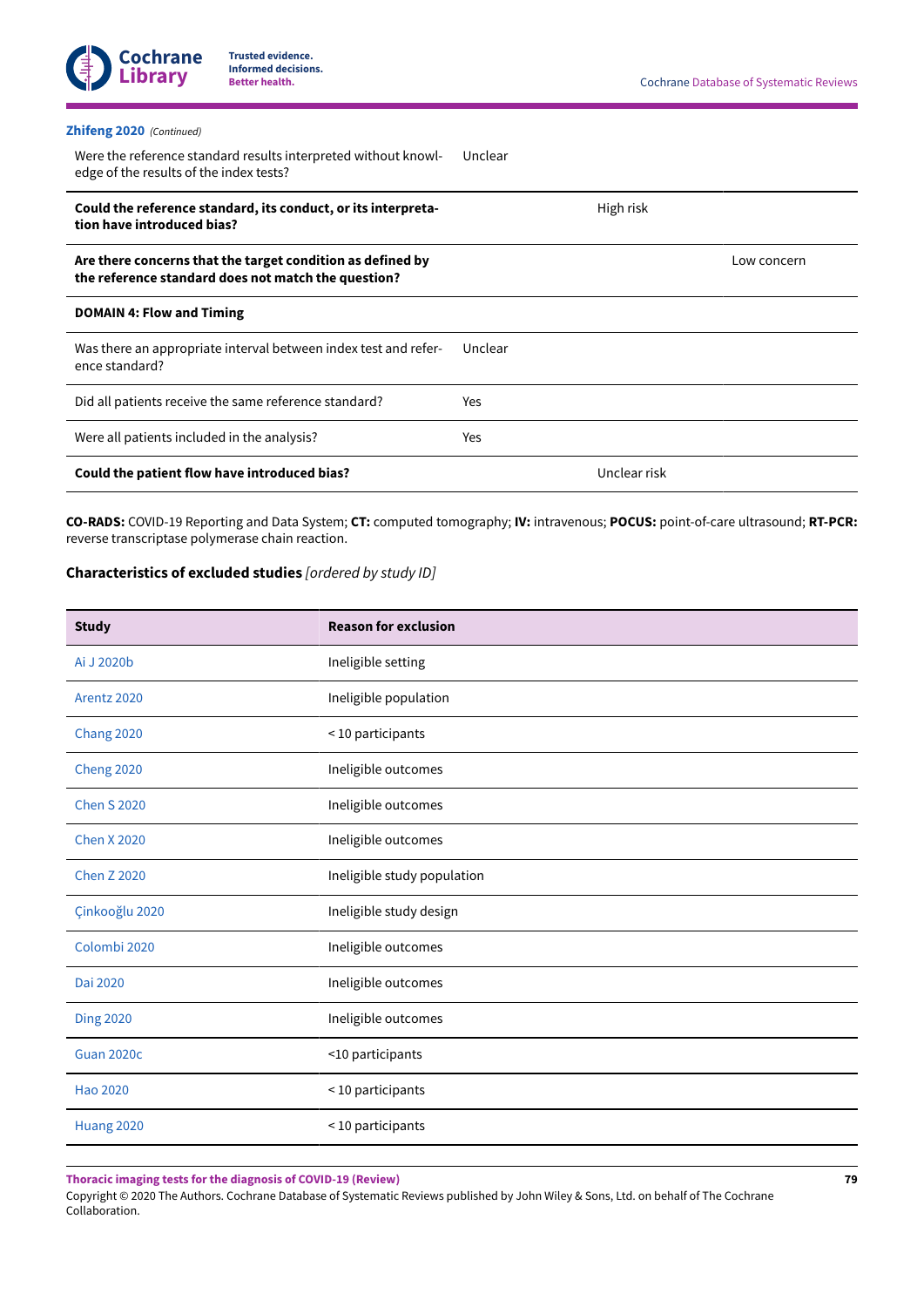

| <b>Study</b>       | <b>Reason for exclusion</b>   |
|--------------------|-------------------------------|
| Lu 2020            | Ineligible patient population |
| Poggiali 2020      | Ineligible outcomes           |
| Siegel 2020        | Ineligible study design       |
| <b>Song F 2020</b> | Ineligible outcomes           |
| Tavare 2020        | Ineligible study design       |
| <b>Wang 2020b</b>  | Ineligible patient population |
| <b>Wu J 2020</b>   | Ineligible setting            |
| <b>Wu Q 2020</b>   | Ineligible setting            |
| <b>Wu X 2020a</b>  | Ineligible patient population |
| <b>Wu X 2020b</b>  | Ineligible patient population |
| <b>Xie 2020</b>    | Ineligible study design       |
| <b>Xu 2020a</b>    | Ineligible outcomes           |
| <b>Xu 2020b</b>    | < 10 participants             |
| <b>Yang S 2020</b> | Ineligible setting            |
| <b>Yuan 2020</b>   | Ineligible indication         |

# **D A T A**

Presented below are all the data for all of the tests entered into the review.

# **TableTests. Data tables by test**

| <b>Test</b>                                  | No. of studies | No. of participants |
|----------------------------------------------|----------------|---------------------|
| 1 Chest CT in suspected cases                | 31             | 8014                |
| 2 Chest X-ray in suspected cases             | 3              | 1243                |
| 3 Ultrasound of the lungs in suspected cases |                | 100                 |

**Thoracic imaging tests for the diagnosis of COVID-19 (Review)**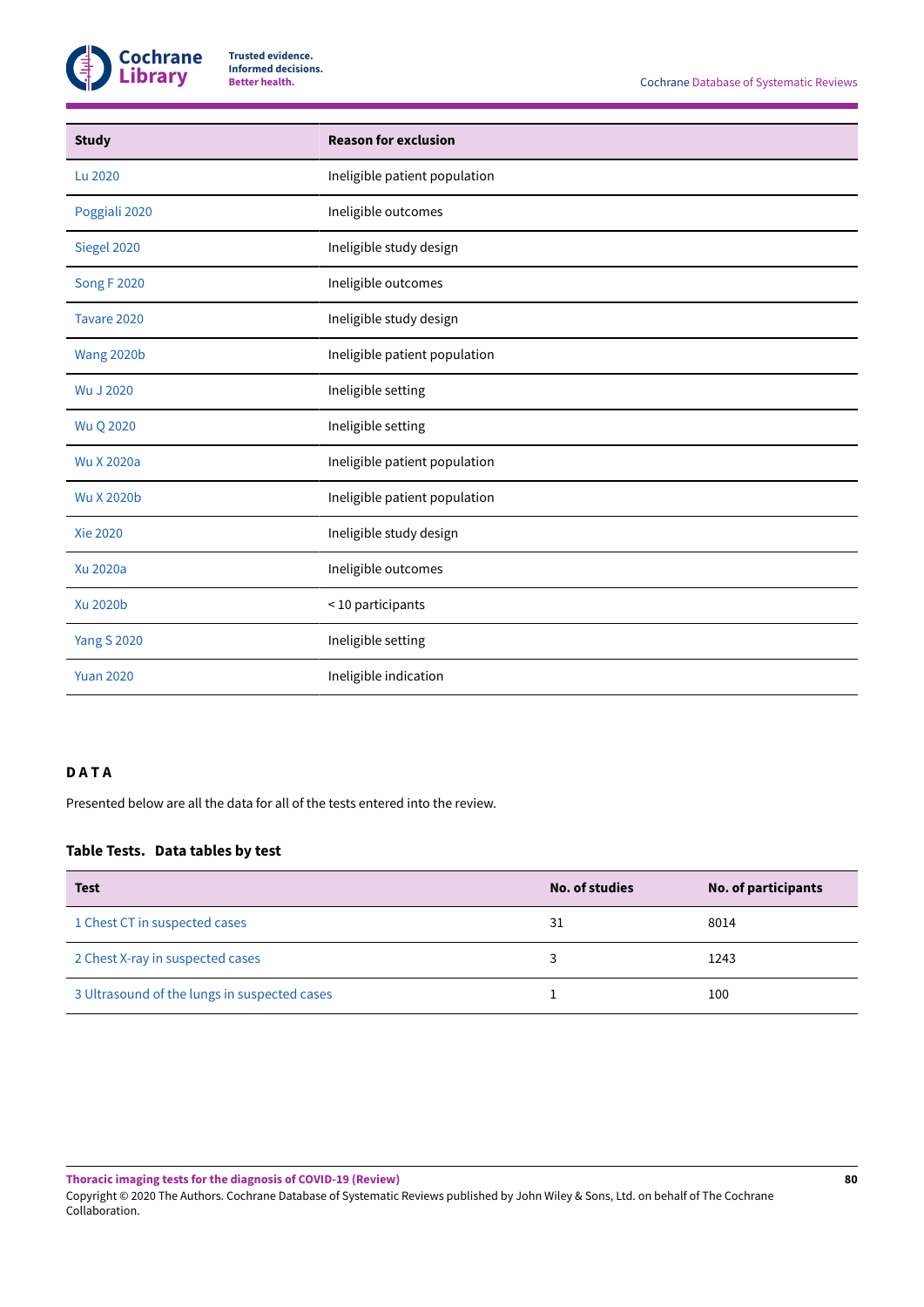# **Test 1. Chest CTin suspected cases**

# <span id="page-83-0"></span>Chest CT in suspected cases

| Study           | TP  | FP             | FN           |     |                       |                       | TN Sensitivity (95% CI) Specificity (95% CI) Sensitivity (95% CI)Specificity (95% CI) |
|-----------------|-----|----------------|--------------|-----|-----------------------|-----------------------|---------------------------------------------------------------------------------------|
| Ai   2020a      | 20  | 20             | 0            | 13  | 1.00 [0.83, 1.00]     | 0.39 [0.23, 0.58]     |                                                                                       |
| Ai T 2020       | 580 | 308            | 21           | 105 | $0.97$ [0.95, 0.98]   | $0.25$ [0.21, 0.30]   |                                                                                       |
| Bai 2020a       | 174 | 64             | 45           | 141 | $0.79$ [0.73, 0.85]   | $0.69$ [0.62, 0.75]   |                                                                                       |
| Bai 2020b       | 33  | 9              | 9            | 68  | $0.79$ [0.63, 0.90]   | $0.88$ [0.79, 0.95]   |                                                                                       |
| Caruso 2020     | 60  | 42             | 2            | 54  | $0.97$ [0.89, 1.00]   | $0.56$ [0.46, 0.66]   |                                                                                       |
| Debray 2020     | 120 | 4              | 40           | 77  | $0.75$ [0.68, 0.81]   | $0.95$ [0.88, 0.99]   |                                                                                       |
| Deng 2020       | 423 | 71             | 10           | 83  | $0.98$ [0.96, 0.99]   | $0.54$ [0.46, 0.62]   |                                                                                       |
| De Smet 2020    | 279 | 33             | 79           | 468 | $0.78$ [0.73, 0.82]   | $0.93$ [0.91, 0.95]   |                                                                                       |
| Dofferhoff 2020 | 136 | 36             | 18           | 122 | $0.88$ [0.82, 0.93]   | 0.77 [0.70, 0.84]     |                                                                                       |
| Dong 2020       | 91  | 72             | з            | 1   | $0.97$ [0.91, 0.99]   | $0.01$ [0.00, 0.07]   |                                                                                       |
| Gezer 2020      | 92  | 5              | 6            | 119 | $0.94$ [0.87, 0.98]   | $0.96$ [0.91, 0.99]   |                                                                                       |
| He 2020         | 26  | 2              | 8            | 46  | $0.76$ [0.59, 0.89]   | $0.96$ [0.86, 0.99]   |                                                                                       |
| Hernigou 2020   | 13  | $\overline{c}$ | з            | 29  | $0.81$ [0.54, 0.96]   | 0.94 [0.79, 0.99]     |                                                                                       |
| Himoto 2020     | 5   | 5              | $\mathbf{1}$ | 10  | $0.83$ [0.36, 1.00]   | $0.67$ [0.38, 0.88]   |                                                                                       |
| Liang 2020      | 20  | 67             | 1            | 0   | $0.95$ [0.76, 1.00]   | $0.00$ [0.00, 0.05]   |                                                                                       |
| Luo L 2020      | 26  | 14             | 4            | 29  | $0.87$ [0.69, 0.96]   | $0.67$ [0.51, 0.81]   |                                                                                       |
| Luo N 2020      | 70  | 7              | 8            | 55  | $0.90$ $[0.81, 0.95]$ | 0.89 [0.78, 0.95]     |                                                                                       |
| Mao 2020        | 144 | 3              | 9            | 49  | $0.94$ [0.89, 0.97]   | $0.94$ [0.84, 0.99]   |                                                                                       |
| Mei 2020        | 274 | 39             | 145          | 447 | $0.65$ [0.61, 0.70]   | $0.92$ [0.89, 0.94]   |                                                                                       |
| Miao 2020a      | 31  | 14             | 23           | 62  | $0.57$ [0.43, 0.71]   | $0.82$ [0.71, 0.90]   |                                                                                       |
| Miao 2020b      | 53  | 76             | 9            | 25  | $0.85$ [0.74, 0.93]   | $0.25$ [0.17, 0.34]   |                                                                                       |
| Pakray 2020     | 16  | 2              | $\circ$      | 0   | 1.00 [0.79, 1.00]     | $0.00$ $[0.00, 0.84]$ |                                                                                       |
| Patel 2020      | 125 | 41             | 36           | 115 | $0.78$ [0.70, 0.84]   | $0.74$ [0.66, 0.80]   |                                                                                       |
| Peng 2020       | 25  | 13             | 10           | 20  | $0.71$ [0.54, 0.85]   | 0.61 [0.42, 0.77]     |                                                                                       |
| Prokop 2020     | 43  | 5              | 10           | 47  | 0.81 (0.68, 0.91)     | 0.90 [0.79, 0.97]     |                                                                                       |
| Pu 2020         | 41  | 20             | 9            | 30  | $0.82$ [0.69, 0.91]   | $0.60$ [0.45, 0.74]   |                                                                                       |
| Song S 2020     | 108 | 55             | з            | 45  | $0.97$ [0.92, 0.99]   | $0.45$ [0.35, 0.55]   |                                                                                       |
| Wang 2020a      | 580 | 308            | 21           | 105 | $0.97$ [0.95, 0.98]   | $0.25$ [0.21, 0.30]   |                                                                                       |
| Xiong 2020      | 19  | 8              | $\mathbf{1}$ | 19  | $0.95$ [0.75, 1.00]   | $0.70$ [0.50, 0.86]   |                                                                                       |
| Yang W 2020     | 12  | 40             | ı            | 2   | $0.92$ [0.64, 1.00]   | $0.05$ [0.01, 0.16]   |                                                                                       |
| Zhifeng 2020    | 44  | 19             | 6            | 0   | $0.88$ [0.76, 0.95]   | $0.00$ $[0.00, 0.18]$ |                                                                                       |
|                 |     |                |              |     |                       |                       | 0.020.40.60.81<br>0 0.2 0.4 0.6 0.8 1                                                 |

# **Test 2. Chest X-ray in suspected cases**

### <span id="page-83-1"></span>Chest X-ray in suspected cases

| Study           |           | TP FP FN |               |                   |                          | TN_Sensitivity (95% CI)_Specificity (95% CI) Sensitivity (95% CI)Specificity (95% CI)                                                                 |
|-----------------|-----------|----------|---------------|-------------------|--------------------------|-------------------------------------------------------------------------------------------------------------------------------------------------------|
| Ippolito 2020   |           |          | 116 35 88 279 | 0.57 [0.50, 0.64] | 0.89 [0.85, 0.92]        |                                                                                                                                                       |
| Pakray 2020     | 148 16 24 |          |               | 0.86 10.80, 0.911 | 0.11 [0.01, 0.35]        | - <b>B</b> -B---                                                                                                                                      |
| Schiaffino 2020 |           |          | 363 50 45 77  | 0.89 [0.86, 0.92] | $0.61$ [0.52, 0.69] $\,$ | $\frac{1}{60}$ $\frac{1}{20}$ $\frac{1}{40}$ $\frac{1}{60}$ $\frac{1}{20}$ $\frac{1}{40}$ $\frac{1}{60}$ $\frac{1}{60}$ $\frac{1}{20}$ $\frac{1}{40}$ |
|                 |           |          |               |                   |                          |                                                                                                                                                       |

# **Test 3. Ultrasound of the lungs in suspected cases**

<span id="page-83-2"></span>Ultrasound of the lungs in suspected cases

| Study               |  |  |  | (95% CI) TP FP FN TN Sensitivity (95% CI) Specificity (95% CI) Sensitivity (95% CI)Specificity (95% CI                                                                                                                                                                                                                                                                                                             |
|---------------------|--|--|--|--------------------------------------------------------------------------------------------------------------------------------------------------------------------------------------------------------------------------------------------------------------------------------------------------------------------------------------------------------------------------------------------------------------------|
| Bar 2020 30 26 1 43 |  |  |  | 0.97 [0.83, 1.00] 0.62 [0.50, 0.74] $\frac{1}{\frac{1}{\frac{1}{1}} \cdot \frac{1}{\frac{1}{1}} \cdot \frac{1}{\frac{1}{1}} \cdot \frac{1}{\frac{1}{1}} \cdot \frac{1}{\frac{1}{1}} \cdot \frac{1}{\frac{1}{1}} \cdot \frac{1}{\frac{1}{1}} \cdot \frac{1}{\frac{1}{1}} \cdot \frac{1}{\frac{1}{1}} \cdot \frac{1}{\frac{1}{1}} \cdot \frac{1}{\frac{1}{1}} \cdot \frac{1}{\frac{1}{1}} \cdot \frac{1}{\frac{1}{1$ |

**Thoracic imaging tests for the diagnosis of COVID-19 (Review)**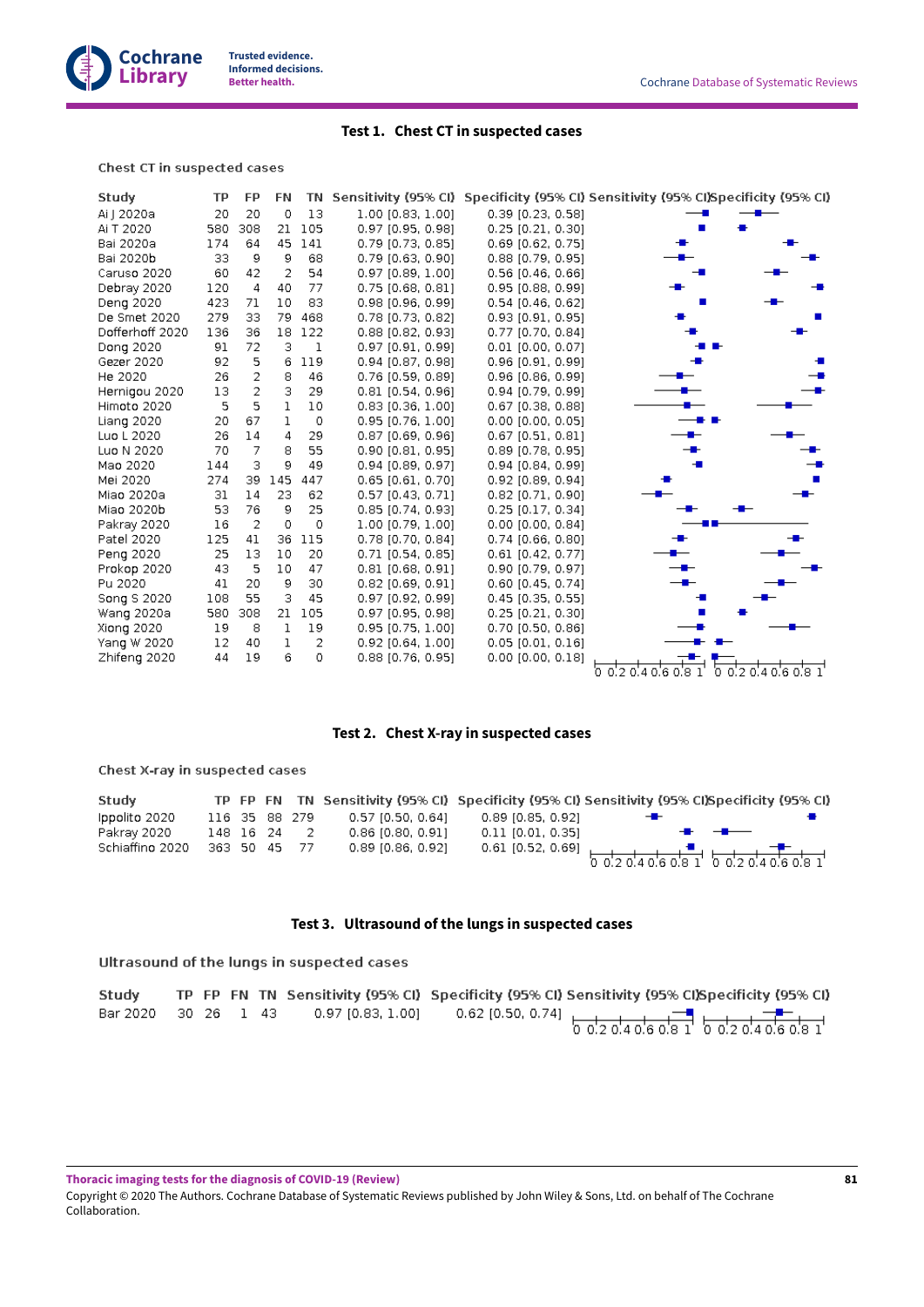# **Thoracic A D D I T I O N A L T A B L E S**

Table 1. Summary of included studies

| <b>Study ID</b> | Journal          | Coun-<br>try of<br>Corre-<br>spond-<br>ing Au-<br>thor | Study de-<br>sign                                                 | Age<br>group                | <b>Setting</b>  | Index<br>test(s)                              | Definition for index test pos-<br>itivity | Group<br>(cate-<br>gorised<br>by index<br>test pos-<br>itivity) | Level of<br>training<br>of read-<br>ers | Reference<br>standard                                  | Preva-<br>lence |
|-----------------|------------------|--------------------------------------------------------|-------------------------------------------------------------------|-----------------------------|-----------------|-----------------------------------------------|-------------------------------------------|-----------------------------------------------------------------|-----------------------------------------|--------------------------------------------------------|-----------------|
| Ai J<br>2020a   | medRxiv          | China                                                  | Suspected<br>patients                                             | Unclear                     | Outpa-<br>tient | Chest CT                                      | Any abnormality                           | 3                                                               | Unclear                                 | RT-PCR twice,<br>if necessary;<br>other (lab<br>tests) | 0.4             |
| Ai T 2020       | Radiolo-<br>gy   | China                                                  | Suspected<br>patients                                             | Adults<br>only              | Inpa-<br>tient  | Chest CT                                      | Unclear                                   | $\overline{2}$                                                  | Radiolo-<br>gist                        | RT-PCR, no<br>other details<br>provided                | 0.6             |
| Bai<br>2020a    | Radiolo-<br>gy   | China                                                  | Suspect-<br>ed and<br>infected<br>patients<br>(case-con-<br>trol) | Chil-<br>dren and<br>adults | Inpa-<br>tient  | Chest CT                                      | Unclear                                   | $\overline{2}$                                                  | Radiolo-<br>gist                        | RT-PCR, no<br>other details<br>provided                | 0.5             |
| Bai<br>2020b    | Radiolo-<br>gy   | China                                                  | Infect-<br>ed and<br>control<br>patients<br>(case-con-<br>trol)   | Chil-<br>dren and<br>adults | Inpa-<br>tient  | Chest CT                                      | Unclear                                   | $\overline{2}$                                                  | Radiolo-<br>gist                        | RT-PCR, no<br>other details<br>provided                | 0.4             |
| <b>Bar 2020</b> | Anaes-<br>thesia | France                                                 | Suspected<br>patients                                             | Adults<br>only              | Inpa-<br>tient  | Ultra-<br>sound<br>of the<br>lungs<br>(POCUS) | Unclear                                   | $\overline{2}$                                                  | Unclear                                 | RT-PCR twice,<br>if necessary                          | 0.3             |
| Caruso<br>2020  | Radiolo-<br>gy   | Italy                                                  | Suspected<br>patients                                             | Adults<br>only              | Outpa-<br>tient | Chest<br>CT (non<br>contrast)                 | Pneumonia                                 | $\overline{2}$                                                  | Radiolo-<br>gist                        | RT-PCR twice,<br>if necessary                          | 0.4             |

**tests for the**

<u>ዒ</u>

**COVID-19**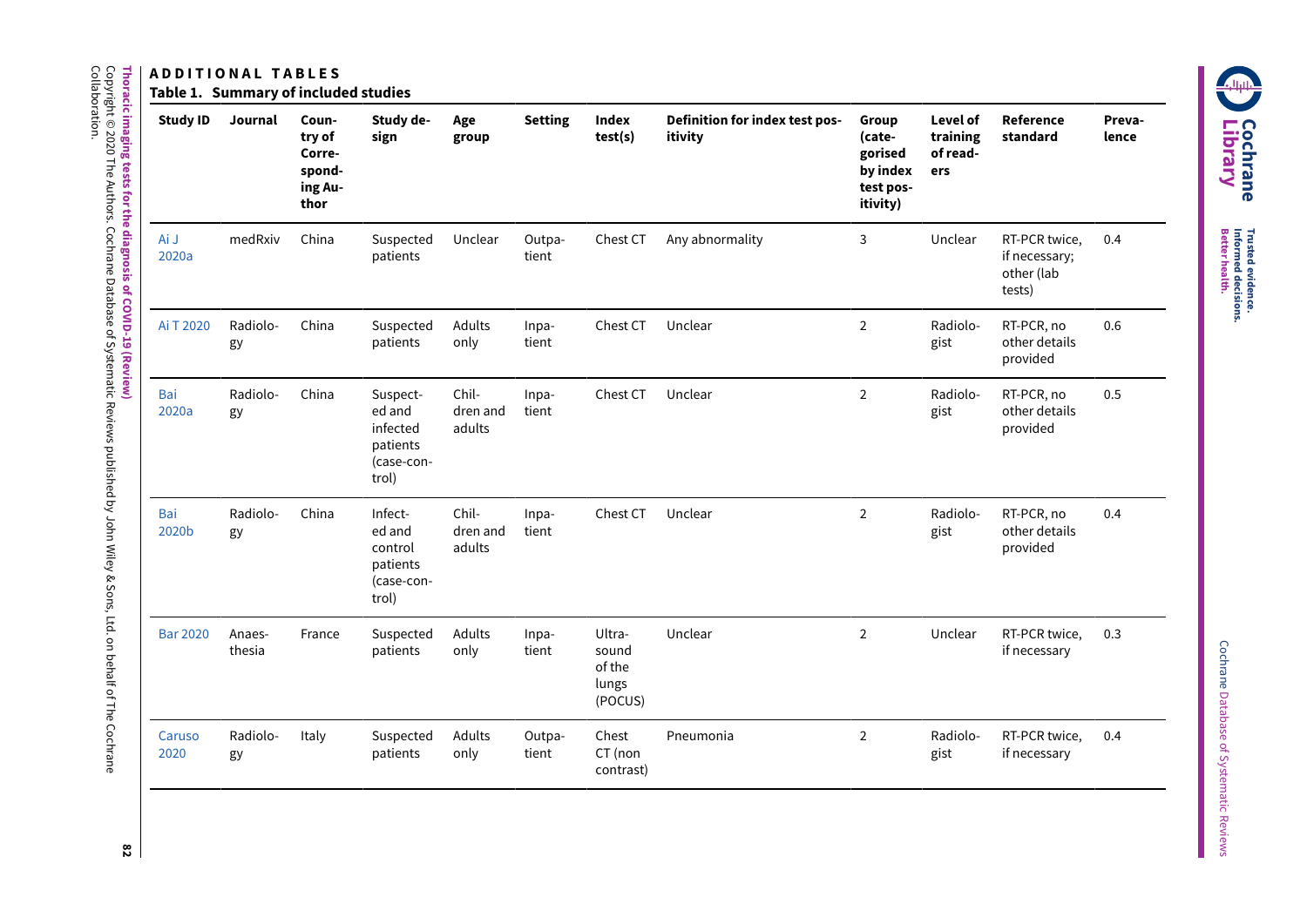| De Smet<br>2020         | medRxiv                                                   | Belgium                        | Suspected<br>patients | Chil-<br>dren and<br>adults | Inpa-<br>tient | Chest CT                              | CO-RADS classification;<br>threshold not prespecified                                                                                                                                                                                                                                                                                                                                                                                                                                                                      | $\mathbf{1}$   | Unclear          | RT-PCR, no<br>other details<br>provided                   | 0.4 |
|-------------------------|-----------------------------------------------------------|--------------------------------|-----------------------|-----------------------------|----------------|---------------------------------------|----------------------------------------------------------------------------------------------------------------------------------------------------------------------------------------------------------------------------------------------------------------------------------------------------------------------------------------------------------------------------------------------------------------------------------------------------------------------------------------------------------------------------|----------------|------------------|-----------------------------------------------------------|-----|
| Debray<br>2020          | medRxiv                                                   | France                         | Suspected<br>patients | Adults<br>only              | Inpa-<br>tient | Chest<br>CT (non<br>contrast)         | "Evocative": multifocal<br>ground-glass opacities, be-<br>ing nodular or not, or crazy-<br>paving with or without con-<br>solidations, with a bilateral,<br>peripheral or mixed distribu-<br>tion and involvement of the<br>posterior zones                                                                                                                                                                                                                                                                                | $\overline{2}$ | Radiolo-<br>gist | RT-PCR once;<br>twice in some                             | 0.7 |
| Deng<br>2020            | Chinese<br>Journal<br>of Radi-<br>ology                   | China                          | Suspected<br>patients | Chil-<br>dren and<br>adults | Inpa-<br>tient | Chest<br>CT (high<br>resolu-<br>tion) | (1) Any one of the following:<br>a) Single, multiple, or diffuse<br>ground-glass opacity, with<br>thickened blood vessels and<br>thickened bronchial shadows<br>passing through, with or with-<br>out localised lobular septal<br>grid thickening; b) Single or<br>multiple real shadows, (2) Re-<br>examination 3 to 5 days lat-<br>er showed that the original<br>ground-glass opacity or con-<br>solidation range increased,<br>the number increased, or ac-<br>companied by pleural effu-<br>sion on one or both sides | $\overline{2}$ | Radiolo-<br>gist | RT-PCR once                                               | 0.7 |
| Dof-<br>ferhoff<br>2020 | Neder-<br>lands Ti-<br>jdschrift<br>voor Ge-<br>neeskunde | <b>The</b><br>Nether-<br>lands | Suspected<br>patients | Adults<br>only              | Inpa-<br>tient | Chest<br>CT (low<br>dose)             | CO-RADS classification;<br>threshold not prespecified                                                                                                                                                                                                                                                                                                                                                                                                                                                                      | $\mathbf{1}$   | Unclear          | RT-PCR once;<br>twice in some                             | 0.5 |
| Dong<br>2020            | medRxiv                                                   | China                          | Suspected<br>patients | Chil-<br>dren and<br>adults | Inpa-<br>tient | Chest CT                              | Any abnormality                                                                                                                                                                                                                                                                                                                                                                                                                                                                                                            | 3              | Unclear          | RT-PCR, no<br>other details<br>provided                   | 0.6 |
| Gezer<br>2020           | Diagnos-<br>tic and<br>Interven-<br>tional                | Turkey                         | Suspected<br>patients | Adults<br>only              | Inpa-<br>tient | Chest<br>CT (non<br>contrast)         | Unclear                                                                                                                                                                                                                                                                                                                                                                                                                                                                                                                    | $\overline{2}$ | Radiolo-<br>gist | RT-PCR, no<br>other details<br>provided;<br>other (clini- | 0.4 |

**Cochrane Library**<br> **Library** 

**Trusted Better**

**Informed**

**decisions. health.**

Cochrane

Database

q

Systematic

Reviews

**evidence.**

Table 1.  $\,$  Summary of included studies  $\,$  (Continued)  $\,$ 

**Thoracic imaging tests for the diagnosis** <u>ዒ</u> **COVID-19 (Review)** Copyright © 2020 The Authors. Cochrane Database Գ Systematic Reviews published হ John Wiley & Sons, Ltd. s behalf <u>ฉ</u> The Cochrane Collaboration.

**83**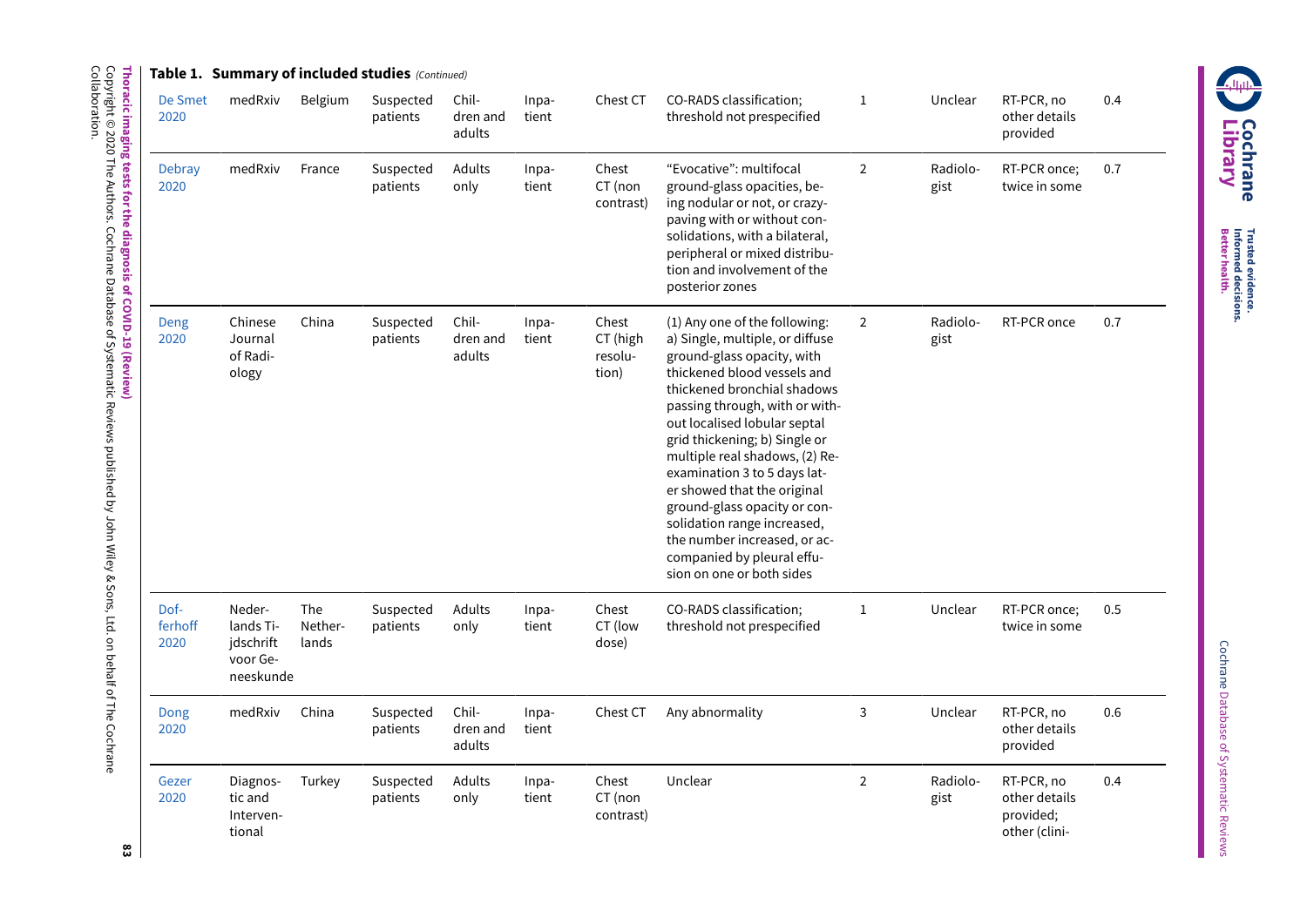|                  | Radiolo-<br>gy                                               |         |                                                |                             |                  |                                                |                                                                                                                                                                               |                |                  | cal signs and<br>imaging tests)                                            |     |
|------------------|--------------------------------------------------------------|---------|------------------------------------------------|-----------------------------|------------------|------------------------------------------------|-------------------------------------------------------------------------------------------------------------------------------------------------------------------------------|----------------|------------------|----------------------------------------------------------------------------|-----|
| He 2020          | Respi-<br>ratory<br>Medicine                                 | China   | Suspected<br>patients                          | Chil-<br>dren and<br>adults | $lnpa-$<br>tient | Chest<br>CT (high<br>resolu-<br>tion)          | Ground-glass opacity with or<br>without consolidation, crazy<br>paving patten, peripheral and<br>diffuse distribution, and bi-<br>lateral/multilobular involve-<br>ment       | $\overline{2}$ | Radiolo-<br>gist | RT-PCR once:<br>twice in some                                              | 0.4 |
| Hernigou<br>2020 | Inter-<br>nation-<br>al Or-<br>thopaedics                    | Belgium | Suspected<br>patients                          | Adults<br>only              | Inpa-<br>tient   | Chest<br>CT (low<br>dose)                      | Unclear                                                                                                                                                                       | $\overline{2}$ | Radiolo-<br>gist | RT-PCR once;<br>twice in some                                              | 0.3 |
| Himoto<br>2020   | Japan-<br>ese<br>Journal<br>of Radi-<br>ology                | Japan   | Suspected<br>patients                          | Adults<br>only              | Unclear          | Chest<br>CT (non<br>contrast)                  | Ground-glass opacity (bilat-<br>eral) and peripheral predom-<br>inant lesions without airway<br>abnormalities, nodules, me-<br>diastinal lymphadenopathy,<br>pleural effusion | $\overline{2}$ | Resident         | RT-PCR once;<br>other (clinical<br>signs)                                  | 0.3 |
| Ippolito<br>2020 | Euro-<br>pean<br>Journal<br>of Radi-<br>ology                | Italy   | Suspected<br>patients                          | Chil-<br>dren and<br>adults | Inpa-<br>tient   | Chest<br>radi-<br>ographs/<br>Chest X-<br>rays | Reticulations, alveolar opaci-<br>ties or both                                                                                                                                | $\overline{2}$ | Radiolo-<br>gist | RT-PCR, no<br>other details<br>provided                                    | 0.4 |
| Liang<br>2020    | medRxiv                                                      | China   | Suspect-<br>ed and in-<br>fected pa-<br>tients | Adults<br>only              | Unclear          | Chest CT                                       | Unclear                                                                                                                                                                       | 3              | Unclear          | RT-PCR, no<br>other details<br>provided; oth-<br>er (positive<br>contacts) | 0.2 |
| Luo N<br>2020    | Diagnos-<br>tic and<br>Interven-<br>tional<br>Radiolo-<br>gy | China   | Suspected<br>patients                          | Adults<br>only              | Outpa-<br>tient  | Chest CT                                       | Unclear                                                                                                                                                                       | $\overline{2}$ | Radiolo-<br>gist | RT-PCR, no<br>other details<br>provided                                    | 0.6 |
| Luo L<br>2020    | <b>BMC Pul-</b><br>monary<br>Medicine                        | China   | Suspected<br>patients                          | Chil-<br>dren and<br>adults | Inpa-<br>tient   | Chest CT                                       | Scoring system was devel-<br>oped; threshold not prespeci-<br>fied                                                                                                            | $\mathbf{1}$   | Radiolo-<br>gist | RT-PCR twice,<br>if necessary                                              | 0.4 |

**Thoracic imaging tests for the diagnosis** <u>ዒ</u> **COVID-19 (Review)** Copyright © 2020 The Authors. Cochrane Database Գ Systematic Reviews published হ John Wiley & Sons, Collaboration.

Cochrane

Ltd. s behalf <u>ฉ</u> The

**Cochrane Library**<br> **Library** 

> **Trusted Better evidence. Informed decisions. health.**

Cochrane Database q Systematic Reviews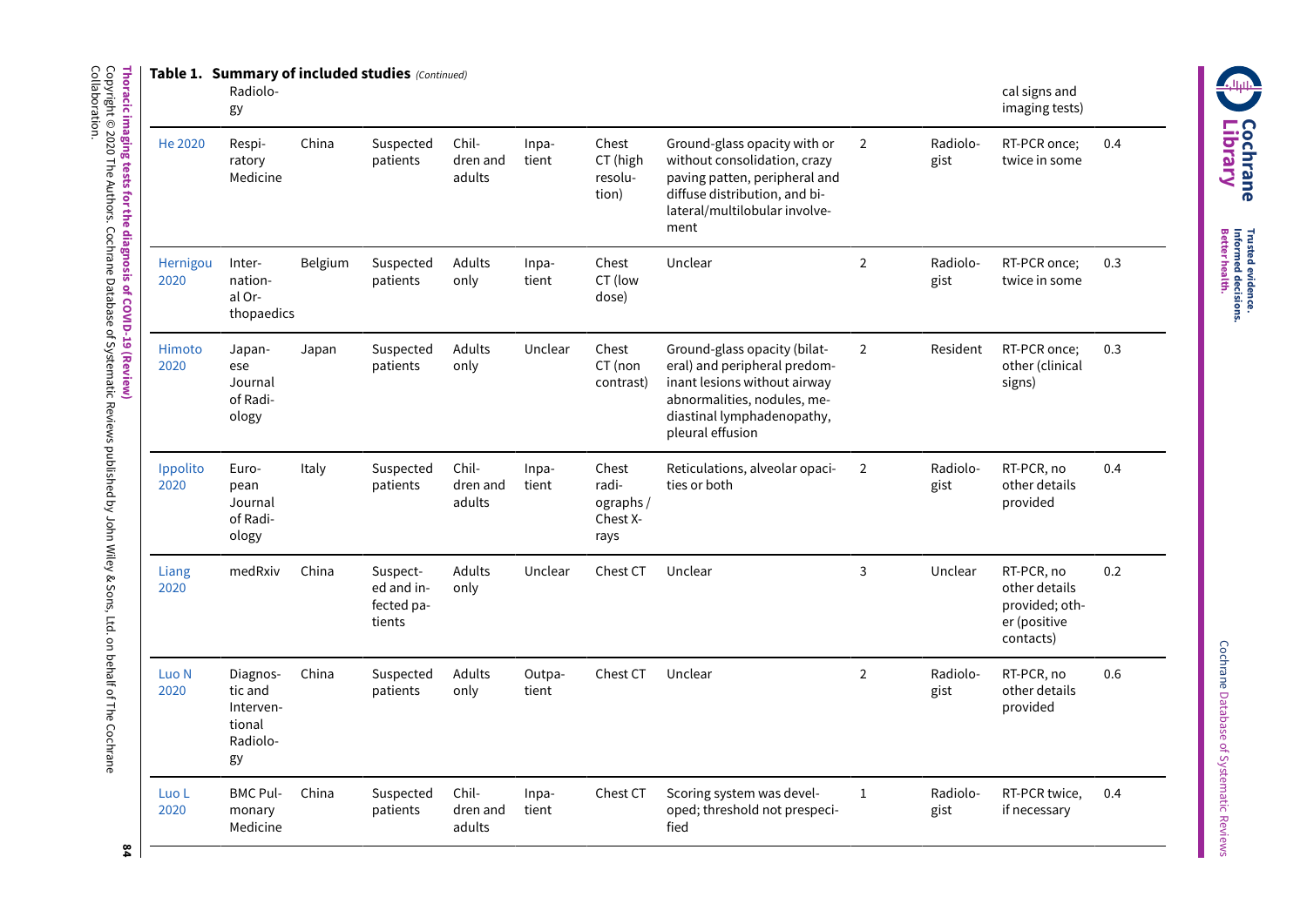| Mao<br>2020    | medRxiv                                                   | China      | Infect-<br>ed and<br>control    | Adults<br>only              | Inpa-<br>tient   | Chest CT                                                                          | Unclear                                                                                                                                                                                                                                                                   | $\overline{2}$ | Radiolo-<br>gist | RT-PCR, no<br>other details<br>provided                                    | 0.7 |
|----------------|-----------------------------------------------------------|------------|---------------------------------|-----------------------------|------------------|-----------------------------------------------------------------------------------|---------------------------------------------------------------------------------------------------------------------------------------------------------------------------------------------------------------------------------------------------------------------------|----------------|------------------|----------------------------------------------------------------------------|-----|
|                |                                                           |            | patients<br>(case-con-<br>trol) |                             |                  |                                                                                   |                                                                                                                                                                                                                                                                           |                |                  |                                                                            |     |
| Mei 2020       | Nature<br>Medicine                                        | <b>USA</b> | Suspected<br>patients           | Chil-<br>dren and<br>adults | Unclear          | Chest CT                                                                          | Unclear                                                                                                                                                                                                                                                                   | $\overline{2}$ | Radiolo-<br>gist | RT-PCR twice,<br>if necessary                                              | 0.5 |
| Miao<br>2020a  | medRxiv                                                   | China      | Suspected<br>patients           | Adults<br>only              | Inpa-<br>tient   | Chest CT                                                                          | Ground-glass opacity with bi-<br>lateral pulmonary distribu-<br>tion                                                                                                                                                                                                      | 3              | Unclear          | RT-PCR twice,<br>if necessary                                              | 0.4 |
| Miao<br>2020b  | Amer-<br>ican<br>Journal<br>of Emer-<br>gency<br>Medicine | China      | Suspected<br>patients           | Adults<br>only              | Outpa-<br>tient  | Chest CT                                                                          | Unclear                                                                                                                                                                                                                                                                   | 3              | Radiolo-<br>gist | RT-PCR, no<br>other details<br>provided                                    | 0.4 |
| Pakray<br>2020 | Emer-<br>gency<br>Radiolo-<br>gy                          | <b>USA</b> | Suspected<br>patients           | Chil-<br>dren and<br>adults | $lnpa-$<br>tient | Chest CT<br>(IV con-<br>trast);<br>Chest<br>radi-<br>ographs/<br>Chest X-<br>rays | CT: peripheral ground-glass<br>opacities, consolidations,<br>"crazy paving" pattern, "re-<br>verse halo sign"; X-ray: later-<br>ality (bilateral or unilateral),<br>lung zone (superior, basal,<br>perihilar, and multifocal),<br>density (airspace or intersti-<br>tial) | 3              | Radiolo-<br>gist | RT-PCR, no<br>other details<br>provided                                    | 0.9 |
| Patel<br>2020  | medRxiv                                                   | <b>USA</b> | Suspected<br>patients           | Chil-<br>dren and<br>adults | Inpa-<br>tient   | Chest<br>CT (high<br>resolu-<br>tion)                                             | Multifocal pneumonia                                                                                                                                                                                                                                                      | $\overline{2}$ | Radiolo-<br>gist | RT-PCR once;<br>twice in some                                              | 0.5 |
| Peng<br>2020   | medRxiv                                                   | China      | Suspected<br>patients           | Children<br>only            | Inpa-<br>tient   | Chest CT                                                                          | Ground-glass opacity, consol-<br>idations with surrounding ha-<br>lo sign, nodules, residual fibre<br>strips, lymphadenopathy                                                                                                                                             | 2              | Radiolo-<br>gist | RT-PCR, no<br>other details<br>provided; oth-<br>er (positive<br>contacts) | 0.5 |

Copyright © 2020 The Authors. Cochrane Database Գ Systematic Reviews published হ John Wiley & Sons, Ltd. s behalf <u>ฉ</u> The Cochrane Collaboration.

**Cochrane Library**<br> **Library** 

**Trusted Better evidence. Informed decisions. health.**

Cochrane Database q Systematic Reviews

**85**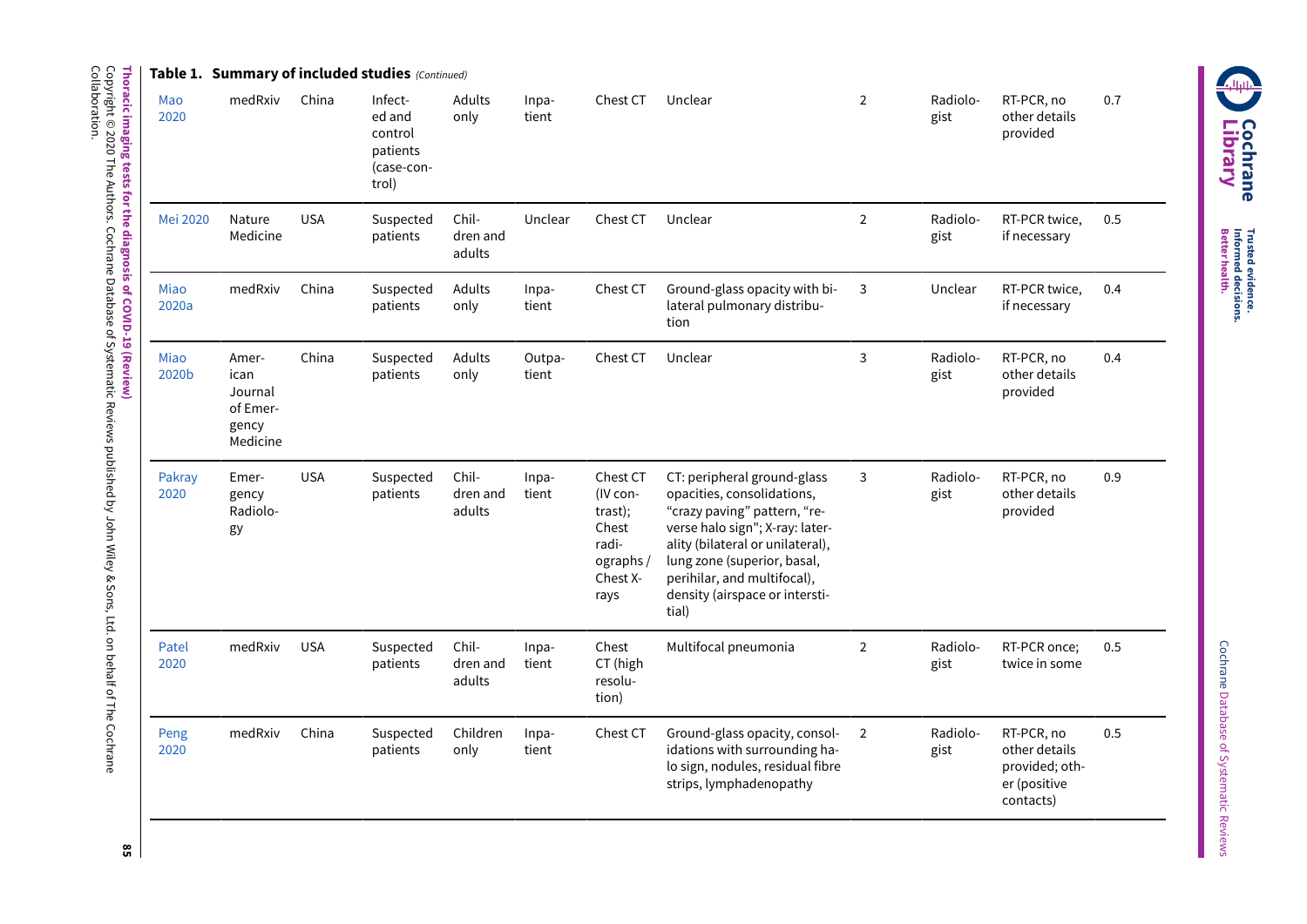| Prokop<br>2020            | Radiolo-<br>gy                                     | The<br>Nether-<br>lands | Suspected<br>patients                                           | Chil-<br>dren and<br>adults | Inpa-<br>tient | Chest CT                                       | CO-RADS classification;<br>threshold not prespecified                                                                                                                                                                 | $\mathbf{1}$   | Radiolo-<br>gist | RT-PCR once;<br>twice in some           | 0.5 |
|---------------------------|----------------------------------------------------|-------------------------|-----------------------------------------------------------------|-----------------------------|----------------|------------------------------------------------|-----------------------------------------------------------------------------------------------------------------------------------------------------------------------------------------------------------------------|----------------|------------------|-----------------------------------------|-----|
| Pu 2020                   | Euro-<br>pean Ra-<br>diology                       | <b>USA</b>              | Infect-<br>ed and<br>control<br>patients<br>(case-con-<br>trol) | Chil-<br>dren and<br>adults | Unclear        | Chest<br>CT (high<br>resolu-<br>tion)          | Unclear                                                                                                                                                                                                               | $\overline{2}$ | Radiolo-<br>gist | RT-PCR, no<br>other details<br>provided | 0.5 |
| Schiaffi-<br>no 2020      | Jour-<br>nal of<br>Thoracic<br>Imaging             | Italy                   | Suspected<br>patients                                           | Chil-<br>dren and<br>adults | Inpa-<br>tient | Chest<br>radi-<br>ographs/<br>Chest X-<br>rays | Unclear                                                                                                                                                                                                               | $\overline{2}$ | Radiolo-<br>gist | RT-PCR twice,<br>if necessary           | 0.8 |
| Song <sub>S</sub><br>2020 | Open Fo-<br>rum In-<br>fectious<br><b>Diseases</b> | China                   | Suspected<br>patients                                           | Adults<br>only              | Inpa-<br>tient | Chest CT                                       | Viral pneumonia according<br>to: multiple bilateral, ill-de-<br>fined ground -glass opacities<br>(GGOs) or mixed consolida-<br>tion with diffuse peripheral<br>distribution or bilateral pul-<br>monary consolidation | $\overline{2}$ | Radiolo-<br>gist | RT-PCR twice,<br>if necessary           | 0.5 |
| Wang<br>2020a             | Journal<br>of Global<br>Health                     | Australia               | Unclear                                                         | Unclear                     | Unclear        | Chest CT                                       | Unclear                                                                                                                                                                                                               | $\overline{2}$ | Unclear          | RT-PCR, no<br>other details<br>provided | 0.6 |
| Xiong<br>2020             | Zhonghua China<br>Yi Xue Za<br>Zhi                 |                         | Suspected<br>patients                                           | Chil-<br>dren and<br>adults | Inpa-<br>tient | Chest CT                                       | Subpleural ground-glass<br>opacity without pleural ef-<br>fusion, bronchial changes or<br>lymphadenopathy                                                                                                             | $\overline{2}$ | Radiolo-<br>gist | RT-PCR, no<br>other details<br>provided | 0.4 |
| Yang W<br>2020            | Journal<br>of Infec-<br>tion                       | China                   | Suspected<br>patients                                           | Adults<br>only              | Unclear        | Chest CT                                       | Ground-glass opacity, patch-<br>like shadows, fiver shadow,<br>pleural effusion or pleural<br>thickening                                                                                                              | 3              | Unclear          | RT-PCR, no<br>other details<br>provided | 0.2 |
| <b>Zhifeng</b><br>2020    | Journal<br>of Clini-<br>cal Virol-<br>ogy          | China                   | Sympto-<br>matic in-<br>fected pa-<br>tients only               | Adults<br>only              | Inpa-<br>tient | Chest CT                                       | Unclear                                                                                                                                                                                                               | 3              | Unclear          | RT-PCR once                             | 0.7 |

**86**

**Trusted Better evidence. Informed decisions. health.**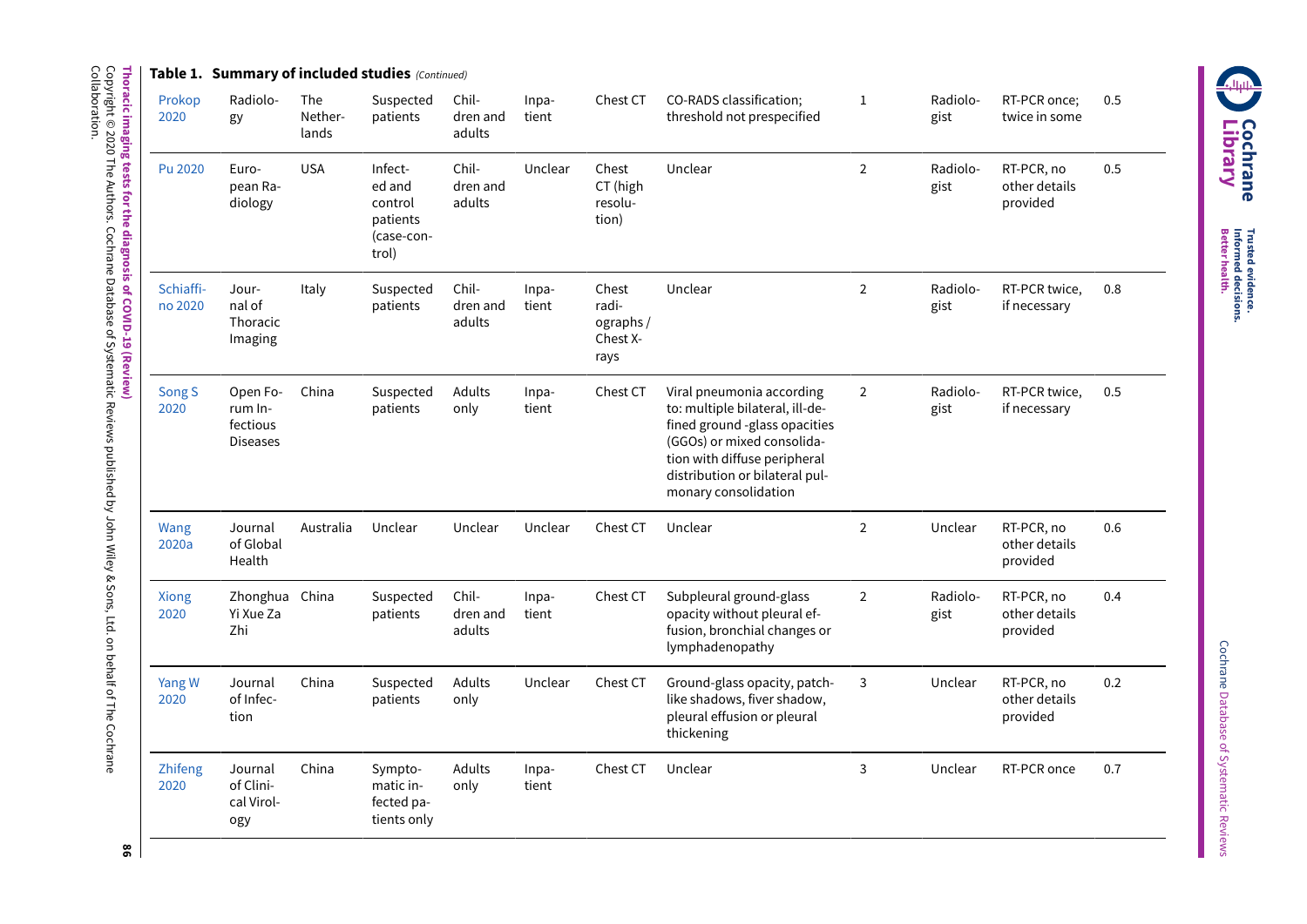CI: confidence interval;CT: computed tomography; RT-PCR: reverse transcriptase polymerase chain reaction

**Cochrane EN Cochrane** 

**Trusted Better**

**Informed**

**decisions. health.**

**evidence.**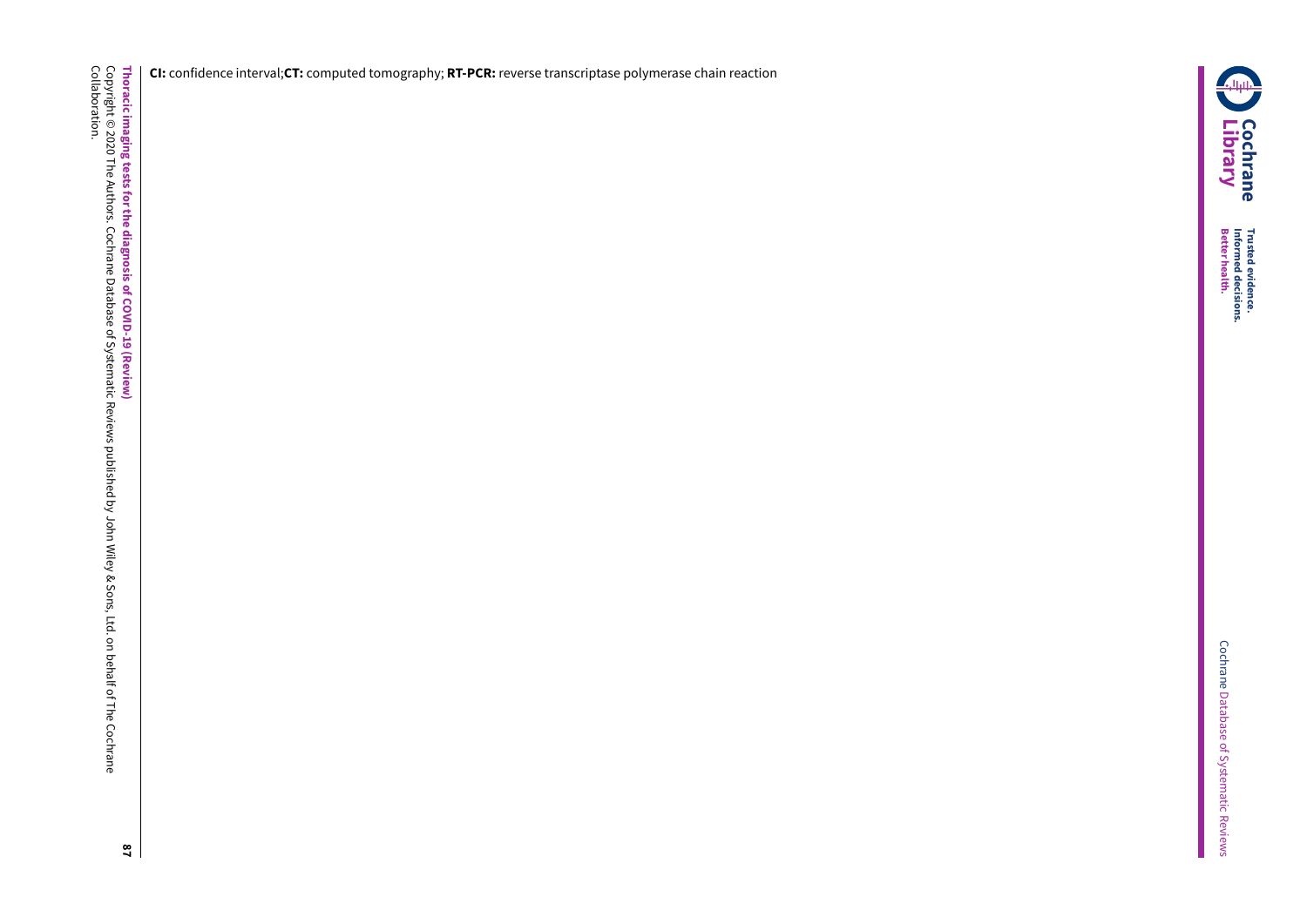# **Table 2. Sensitivity analyses for chest CTof suspected cases**

| <b>Analysis</b>                                                                   | Studies (n) | Number of par-<br>ticipants (cases) | Sensitivity (95% CI) | Specificity (95% CI) |
|-----------------------------------------------------------------------------------|-------------|-------------------------------------|----------------------|----------------------|
| Countries other than China                                                        | 14          | 4401 (2188)                         | 86.4% (79.6 to 91.3) | 81.5% (67.3 to 90.4) |
| Categorised into groups 1 and 2                                                   | 23          | 7271 (3894)                         | 88.5% (83.8 to 92.0) | 78.4% (68.2 to 86.0) |
| Cross-sectional design                                                            | 24          | 5845 (2987)                         | 89.6% (84.2 to 93.3) | 61.2% (40.0 to 78.9) |
| RT-PCR testing at least twice for partici-<br>pants with initial negative results | 6           | 1530 (696)                          | 91.0% (74.5 to 97.2) | 68.2% (48.0 to 83.3) |

**CI:** confidence interval;**CT:** computed tomography

### **Table 3. Subgroup analyses for chest CTof suspected cases**

| Test, analysis group        | Studies (n) | <b>Number of partici-</b><br>pants (cases) | Sensitivity (95% CI) | Specificity (95% CI) |
|-----------------------------|-------------|--------------------------------------------|----------------------|----------------------|
| <b>Publication status a</b> |             |                                            |                      |                      |
| Preprint                    | 9           | 2161 (1064)                                | 87.8% (79.3 to 93.1) | 61.1% (42.3 to 77.1) |
| Published                   | 22          | 5853 (3160)                                | 90.6% (86.1 to 93.8) | 49.6% (41.7 to 57.5) |
| P value                     |             |                                            | 0.82                 | 0.41                 |

**CI:** confidence interval;**CT:** computed tomography aAs of 1 October 2020

# **A P P E N D I C E S**

### **Appendix 1. Glossary**

#### **Terminology/acronyms**

- **SARS-CoV-2:** severe acute respiratory syndrome coronavirus 2, the name given to the 2019 novel coronavirus.
- **SARS-CoV-2 infection:** people with severe acute respiratory syndrome coronavirus 2, but who may or may not have any clinical manifestations of infection
- **COVID-19:** coronavirus disease 2019, the clinical manifestations/ symptoms caused by infection with SARS-CoV-2, name given to the disease associated with the virus SARS-CoV-2
- **COVID-19 Pneumonia:** COVID-19 that presents as infection-inflammation of the lungs
- **RT-PCR:** Reverse transcription polymerase chain reaction (RT-PCR) is a laboratory technique combining reverse transcription of RNA into DNA and amplification of specific DNA targets using polymerase chain reaction. In this context it is used to detect the presence of SARS-CoV-2 RNA.
- **Target condition:** the disease or condition of interest
- Index test: the test that is being assessed (the index test will often be a new test)
- **Reference standard:** the most reliable method for determining if the target condition ispresent or absent, used to verify index test results. This could be a combination of tests.
- **False negative:** the test does not detect a condition in someone when it is present
- **False positive:** the test detects a condition in someone when it is not present
- **True negative:** a correct diagnosis of a condition being absent

**Thoracic imaging tests for the diagnosis of COVID-19 (Review)**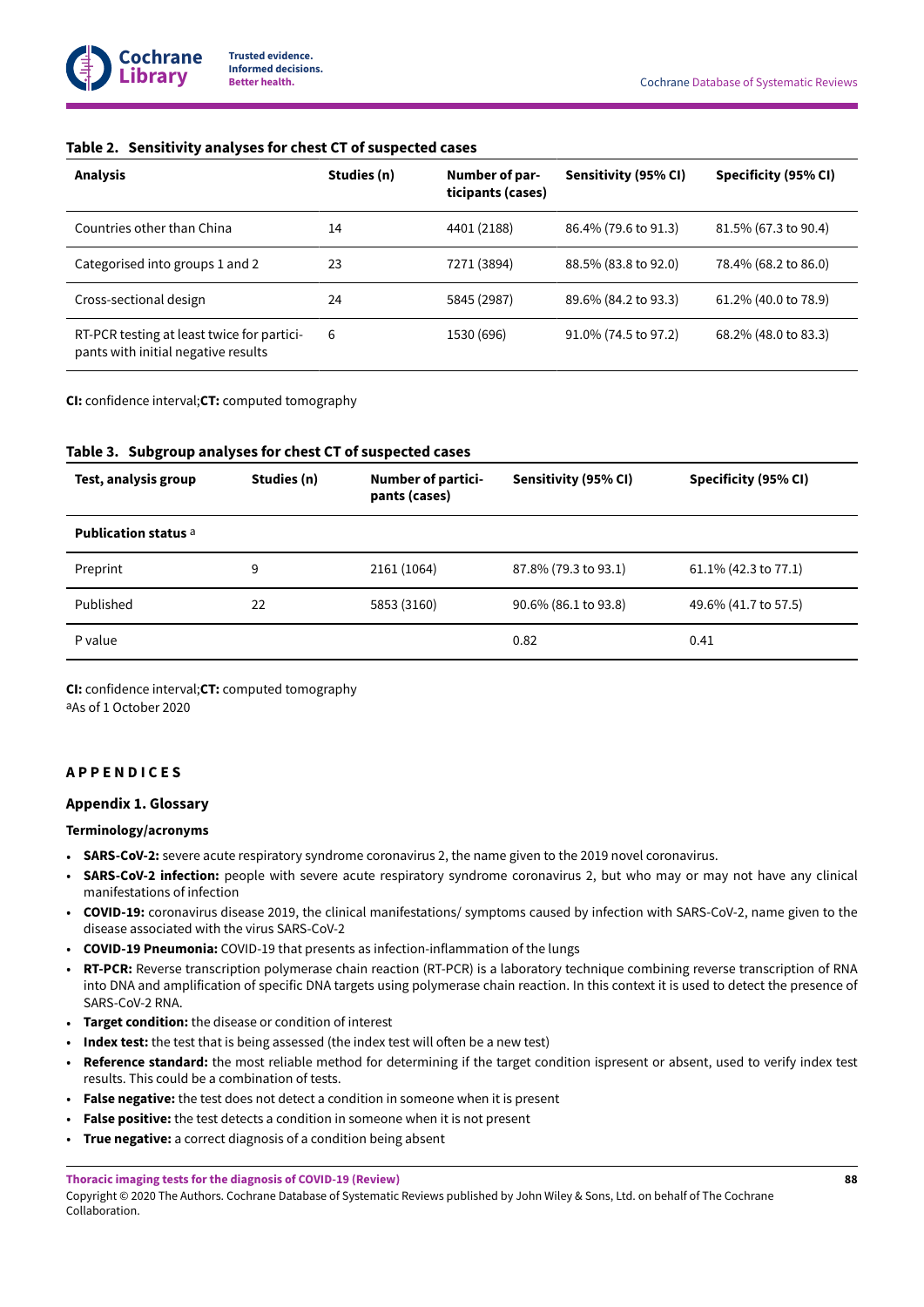

- **True positive:** a correct diagnosis of a condition being present
- **Sensitivity:** the proportion of people with the target condition (with disease) that are correctlyidentified by the index test
- **Specificity:** the proportion of people without the target condition (without disease) that arecorrectly identified by the index test
- **Positive predictive value:**the probability that someone who has tested positive forthe targetcondition with the index test will actually have it (a true positive)
- **Negative predictive value:** the probability that someone who has tested negative for the targetcondition with the index test will really not have it (a true negative)
- **Secondary care:** medical care thatis provided by a specialist orfacility upon referral by a primary care physician and thatrequires more specialized knowledge, skill, or equipment than the primary care physician can provide
- **Tertiary care:** specialized care, usually for inpatients and on referral from a primary or secondary health professional, in a facility that has personnel and facilities for advanced medical investigation and treatment

### **Appendix 2. QUADAS-2**

| QUADAS-2                                                 |                                                                                                                                                                                                                                                                                                                                                                                                                                                                                                                                                                                                                                                                                                                                                                              |
|----------------------------------------------------------|------------------------------------------------------------------------------------------------------------------------------------------------------------------------------------------------------------------------------------------------------------------------------------------------------------------------------------------------------------------------------------------------------------------------------------------------------------------------------------------------------------------------------------------------------------------------------------------------------------------------------------------------------------------------------------------------------------------------------------------------------------------------------|
| Index test(s):                                           | Imaging studies of the chest (computed tomography (CT), chest X-ray and ultrasound) for diagnosis<br>of COVID-19                                                                                                                                                                                                                                                                                                                                                                                                                                                                                                                                                                                                                                                             |
| <b>Participants (setting, intend-</b>                    | People with suspected COVID-19                                                                                                                                                                                                                                                                                                                                                                                                                                                                                                                                                                                                                                                                                                                                               |
| ed use of index test, presen-<br>tation, prior testing): | All settings, in particular secondary care, emergency care and ICUs                                                                                                                                                                                                                                                                                                                                                                                                                                                                                                                                                                                                                                                                                                          |
|                                                          | In people presenting with suspected COVID-19; suspicion may be based on prior testing, such as<br>general lab testing.                                                                                                                                                                                                                                                                                                                                                                                                                                                                                                                                                                                                                                                       |
|                                                          | Signs and symptoms often used for triage or referral                                                                                                                                                                                                                                                                                                                                                                                                                                                                                                                                                                                                                                                                                                                         |
| Reference standard and tar-                              | A positive diagnosis for COVID-19 by the following.                                                                                                                                                                                                                                                                                                                                                                                                                                                                                                                                                                                                                                                                                                                          |
| get condition:                                           | 1. A positive reverse transcriptase polymerase chain reaction (RT-PCR) test for SARS-CoV-2 infection,<br>from any manufacturer in any country, from any source, including nasopharyngeal swabs or as-<br>pirates, oropharyngeal swabs, bronchoalveolar lavage fluid (BALF), sputum, saliva, serum, urine,<br>rectal or faecal samples.<br>2. Positive on WHO criteria for COVID-19 which includes some testing RT-PCR negative.<br>3. Positive on China CDC criteria for COVID-19 which includes some testing RT-PCR negative.<br>4. Positive serology in addition to consistent symptomatology.<br>5. Positive on study specific list of criteria for COVID-19 which includes some testing RT-PCR negative.<br>6. Other criteria (symptoms, imaging findings, other tests). |
|                                                          | A negative diagnosis for COVID-19 by the following.                                                                                                                                                                                                                                                                                                                                                                                                                                                                                                                                                                                                                                                                                                                          |
|                                                          | 1. COVID suspects with negative RT-PCR test results, whether tested once or more than once.<br>2. Pre-pandemic controls (healthy or diseased).<br>3. Current healthy or with another disease (no RT-PCR test).                                                                                                                                                                                                                                                                                                                                                                                                                                                                                                                                                               |
|                                                          | This list is not exhaustive, as we anticipate that studies will use a variety of reference standards<br>and we plan to include all of them, at least for the earlier versions of the review. Although RT-PCR<br>is considered the best available test, it is suspected of missing a substantial proportion of cases,<br>and thus may not be the ideal reference standard if used as a standalone test (Li 2020g; Loeffelholz<br>2020). Therefore, we are likely to use alternative reference standards, such as a combination of RT-<br>PCR, and symptoms or imaging findings, or both.                                                                                                                                                                                      |
|                                                          | We will judge how likely each reference standard definition is to correctly classify individuals in the<br>assessment of methodological quality. All reference standards are likely to be imperfect in some<br>way; details of reference standard evaluation are provided in the 'Risk of bias' tool below. We will<br>use a consensus process to agree the classification of the reference standard as to what we regard                                                                                                                                                                                                                                                                                                                                                    |

**Thoracic imaging tests for the diagnosis of COVID-19 (Review)**

Copyright © 2020 The Authors. Cochrane Database of Systematic Reviews published by John Wiley & Sons, Ltd. on behalf of The Cochrane Collaboration.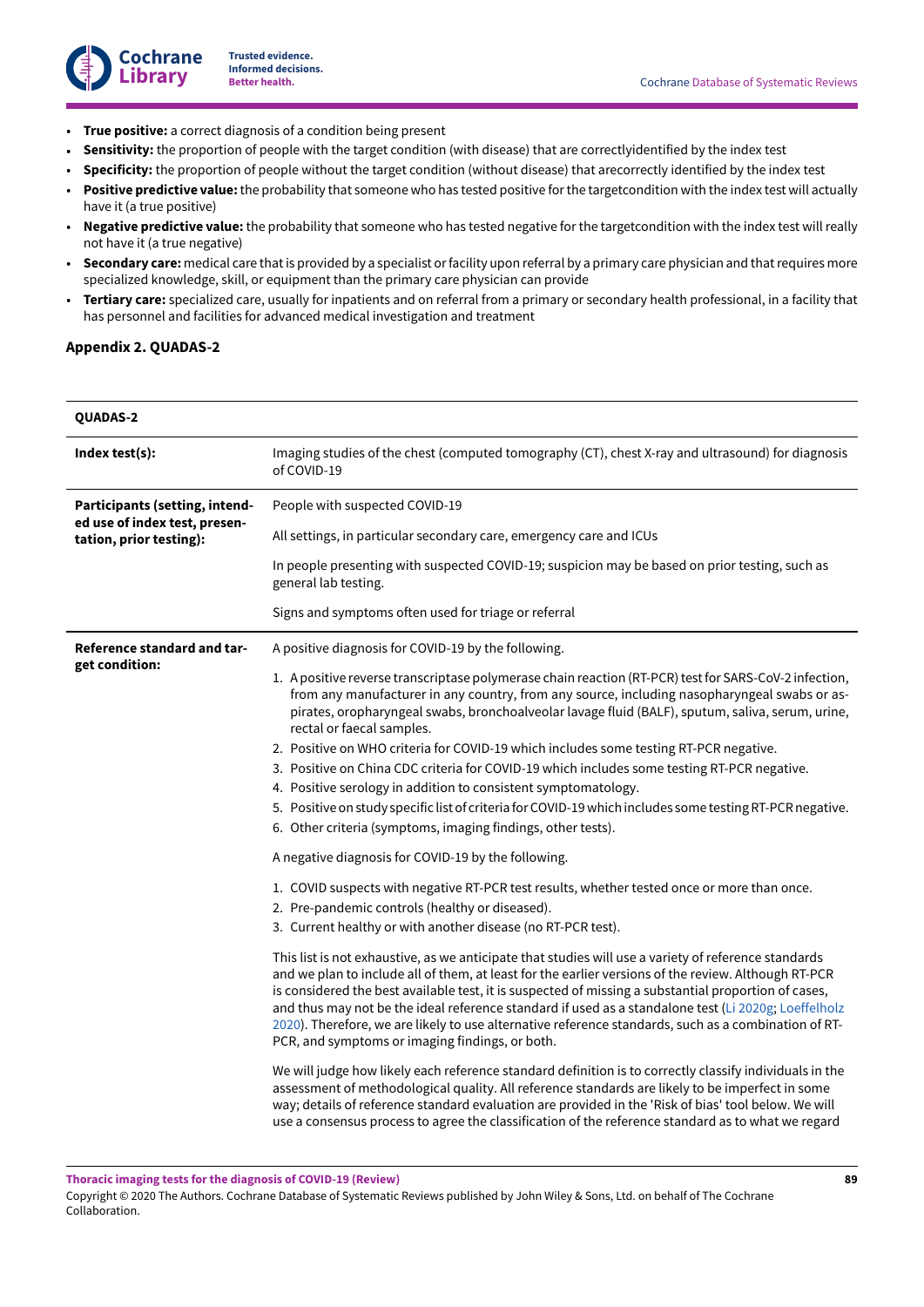

 *(Continued)*

sification, 'moderate', a small but acceptable risk, 'poor', a larger and probably unacceptable risk. **Participant selection** Was a consecutive or random sample of patients enrolled? YES: if a study explicitly states that all participants within a certain time frame were included; that this was done consecutively; or that a random selection was done. NO: if it is clear that a different selection procedure was employed; e.g. selection based on clinician's preference, or based on institutions (i.e., 'convenience' series) UNCLEAR: if the selection procedure is not clear or not reported at all. Was a case-control design avoided? YES: if a study explicitly states that all participants came from the same group of (suspected) patients. NO: if it is clear that a different selection procedure was employed for the participants depending on their COVID-19 status (e.g. proven infected patients in one group and proven non-infected patients in the other group). UNCLEAR: if the selection procedure is not clear or not reported at all. Did the study avoid inappropriate in- or exclusions? This needs to be addressed on a case-to-case basis. YES: If all eligible patients were ore or less equally suspected of having COVID-19 and were included and if the numbers in the flow chart show not too many excluded participants (a maximum of 20% of eligible patients excluded without reasons). NO: If over 20% of eligible patients were excluded without providing a reason; if only proven patients were included, or only proven non-patients were included; if in a retrospective study participants without index test or reference standard result were excluded; if exclusion was based on severity assessment post-factum or comorbidities (cardiovascular disease, diabetes, immunosuppression). If the study oversampled patients with particular characteristics likely to affect estimates of accuracy. UNCLEAR: if the exclusion criteria are not reported. **Could the selection of patients have introduced bias?** HIGH: if one or more signalling questions were answered with NO, as any deviation from the selection process may lead to bias. LOW: if all signalling questions were answered with YES. UNCLEAR: all other instances **Is there concern that the included patients do not match the review question?** This needs to be addressed on a case-to-case basis, based on the objective the included study answers to. HIGH: if accuracy was assessed in a case-control design, or the study was able to only estimate sensitivity or specificity. LOW: any situation where imaging is generally available. UNCLEAR: if a description about the participants is lacking. **Index tests** Were the index test results interpreted without knowledge of the results of the reference standard? YES: if blinding was explicitly stated or index test was recorded before the results from the reference standard were available NO: if it was explicitly stated that the index test results were interpreted with knowledge of the results of the reference standard

as good, moderate and poor. 'Good' reference standards need to have very little change of misclas-

**Thoracic imaging tests for the diagnosis of COVID-19 (Review)**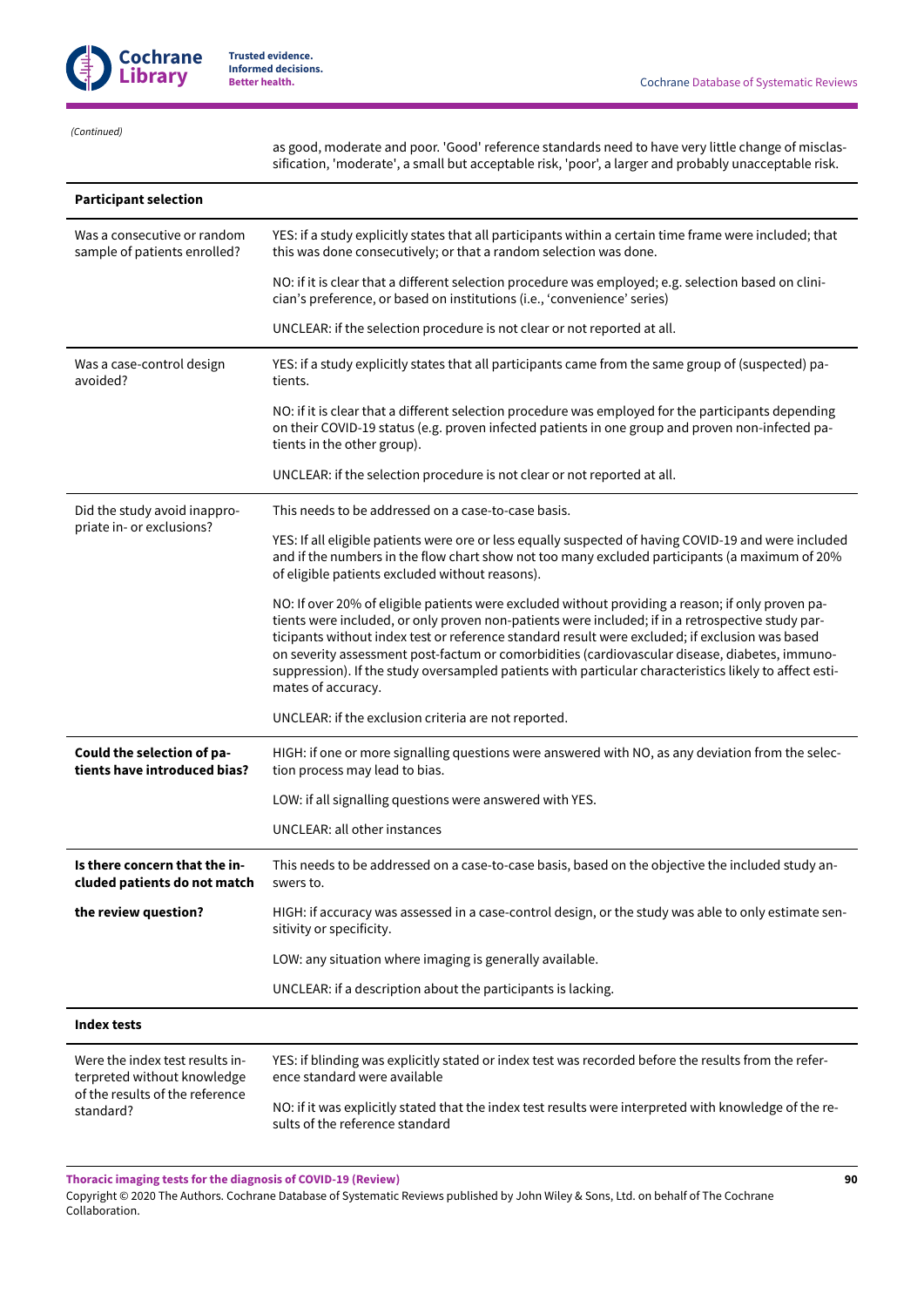

| (Continued)                                                                                                                         | UNCLEAR: if blinding was unclearly reported.                                                                                                                                                                                                                                                                                                                                                                                                                                                                                                                                                                                                                                                                                                 |  |
|-------------------------------------------------------------------------------------------------------------------------------------|----------------------------------------------------------------------------------------------------------------------------------------------------------------------------------------------------------------------------------------------------------------------------------------------------------------------------------------------------------------------------------------------------------------------------------------------------------------------------------------------------------------------------------------------------------------------------------------------------------------------------------------------------------------------------------------------------------------------------------------------|--|
| If a threshold was used, was it<br>prespecified?                                                                                    | YES: for any of these index tests it is highly unlikely that any numerical threshold is used. Still we<br>expect studies to report their criteria for test-positivity (e.g. the constellation of imaging findings<br>used). If these criteria are reported in the methods section, we will score 'YES' for this question.                                                                                                                                                                                                                                                                                                                                                                                                                    |  |
|                                                                                                                                     | NO: if the optimal criterion for test-positivity was based on the reported data (for example, differ-<br>ent scores on a quantitative scoring system) we will score 'NO'.                                                                                                                                                                                                                                                                                                                                                                                                                                                                                                                                                                    |  |
|                                                                                                                                     | UNCLEAR: if the criteria for test positivity were not or unclearly reported.                                                                                                                                                                                                                                                                                                                                                                                                                                                                                                                                                                                                                                                                 |  |
| <b>Could the conduct or inter-</b><br>pretation of the index test<br>have introduced bias?                                          | HIGH: if one or more signalling questions were answered with NO.                                                                                                                                                                                                                                                                                                                                                                                                                                                                                                                                                                                                                                                                             |  |
|                                                                                                                                     | LOW: if all signalling questions were answered with YES.                                                                                                                                                                                                                                                                                                                                                                                                                                                                                                                                                                                                                                                                                     |  |
|                                                                                                                                     | UNCLEAR: all other instances                                                                                                                                                                                                                                                                                                                                                                                                                                                                                                                                                                                                                                                                                                                 |  |
| Is there concern that the in-<br>dex test, its conduct, or                                                                          | There is not a huge amount of variability from a technical perspective. Therefore, this question will<br>probably be answered 'LOW' in all cases except when assessments are made using personnel not                                                                                                                                                                                                                                                                                                                                                                                                                                                                                                                                        |  |
| interpretation differ from<br>the review question?                                                                                  | available in practice, or personnel not trained for the job, or using modalities that are uncommon<br>in practice. We will consult expert clinicians on a case-to-case basis to judge this question.                                                                                                                                                                                                                                                                                                                                                                                                                                                                                                                                         |  |
| <b>Reference standard</b>                                                                                                           |                                                                                                                                                                                                                                                                                                                                                                                                                                                                                                                                                                                                                                                                                                                                              |  |
| Is the reference standard likely<br>to correctly classify the target<br>condition?                                                  | YES: for COVID-19: RT-PCR, done by trained personnel, and repeated after a first negative RT-PCR,<br>following guidelines for confirmed cases and done with an assay targeting minimum 2 targets in<br>the genes N, E, S or RdRP (one target even acceptable in zone with known transmission). To clari-<br>fy, a low risk of bias reference standard for true negative would require 2 (or more) negative RT-PCR<br>results.                                                                                                                                                                                                                                                                                                                |  |
|                                                                                                                                     | NO: any other test                                                                                                                                                                                                                                                                                                                                                                                                                                                                                                                                                                                                                                                                                                                           |  |
|                                                                                                                                     | UNCLEAR: if no reference standard was reported, or if it was just reported that RT-PCR was done.                                                                                                                                                                                                                                                                                                                                                                                                                                                                                                                                                                                                                                             |  |
| Were the reference standard<br>results interpreted without                                                                          | YES: if it was explicitly stated that the reference standard results were interpreted without knowl-<br>edge of the results of the index test, or if the result of the index test was obtained after the refer-<br>ence standard.                                                                                                                                                                                                                                                                                                                                                                                                                                                                                                            |  |
| knowledge of the results of the<br>index test?                                                                                      | NO: if it was explicitly stated that the reference standard results were interpreted with knowledge<br>of the results of the index test or if the index test was used to make the final diagnosis (incorpora-<br>tion bias).                                                                                                                                                                                                                                                                                                                                                                                                                                                                                                                 |  |
|                                                                                                                                     | UNCLEAR: if blinding was unclearly reported.                                                                                                                                                                                                                                                                                                                                                                                                                                                                                                                                                                                                                                                                                                 |  |
| Could the conduct or inter-<br>pretation of the reference                                                                           | HIGH: if one or more signalling questions were answered with NO.                                                                                                                                                                                                                                                                                                                                                                                                                                                                                                                                                                                                                                                                             |  |
| standard have introduced<br>bias?                                                                                                   | LOW: if all signalling questions were answered with YES.                                                                                                                                                                                                                                                                                                                                                                                                                                                                                                                                                                                                                                                                                     |  |
|                                                                                                                                     | UNCLEAR: all other instances                                                                                                                                                                                                                                                                                                                                                                                                                                                                                                                                                                                                                                                                                                                 |  |
| Is there concern that the tar-<br>get condition as defined by<br>the reference standard does<br>not match the review ques-<br>tion? | HIGH: there is a high concern regarding applicability of the reference standard if the reference stan-<br>dard actually measures a different target condition than the one we are interested in for the re-<br>view. For example, if the diagnosis is only based on clinical picture, without excluding other possi-<br>ble causes of this clinical picture (e.g. other respiratory pathogens), then there is considerable con-<br>cern that the reference standard is actually measuring something else than COVID-19. In addition, a<br>positive RT-PCR only measures SARS-CoV-2 infection and not COVID-19 and therefore the reference<br>standard for COVID-19 is a combination of positive RT PCR and symptoms and/or imaging findings. |  |
|                                                                                                                                     | LOW: if above situations not present                                                                                                                                                                                                                                                                                                                                                                                                                                                                                                                                                                                                                                                                                                         |  |
|                                                                                                                                     | UNCLEAR: if intention for testing is not reported in the study                                                                                                                                                                                                                                                                                                                                                                                                                                                                                                                                                                                                                                                                               |  |

**Thoracic imaging tests for the diagnosis of COVID-19 (Review)**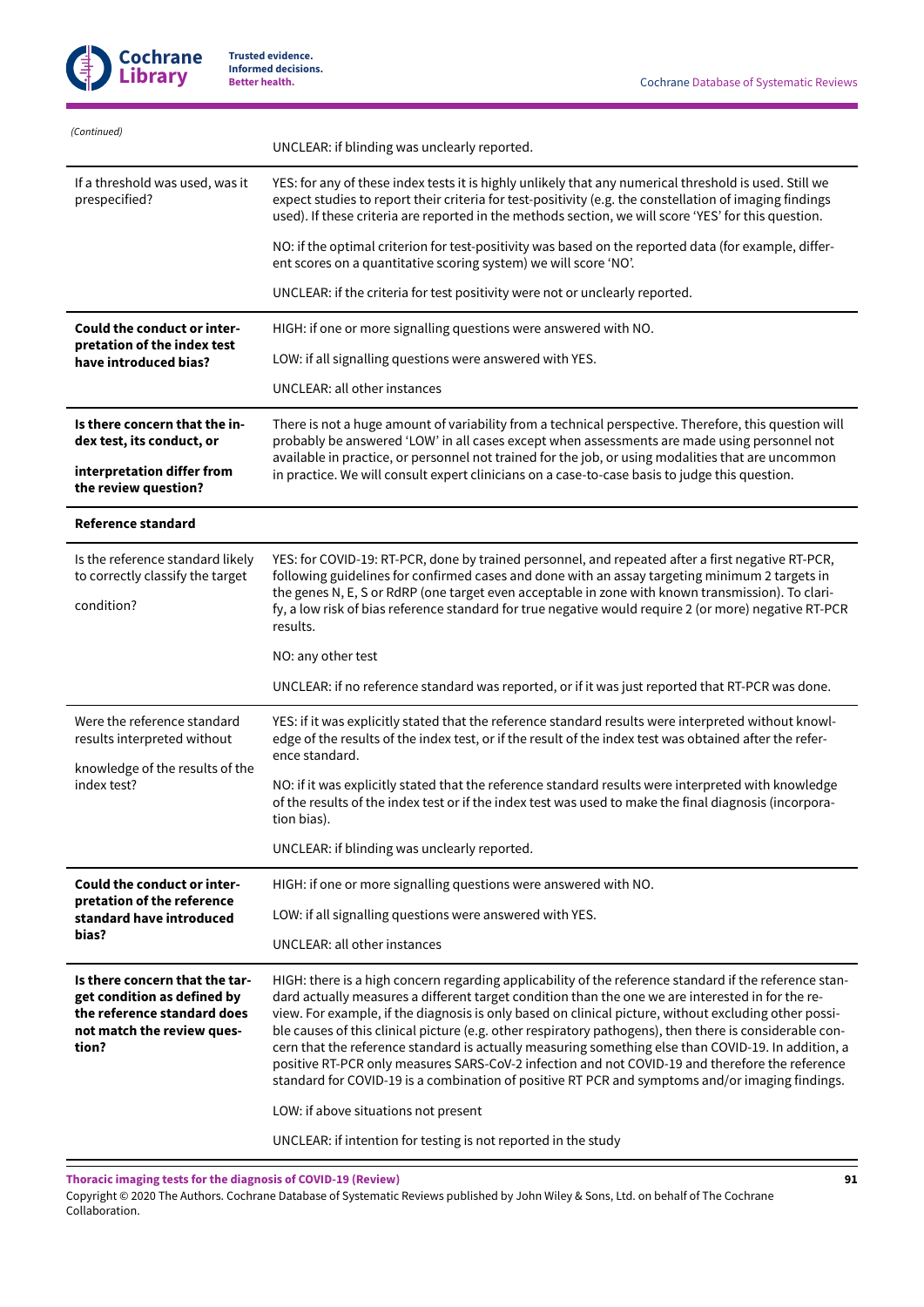## *(Continued)*

| <b>Flow and timing</b>                                       |                                                                                                                                                                                                                                                                                                                              |  |
|--------------------------------------------------------------|------------------------------------------------------------------------------------------------------------------------------------------------------------------------------------------------------------------------------------------------------------------------------------------------------------------------------|--|
| Was there an appropriate in-<br>terval between index test(s) | YES: as the situation of a patient, including clinical presentation and disease progress, evolves<br>rapidly and new/ongoing exposure can result in case status change. On the other hand, negative<br>PCR results need to be repeated for several days. Therefore, an appropriate time interval will be<br>within 7 days.   |  |
| and reference standard?                                      |                                                                                                                                                                                                                                                                                                                              |  |
|                                                              | NO: if there is more than 7 days between the index test and the reference standard or if patients are<br>otherwise reported to be assessed with the index versus reference standard test at moments of dif-<br>ferent severity.                                                                                              |  |
|                                                              | UNCLEAR: if the time interval is not reported                                                                                                                                                                                                                                                                                |  |
| Did all participants receive a<br>reference standard?        | YES: if all patients received a reference standard (clearly no partial verification)                                                                                                                                                                                                                                         |  |
|                                                              | NO: if only (part of) the index test positives or index test negatives received the complete reference<br>standard                                                                                                                                                                                                           |  |
|                                                              | UNCLEAR: if it is not reported.                                                                                                                                                                                                                                                                                              |  |
| Did all participants receive the<br>same reference standard? | YES: if all patients received the same reference standard (clearly no differential verification). Verifi-<br>cation of negative PCR result with a second PCR measurement is considered to be one reference                                                                                                                   |  |
|                                                              | standard.                                                                                                                                                                                                                                                                                                                    |  |
|                                                              | NO: if (part of) the index test positives or index test negatives received a different reference stan-<br>dard                                                                                                                                                                                                               |  |
|                                                              | UNCLEAR: If it is not reported.                                                                                                                                                                                                                                                                                              |  |
| Were all participants included<br>in the analysis?           | YES: if all included participants were included in the analyses as well                                                                                                                                                                                                                                                      |  |
|                                                              | NO: if after the inclusion/exclusion process, participants were removed from the analyses for dif-<br>ferent reasons: no reference standard done, no index test done, intermediate results of both index<br>test or reference standard, indeterminate results of both index test or reference standard, samples<br>unusable. |  |
|                                                              | UNCLEAR: If this is not clear from the reported numbers.                                                                                                                                                                                                                                                                     |  |
| <b>Could the patient flow have</b><br>introduced bias?       | HIGH: if one or more signalling questions were answered with NO, or if one question answered with<br>NO was judged to have little impact on the methodological quality of the study (this should be jus-<br>tified in the scoring).                                                                                          |  |
|                                                              | LOW: if all signalling questions were answered with YES.                                                                                                                                                                                                                                                                     |  |
|                                                              | <b>UNCLEAR: all other instances</b>                                                                                                                                                                                                                                                                                          |  |
|                                                              |                                                                                                                                                                                                                                                                                                                              |  |

**CT:** computed tomography; **CXR:** chest X-ray; **ICU:** intensive care unit; **RT-PCR:** reverse transcriptase polymerase chain reaction; **SARS-CoV-2:** severe acute respiratory syndrome coronavirus 2; **US:** ultrasound

### **Appendix 3.Search classification model**

A more efficient approach was required to keep up with the rapidly increasing volume of COVID-19 literature. A classification model for COVID-19 diagnostic studies was built with the model building function within Eppi Reviewer, which uses the standard SGCClassifier in Scikit-learn on word trigrams. As outputs, new documents receive a percentage (from the predict\_proba function) where scores close to 100 indicate a high probability of belonging to the class 'relevant document' and scores close to 0 indicate a low probability of belonging to the class 'relevant document'. We used three iterations of manual screening (title and abstract screening, followed by full-text review) to build and test classifiers. The final included studies were used as relevant documents, while the remainder of the COVID-19 studies were used as irrelevant documents. The classifier was trained on the first round of selected articles, and tested and retrained on the second round of selected articles. Testing on the second round of selected articles revealed poor positive predictive value but 100% sensitivity at

**Thoracic imaging tests for the diagnosis of COVID-19 (Review)**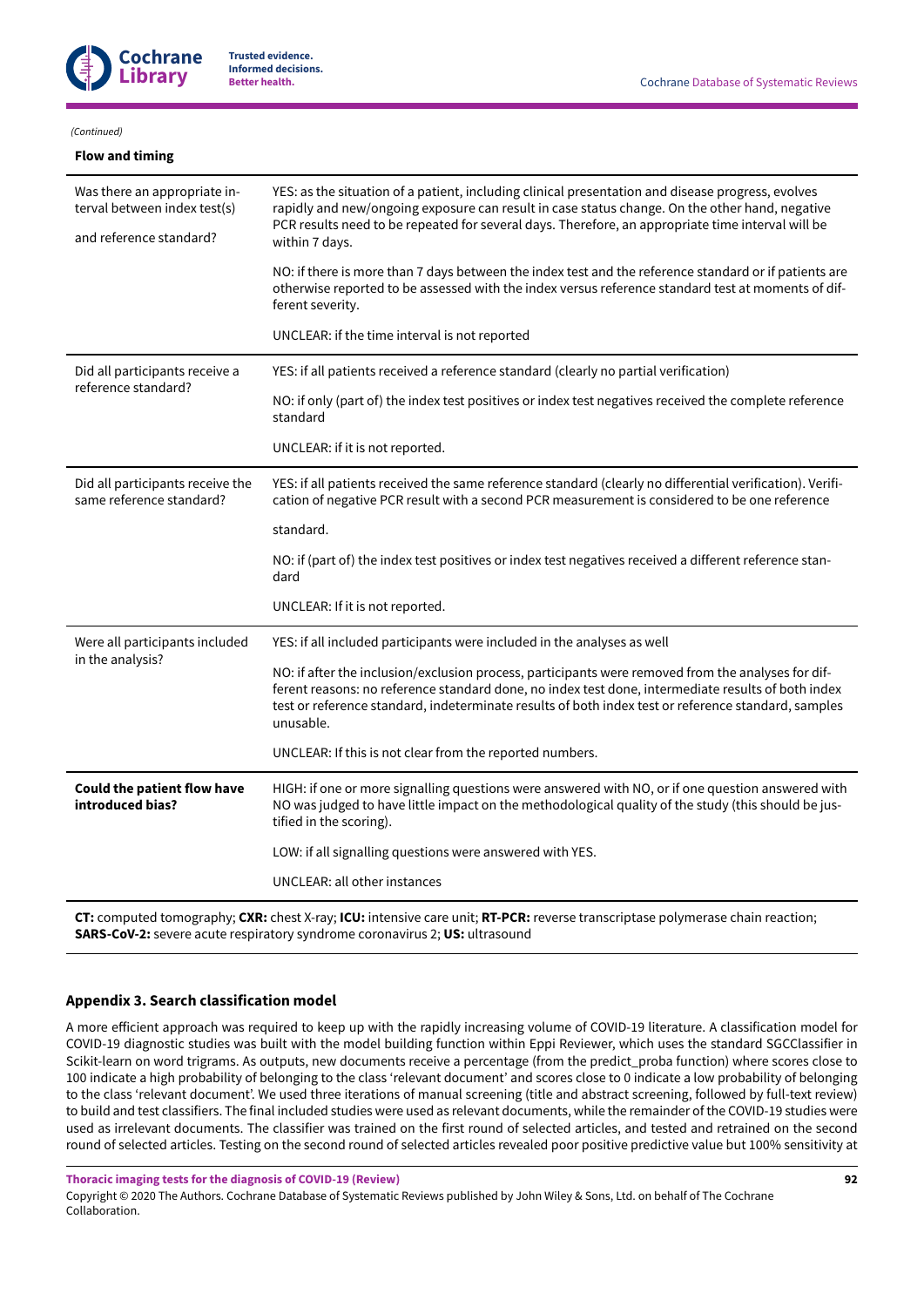

a cut-off of 10. The poor positive predictive value is mainly due to the broad scope of our topic (all diagnostic studies in COVID-19), poor reporting in abstracts, and a small set of included documents. The model was retrained using the articles selected of the second and third rounds of screening, which added a considerable number of additional documents. This led to a large increase in positive predictive value, at the cost of a lower sensitivity, which led us to reduce the cut-off to 5. The largest proportion of documents had a score between 0-5. This set did not contain any of the relevant documents. This version of the classifier with a cut-off 5 was used in subsequent rounds and accounted for approximately 80% of the screening burden.

### **Appendix 4.Search strategies**

#### **1. Living search from the University of Bern**

### *27 April 2020*

From 27 April 2020, we retrieved the curated [bioRxiv/medRxiv](https://connect.medrxiv.org/relate/content/181) dataset link

#### *26 March 2020 to 27 April 2020*

MEDLINE: (\"Wuhan coronavirus\" [Supplementary Concept] OR \"COVID-19\" OR \"2019 ncov\"[tiab] OR ((\"novel coronavirus\"[tiab] OR \"new coronavirus\"[tiab]) AND (wuhan[tiab] OR 2019[tiab])) OR 2019-nCoV[All Fields] OR (wuhan[tiab] AND coronavirus[tiab])))))

Embase: (nCoV or 2019-nCoV or ((new or novel or wuhan) adj3 coronavirus) or covid19 or covid-19 or SARS-CoV-2).mp

bioRxiv/medRxiv: ncov or corona or wuhan or COVID or SARS-CoV-2

With the kind support of the Public Health & [Primary](https://www.unibe.ch/university/services/university_library/faculty_libraries/medicine/public_health_amp_primary_care_library_phc/index_eng.html) Care Library PHC, and following guidance of the Medical Library [Association](https://www.mlanet.org/p/cm/ld/fid=1713)

#### *01 January 2020 to 27 April 2020*

MEDLINE: ("Wuhan coronavirus" [Supplementary Concept] OR "COVID-19" OR "2019 ncov"[tiab] OR (("novel coronavirus"[tiab] OR "new coronavirus"[tiab]) AND (wuhan[tiab] OR 2019[tiab])) OR 2019-nCoV[All Fields] OR (wuhan[tiab] AND coronavirus[tiab]))))

Embase: ncov OR (wuhan AND corona) OR COVID

bioRxiv/medRxiv: ncov or corona or wuhan or COVID

#### **2. Cochrane COVID-19 Study Register searches**

| <b>Source</b> | <b>Strategy</b>                                                                                                                                                                                                                                                                                                                                                                                                                                                                                                                                             |  |
|---------------|-------------------------------------------------------------------------------------------------------------------------------------------------------------------------------------------------------------------------------------------------------------------------------------------------------------------------------------------------------------------------------------------------------------------------------------------------------------------------------------------------------------------------------------------------------------|--|
| CT.gov        | $COVID-19*$                                                                                                                                                                                                                                                                                                                                                                                                                                                                                                                                                 |  |
| WHO ICTRP     | Health topic: 2019-nCov / COVID-19                                                                                                                                                                                                                                                                                                                                                                                                                                                                                                                          |  |
| PubMed        | ("2019 nCoV"[tiab] OR 2019nCoV[tiab] OR "2019 novel coronavirus"[tiab] OR "COVID 19"[tiab]<br>OR COVID19[tiab] OR "new coronavirus"[tiab] OR "novel coronavirus"[tiab] OR "novel coro-<br>na virus"[tiab] OR "SARS CoV-2"[tiab] OR (Wuhan[tiab] AND (coronavirus[tiab] OR "corona<br>virus"[tiab])) OR "COVID-19"[Supplementary Concept] OR "severe acute respiratory syndrome<br>coronavirus 2"[Supplementary Concept]) NOT ("animals"[MeSH Terms] NOT "humans"[MeSH<br>Terms])) NOT (editorial[pt] OR comment[pt] OR letter[pt] OR newspaper article[pt]) |  |

\*Automatic term mapping links results for 2019-nCoV, 2019 novel coronavirus, SARS-CoV-2, severe acute respiratory syndrome coronavirus

### **3. CDC Library, COVID-19 Research Articles Downloadable Database**

Embase records from the Stephen B. Thacker CDC Library, Covid-19 Research articles Downloadable database.

Records were obtained by the CDC Library by searching Embase through Ovid using the following search strategy.

**Thoracic imaging tests for the diagnosis of COVID-19 (Review)**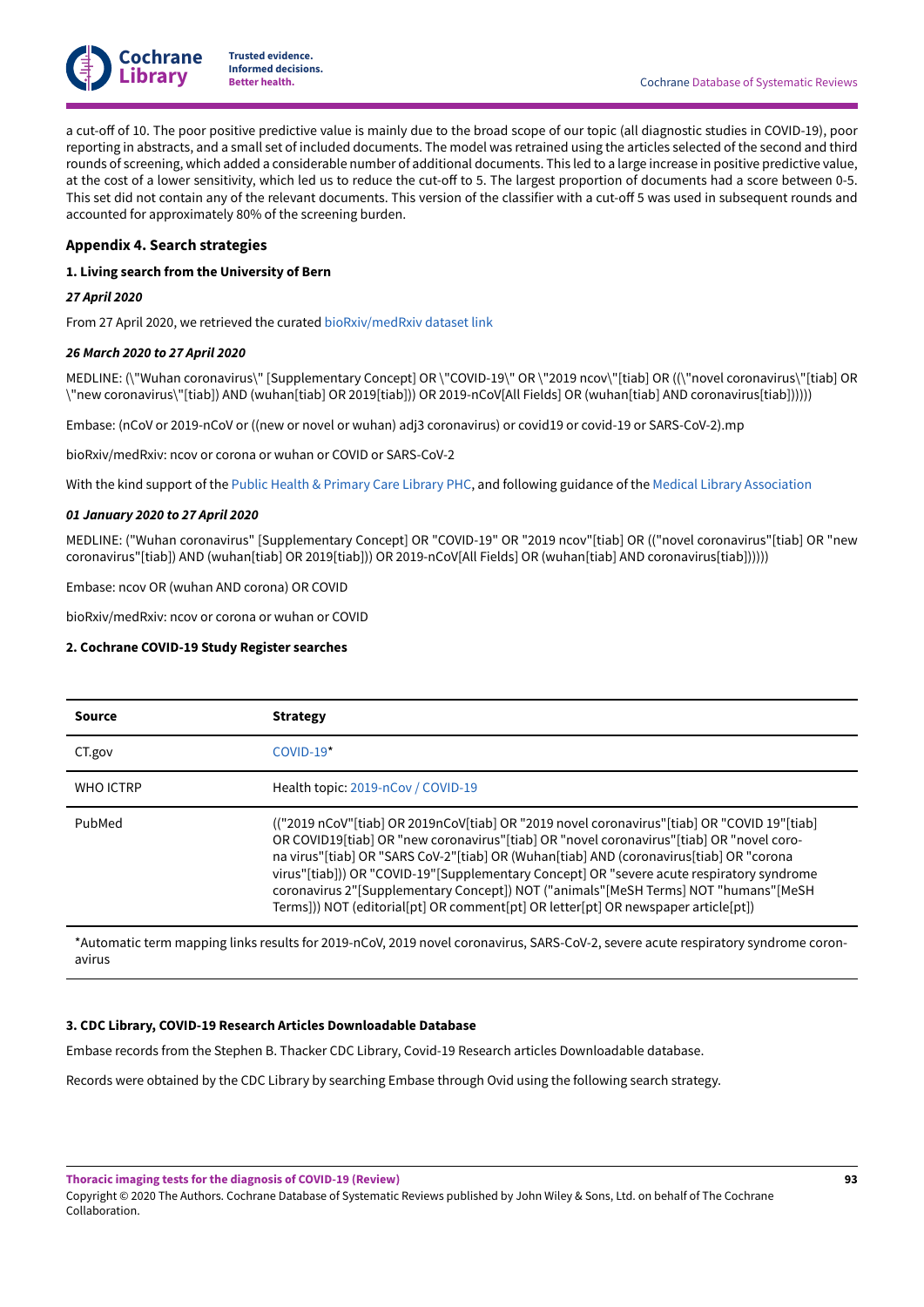

| <b>Source</b> | <b>Strategy</b>                                                                                                                                                                                                                                                                                                                                                                                                                                                                                                                                                                                                                                                                                                    |
|---------------|--------------------------------------------------------------------------------------------------------------------------------------------------------------------------------------------------------------------------------------------------------------------------------------------------------------------------------------------------------------------------------------------------------------------------------------------------------------------------------------------------------------------------------------------------------------------------------------------------------------------------------------------------------------------------------------------------------------------|
| Embase        | (coronavir* OR corona virus* OR betacoronavir* OR covid19 OR covid 19 OR nCoV OR novel CoV OR<br>CoV 2 OR CoV2 OR sarscov2 OR 2019nCoV OR wuhan virus*).mp. OR ((wuhan OR hubei OR huanan)<br>AND (severe acute respiratory OR pneumonia*) AND outbreak*).mp. OR Coronavirus infection/ OR<br>coronavirinae/ OR exp betacoronavirus/<br>Limits: 2020-<br>OR.<br>(novel coronavir* OR novel corona virus* OR covid19 OR covid 19 OR nCoV OR novel CoV OR CoV 2<br>OR CoV2 OR sarscov2 OR 2019nCoV OR wuhan virus*).mp. OR ((wuhan OR hubei OR huanan) AND<br>(severe acute respiratory OR pneumonia*) AND outbreak*).mp. OR ((wuhan OR hubei OR huanan)<br>AND (coronavir* OR betacoronavir*)).mp.<br>Limits: 2019- |
|               |                                                                                                                                                                                                                                                                                                                                                                                                                                                                                                                                                                                                                                                                                                                    |

### **W H A T ' S N E W**

| <b>Date</b>     | Event                                                 | <b>Description</b>                                                                                                                                                                                                                                                            |
|-----------------|-------------------------------------------------------|-------------------------------------------------------------------------------------------------------------------------------------------------------------------------------------------------------------------------------------------------------------------------------|
| 23 October 2020 | New search has been performed                         | This is a 'living' systematic review'; searches are run and<br>screened monthly. The last search date was 22 June 2020. Re-<br>sults of all new studies identified have been incorporated. The<br>conclusions of this Cochrane Review are therefore considered up<br>to date. |
| 23 October 2020 | New citation required and conclusions<br>have changed | The results for chest computed tomography (CT) have changed.                                                                                                                                                                                                                  |

# **H I S T O R Y**

Protocol first published: Issue 6, 2020 Review first published: Issue 9, 2020

# **C O N T R I B U T I O N S O F A U T H O R S**

All authors reviewed, edited, contributed to, and approved this review.

The search was performed by RS, MMGL and LH.

# **D E C L A R A T I O N S O F I N T E R E S T**

Jean-Paul Salameh has no known conflicts of interest.

Mariska MG Leeflang has no known conflicts of interest.

Lotty Hooft has no known conflicts of interest.

Nayaar Islam has no known conflicts of interest.

Trevor McGrath has no known conflicts of interest.

Christian B van der Pol has no known conflicts of interest.

Robert A Frank has no known conflicts of interest.

Sakib Kazi has no known conflicts of interest.

Ross Prager has no known conflicts of interest.

**Thoracic imaging tests for the diagnosis of COVID-19 (Review)**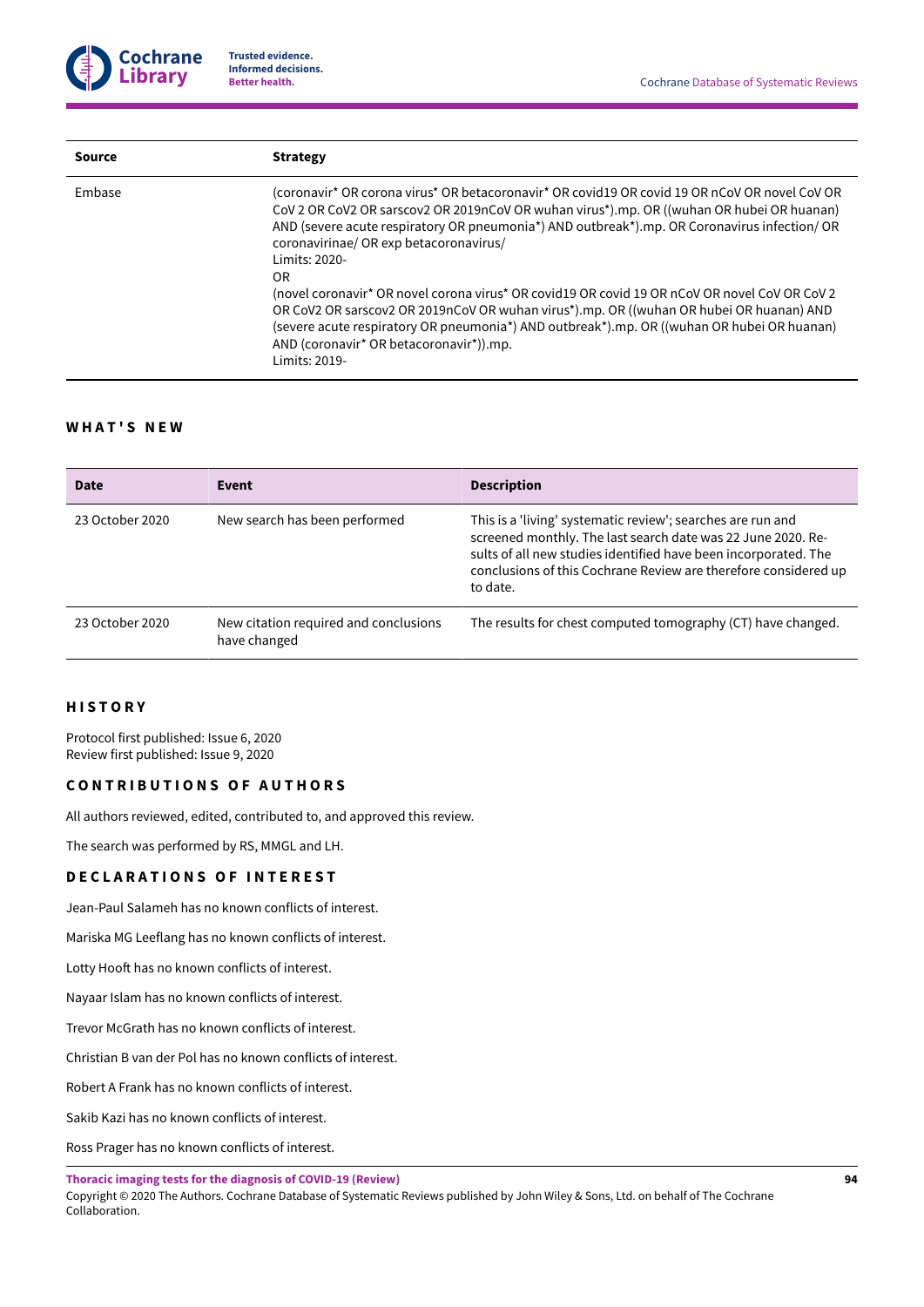

Samanjit Singh Hare has no known conflicts of interest.

Carole Dennie has no known conflicts of interest.

René Spijker: the Dutch Cochrane Centre (DCC) has received grants for performing commissioned systematic reviews. In no situation, the commissioner had any influence on the results of the work.

Jonathan J Deeks has no known conflicts of interest.

Jacqueline Dinnes has no known conflicts of interest.

Kevin Jenniskens has no known conflicts of interest.

Daniel Korevaar has no known conflicts of interest.

Jérémie F Cohen has no known conflicts of interest.

Ann Van den Bruel has no known conflicts of interest.

Yemisi Takwoingi has no known conflicts of interest.

Janneke van de Wijgert has no known conflicts of interest.

Junfeng Wang received a consultancy fee from Biomind, an Artificial Intelligence (AI) company providing machine intelligence solutions in medical imaging. The consultancy service was about design of clinical studies, not related to this review. The company had no influence on the results of the work.

Matthew McInnes has no known conflicts of interest.

# **S O U R C E S O F S U P P O R T**

### **Internal sources**

• Liverpool School of Tropical Medicine, UK

### **External sources**

• Foreign, Commonwealth and Development Office (FCDO), UK

Project number: 300342-104

- National Institute for Health Research (NIHR), UK
- Government of Ontario Ministry of Health COVID-19 Rapid Response Research Grant program, Canada

# **DIFFERENCES BETWEEN PROTOCOL AND REVIEW**

#### **Secondary objectives**

Several planned secondary objectives were not addressed due to insufficient available data ([McInnes 2020](#page-28-0)). These objectives include: evaluating the rate of positive imaging in patients with initial RT-PCR negative results who have a positive result on a follow-up RT-PCR test; determining if there is an association between number of days after symptom onset, symptom severity and the findings on thoracic imaging for patients with COVID-19; determining the rate of discrepancy or agreement between CT, chest X-ray and ultrasound findings; and determining the rate of alternative diagnoses identified by thoracic imaging.

### **Sensitivity analyses**

We had planned to undertake additional sensitivity analyses to determine whether low risk of bias for all QUADAS-2 domains had an effect on findings.

Since all of the included studies had a high or unclear risk of bias due to study design, it was not possible to undertake these analyses.

#### **Investigations of heterogeneity**

Our protocol included additional sources to be evaluated, such as: disease prevalence, participant symptoms (severity), timing of symptom onset, participant co-morbidities and other potential candidate variables.

Due to the lack of available data, these covariates were not investigated.

**Thoracic imaging tests for the diagnosis of COVID-19 (Review)**